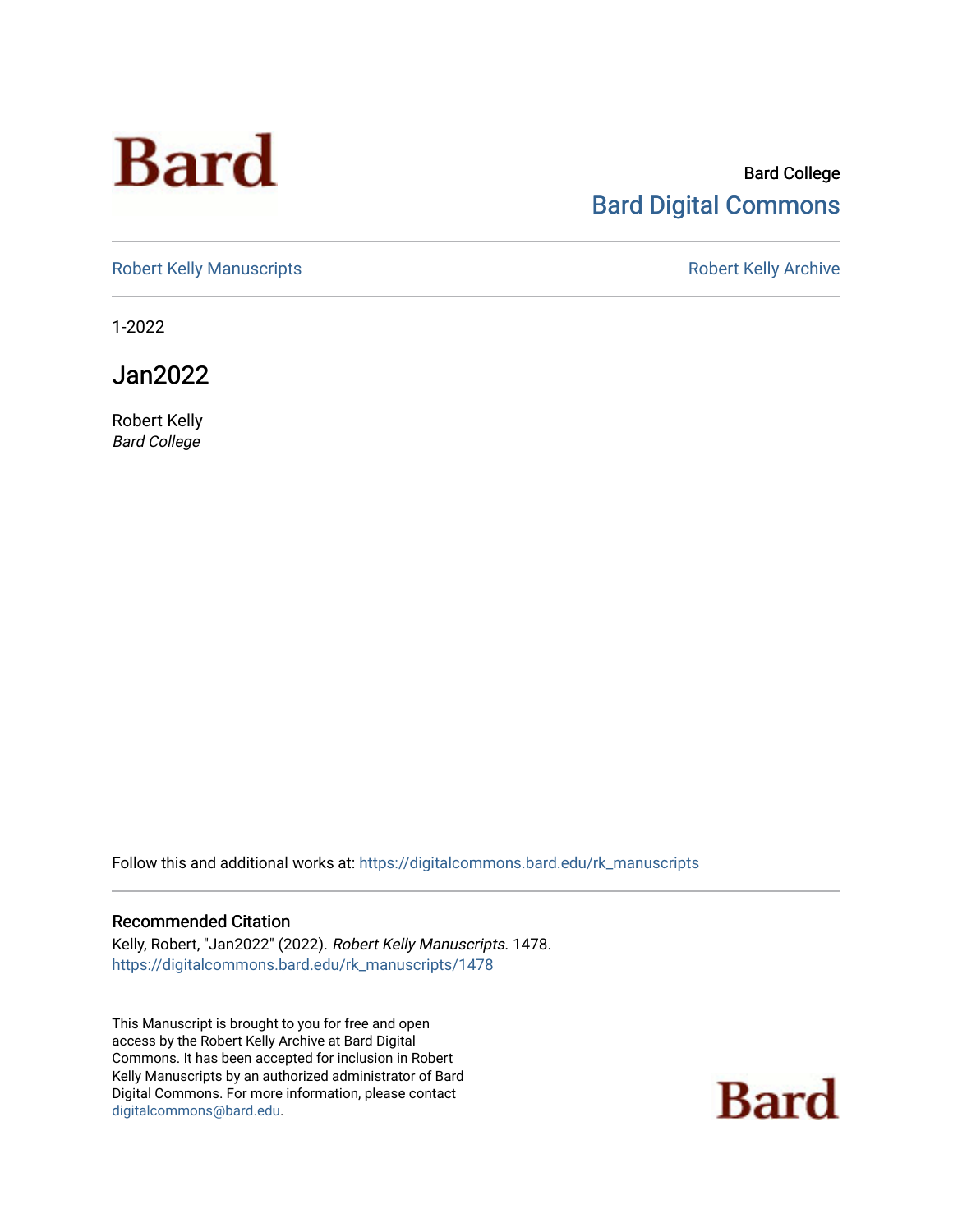#### **January 2022 1**

#### **FOR DANTE**

**First mind best thought he heard from his future so far in our past, Listen, Listen everything says, Listen and repeat on dancing feet.**

> **1 January 2022 6L30 A.M.** *dreamt*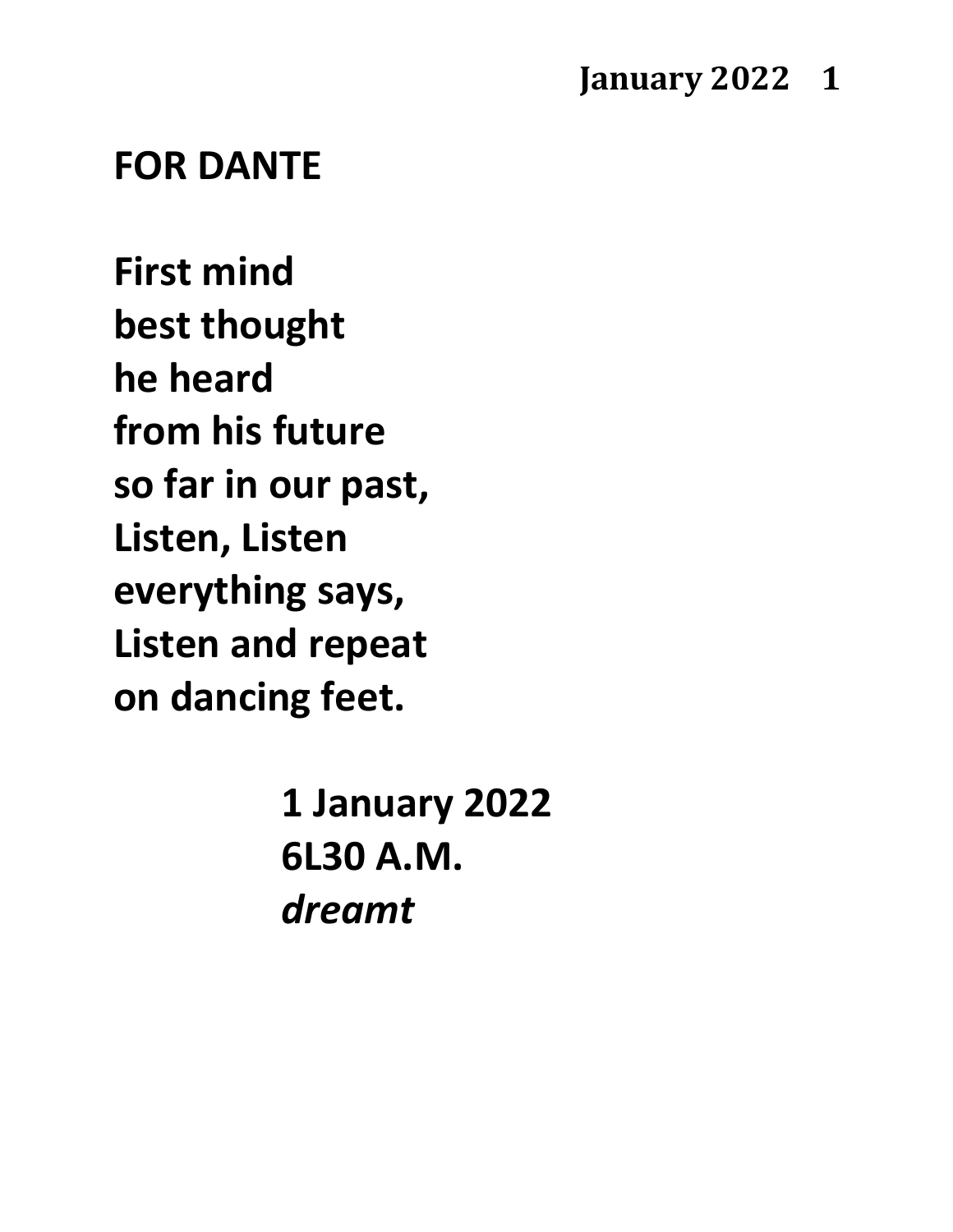**Oldedom's wisdom (I'm swimming inthe Rhine) left castles on the rocks and secrets locked in books nobody reads. (I.m translating fromthe dark.) She taught me to love the edges of things, where the danger sings and at any moment a touch could kiss. Lorelei, ladybird, night walks soft, on wet feet.**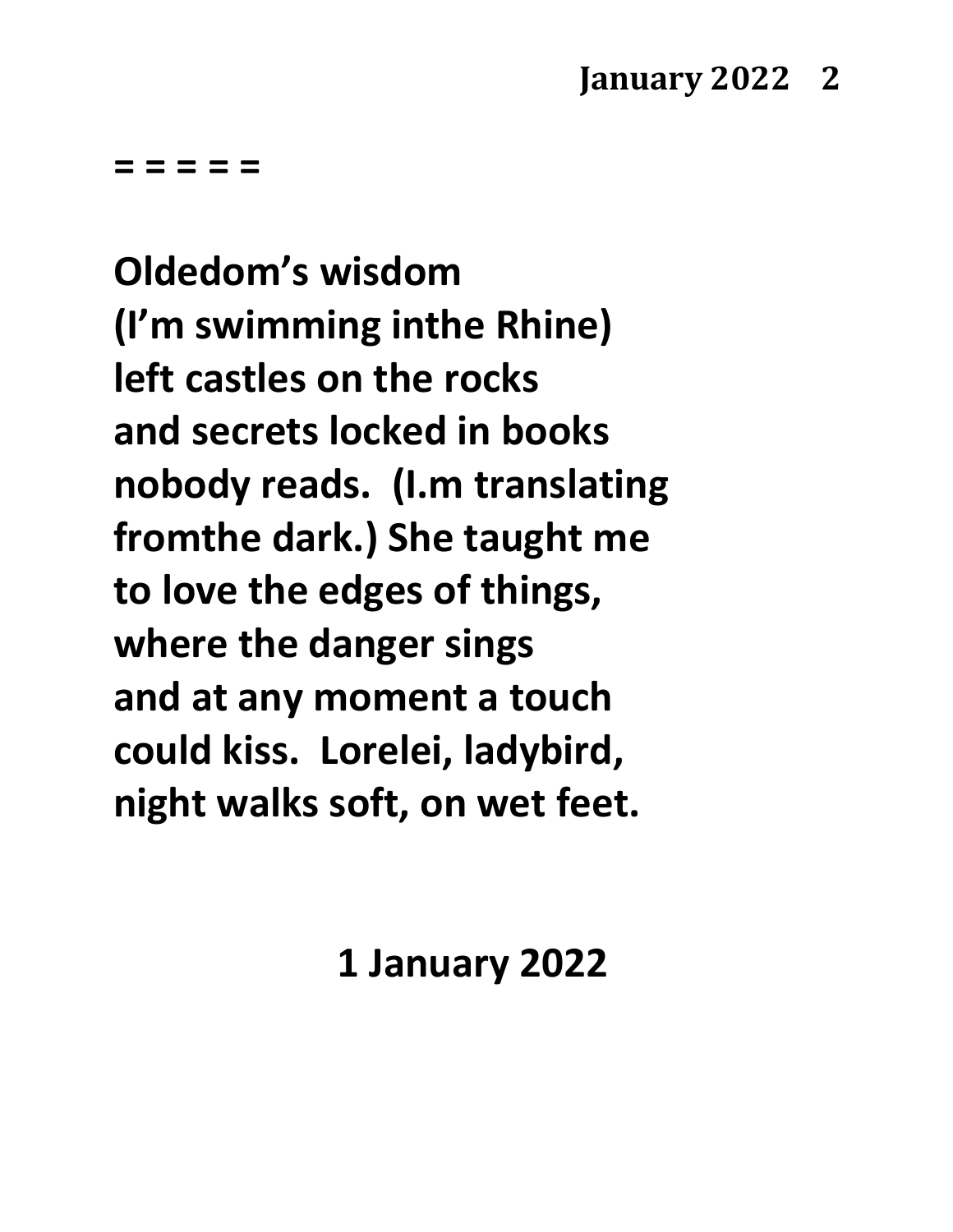**In the first two songs of this new year rhyme happened. The past kissing us goodbye? But niot the new past, newly gone, the old past that lingered from Cbucer to Yeats, that kind of past still wet on our lips.**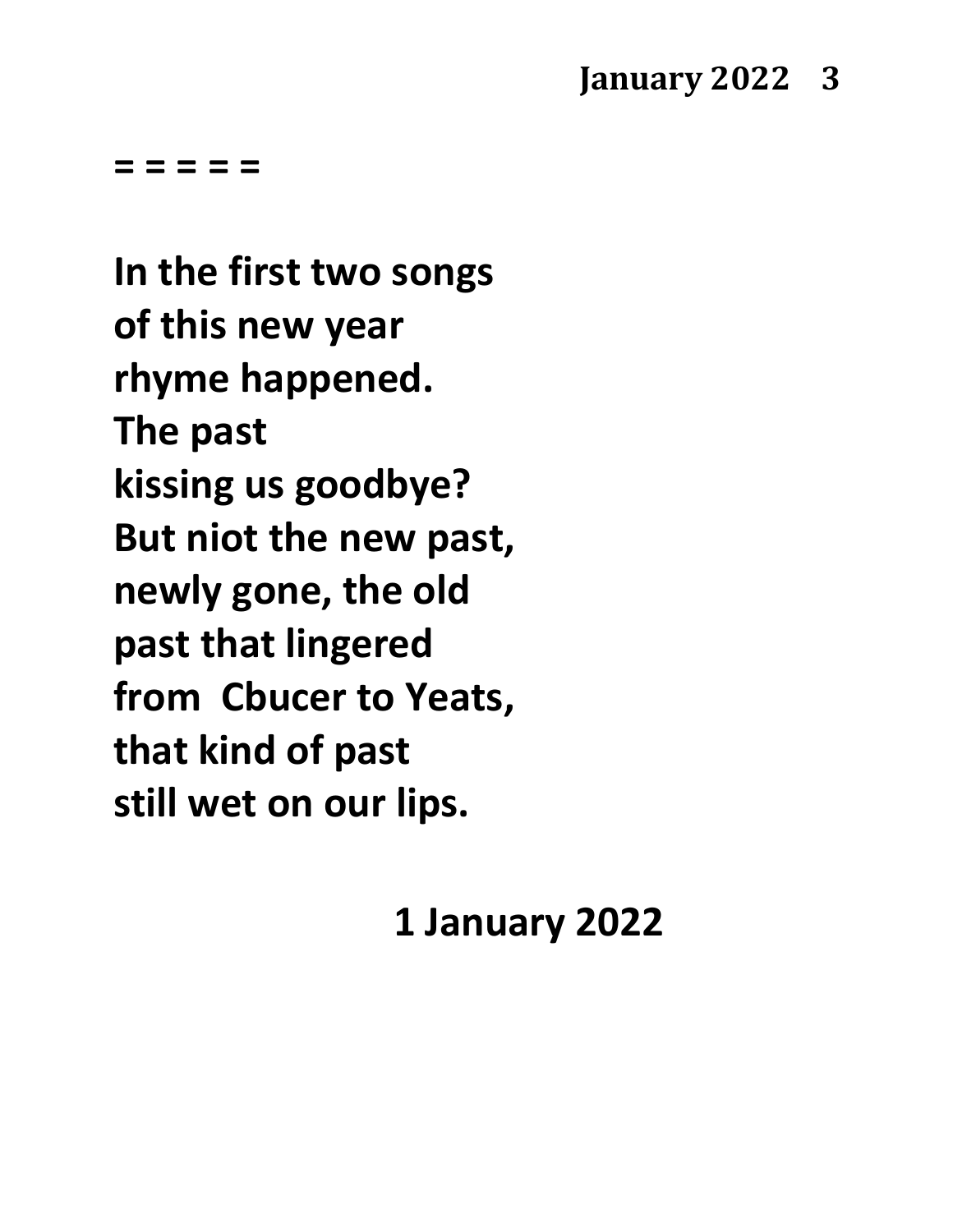**New Year's Day wants to hear about itself, the sacred agle of the secular, the hinge on the door, Janus laughing, the well, let's start again. But if today were just an ordinary day, no name, what would it say? That's what only language knows, the mice in the alphabet, wake, it's almost dawn.**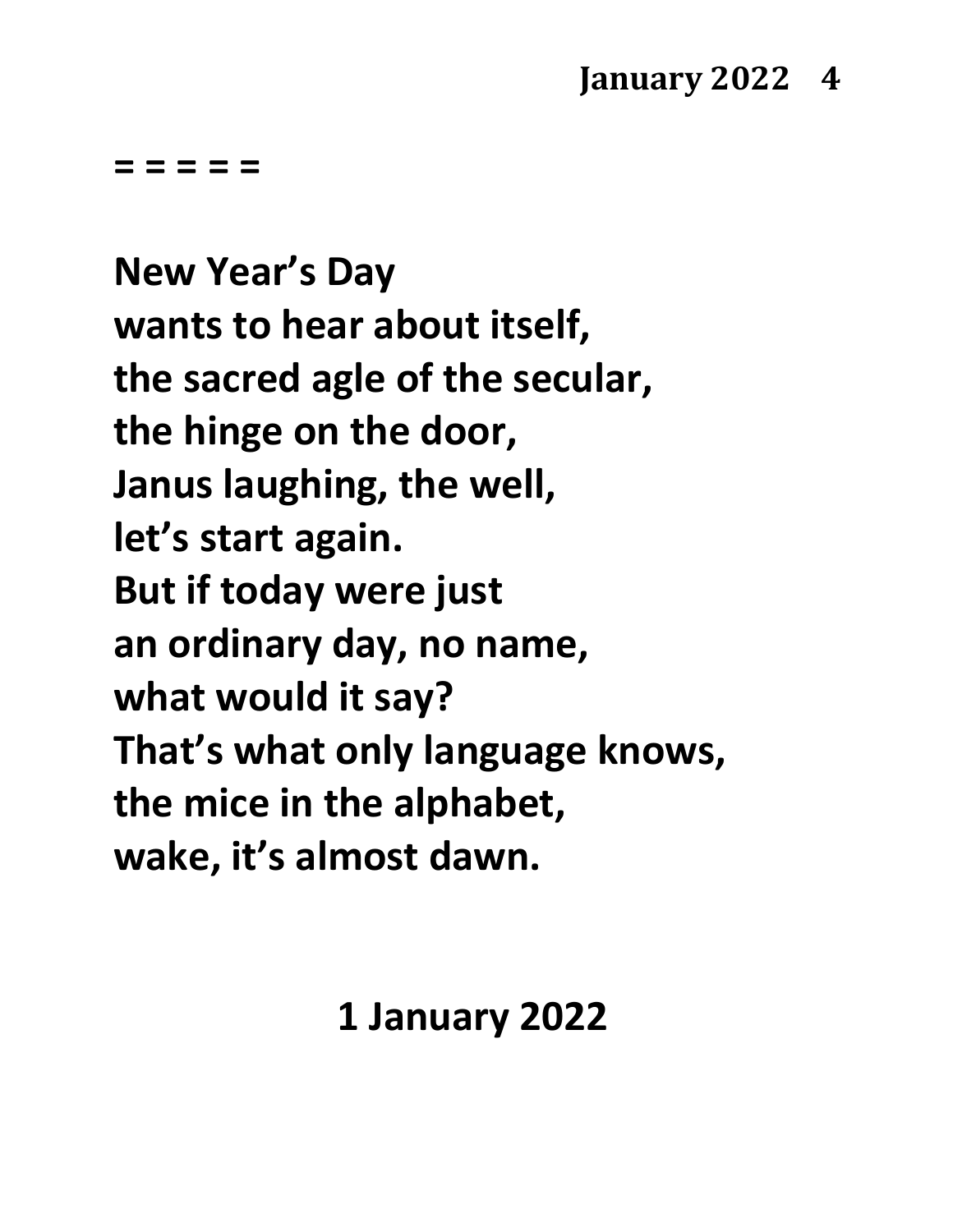**= = = = = =**

**Writing is studying time, investigating the time of the body and the time iut there where people happen and all they do, and wind and water, weather.**

**Write down the sound of everything because it's all, all of it, happening to you. Nothing dreamier than daylight, just say the word.**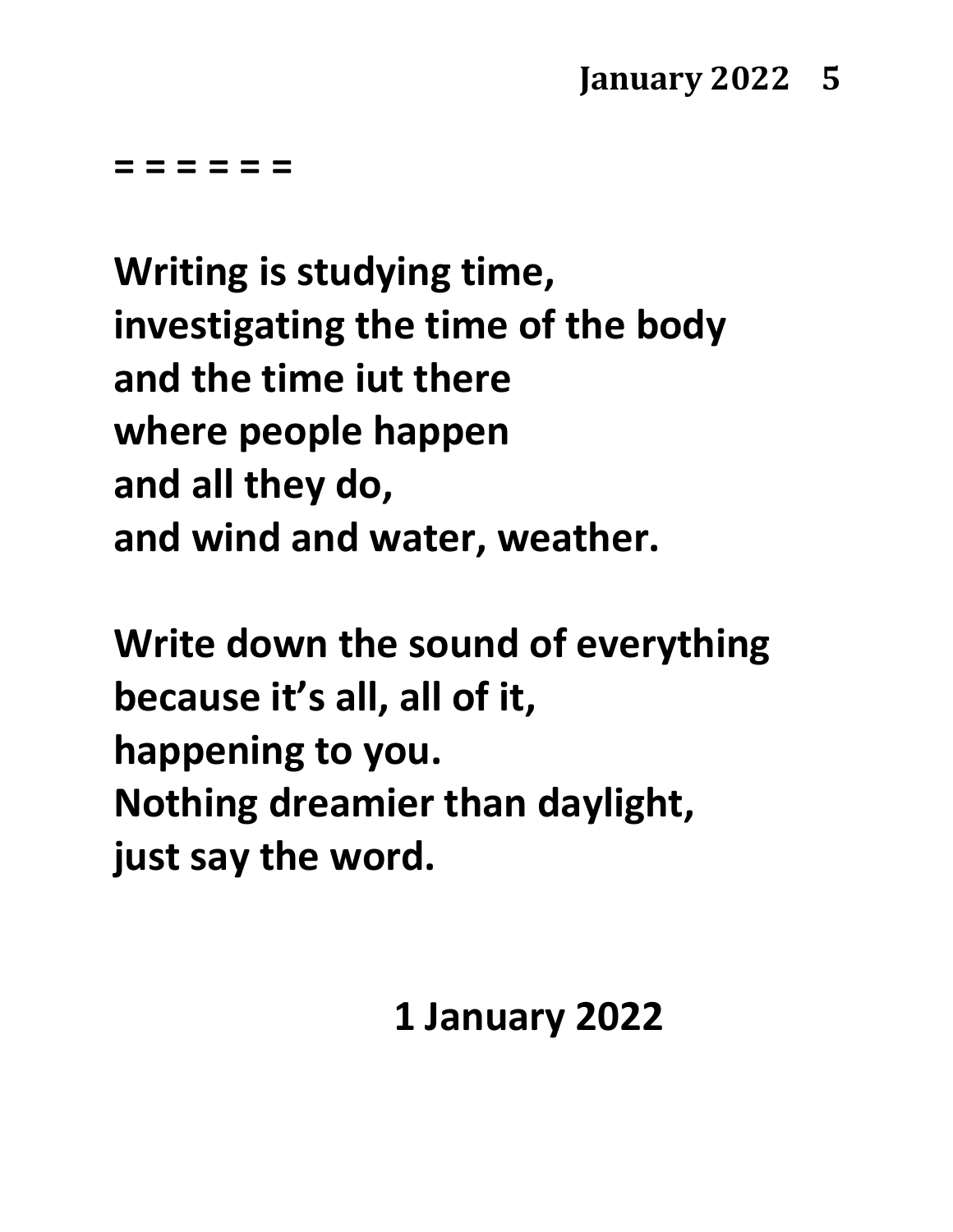#### **January 2022 6**

**= = = = = =**

**What time is it? Can't see the clock. It must be now.**

**I've had that hope before, men singing by the river while women washed cloths, West Bengal, a boat went by moving by current alone. Was it you on board? So long ago I almost know.**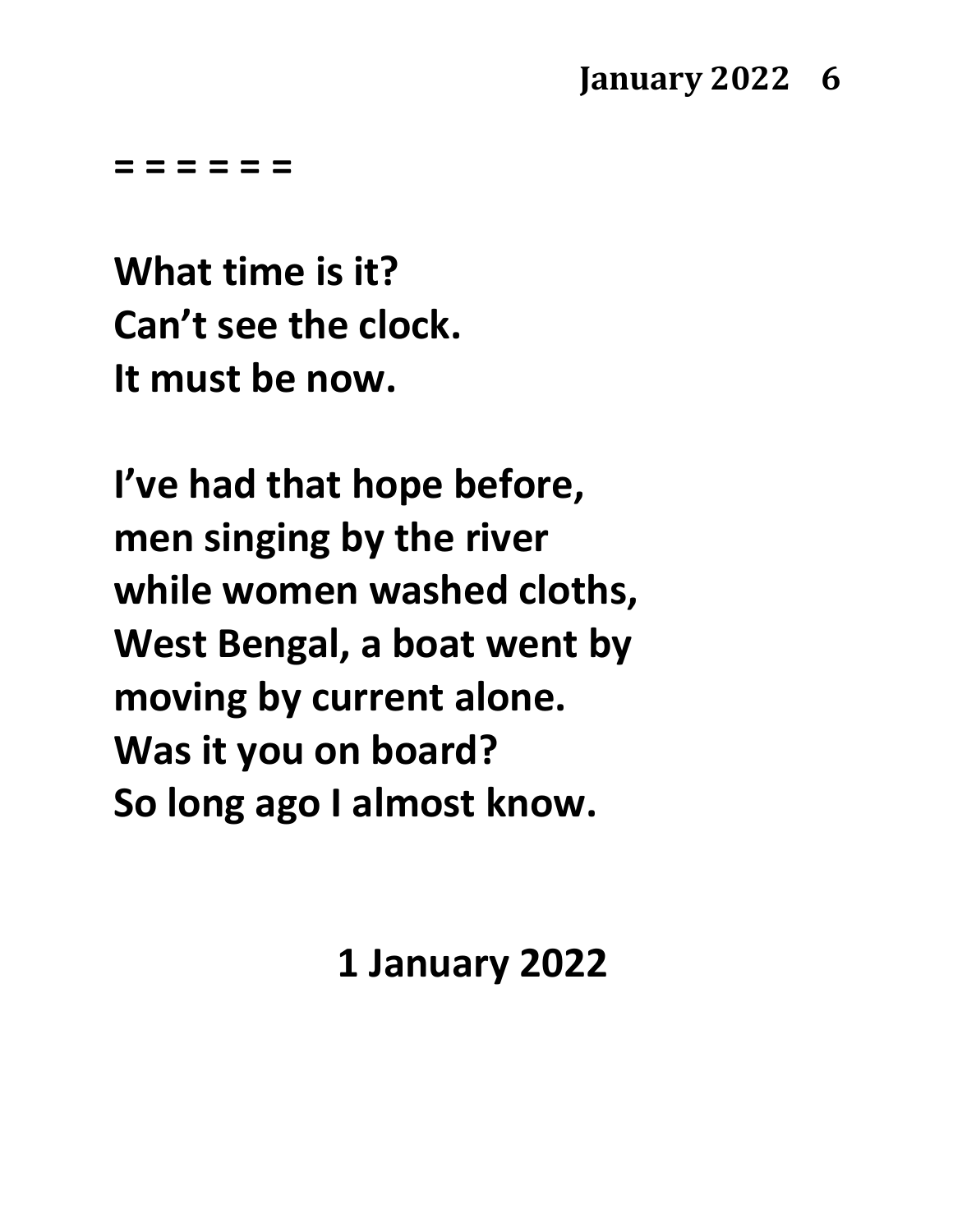#### **January 2022 7**

**= = = = =**

**When you come from an island all you really know is what water says.**

**Everything else you learn you try to fit into that, that coming in and rolling out**

**that never stops, that wets your feet and damps the eyelashes you see everything through. Tears of knowing, tars of joy. Live by sea.**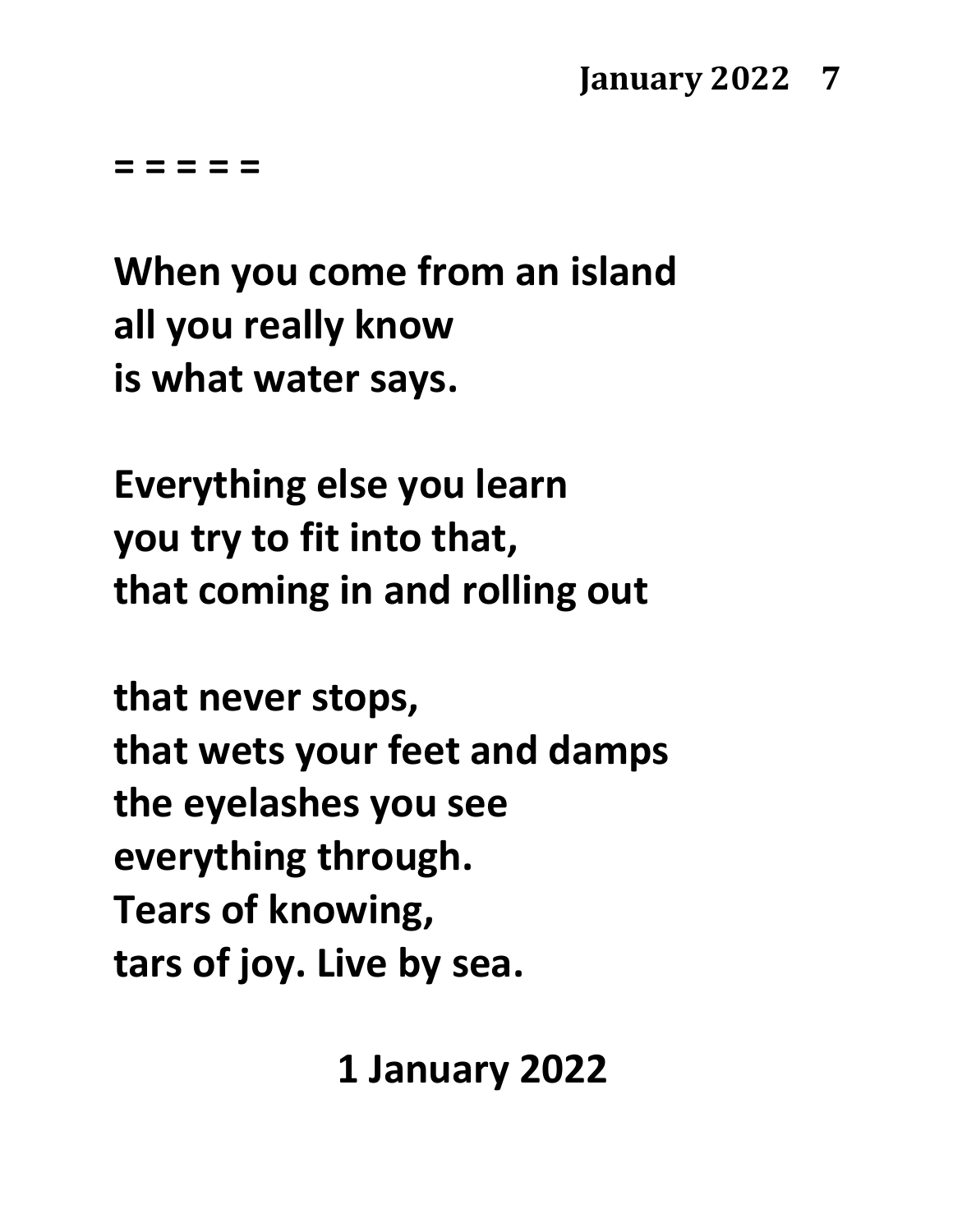**A lover's body is the furthest away of all far things we try to reach.**

**No road goes there, I watch her across the room, glowing, aurora shimmer, splendor in the winter sky.**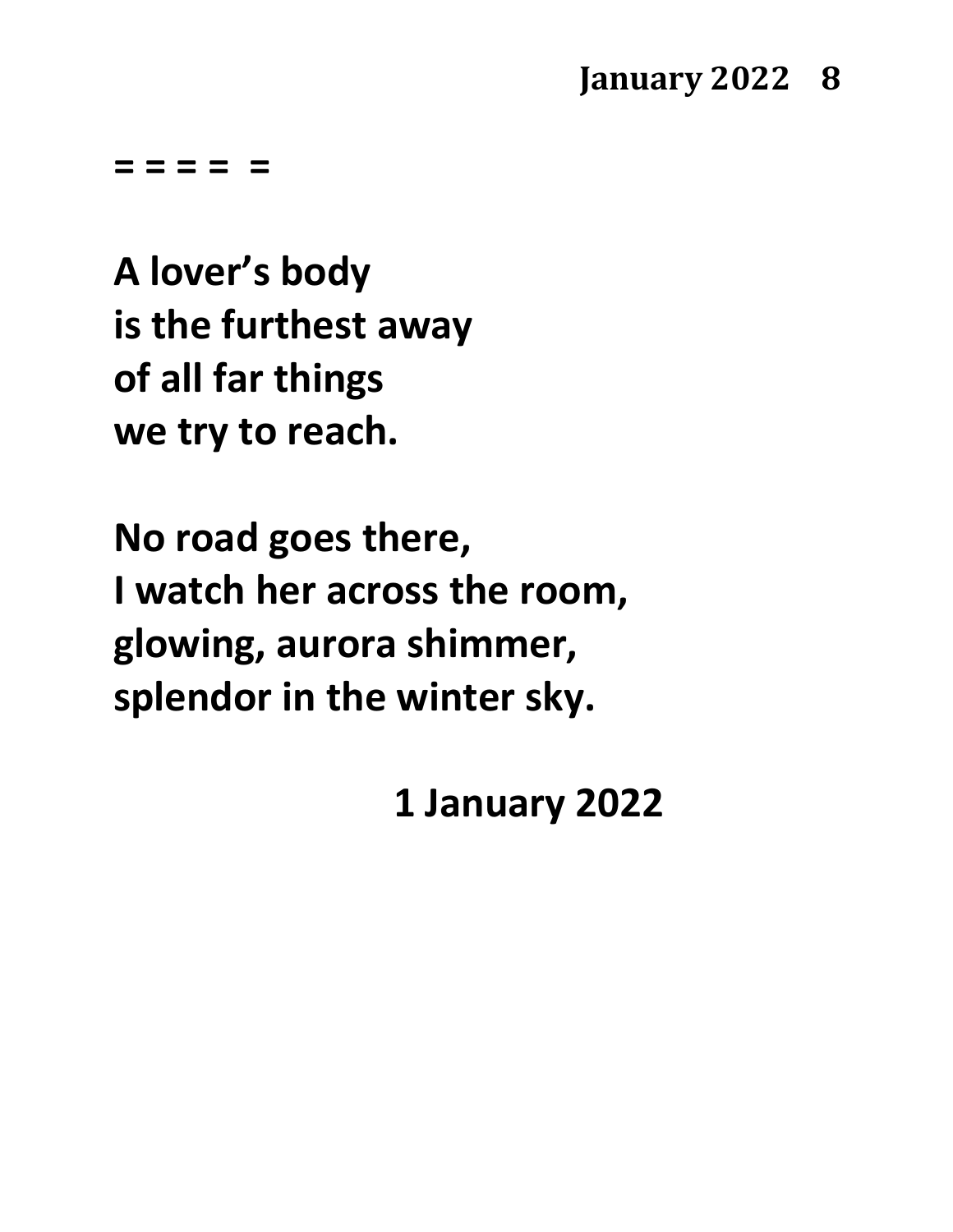## **DISCOMFORTS OF ARITHMETIC,**

**those chilly gaps between the numerals, water from the fountain slipping through your fingers.**

**How many are there? How many is water? How many is air? I smelled your hair when you bent close, intent on some other number.**

**How much am I, how many? I said to the tree Come sleep in me but they're busy now, trying to forget each leaf they had to make next year's even better.**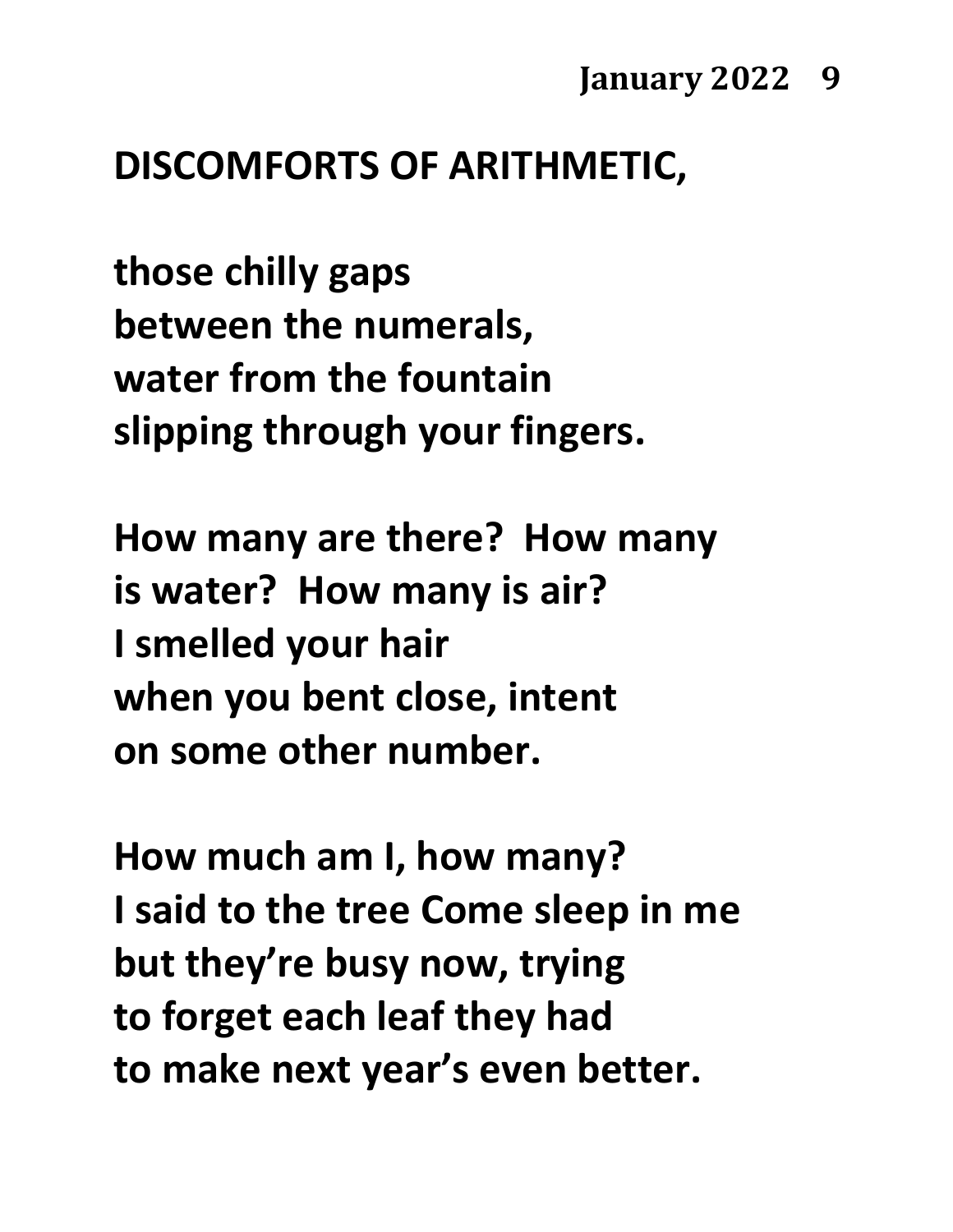**And they count each one. The way we blink our eyes, constantly renewing the seen. The scene. The word meant shadow long ago who dares count so many years?**

**Someone not long ago has proved there are no random numbers. So pick a number and somehow it is already yours, has chosen you, as air slips between collar and skin,**

**always trying to come closer. Do numbers have a home, perhaps in us, they yearn for and hurry to reach or to approximate, as we guess how fast our car is foing**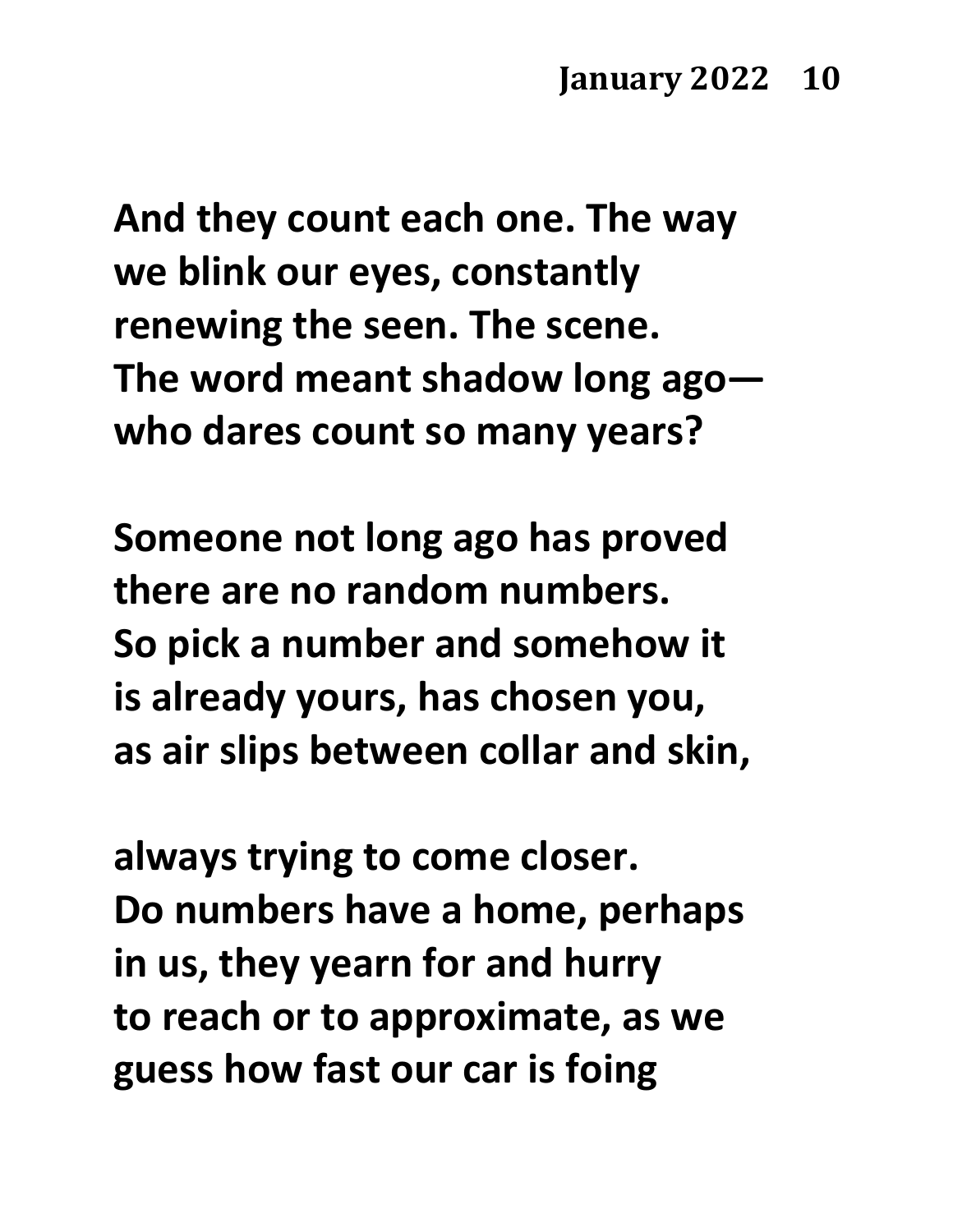**by how fast the trees pass by? Does everything have a number too or is it just us, refugees from Eden where there was only one. Until a furtive computation came along.**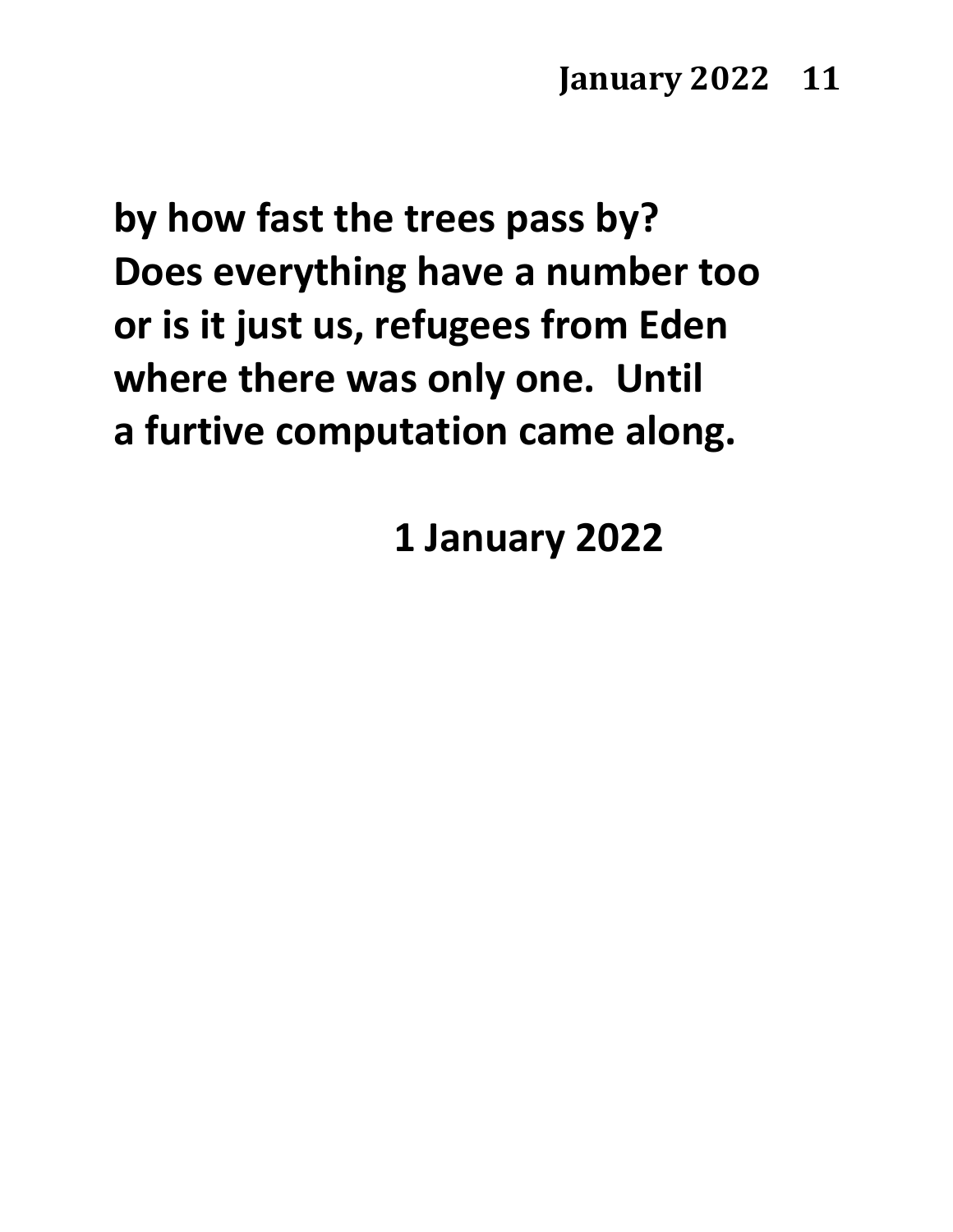#### **AQUILA**

**Spread of eagle wings over the river now, we see them there, famous whitehead American bird, shadow of empery aloft sailing low sometimes just over the bridge.**

#### **2.**

**O the shadow of things she cried, as one fell across her lap, looked up and it was gone.**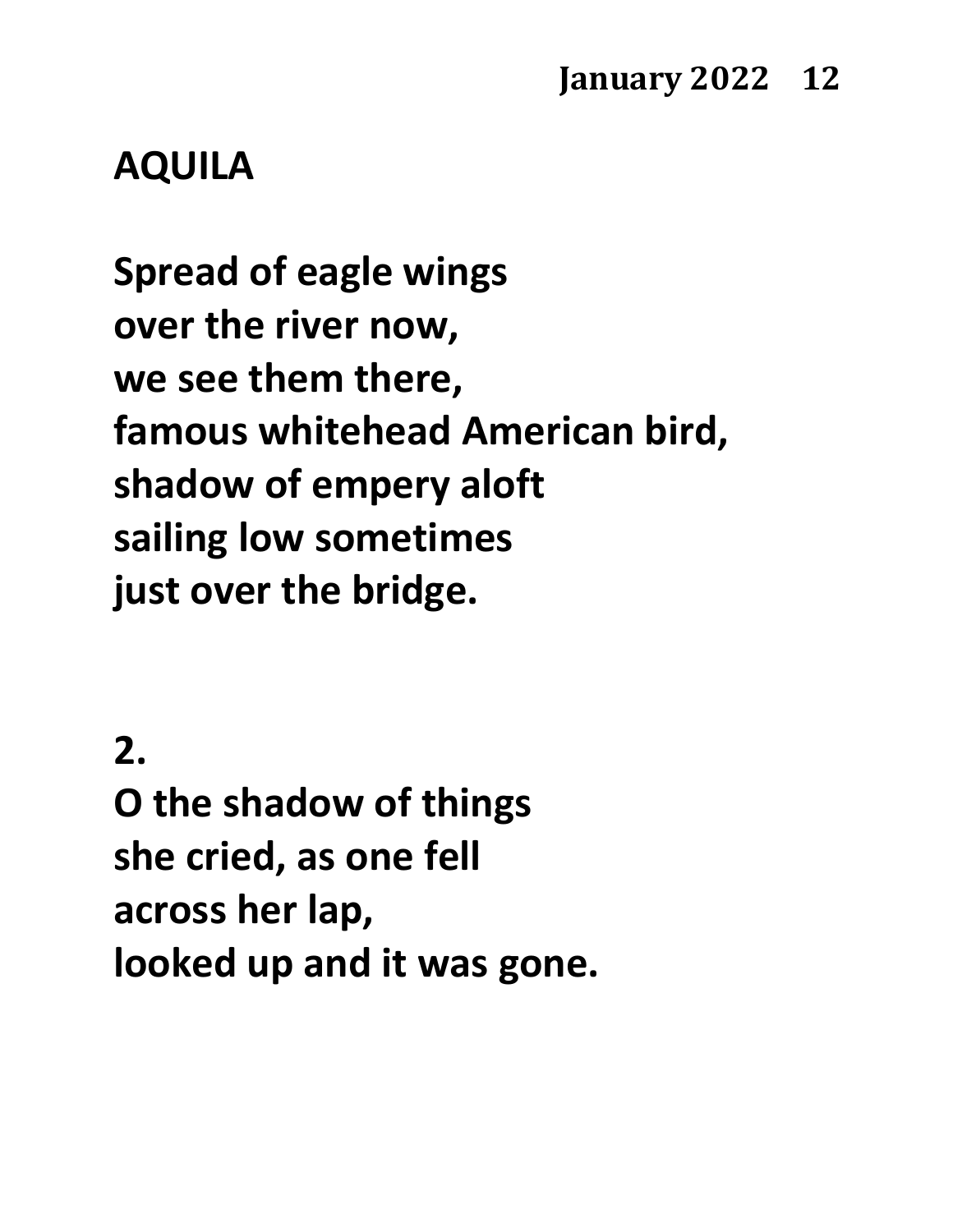#### **3.**

**Things anticipate their shadows. I am this so that I can be that. History is made of horrors cast by sudden surges of energy, wingflaps of will and want.**

#### **4.**

**But eagles on the estuary seem purer than that. Slow patrol, big, big and we like big. But Ben Franklin thought the turkey should be the nation's bird, big enough and lots of them, good to eat and they**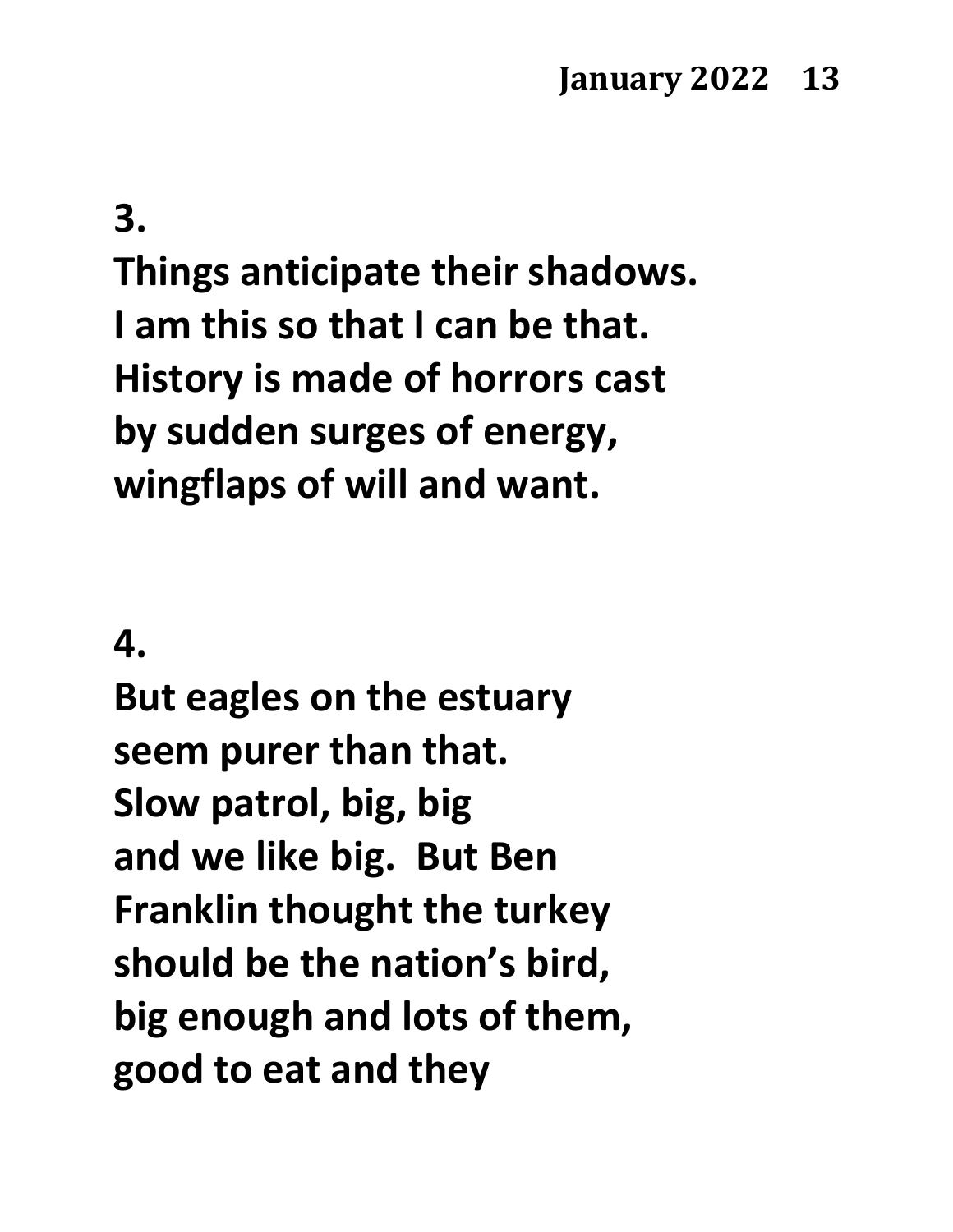#### **January 2022 14**

**shit all over the place nourishing the earth we live on, seldom bothering the empty sky.**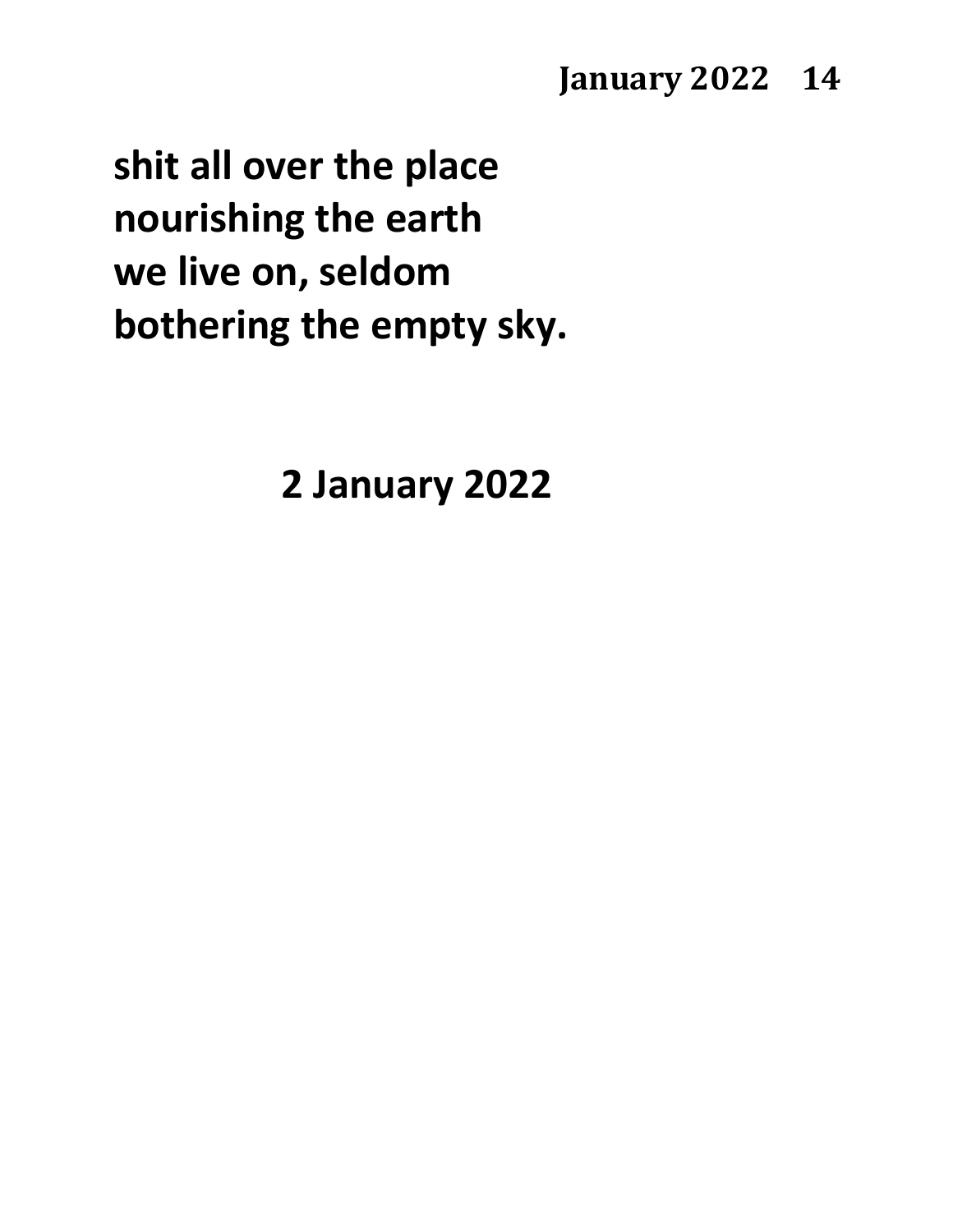#### **January 2022 15**

**= = = = =**

**I got a postcard from the moon, he said rockets and landers are all very well but send up some women because I have my glands too.**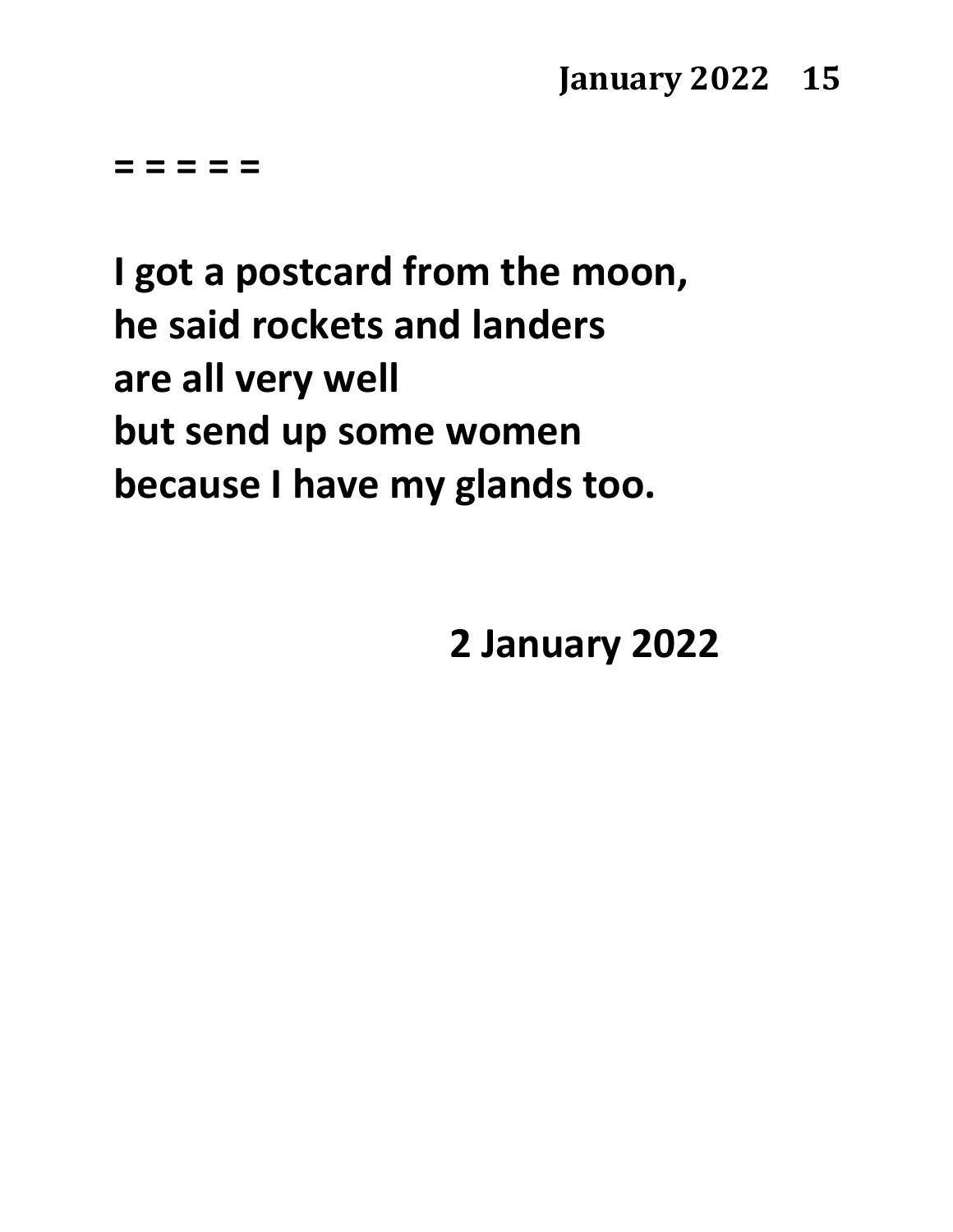**= = = =**

**In Leviticus you read the code, it speaks language no one made or all men did fast asleep in the desert then woke up speaking. We're still trying to make sense of what we said.** 

#### **2.**

**Colder today, the mist is less. Sometimes weather helps, sometimes a bird hops by**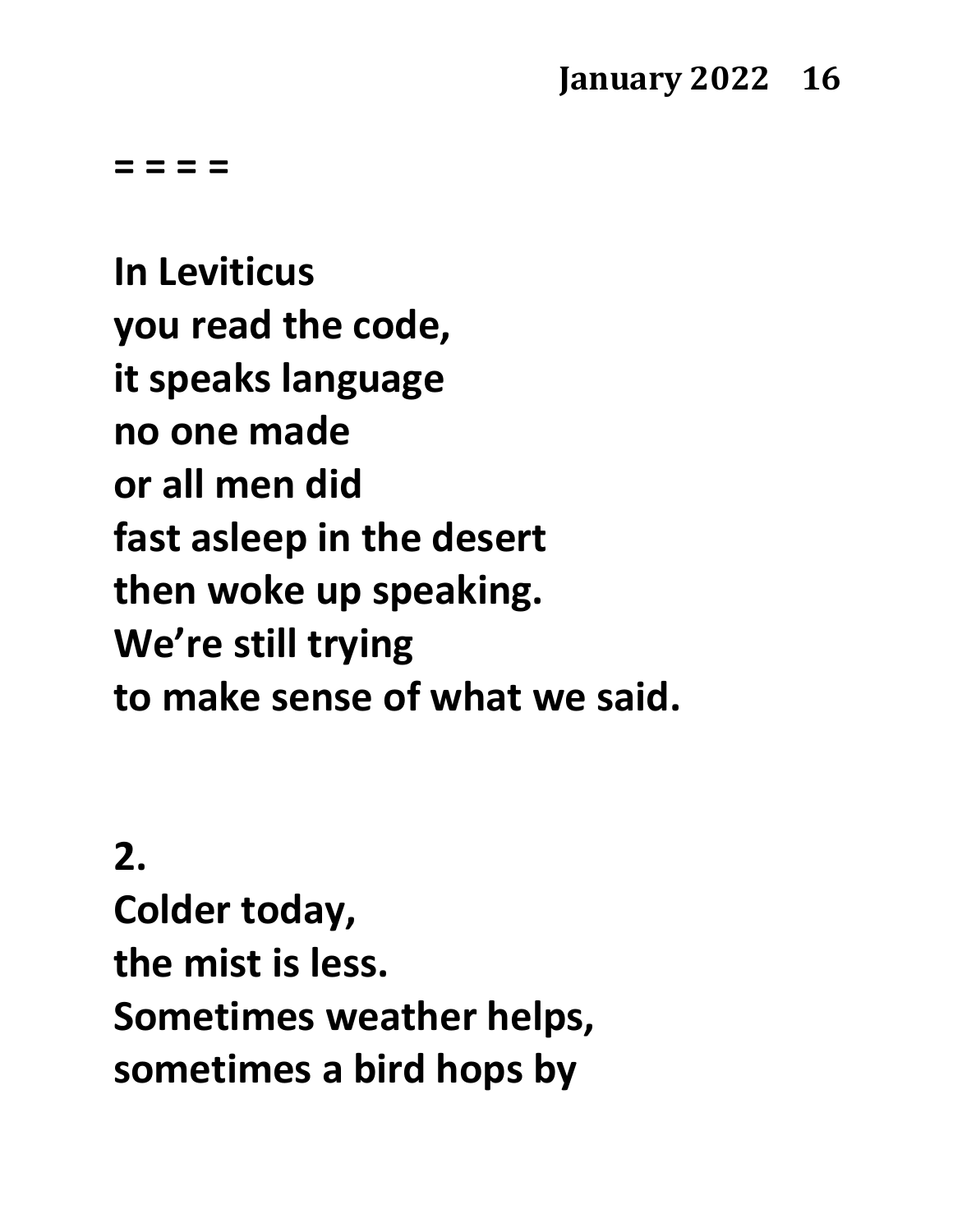# **interested in what it finds on earth. So much to learn! All life a crowded schoolroom, read the maxims hung on the wall.**

#### **3.**

**Casuists. Jesuits. Sanhedrin. We do these things to ourselves, complex situations here bear fake solutions forged there, back then, deep in the forget.**

#### **4.**

**"We live nearby so we can be friends." The simplicity of what got said, rich polyphony of a single Yes.**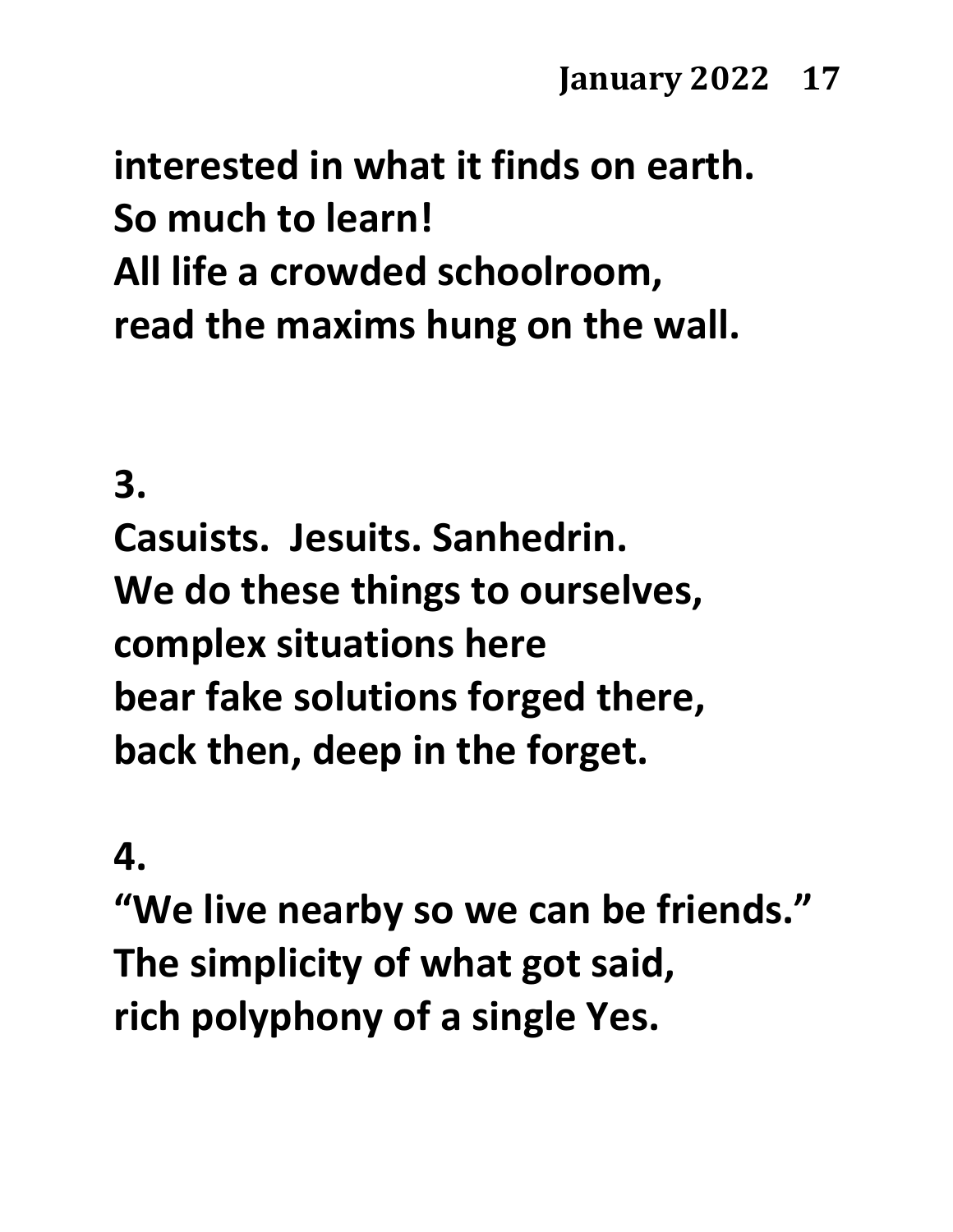**5. So the code can be as they say broken and the juice pour out, pomegranate to begin with somany crystals to make one. And then the scent of lavender and after long centuries the rose.**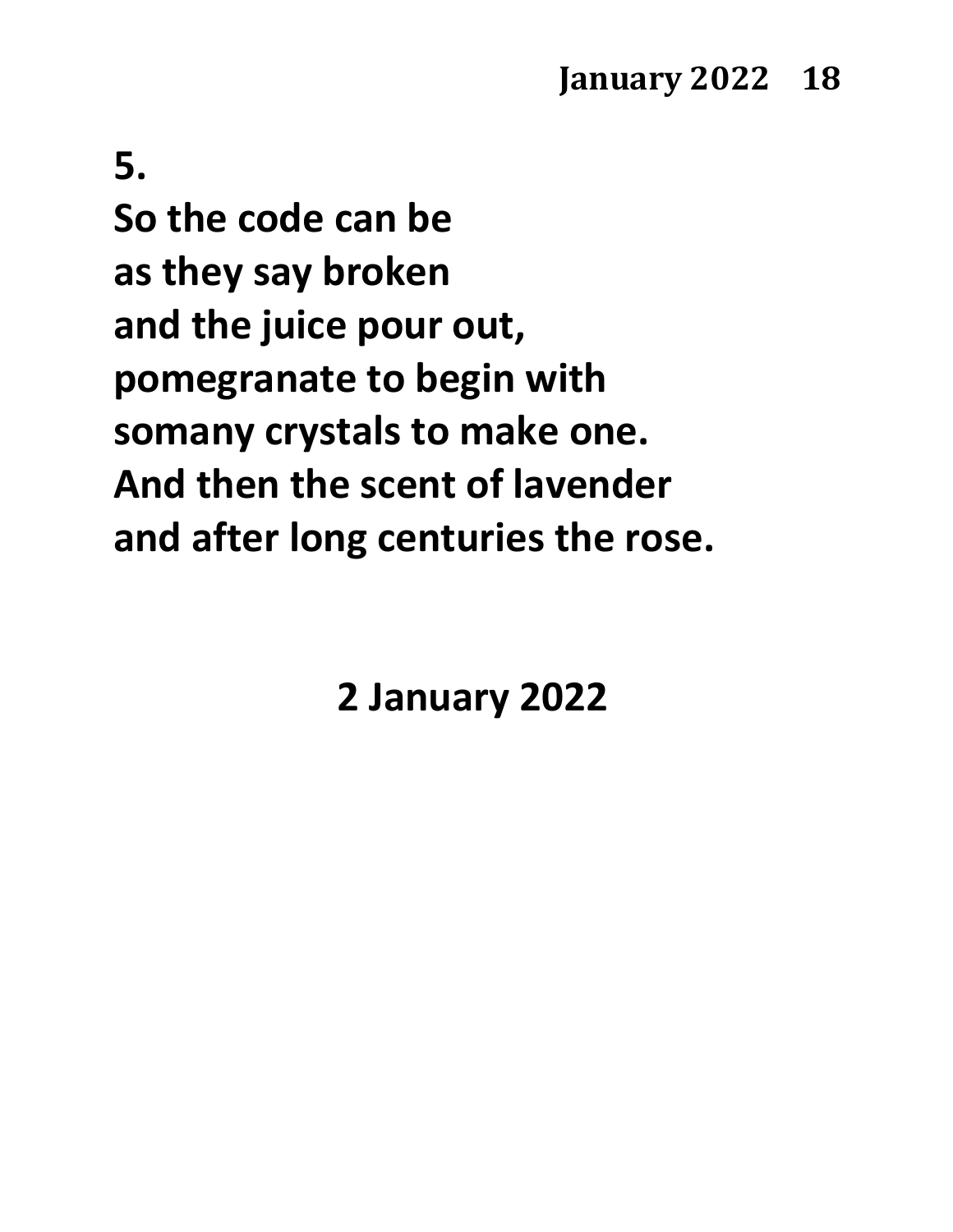**Pigeons stay in the city I wonder why, they could fly up here easy but they prefer the high-rises of Manhattan, women who feed them in the park, statues to perch on inhaling the bronze nobility of some general or president. Now of all the birds who come regular to flutter by or linger, no pigeons. Years ago there were a few lived on a rooftop up the road then none. Vultures same, wild turkeys, orioles,**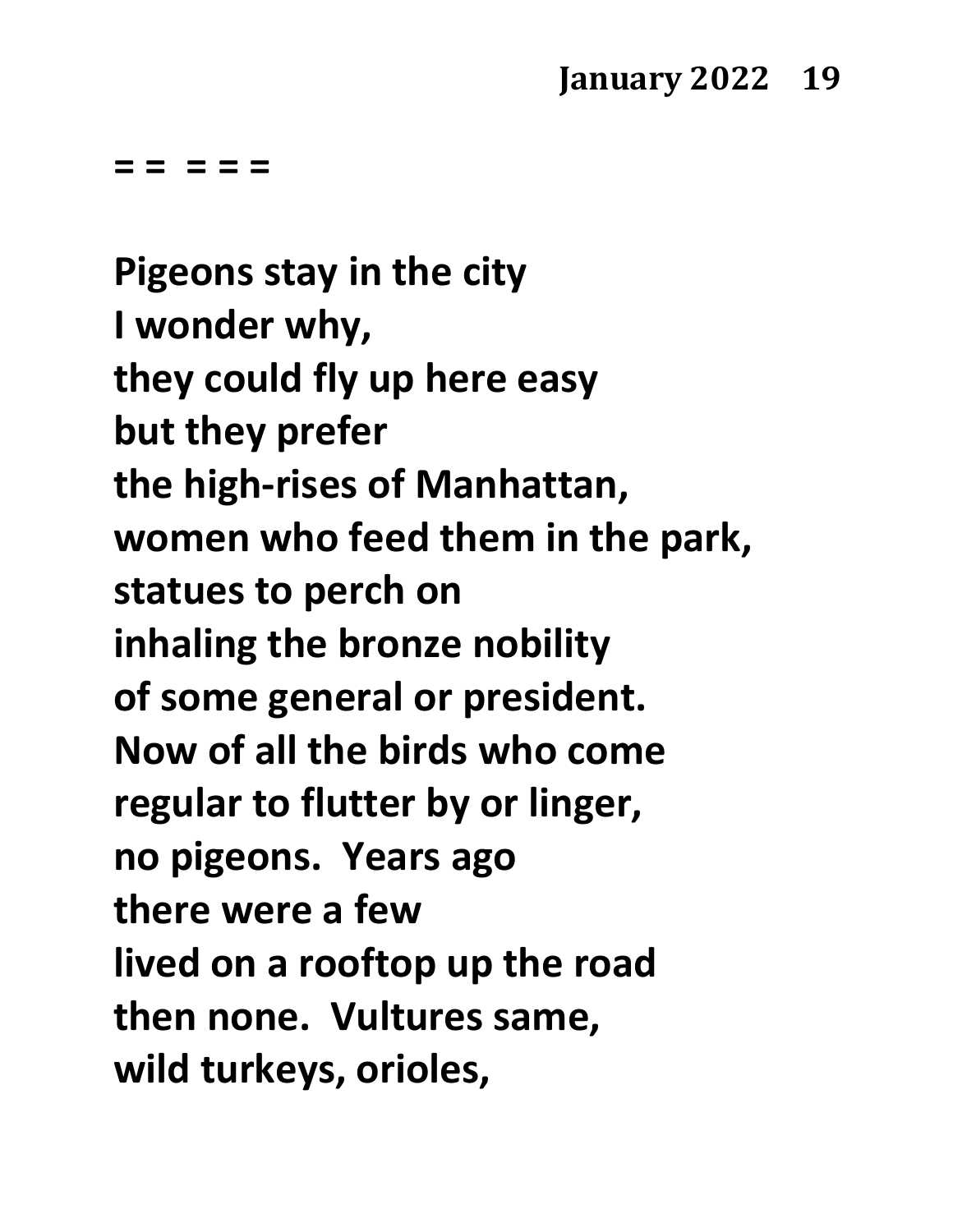# **hawks and hummingbirds and a concert hall of songbirds. No busy pointing puff-breast pigeons though,**

**they have work to do downtown.**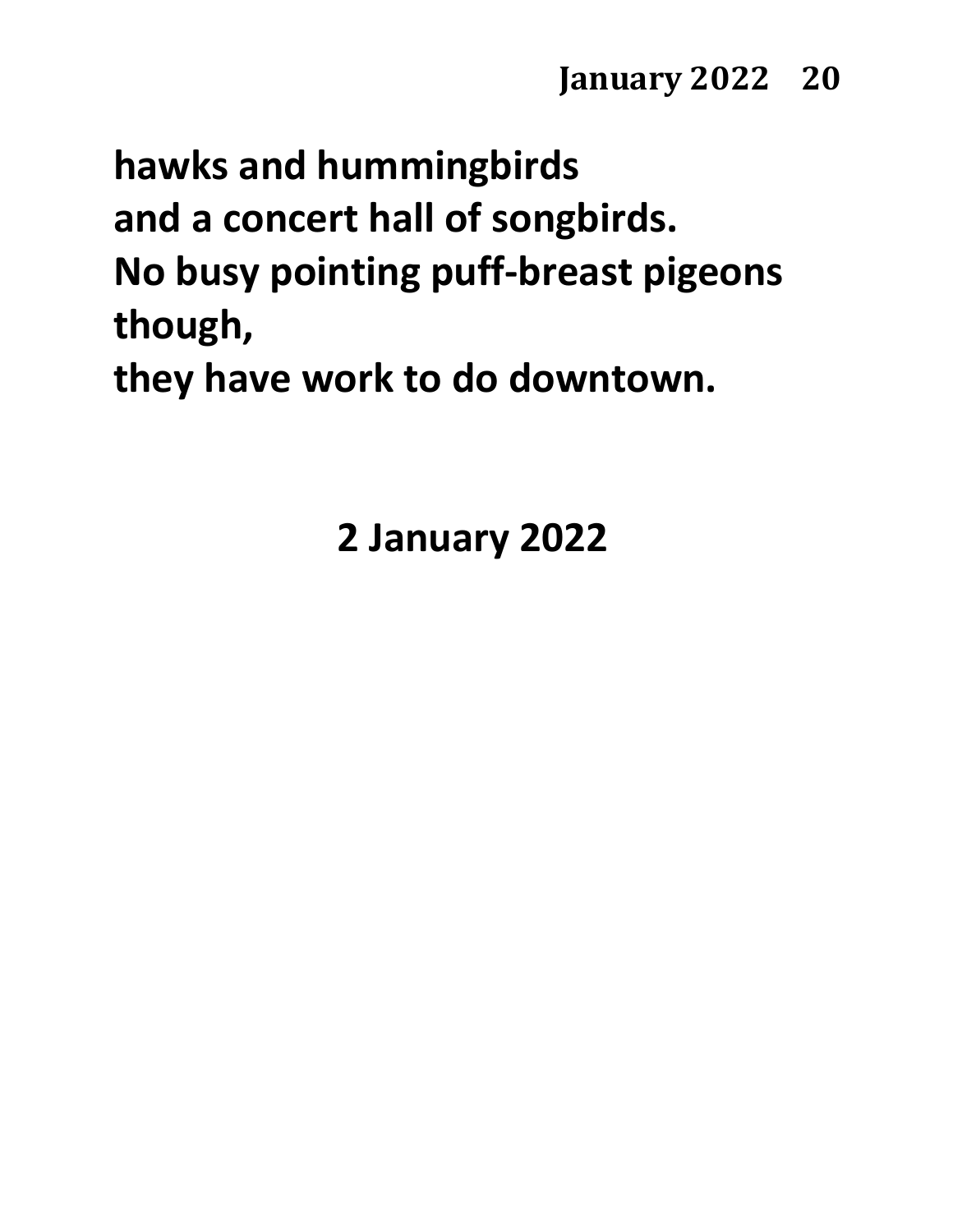#### **DIAGNOSIS**

**I am hopelessly misobutyric\* but am an ardent philotyric\*\* This paradox is to say the least unusual in cattle country\*\*\*.**

## **2 January 2022**

**\*Hating butter.**

**\*\*Lover of cheese.**

**\*\*\*The Western world, where we milk the animals we kjill to eat.**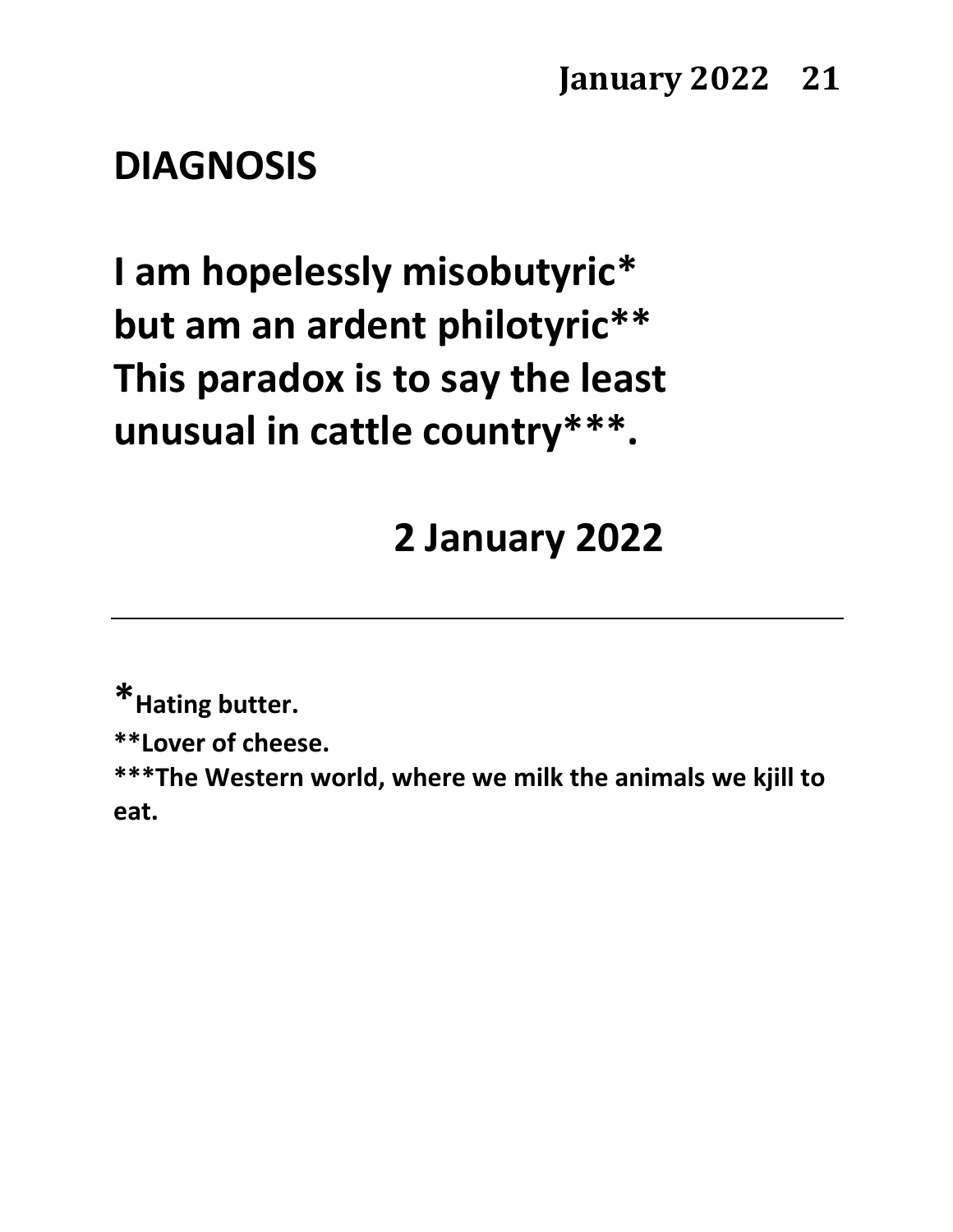#### **January 2022 22**

**= = = = =**

**What have we here said the cop to the carter, a wagonload of weasels to frolic in the senate, like to like, I could spare one or two for you.**

**3.I.22**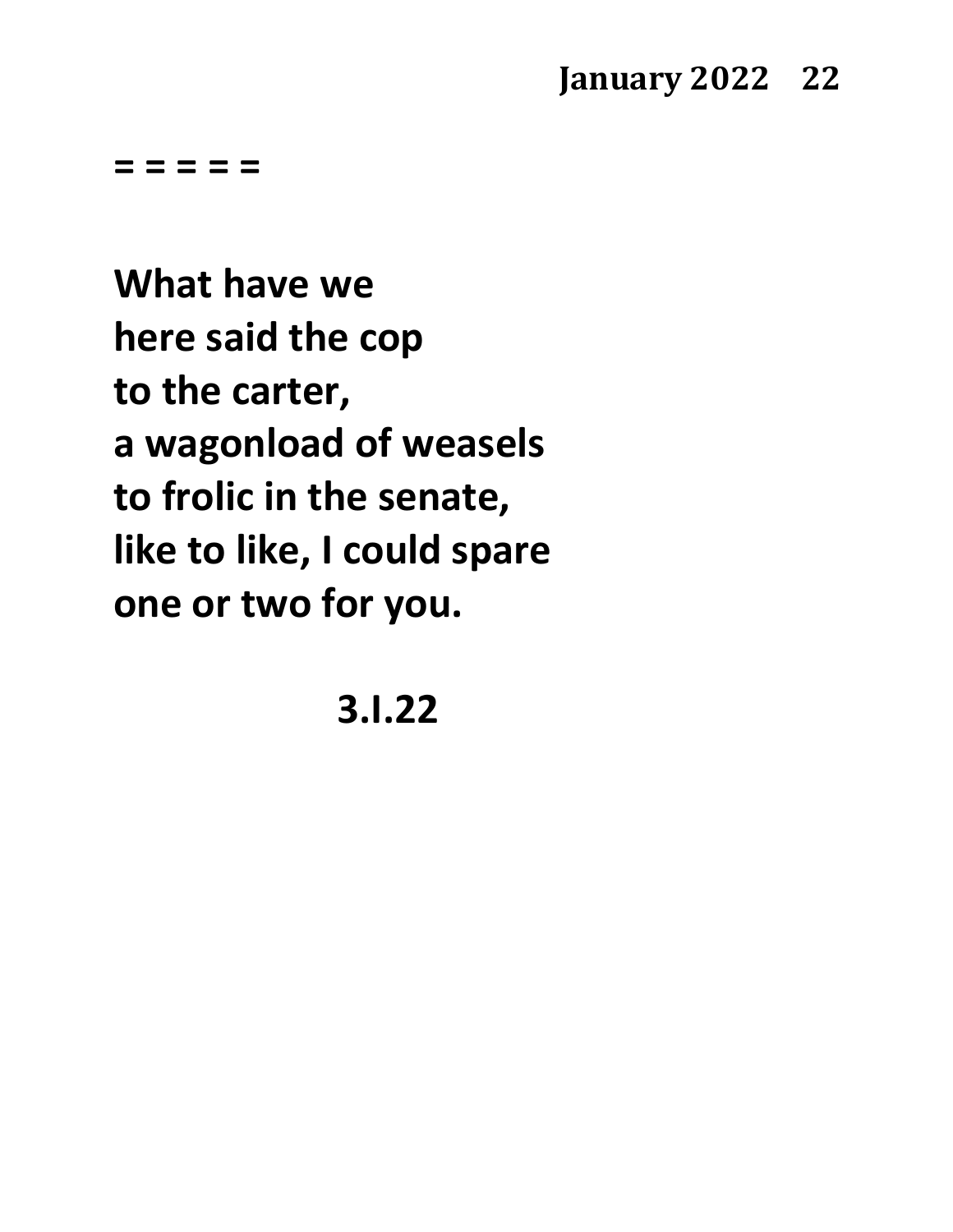**It's smart to be silly when the sky is grey– the Sun will hear your giggles and maybe come out to play.**

**3.I.22**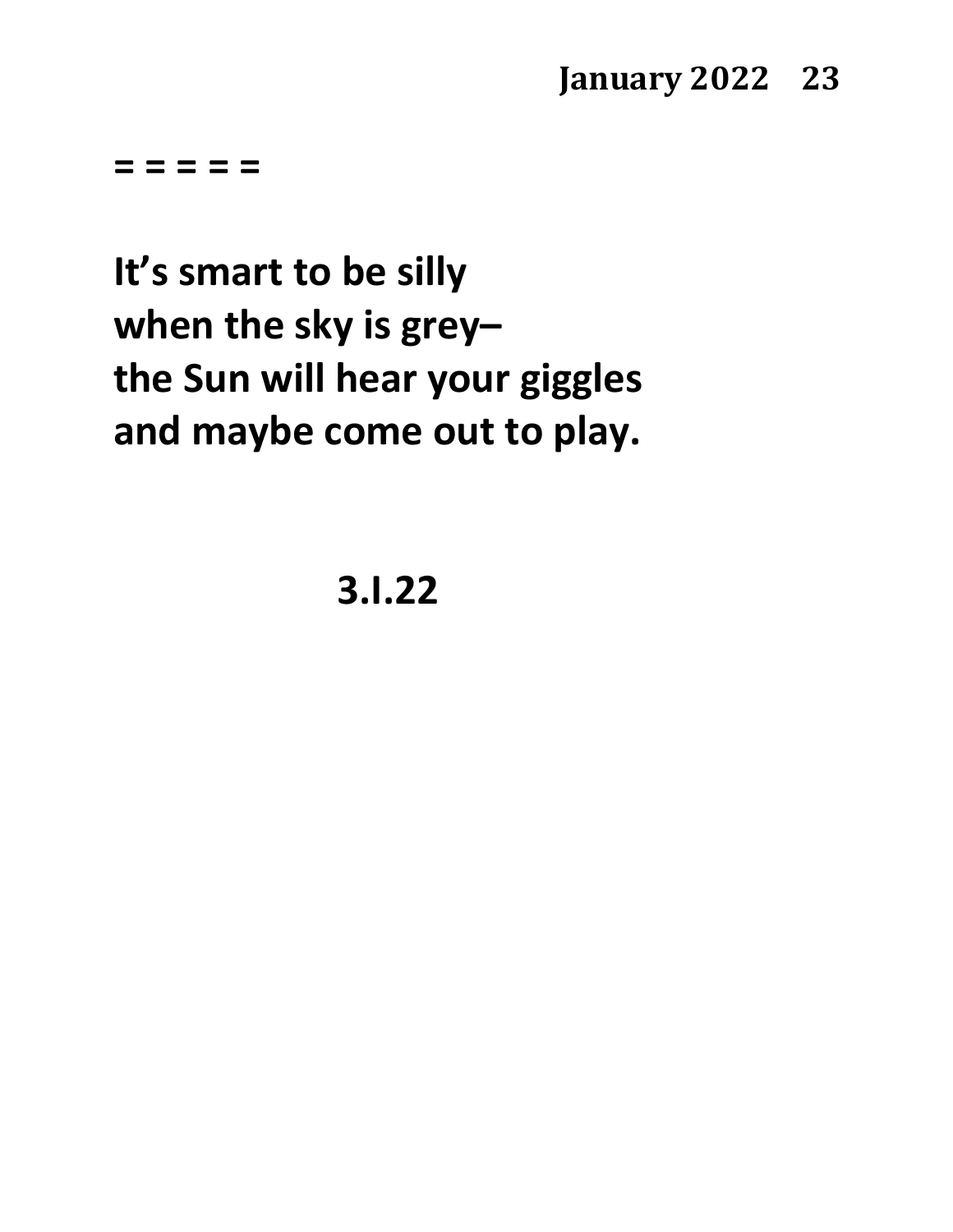#### **January 2022 24**

**= = = = =**

**I slept ten hours– how can that be? Someone must have been helping me The sly anesthetician rides with the dawn, sprinkles images to fascinate the dark– stay here, stay here the shadows call, you will fiorget us all soon enough.**

**3.I.22**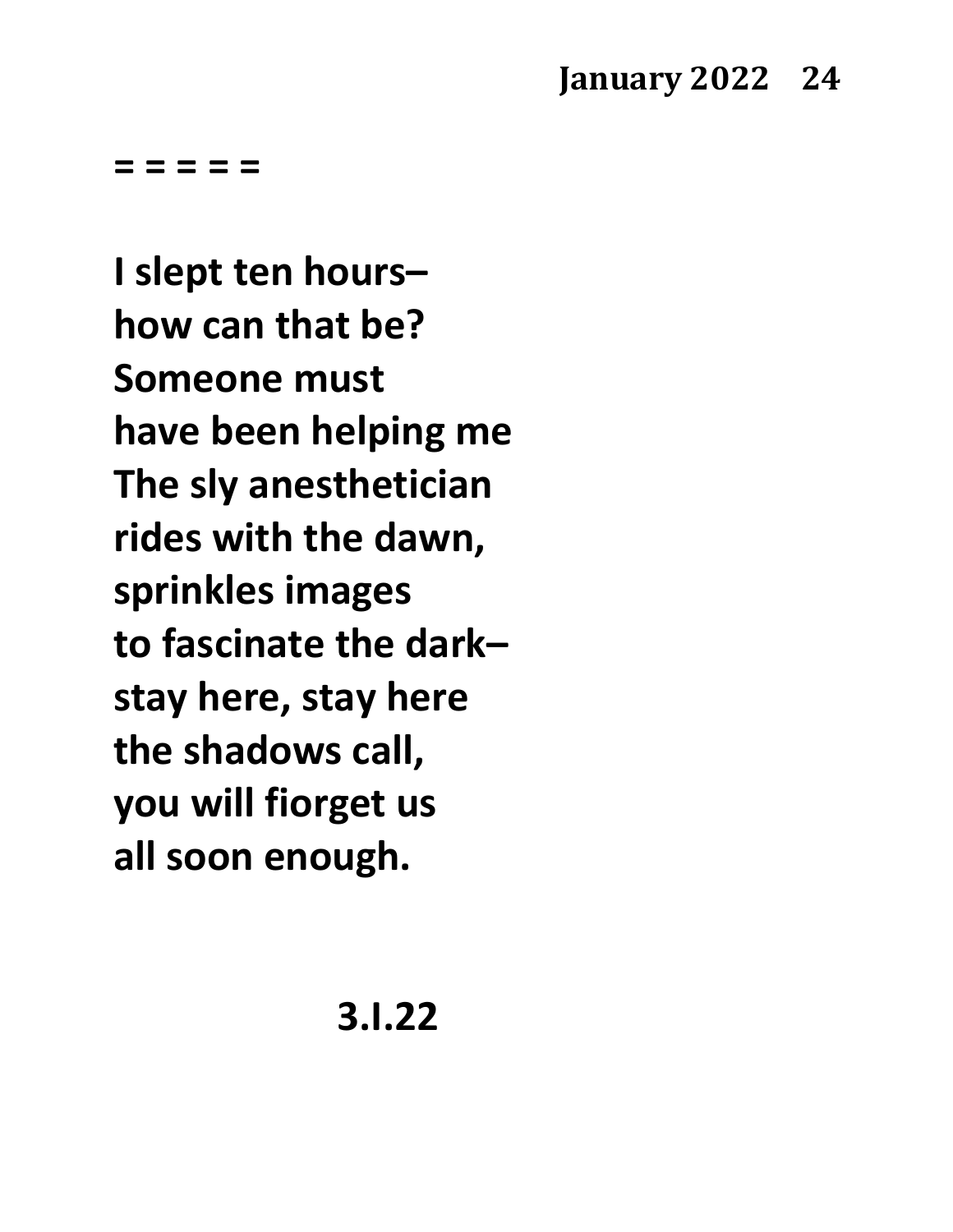**East of the Elbe crows wear grey and in the north too– Scots call them hoodies and they have them too. Shocked me first time I saw, even the birds are growing old.**

**3.!.22**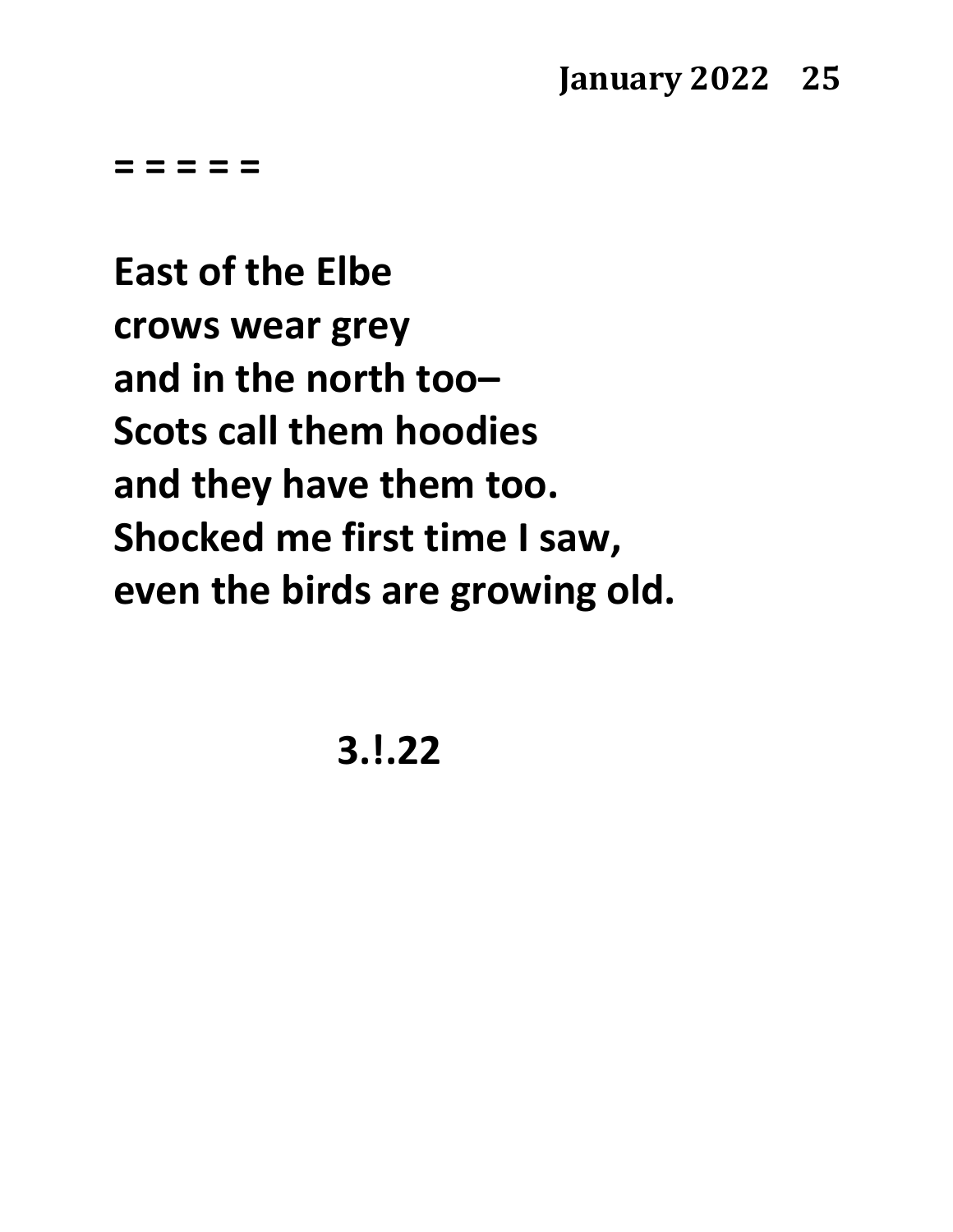**Take a dep breath and start again.**

**I think the pope is working hard to bring Christ back, find room for Him in all the crowded churches.**

**I think nobody understands.**

**I think cabala has become so much part of us that every word dissolves in acronyms of otherness.**

**Rimbaud maybe said it first**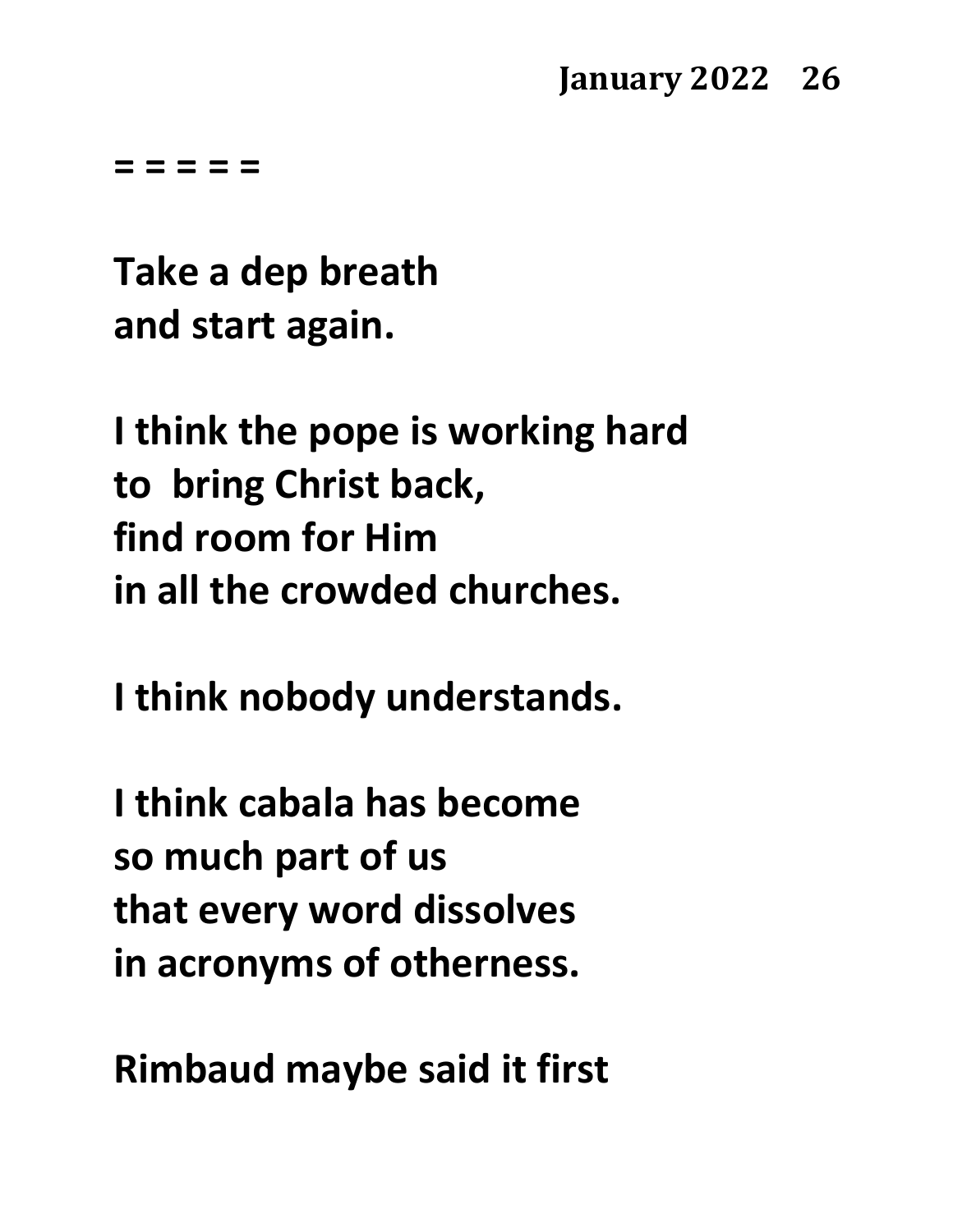**but little did he know he spoke for all of us. A long time since we had a king– and what will the weather be like tomorrow? We dance a slow mystery.**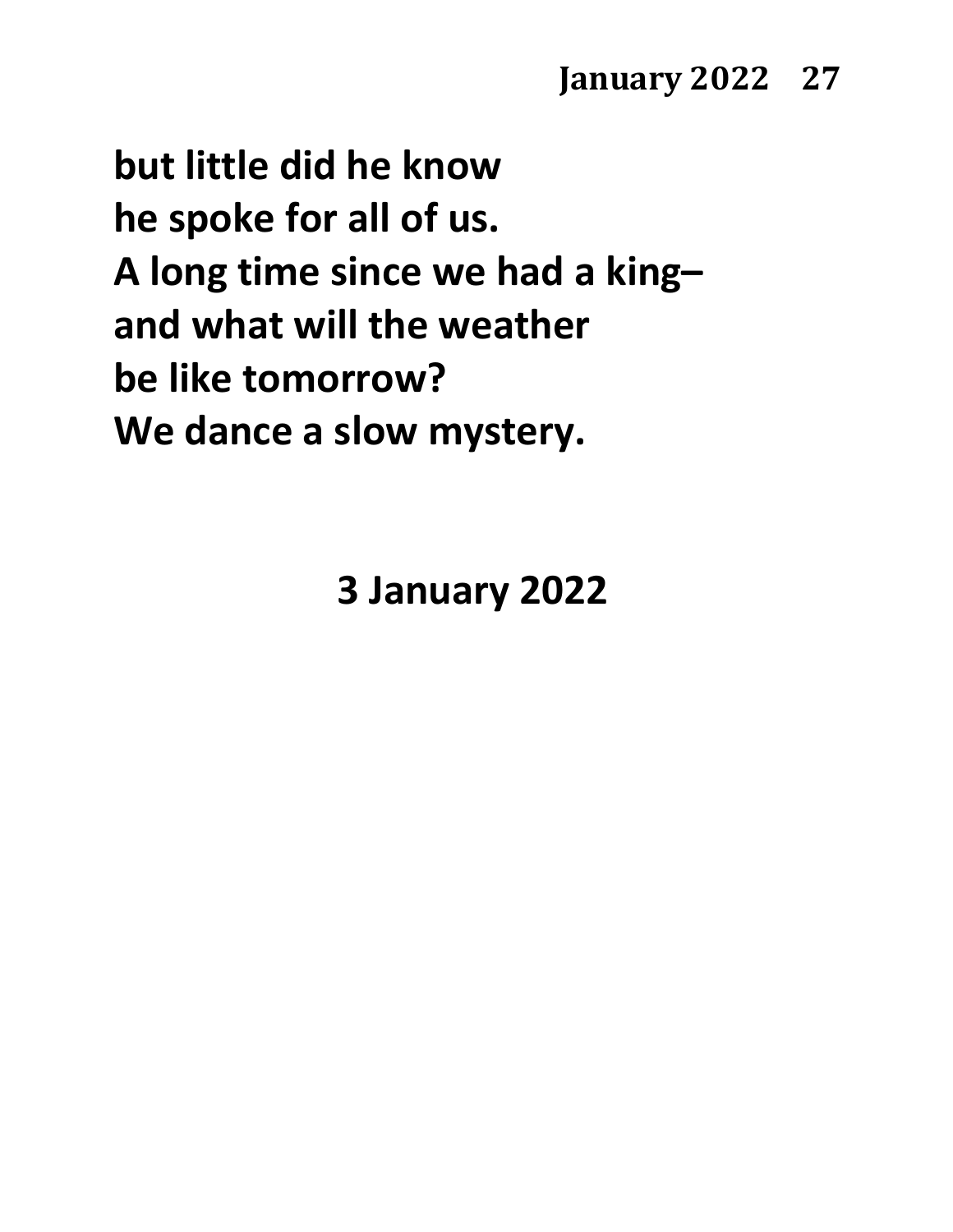**= = = = = =**

**The Spanish Armada comes every night, we find its wreckage on the beach at dawn, our swans peck cautiously at oranges from Malaga bobbing on the surf. Flotsam. Then daylight too washes up on shore,**

**we wake with our own wings thick and torpid at our sides.**

## **2.**

**All day we try to reclaim images, merchandise of dream, slippery with oil the Arabs taught Spain to grow and press and pour,**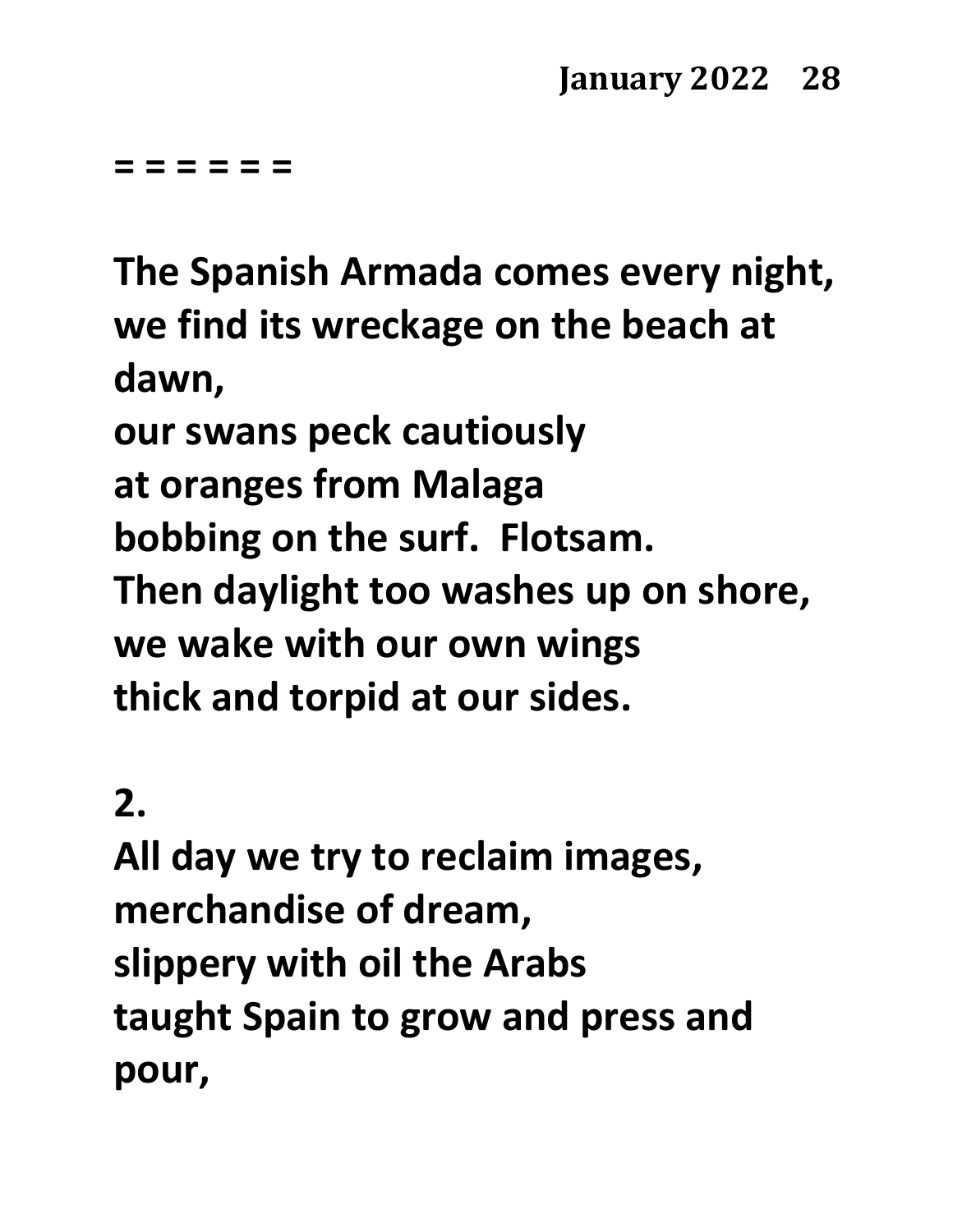**cannon balls and grappling hooks, torches flung, sails on fire, seagulls diving, swimmers reach the sand,**

**lie there looking at the blue sky, a schoolboy goes by chanting Latin.**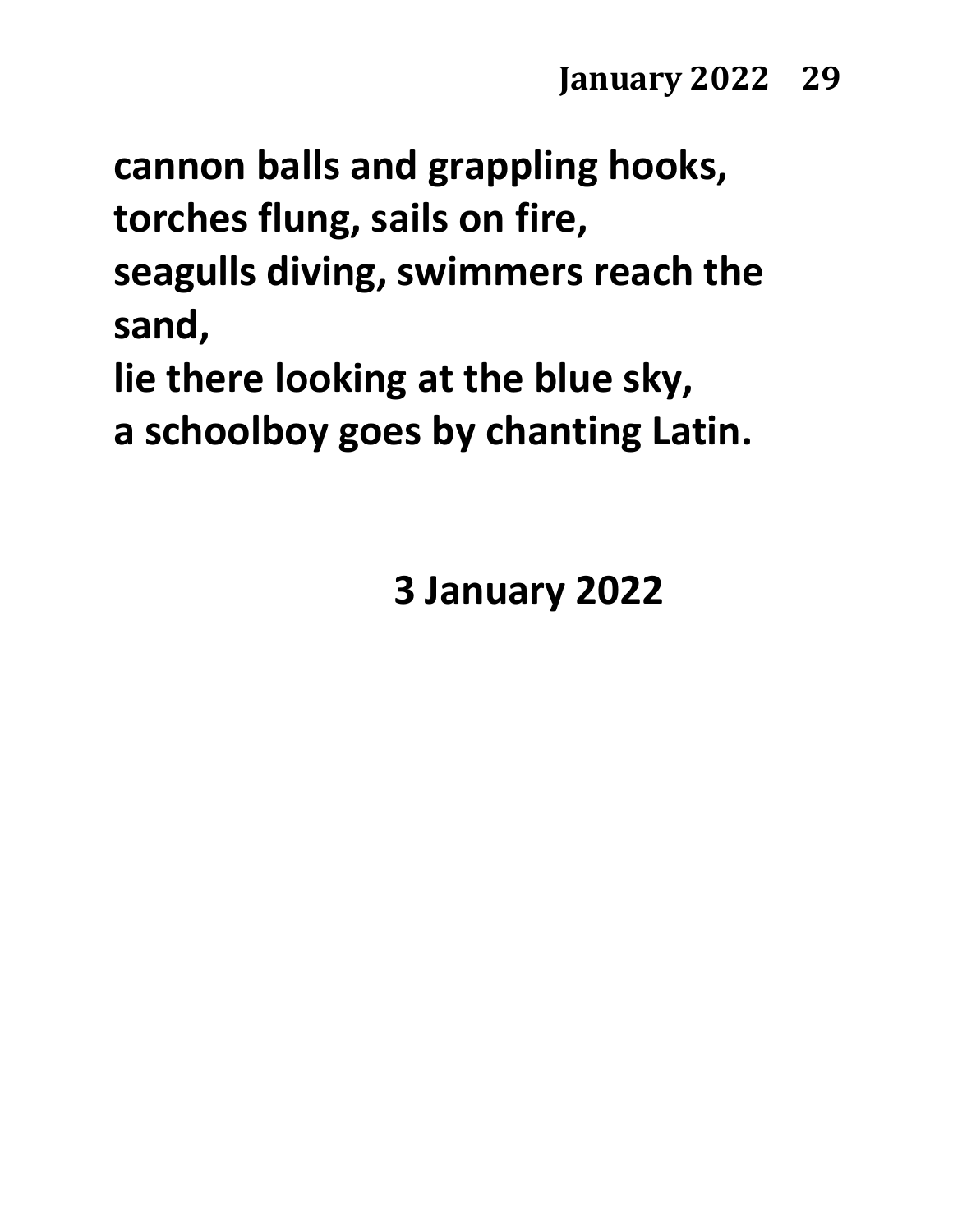#### **NOMINA NUMINA**

**Names woke me, litany of aunts and uncles, sunshine, somebody's rabbit.**

#### **2.**

**What to do with a day that has no name or only one left over from last week, next week, ancient gods of war? The French kept a calendar a while where every day of the year had its own name, but had to share that name with some plant or tree or tool, nothing of its only own.**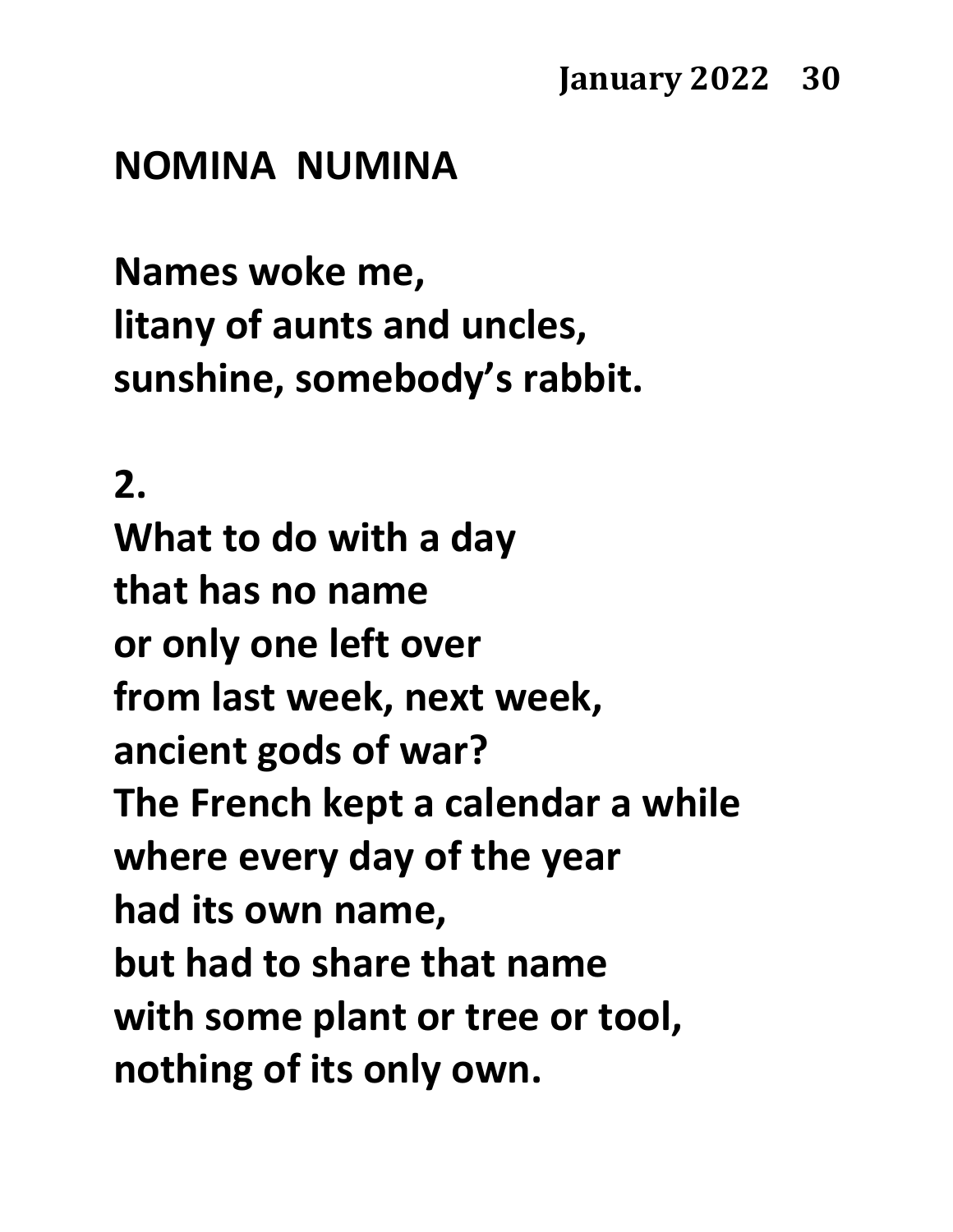**3. We say Today and hope that counts, sun in the trees at last**

**after a week of mist.**

**And this poor dear new year**

**has only a number not a name,**

**but you have a name**

**and I have one too**

**yet even so we all**

**sleep in the bosom of Now.**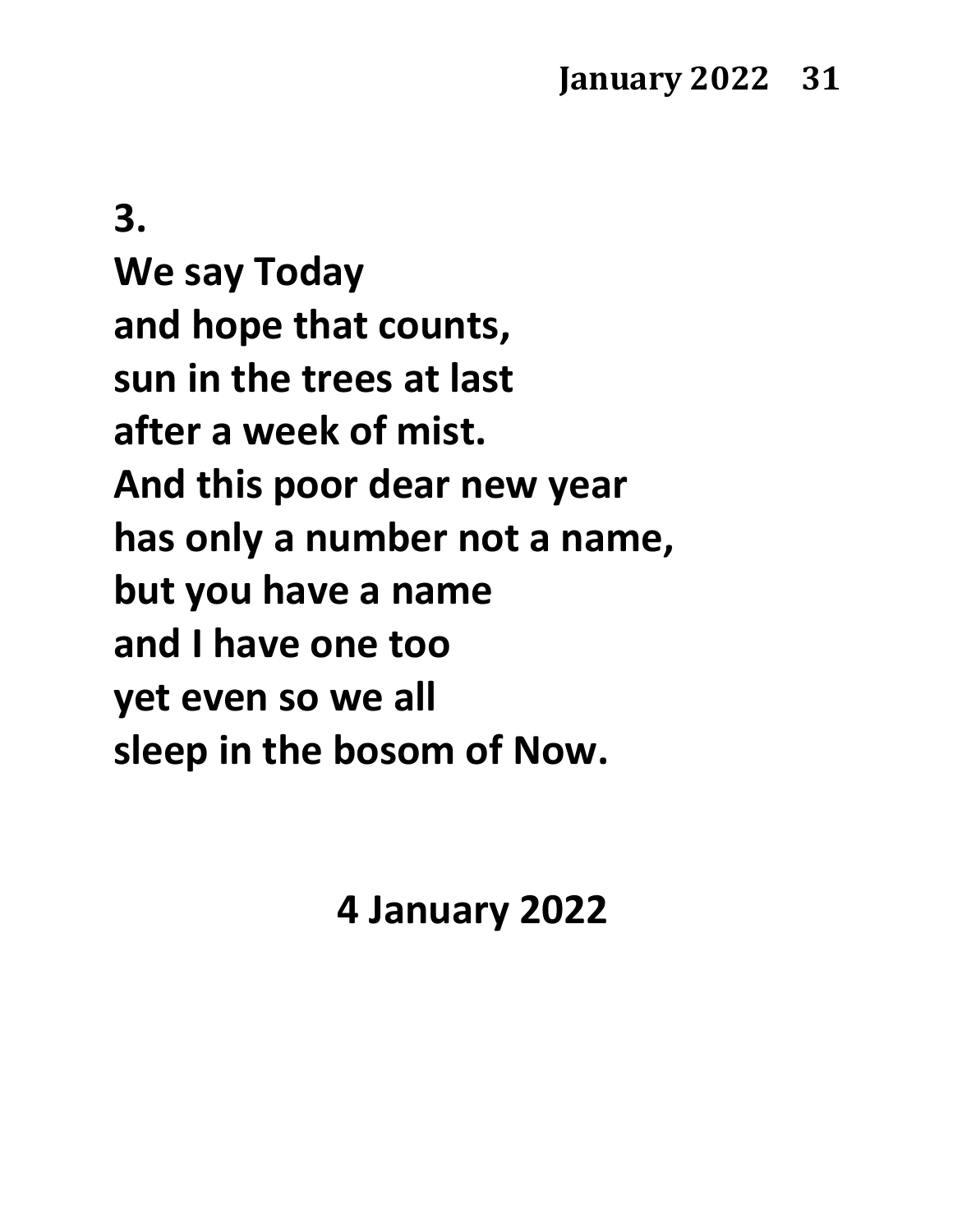**After the angel left the house was quiet, the dreams crept back, the sleepers slept. But something was different, it seemed the air had changed, and the shadows were paler as if they had taken in some light the angel left.**

## **2.**

**I am free to talk about it but not to go in to that changed house. I would have had**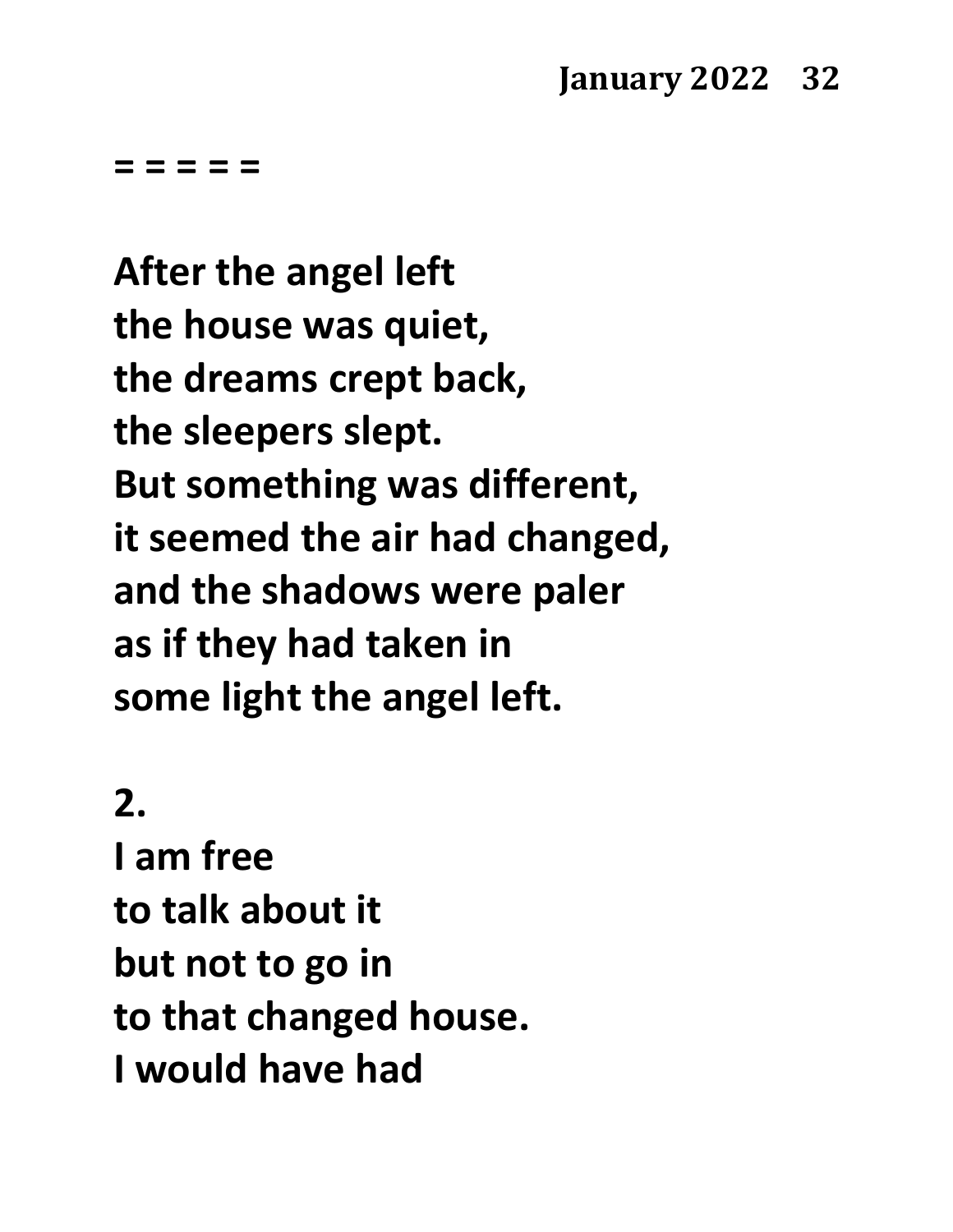**to be there from the beginning for the word she spoke to mean me too. But I was outside in the northern forest busy with a word of my own.**

**3.**

**But still I can admire that house from outside, tap out the rhythm of a tune to it on this empty cardboard box, hollow as a house, resonant, ready ro hold whatever will come.**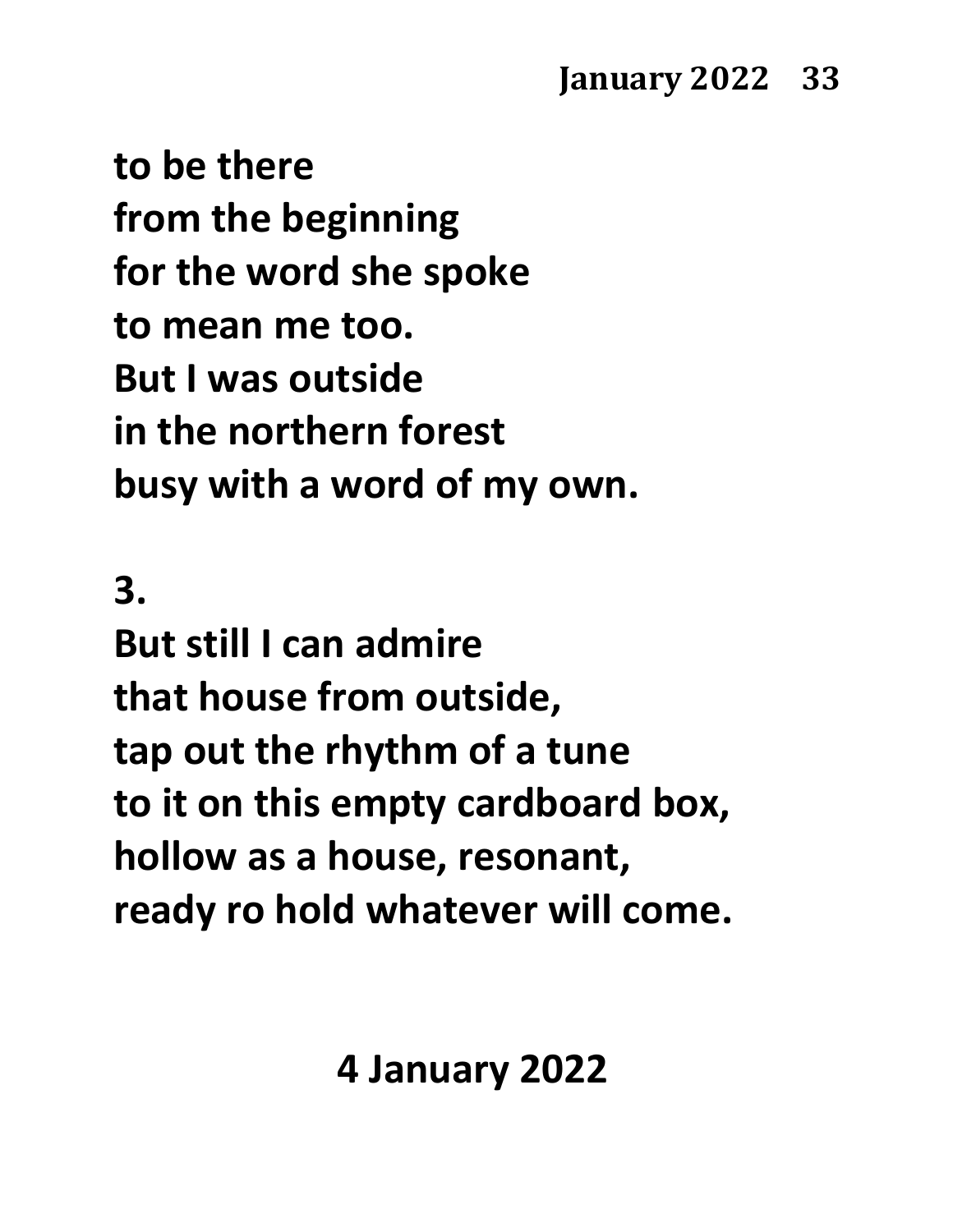**What is the speed of forgetting in sadness per hour? Is there a roadmap to relief, a washcloth for remembering? Things to keep with you when you travel, leaving London one last time.**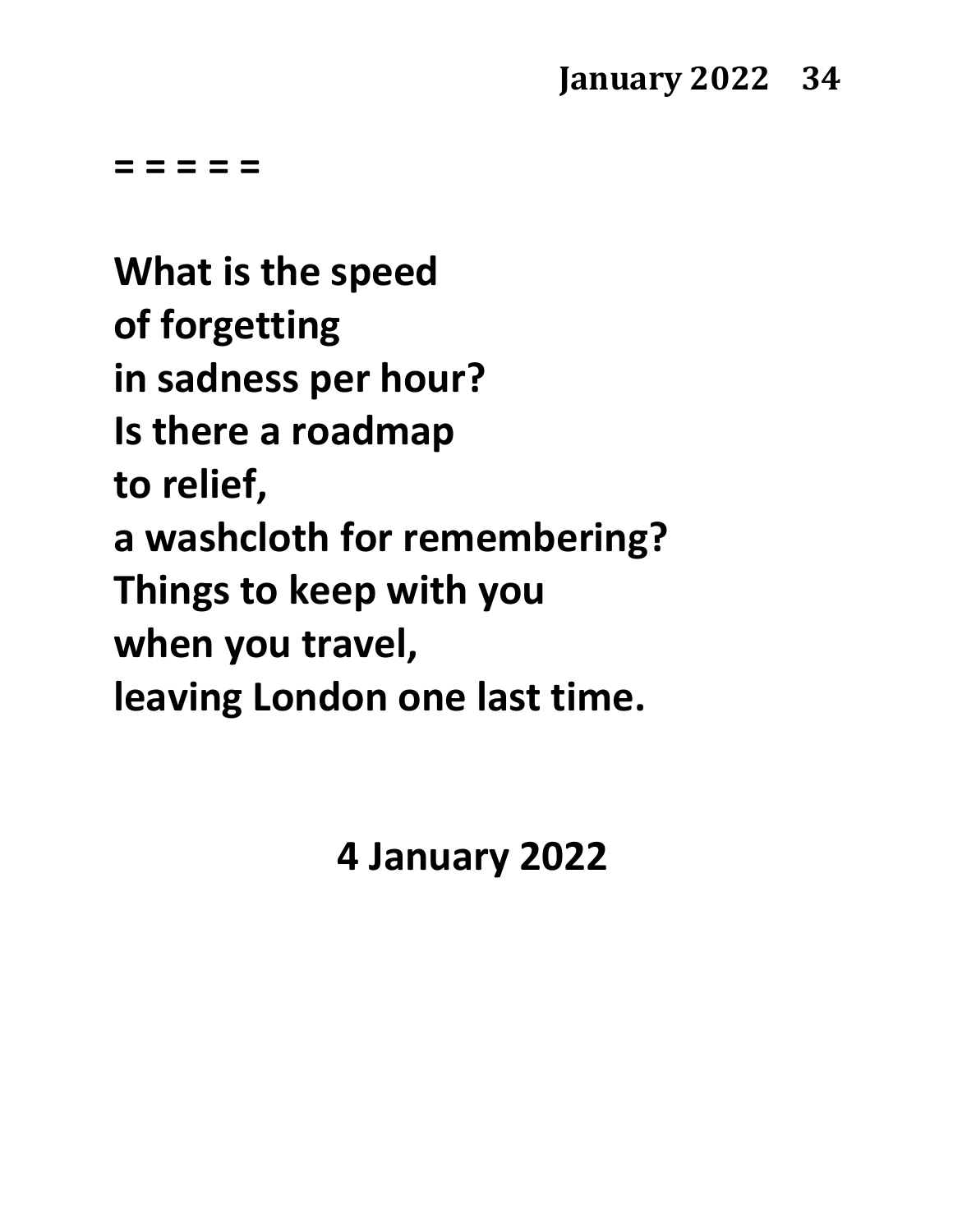**= = = = = =**

**Have you ever felt your soul was divided, pieces of it scattered through all the objects, the things of your house? The pink stone rabbit, triptych from Florence, green lamp, slipper with a hole in the toe, ashtray no cigarette has used in forty years? Things persist but where am I? But they comfort me when I am small.**

**4 January 2022 IN THE JANUATRIUM**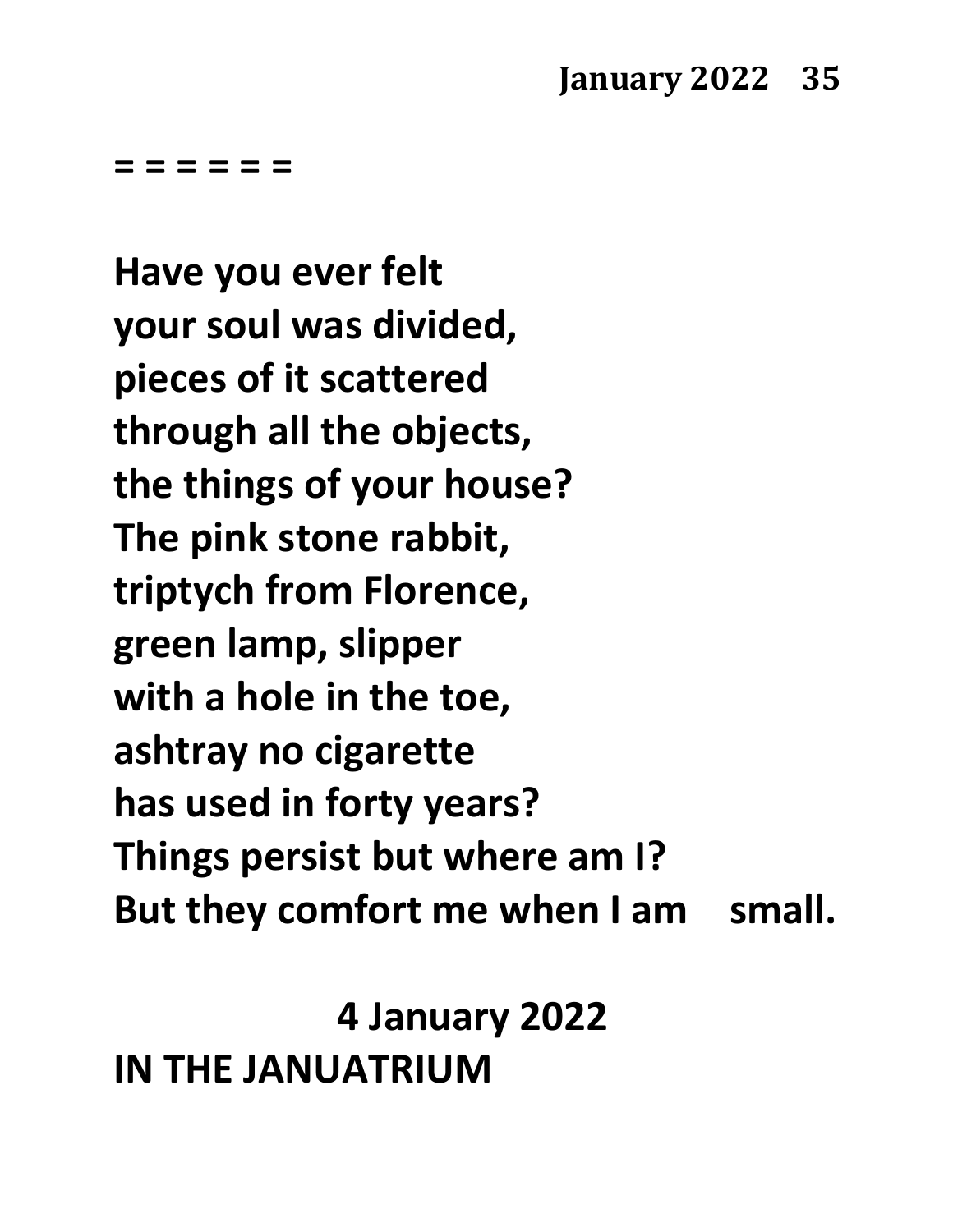**the glass roof allows the light. We speak a static Latin down here, warming our hands in the steam curling up from the heated pool. On the wet tile floor a toad or two have crept in, made themselves at home.** *Bufo mihi est***, I say, I have a toad, and you respond** *Cur habes bofonem*  **why do you have a toad. Unanswerable question, like why are we here, what place is this? 4 January 2022**

**= = = =**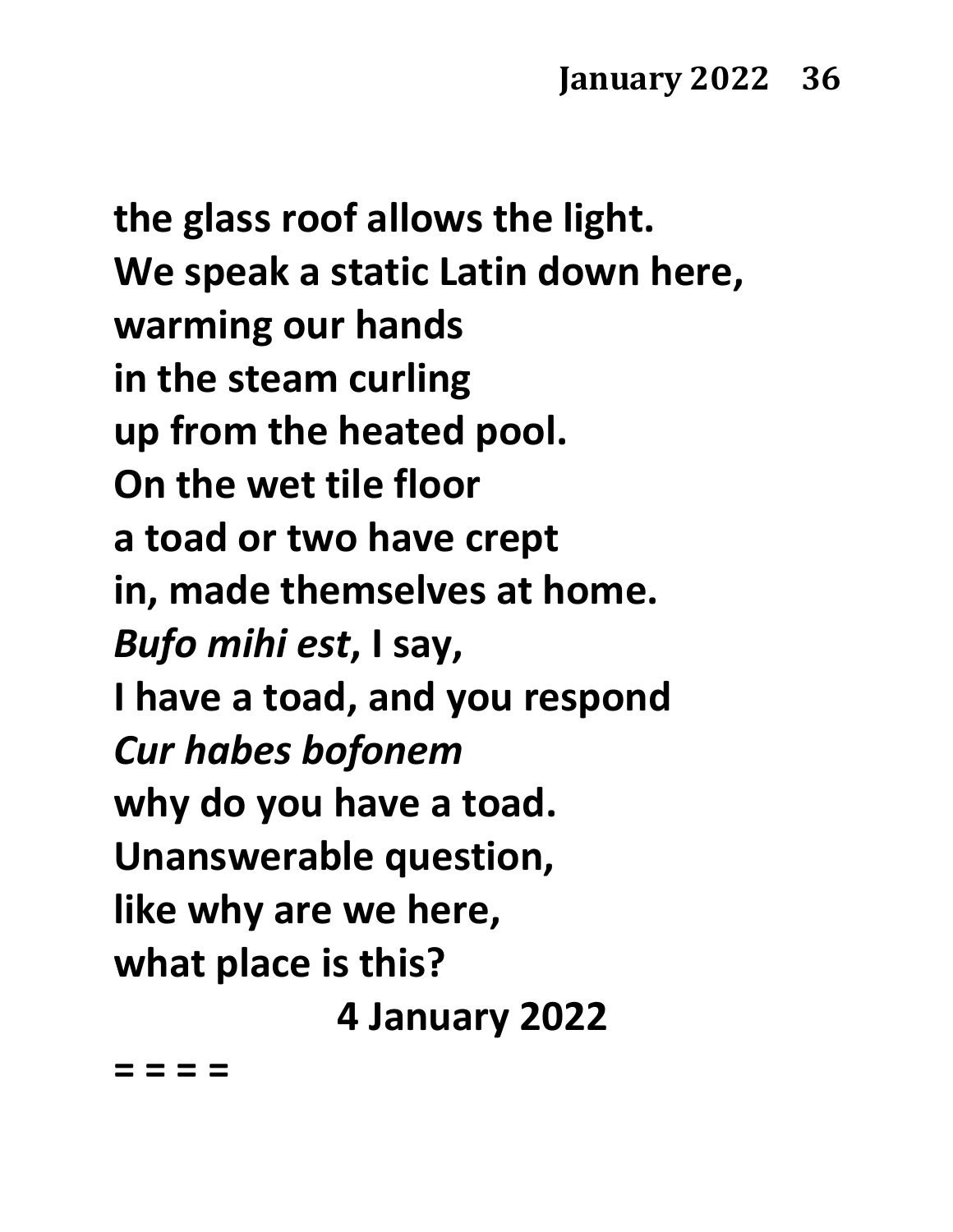#### *waydreamer sspoke:*

**the wall is old brick, all brick, with vines and on the vines white grapes to feed birds. Bow youmust shape the inside of the house– too long you've lived in the bare sight of it. Now go in. Make yourself as they say at home theway you'd learn a new language, one in the same family as your own but distant, a soft tongue, a longuage like a cousin.**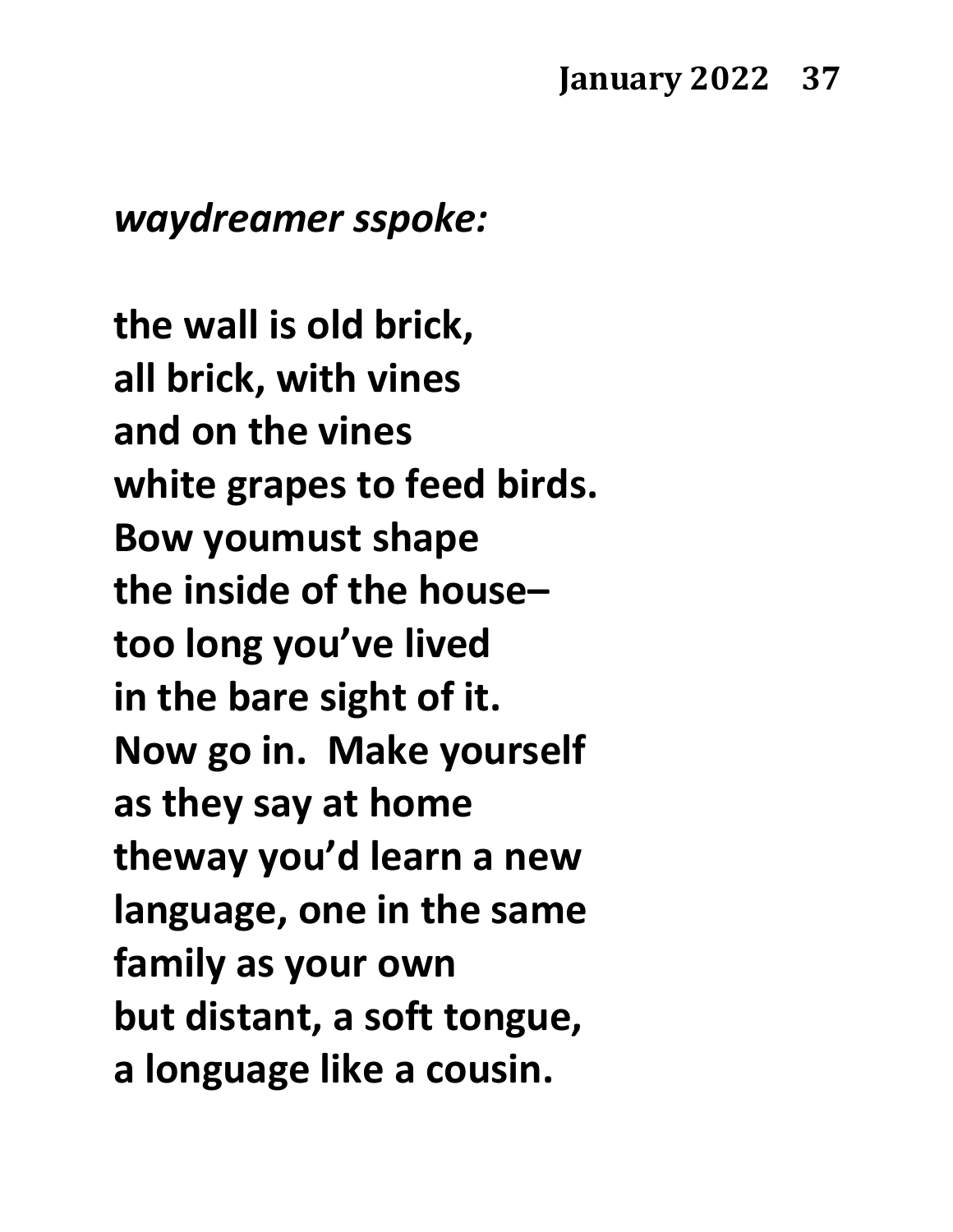## **January 2022 38**

**Table. Chair. Lamp. Bed. Simplest things. Lern how to eat indoors, deep uses of the spoon. When you wake it may already be spring.**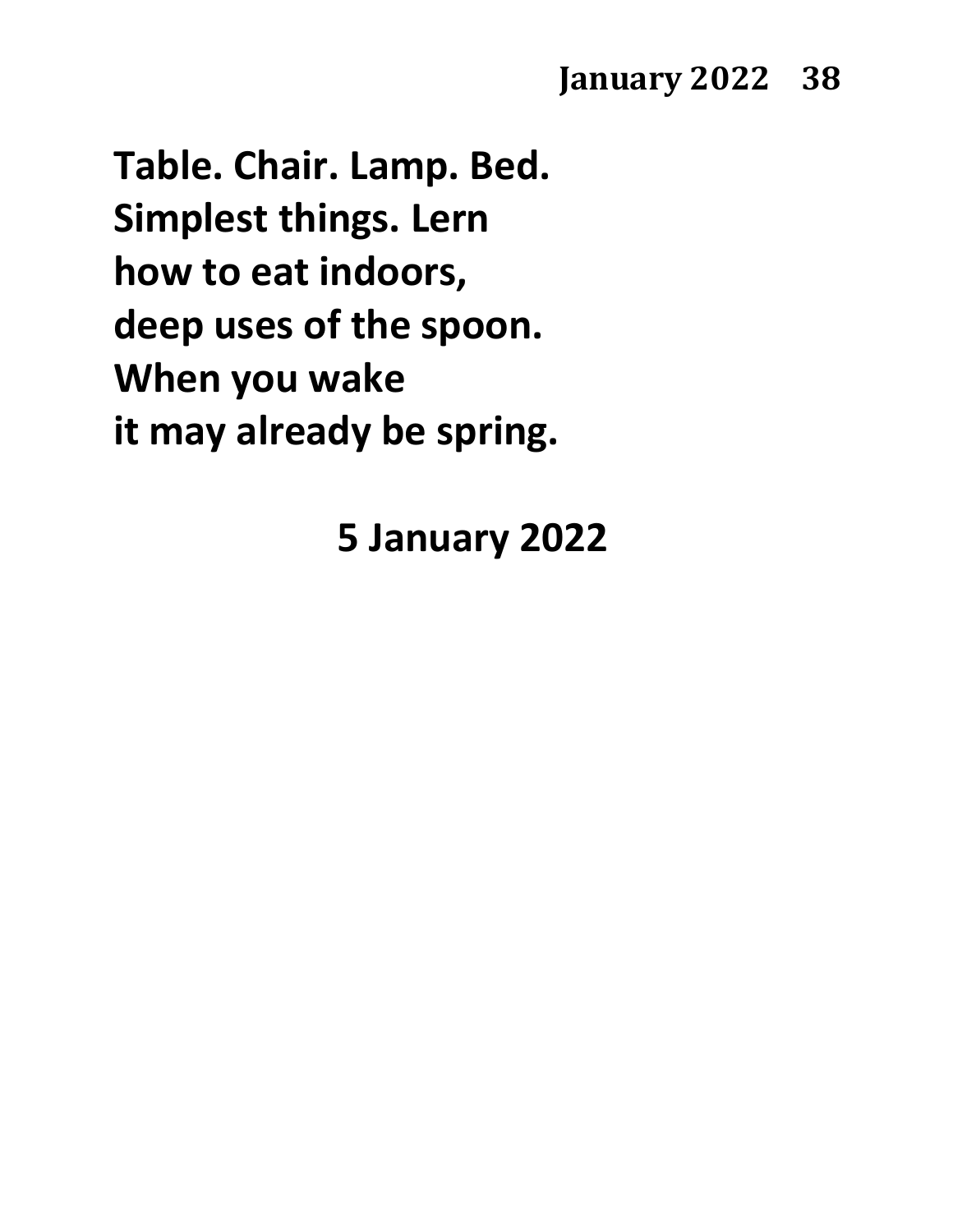**= = = =**

**Look to the ledger, count the calm money, the weather is waiting, and what have you learned?**

**There was a catechism on the table, open to a doubt that haunted me, would I be me if I died?**

**Am I the soul (eternal, the book says) or am I just a sounding vessel, all talk and personality on display, a shed in which the soul resides,**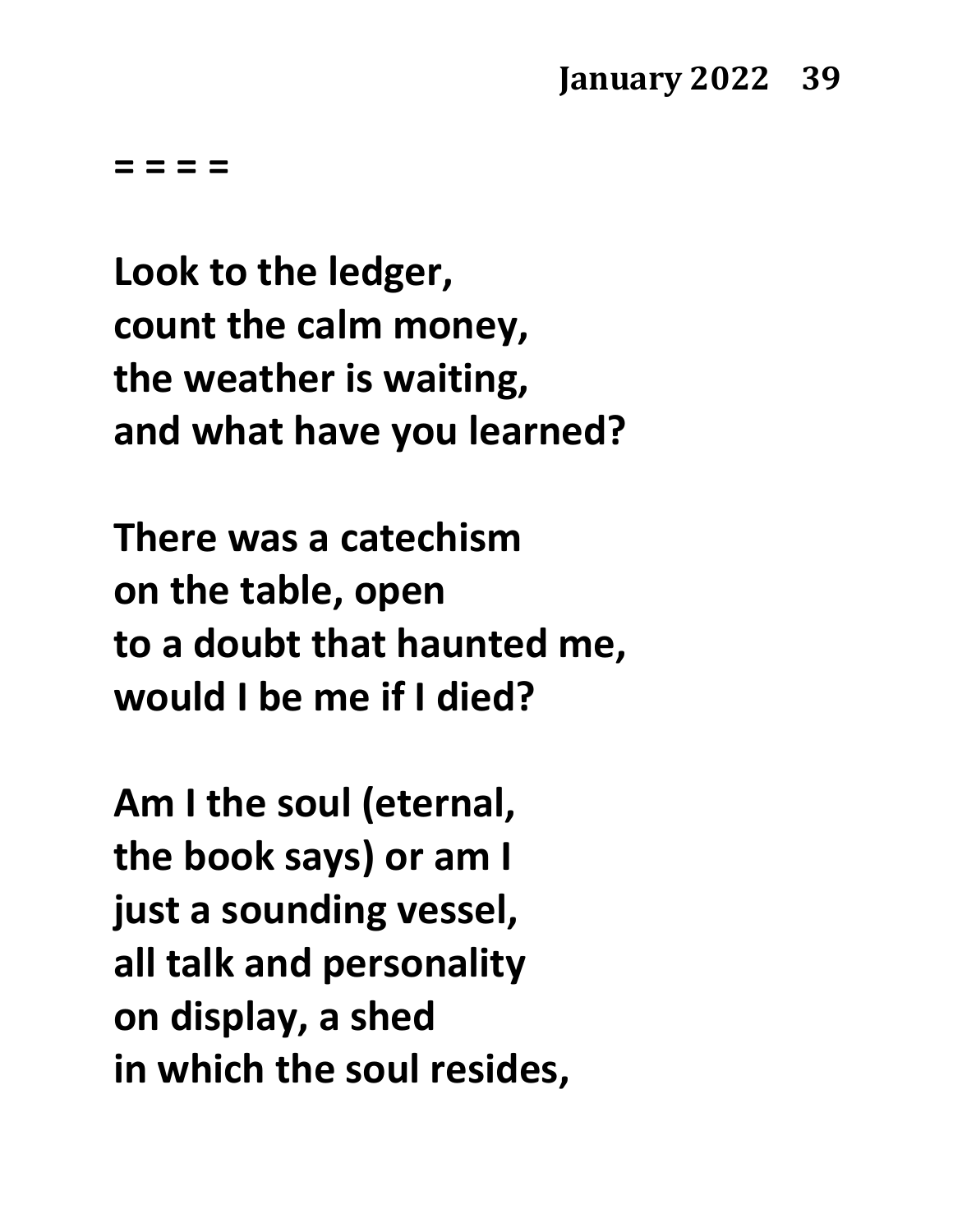**January 2022 40** 

## **deeply unknown to me?**

**Put the money back in the drawer, it's not yet even noon.**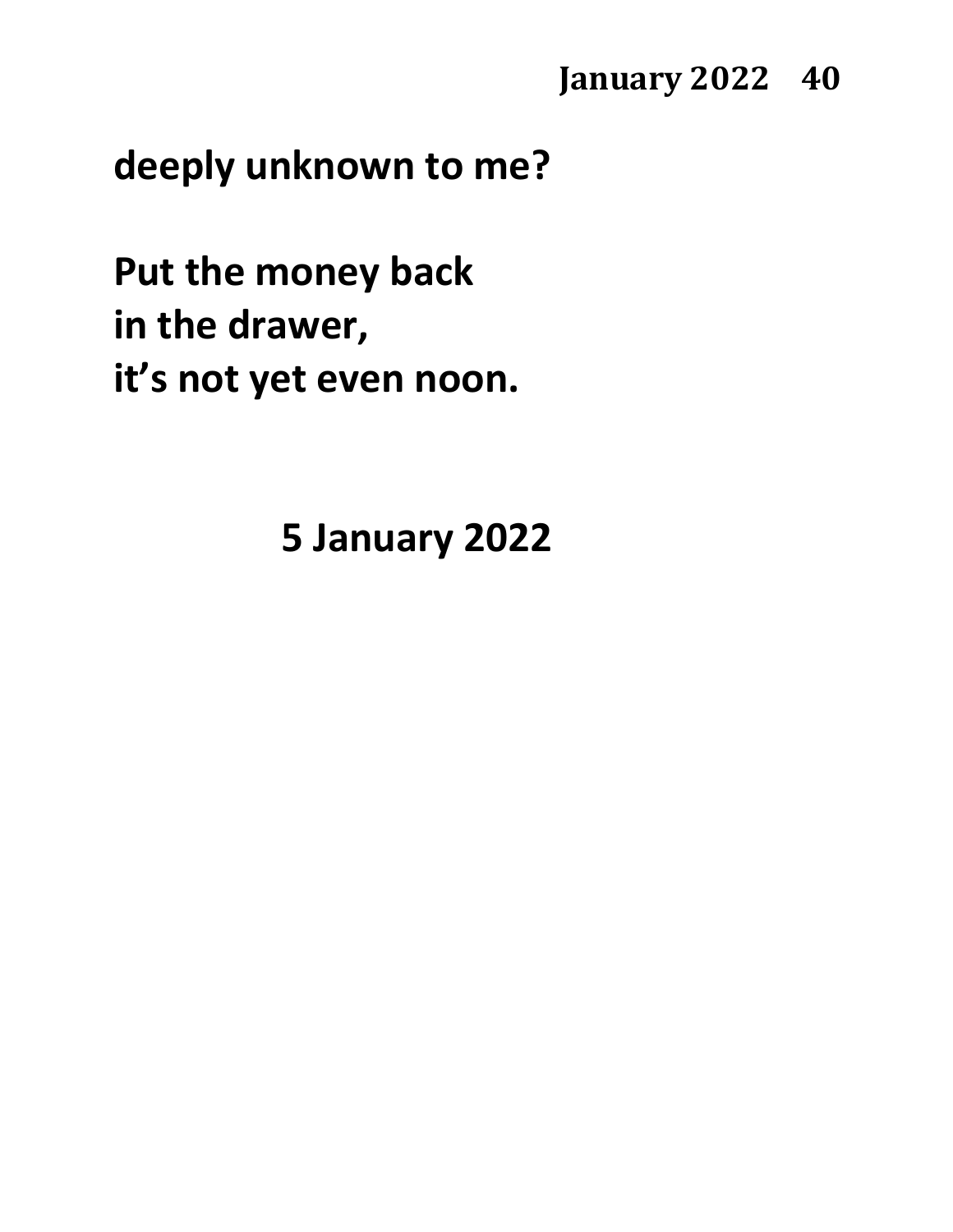# **TOGETHER**

**As close as we came there were still miles inside that got not said. Awkward pressed together in this closet that knows how to walk down the street. Dour within, we sense it skip kid-like through trash, those solid shadows of desire we too know all too much about.**

**2. Close? There are religions further than that.**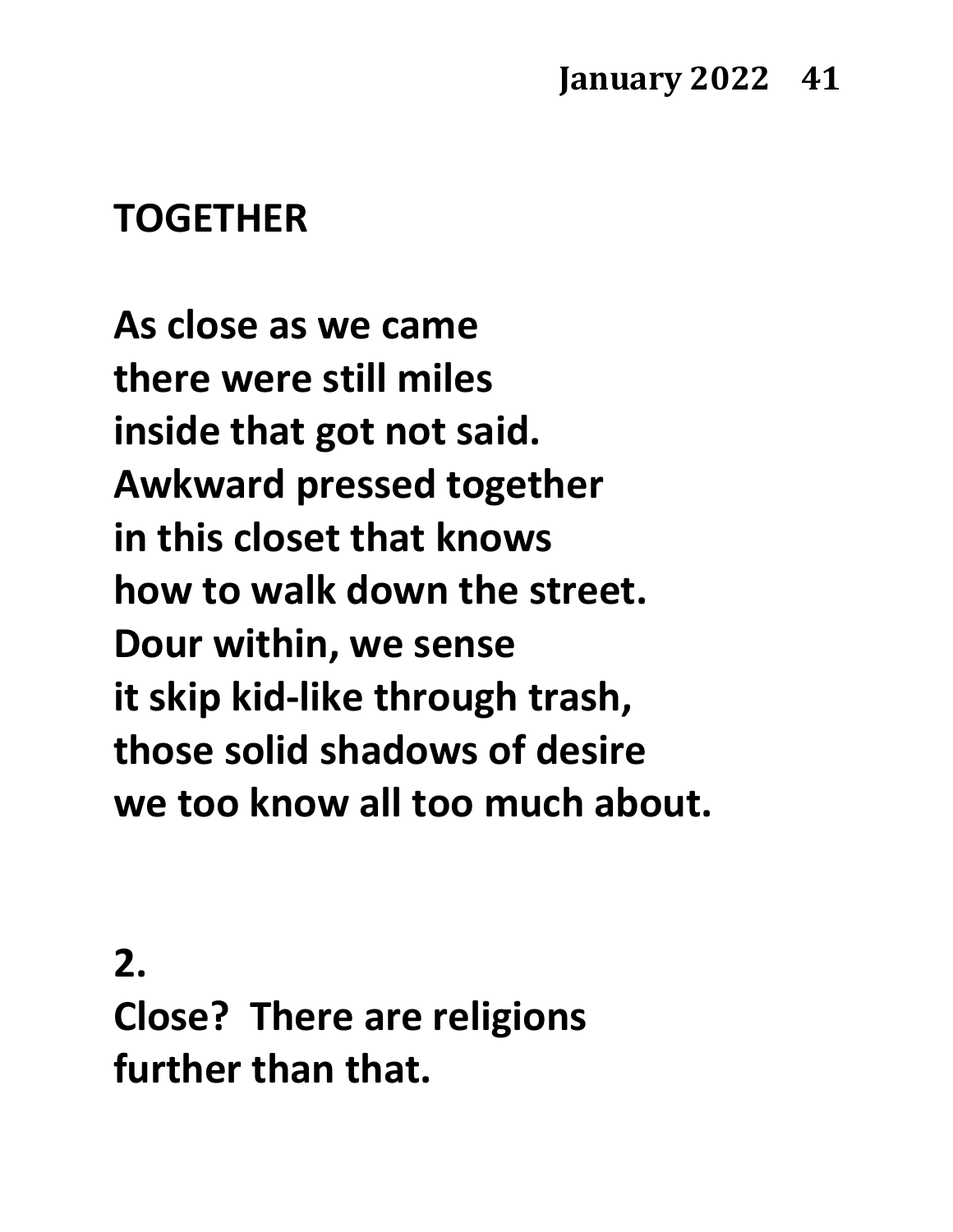**Love you said is a spiel from a con man but what we have is truer than that true because there is no word that says it, no word at all. But I could hear it.**

## **3.**

**So a bridge does go there, almost every city has its bridges if only to get out of town. I saw Golden Gate at sunset so close they seemed married. But in that city no one is.**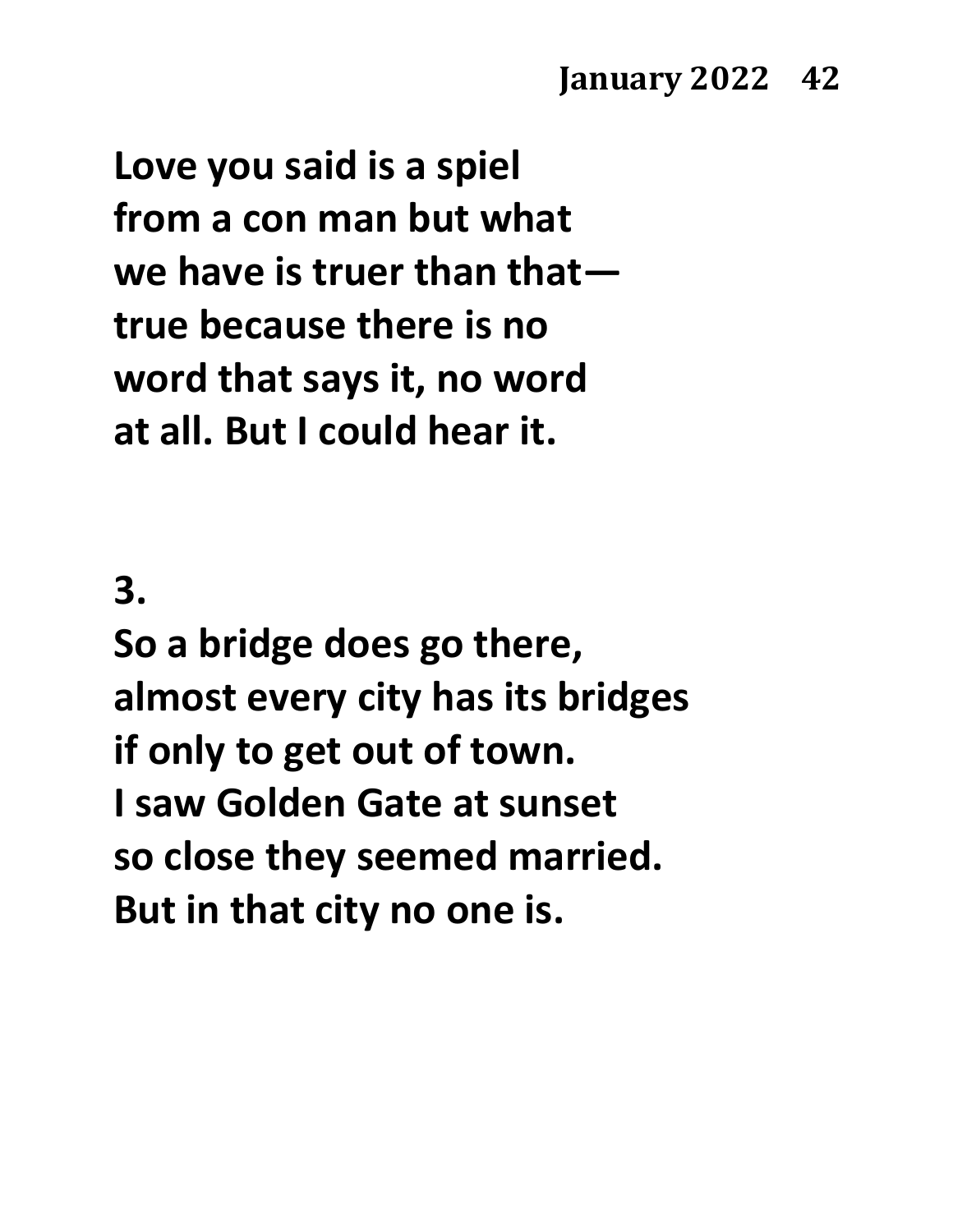## **4.**

**Heavy traffic of the heart. So close we thought together, no bridge between, the cables by which we are suspended welded to the highest ideals. At three we learned to read, the pages are still turning.**

#### **5.**

**Close. Closer than I've ever been, sometimes I forget which side of the bed my legs are on. Love whatever else it does approximates and its deep trust can be a burden on the trusted beloved. Otherwise we'd all be in love all the time**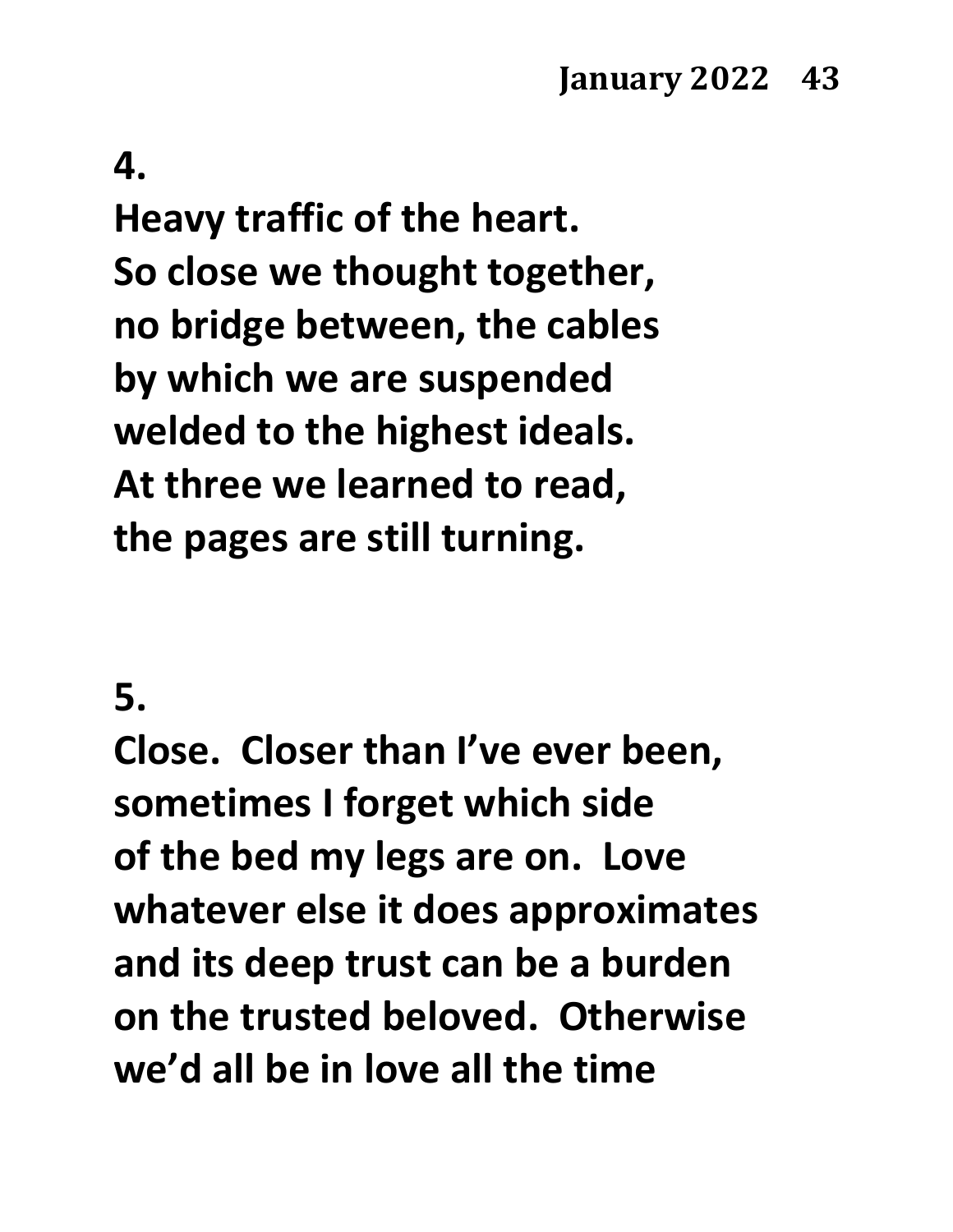**and Dante would have nothing but Hell to write about, but all the birds would learn to sing. But who would listen? Love, be close enough to hear the silence that thrills us in the empty room, thresholds everywhere, we dare to enter, hoping to find us there.**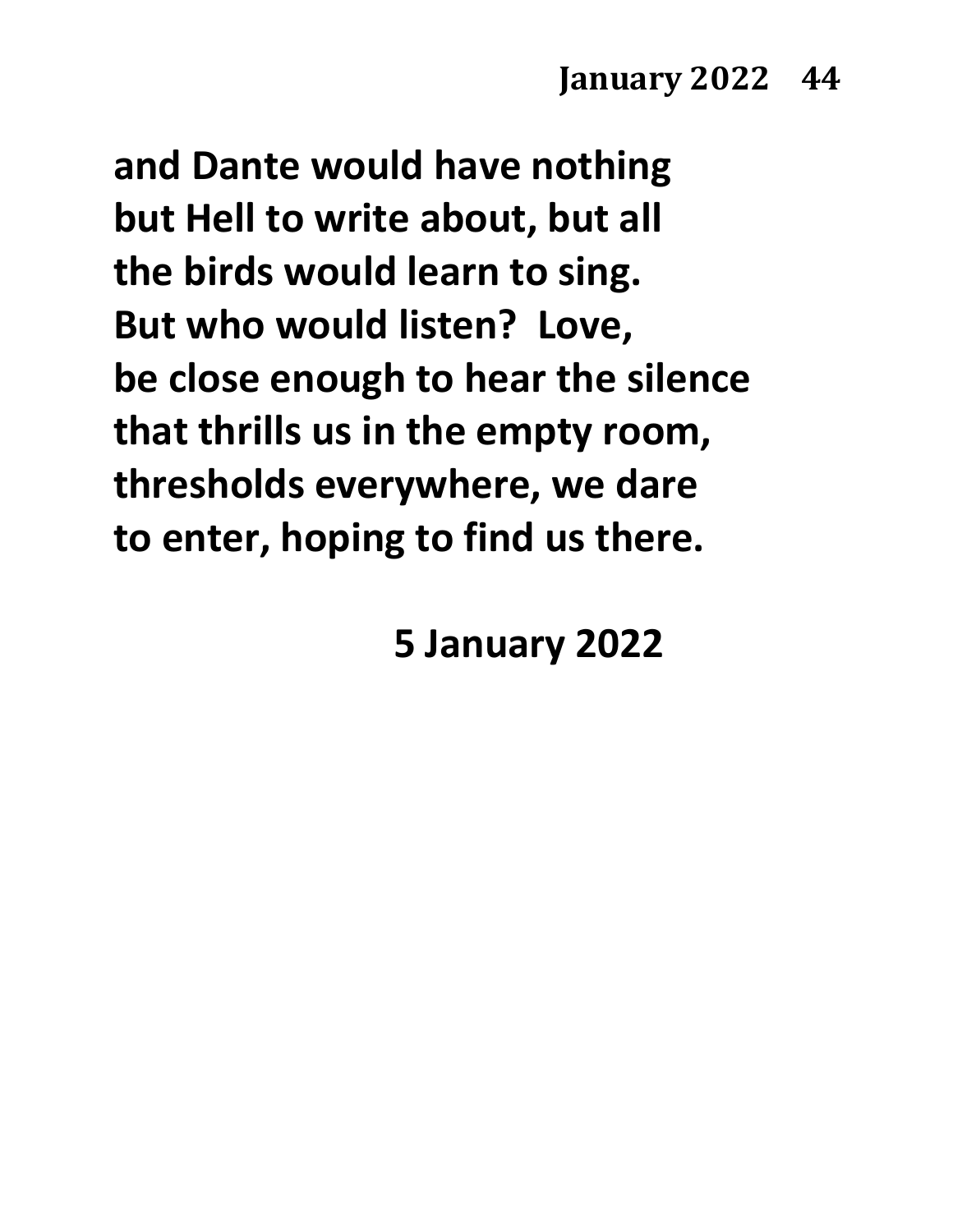**= = = = = =**

**Ant tracks on the desert no, a scratch healing nicely on the arm. Count the steps that lead to Easter, sunshine on northern cities. Peace by policy. Not remember the scrape that made the scratch, young women studying Torah, feed the birds. Now all is at it should be, healing is common, how many yards still left from the loom?**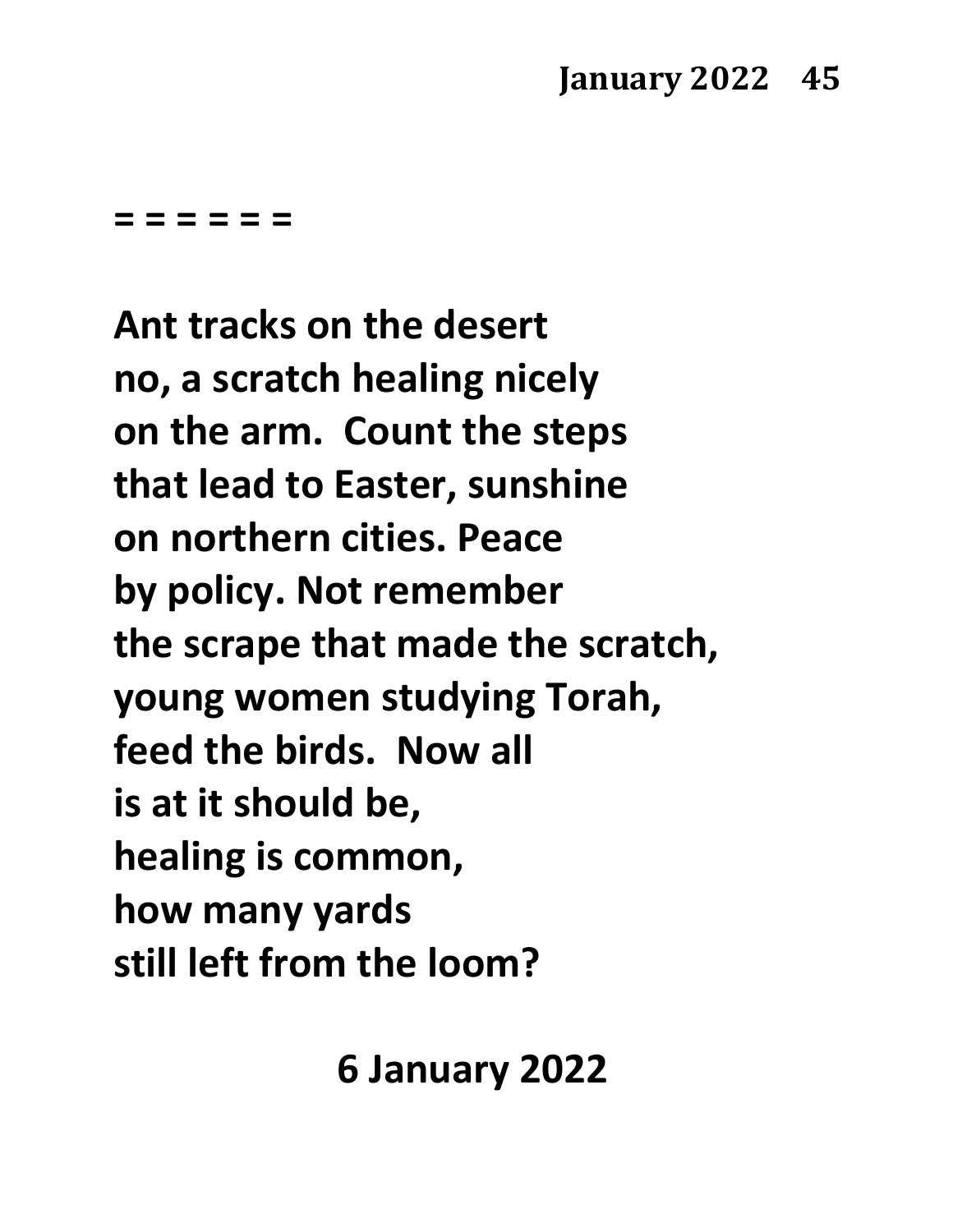#### **EPIPHANY**

**first feast, when we see for ourselves what happened. The showing-forth without which no mystery is complete. A child is born and now we know it. And seem to know something more as ell.**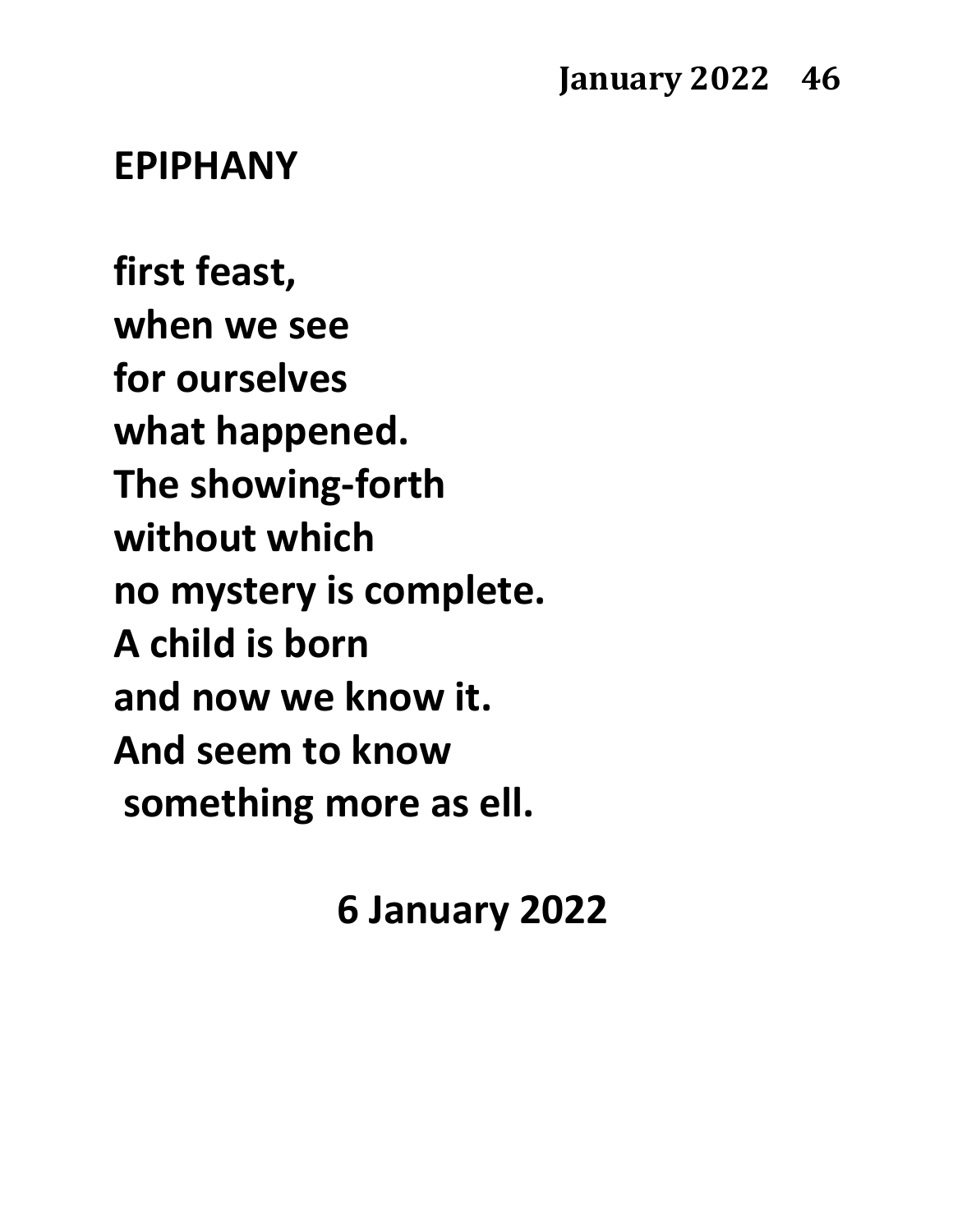**= = = = = =**

**Too many footsteps to the well. Take the subway instead or the J that climbs outside and runs through the hills. always a mile away from where I was I am.** 

**The trouble**

**with memory is I'm always alone in it, thirsty, the well remote, the sidewalks strangely empty, restaurants shut.**

**But the train keeps running, this world is a video game you're playing all by yourself.**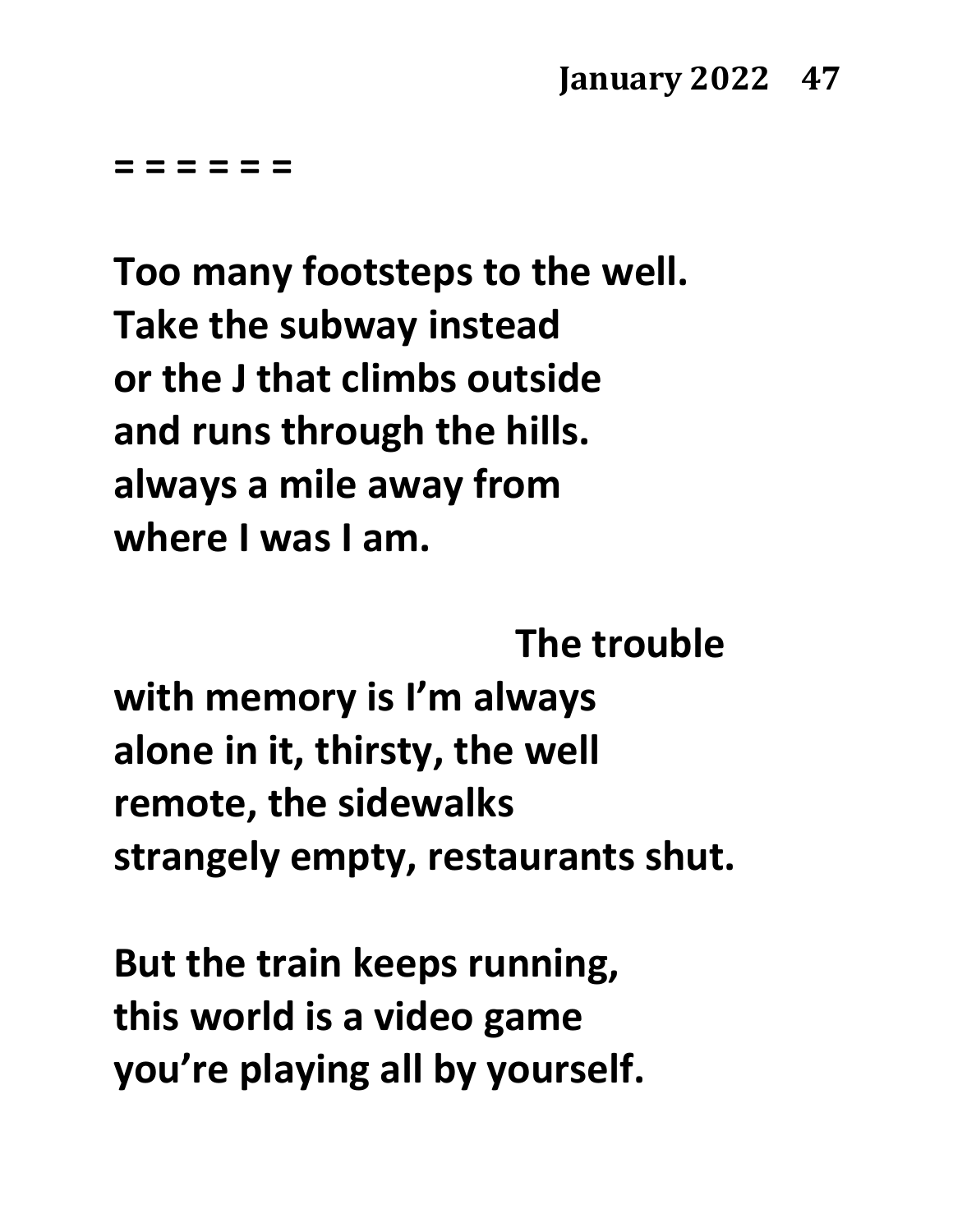# **Myself I mean, who is this you I keep repeating? This magical other? Take a train instead that dares to stay underground.**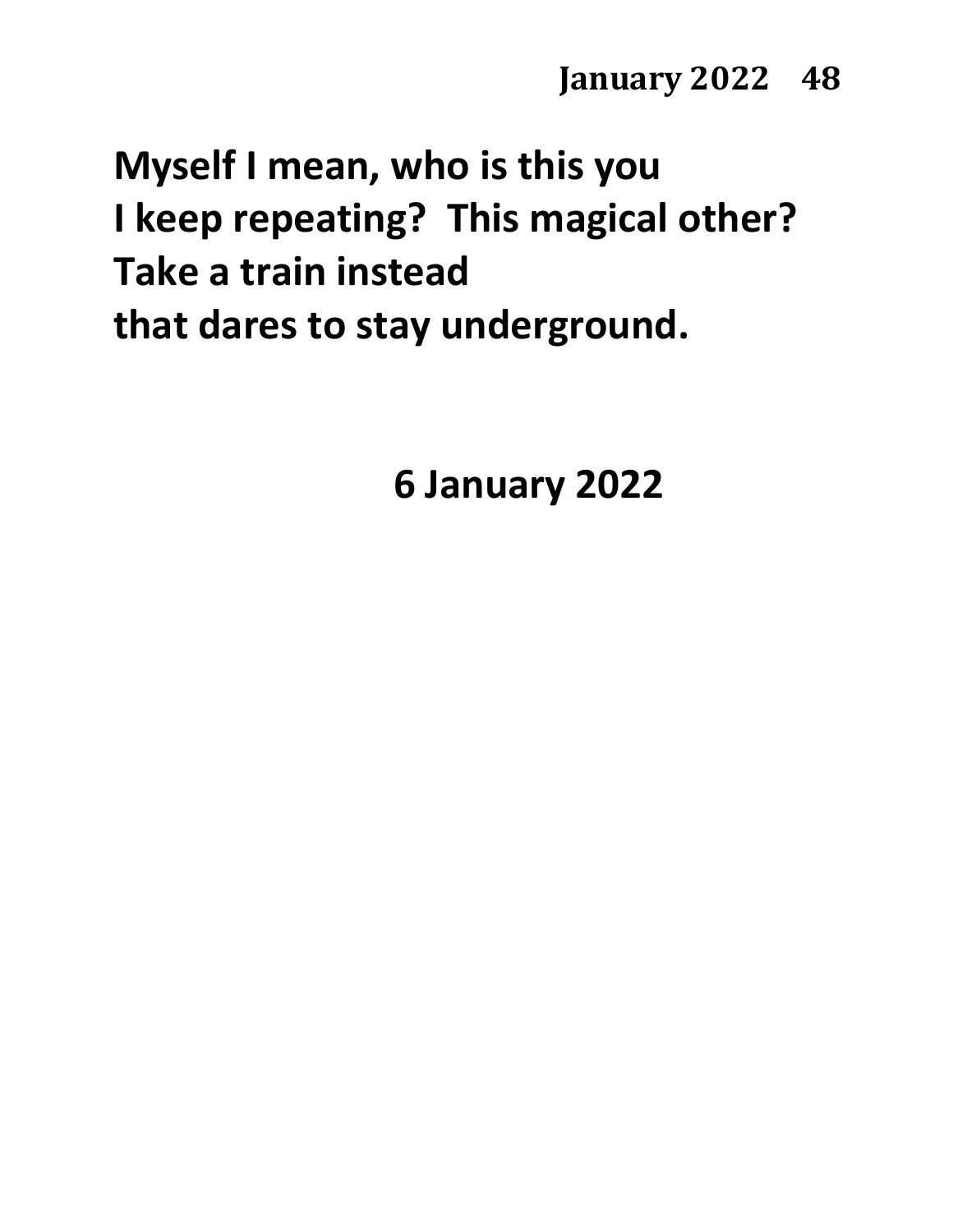## **January 2022 49**

**= = = = = =**

**How many suns to make this day? Snow covered, bright in a blue way, why are colors anyhow? Every day a mystery, every prayer begs for information.**

# **2.**

**Homework of the river, the spotted lens. Clean the land. we feed the sea.**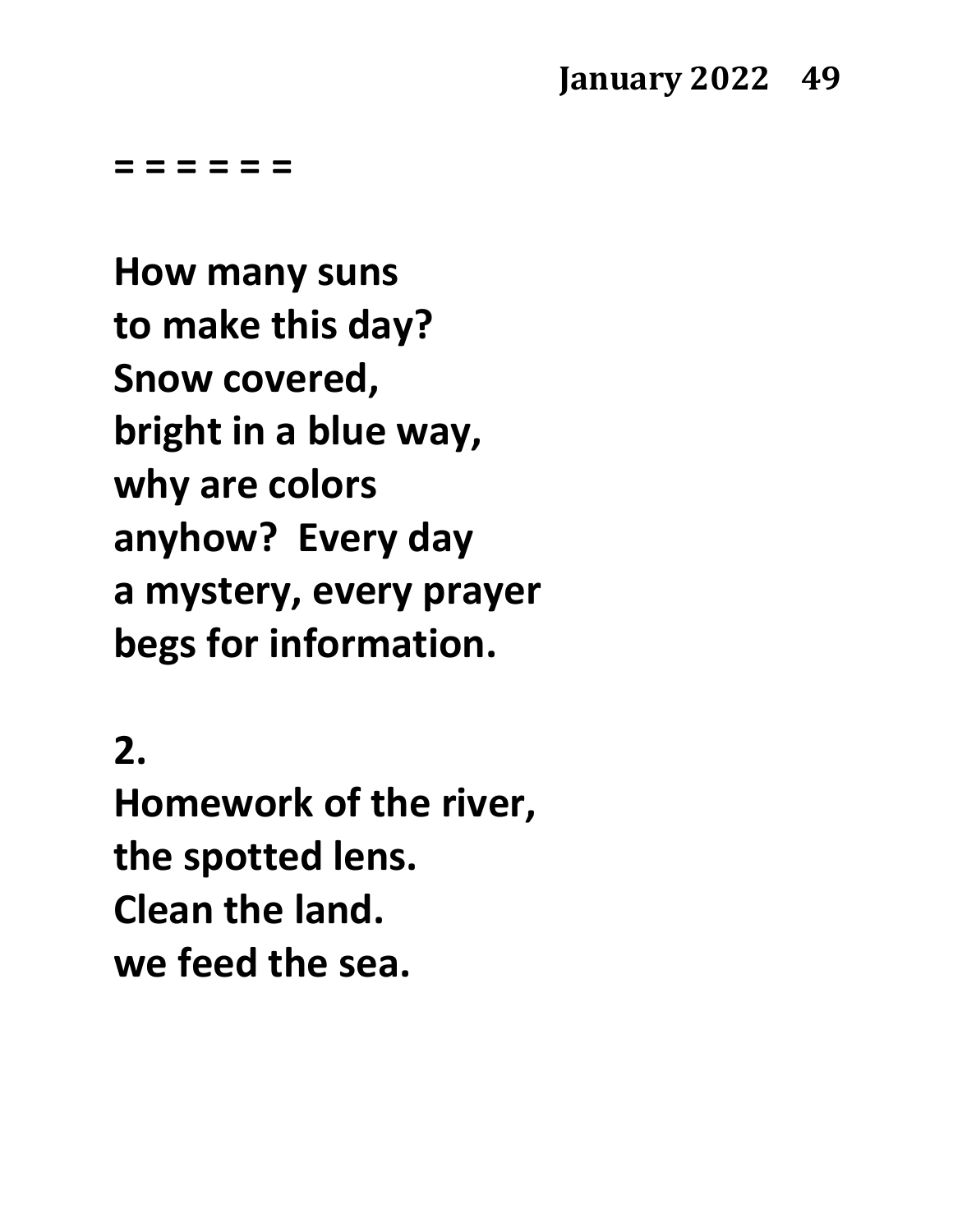**3. A girl in gingham is an oracle, a man in overalls adjusts the orb. Hidden constellations revealed only when you dare to lie on your side.**

## **4.**

**Piecemeal, like scripture, thousands of little words to make word. Snowflakes last five thousand years.**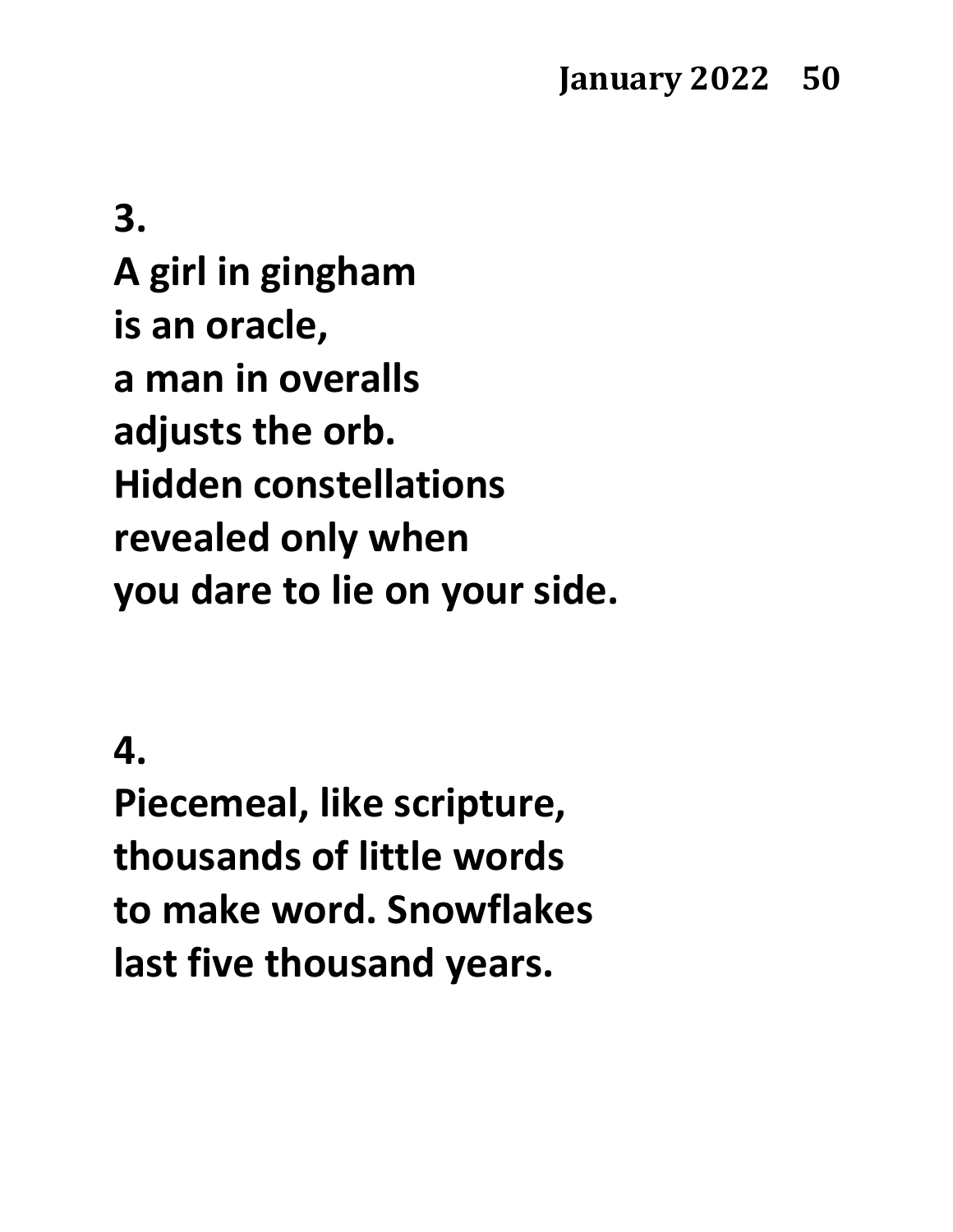# **5. The lost tribes of Israel gather in my living room. They teach me Gaelic, I feed them fresh coffee. Everything comes from Africa.**

# **6.**

**And then the dream began– intelligent men around me, fraternal, good-humored, saying wise things. Forget the message, remember the feel.**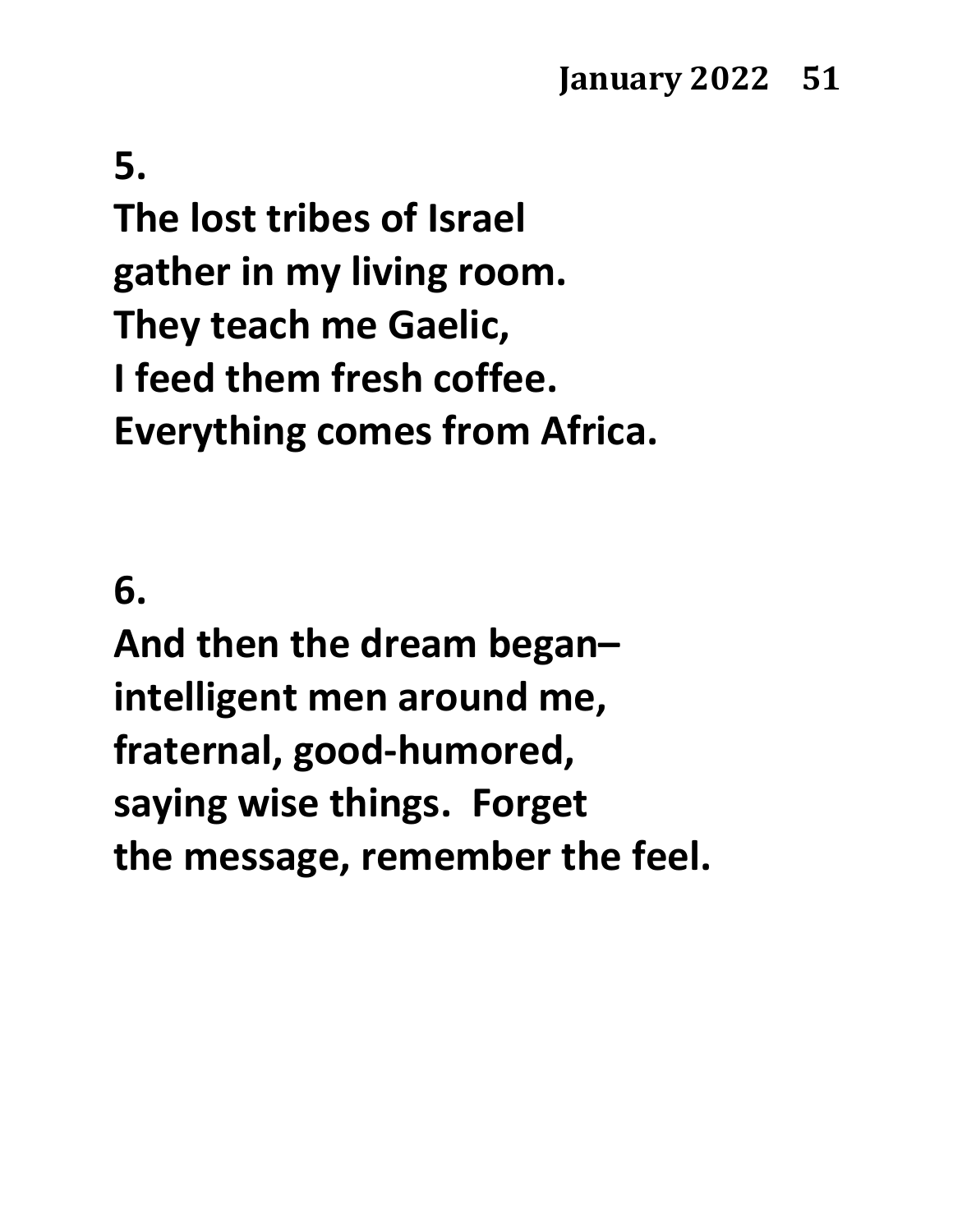# **7. Snow script dense tangled branches. We see only what we are prepared to see.**

# **8. Even inside gloves the hands are cold. In the brightest room shadows lurk. It seems I try to keep myself afraid. as if fear were the best protection against what I fear.**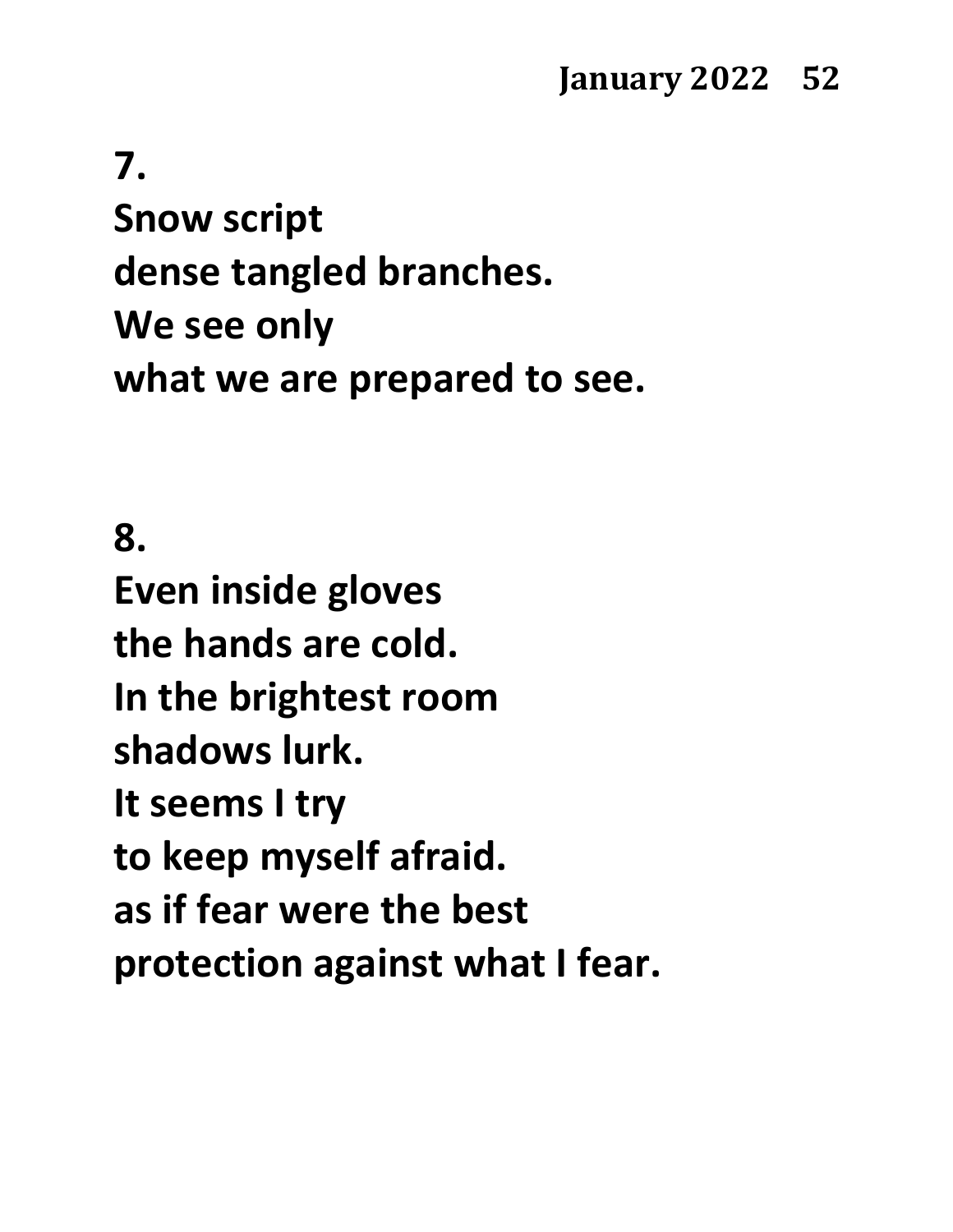**9. Ghosts before breakfast like Hans Richter's film, night's fingers leave smudges, no phone rings. It's all out there, waking world, dogs on leashes, the broken chain. Try hard, so hard, to accept the neutrality of noon.**

# **10.**

**Sometimes it's all right there. you don't have to think. Other times be a good neighbor**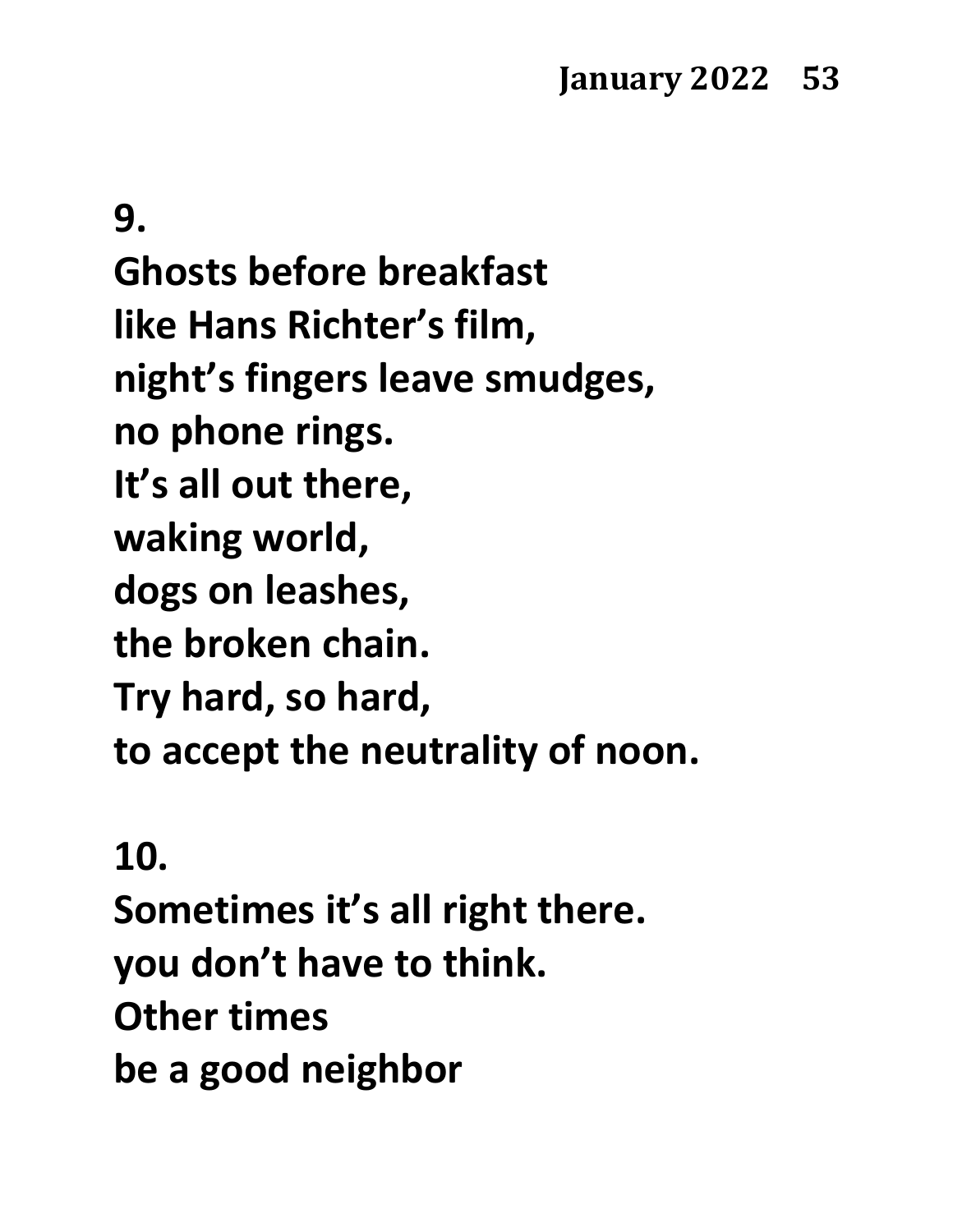**to your thoughts, let them play in your yard, put up with their loud music. They are your only local friends**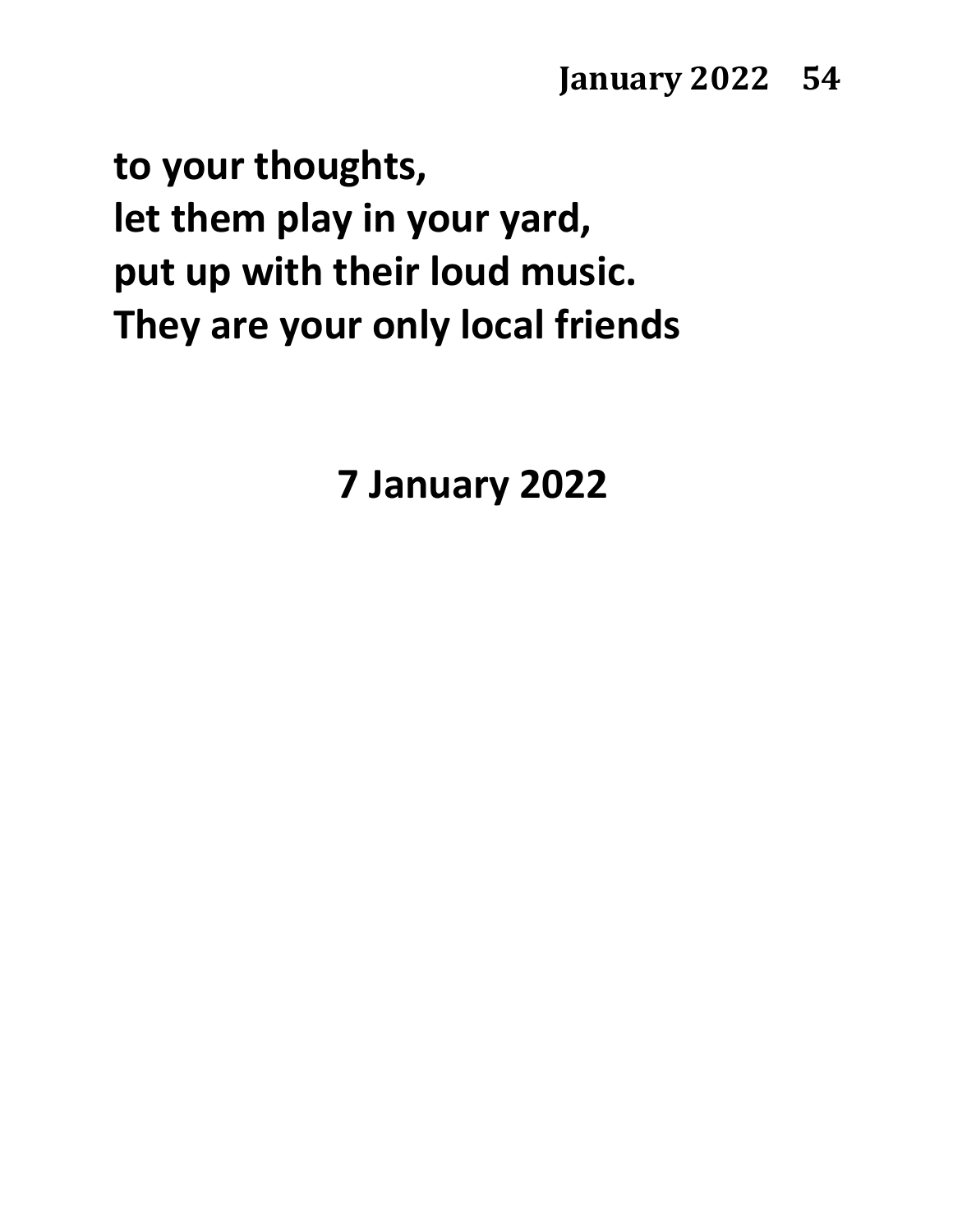**I have white hands they show ink nicely or otger bruises of saying what one means. Or thinks one does. Hand, be my parchment, tell my testament. Clean fingers, always be on time for supper.**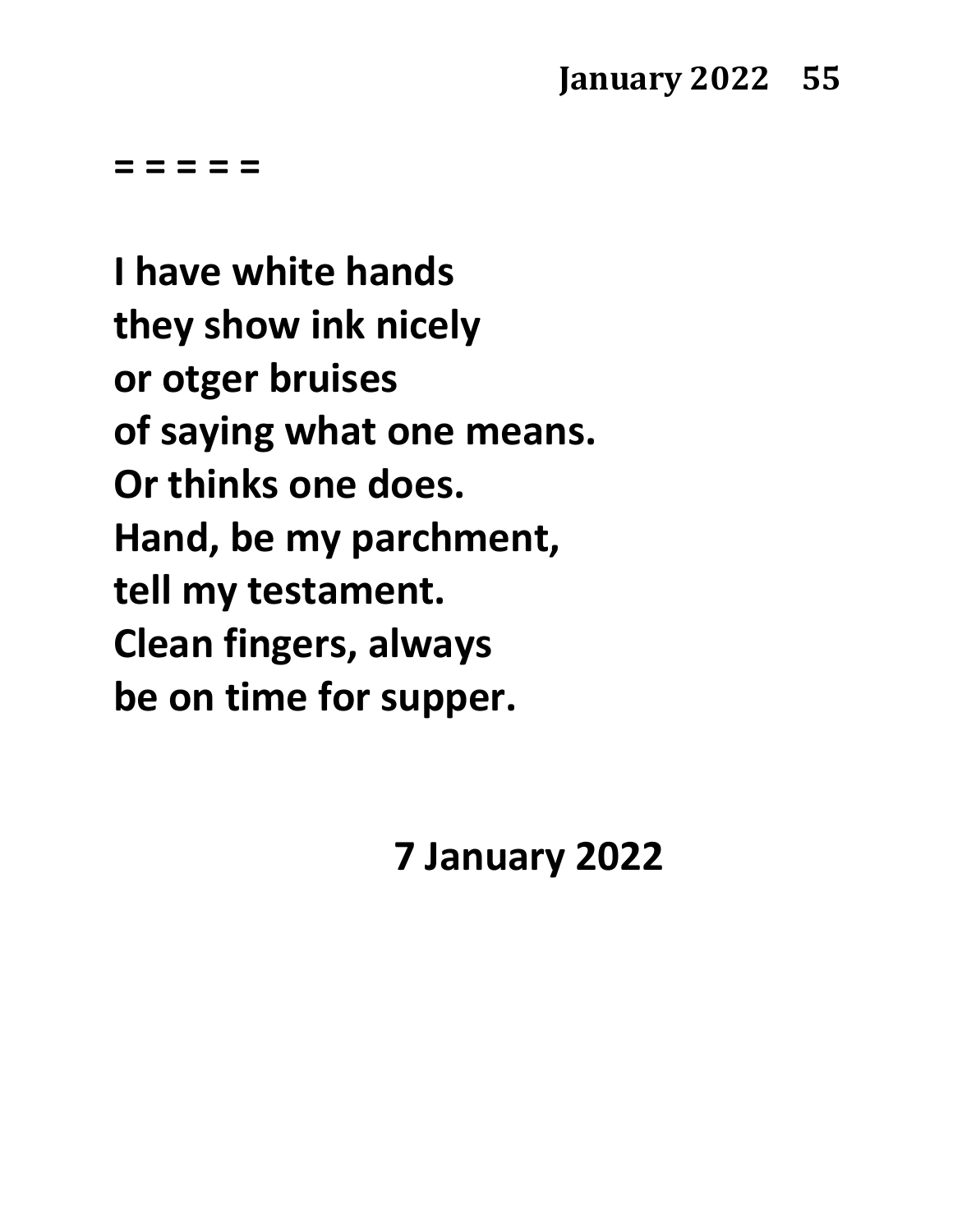# *for Barbara, on her birthday*

**We were at Yosemite and you explained that this earth we stood on was a body, nothing more or less, body of someone who knows us well and we must come to know. We were standing high you said on a sacred part of that body, sacred just like outs, but very big, and she stays a very long time. … 7 January 202**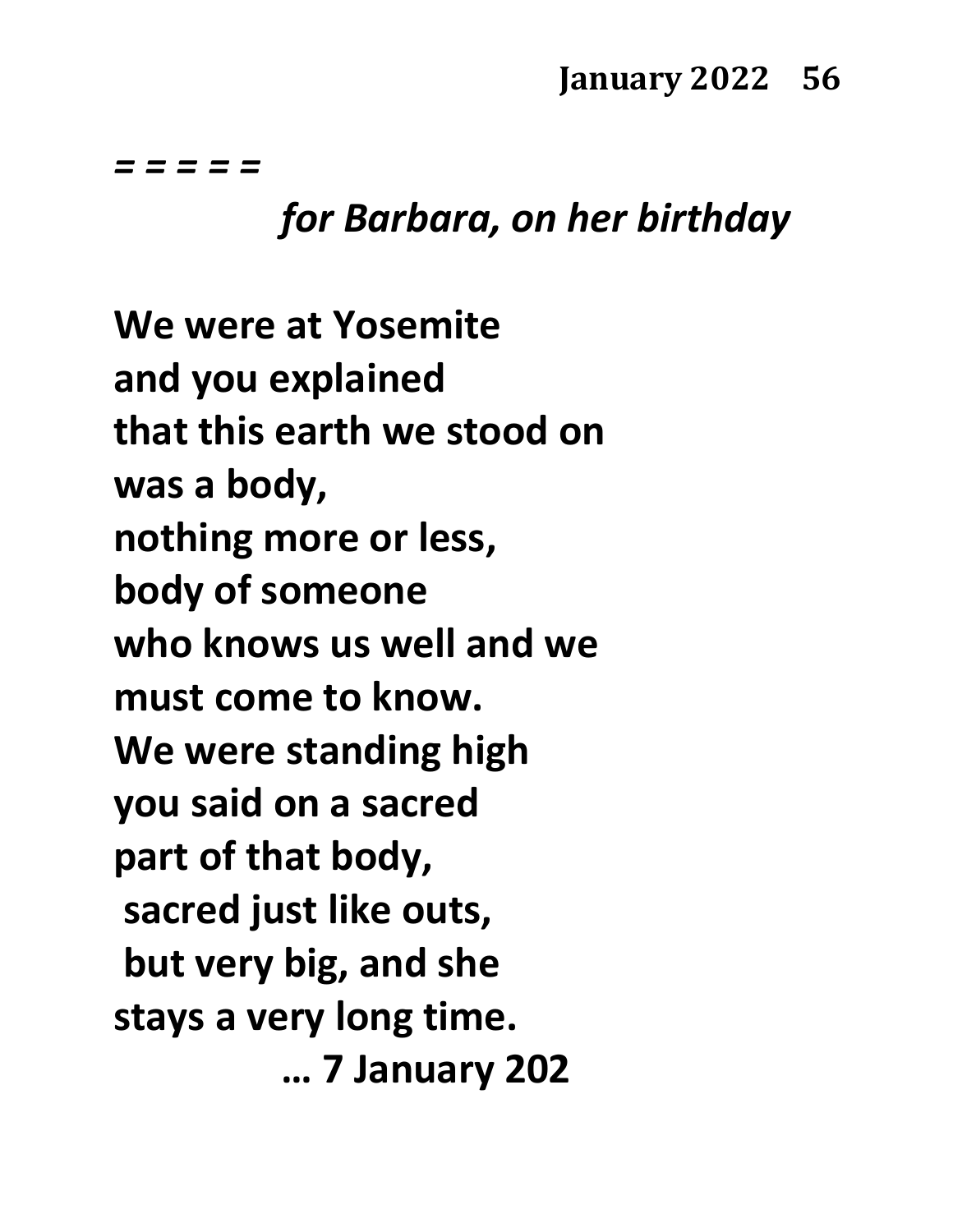## **January 2022 57**

#### *= = = = =*

# *for Susan, on her birthday*

**Sitting down is playing an instrument. Looking quietly across the table is precisely a song.**

**You know the rest the body is the only music. Every dancer knows that and we all, somehow,**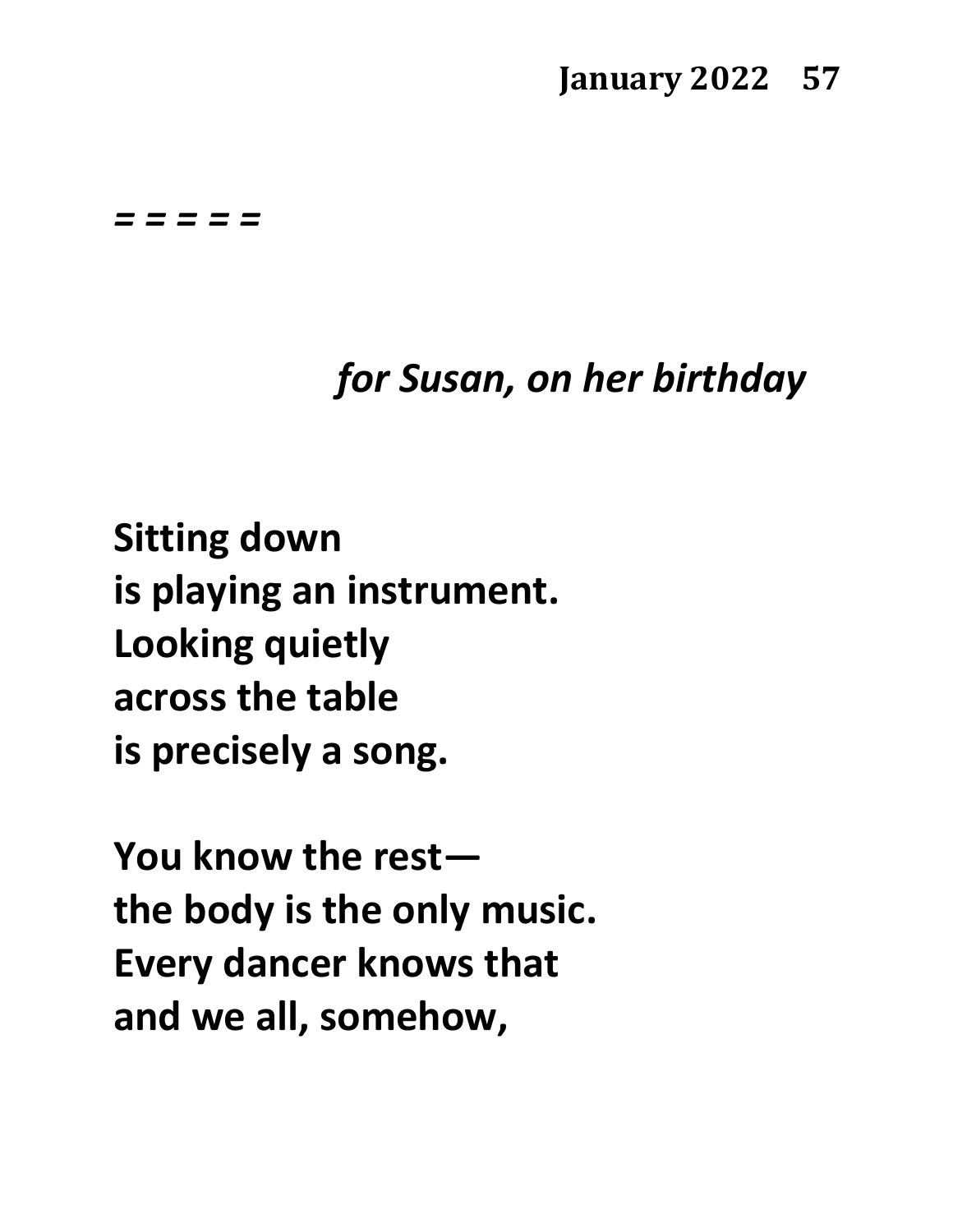**somehow, in some godly strange impossible, lithe or fierce or lopsided way we all are dancers.**

**So many years my words have watched your dance.**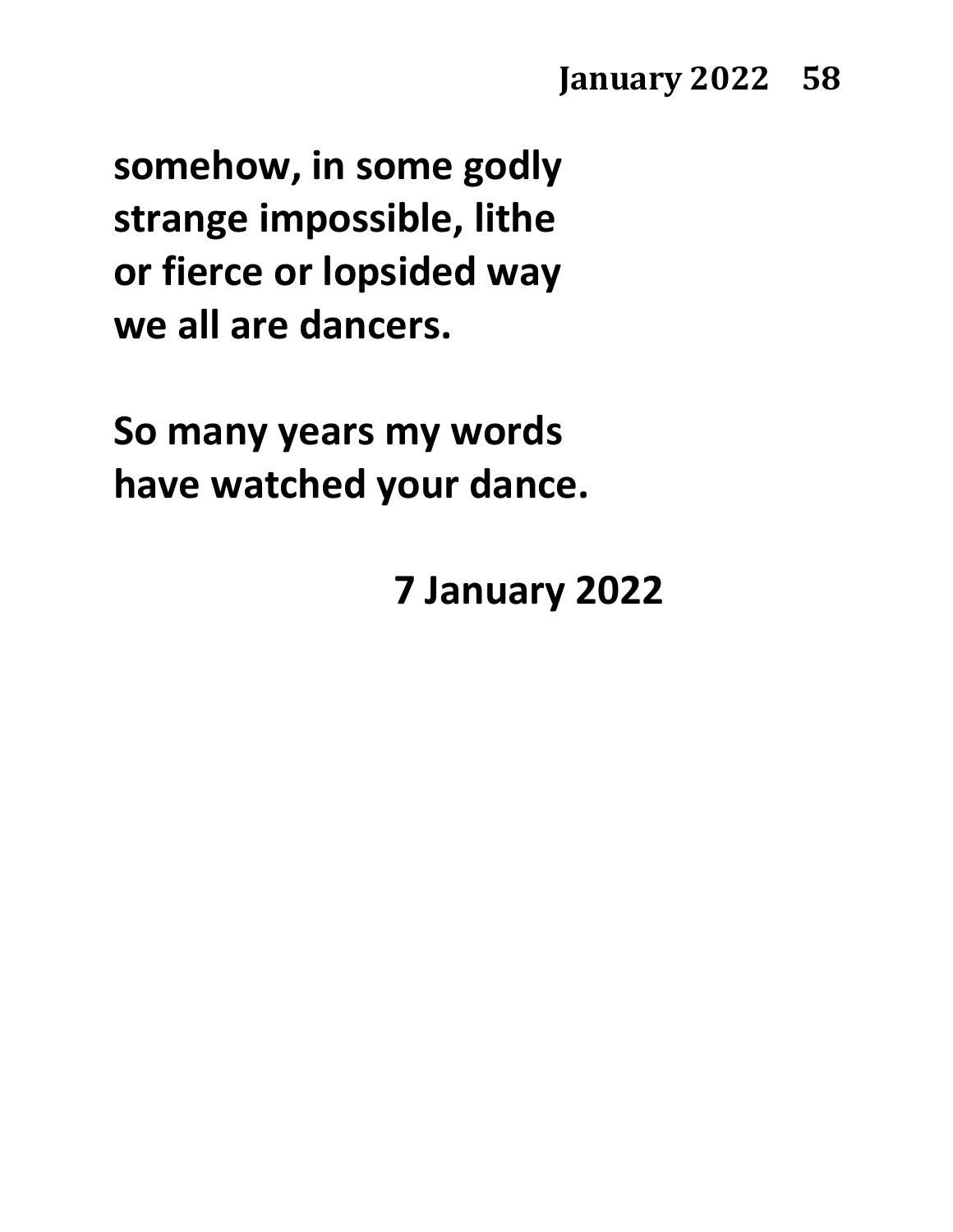## **MNEMOSYNE MEANS MINDFULNESS**

**The smoking car, remember? Things go away but some go faster. Roller Derby, corner saloon? Bible salesmen still come to the door, but Random House rejects qa new book by Norman Mailer, 'controversial' was a word used in refusal.\ Can I still buy Birch Beer at the but there is no more A&P. I am but observing, not deploring. Things feel out their own paths, some linger, some not. All the subway names have changed, can't tell Flatbush from the Bronx. It's wonderful, it's being born all over again, and all the streets**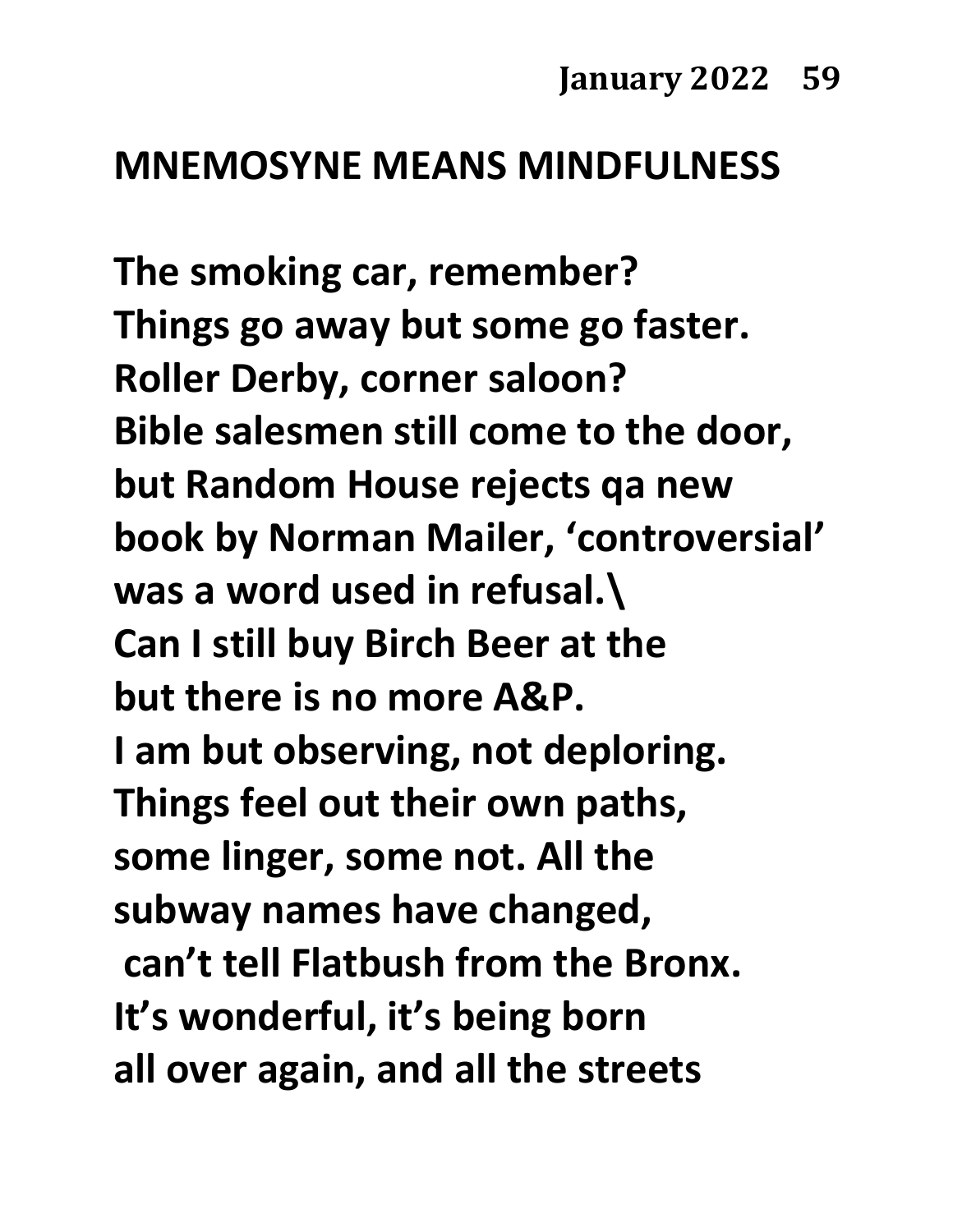**are new, and I could live in any one of all these houses and that figure a block away might turn out to be my mother. Now I'll have nothing to remember.**

**7 January 2022**

**= = = = =**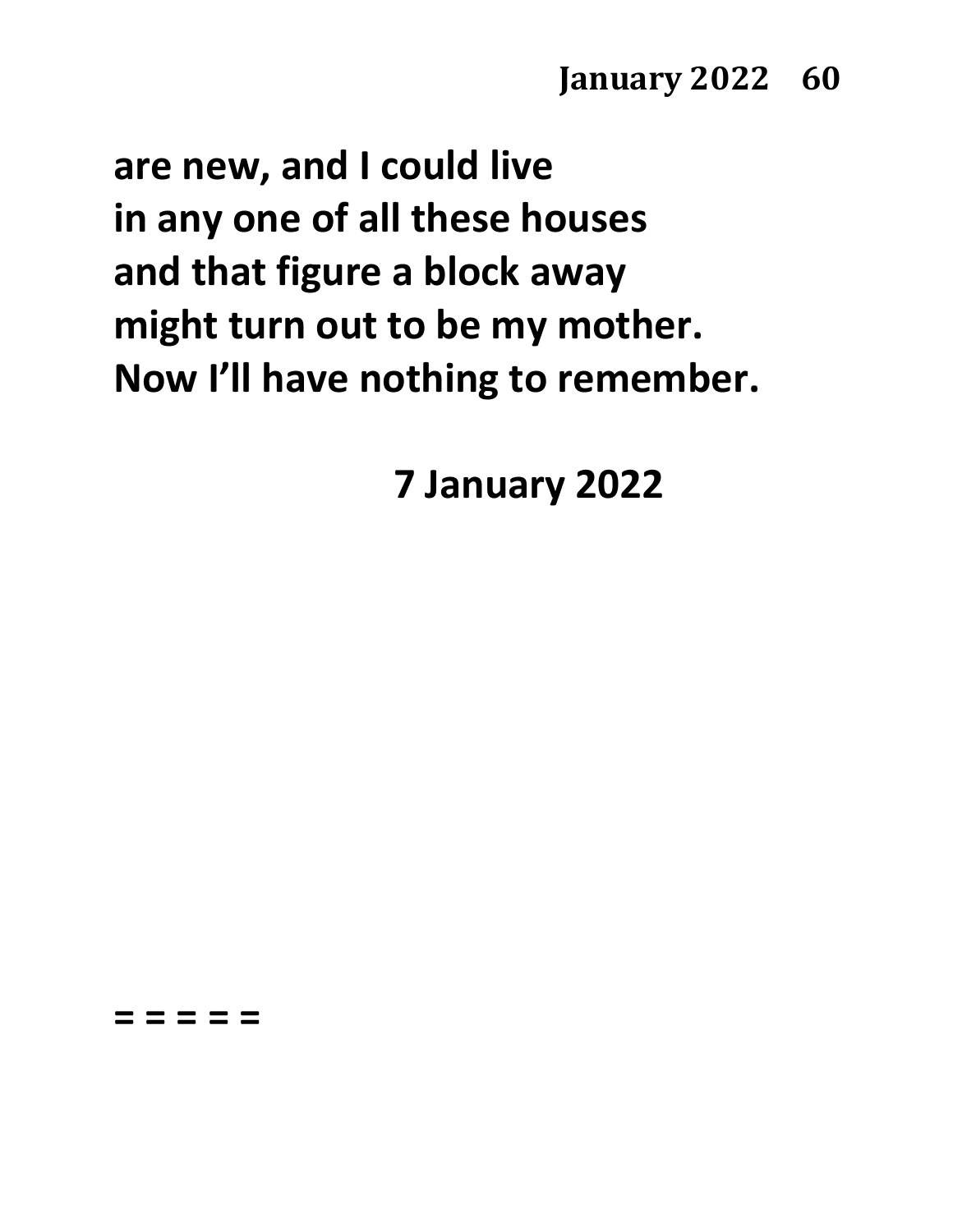**January 2022 61** 

**A year is an ocean cruise and winter is a storm at sea. We huddle in our berths and yearn for the shore, April, golden with forsythia.**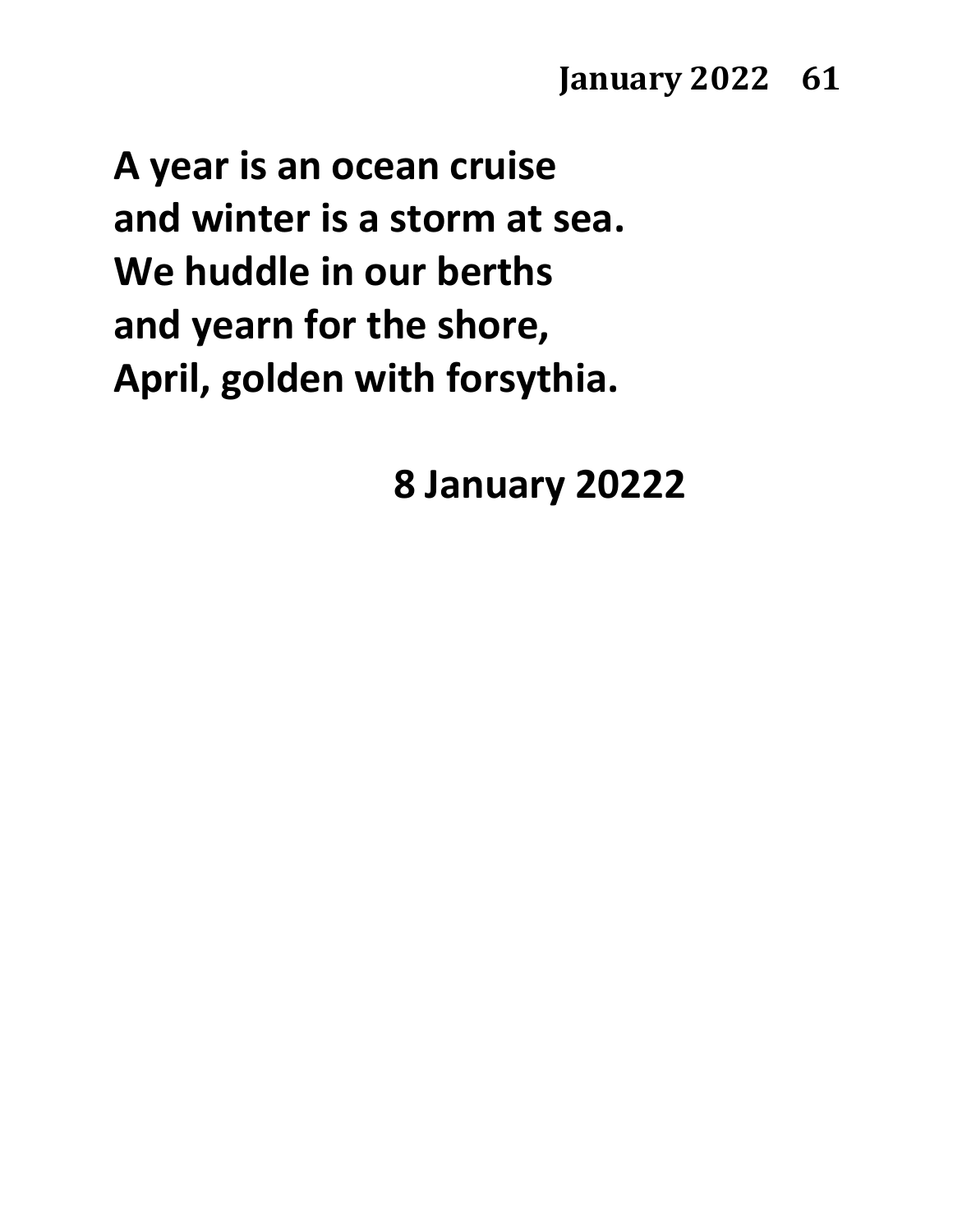**= = = = = =**

**Exorbitant, a postage stamp to deliver even this tiny message to the past. How far back can these words reach to say what I would have said?**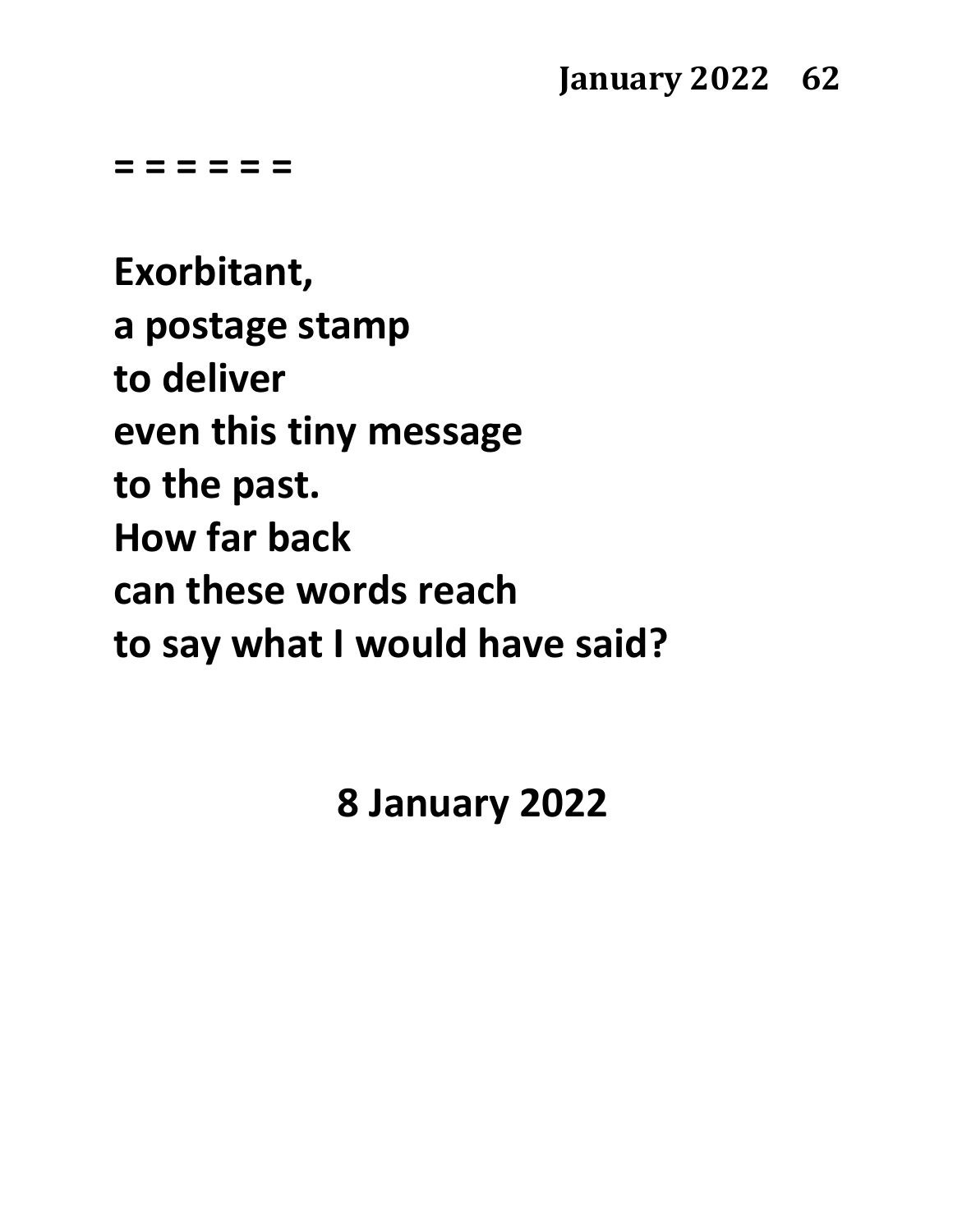**There is a friction in each fact, nothing is easy. Prayer is the oldest lubricant and is still effective. But I want more: a qworld without war. One thing at a time and slowly, lowly, change slips in. Ease all the friction that you can, o American.**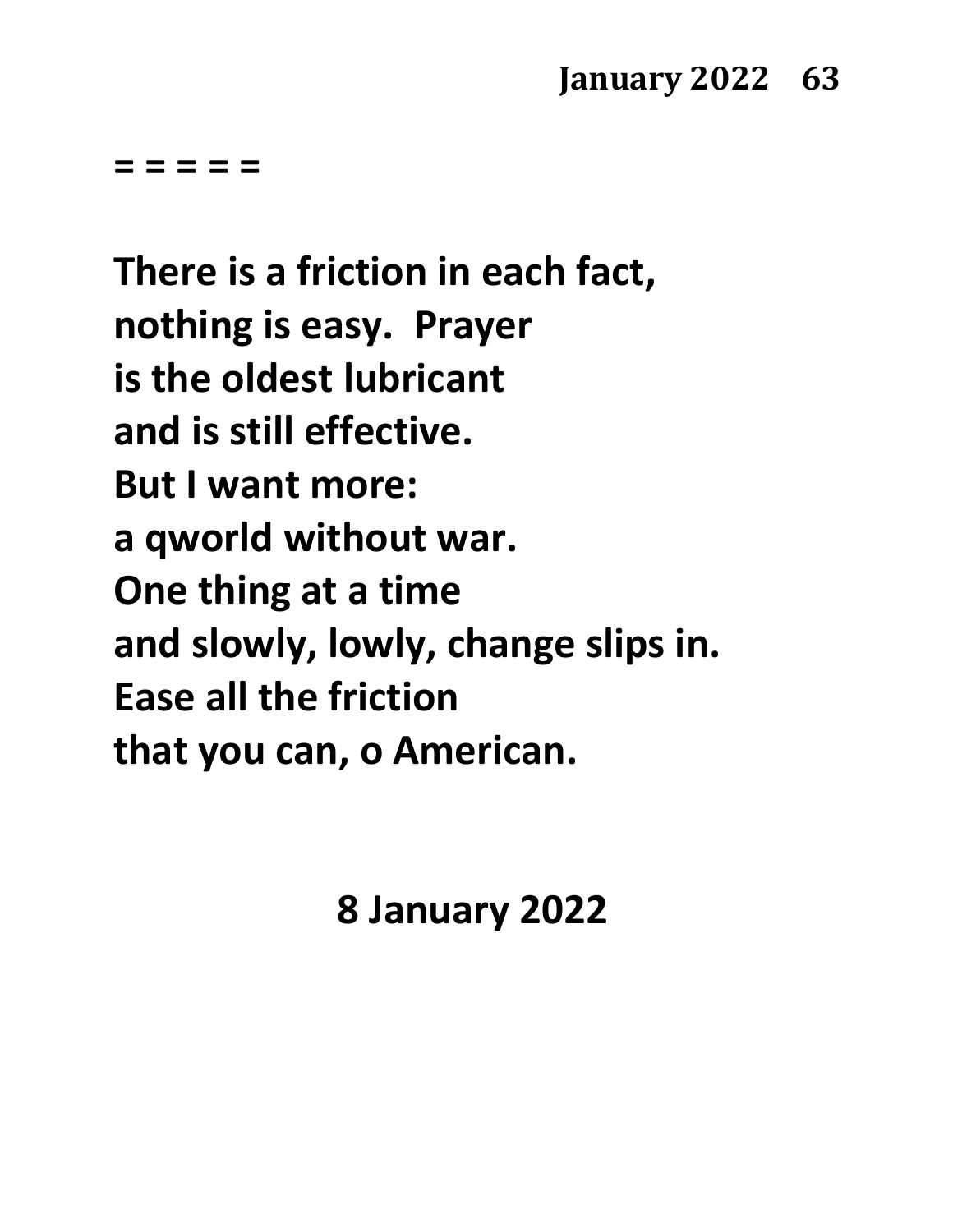**I missed Duncan's birthday this year, no excuse, I should have stood at least a moment in silence honoring the sweet detached intelligence of his voice, who knew that learning is a vital part of love, playful master of shaping silence into music.**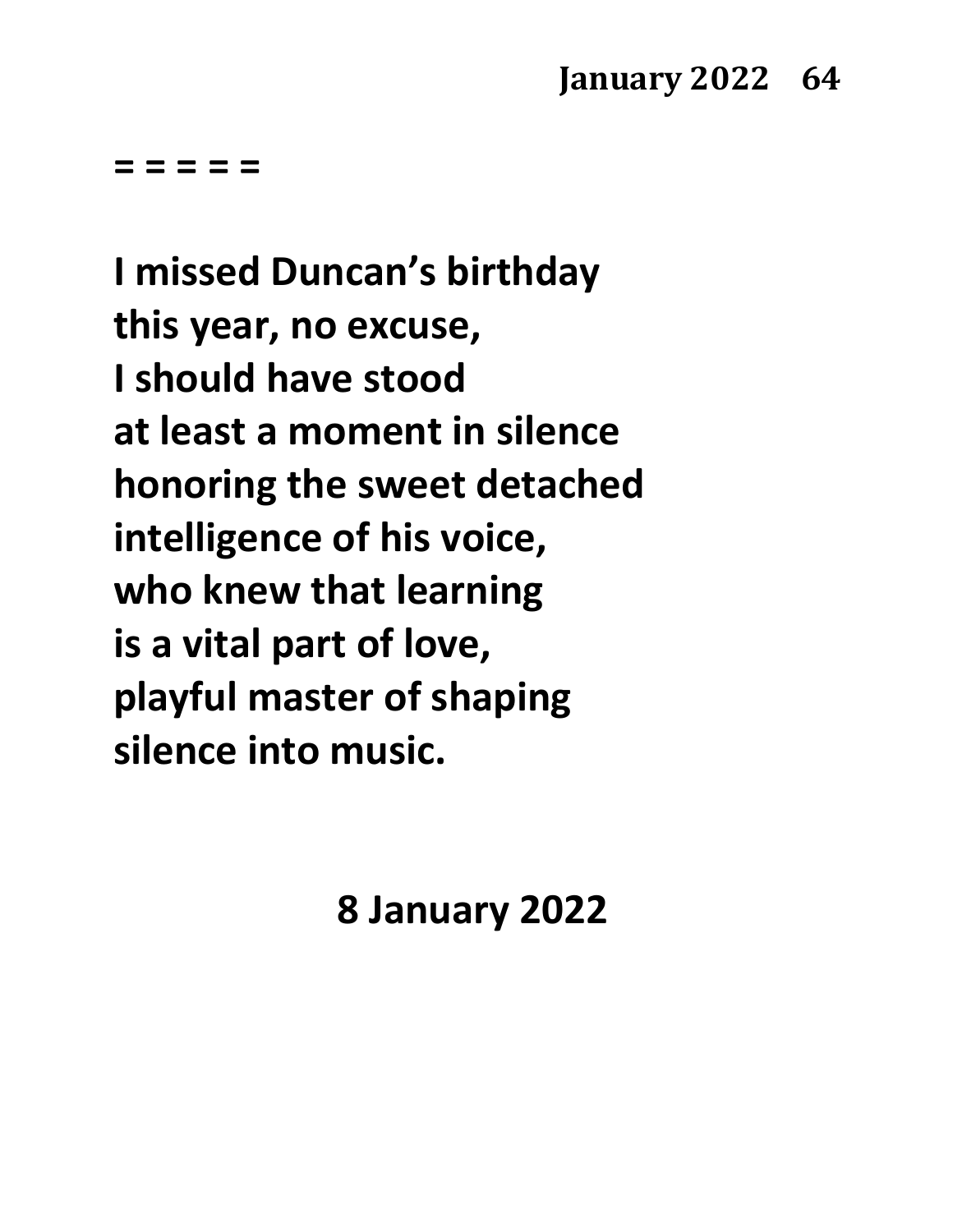**There was no waiting. The globe rested in its flight endlessly circling because moving is sleeping too.**

**I thought I knew these things but I was wrong.**

**There was a cemetery on the hill and I knew no one who lay there, the church across the way deconsecrated years ago, artist lives in it at times, imagine a Jacuzzi in the sacristy.**

**Yet someone has set up a fine new wooden fence**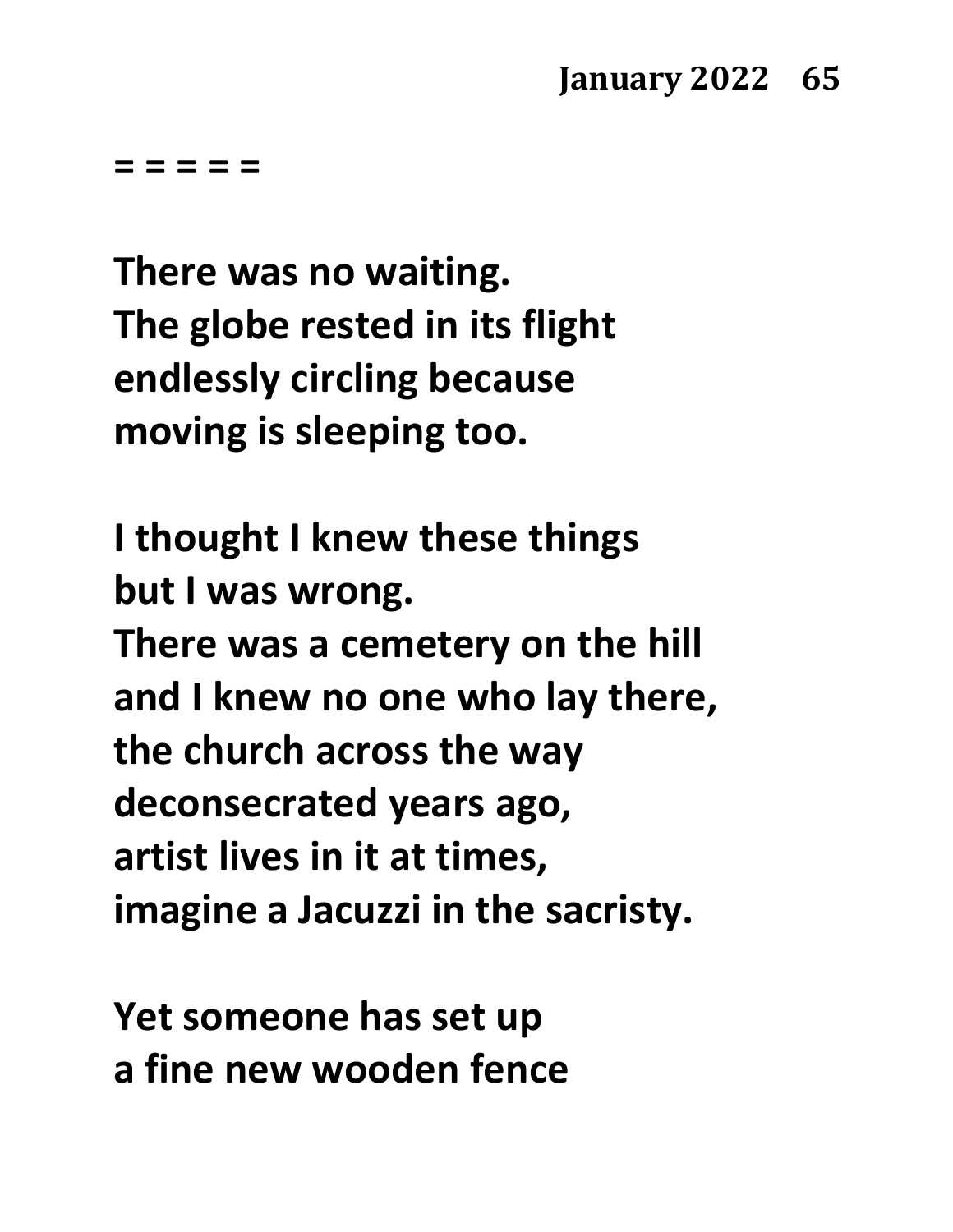## **January 2022 66**

**along the road, why? to keep the dead maybe from going to a Mass will never be said there again?**

**Sunday is no different. Nothing to wait for. Everything is already here. Look inside you if you don't believe me.**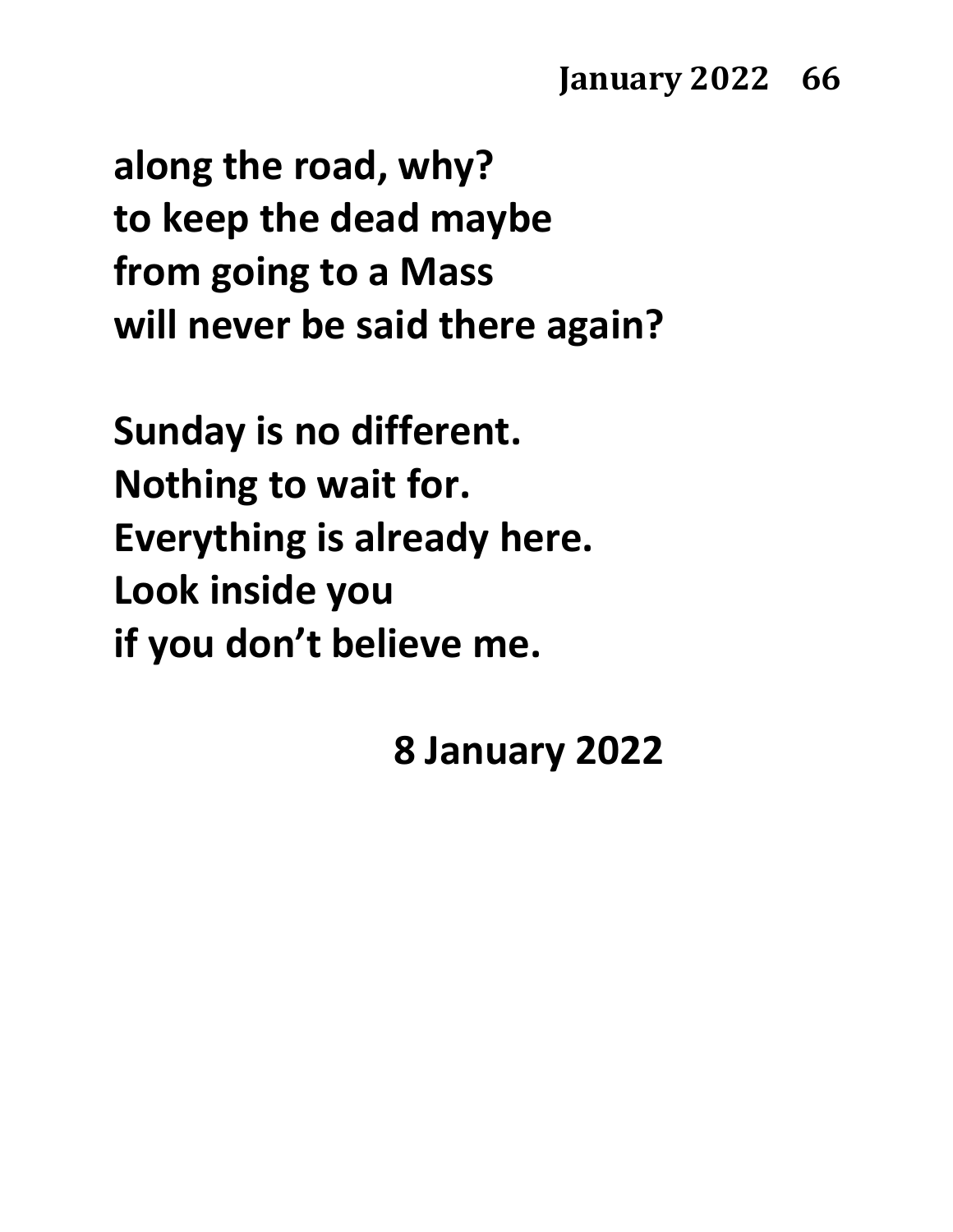## **January 2022 67**

**= = = = =**

## *for Sherry, on her birthday*

**Stretch out your arms wide as you can. This is the line. The line is your horizon. How far away you are! Now stand on one foot, elbows aloft: now you are a tree. Closer now, horizon far behind you. Just join your hands, palm to palm, in front of you. You are someone coming from inside the tree.**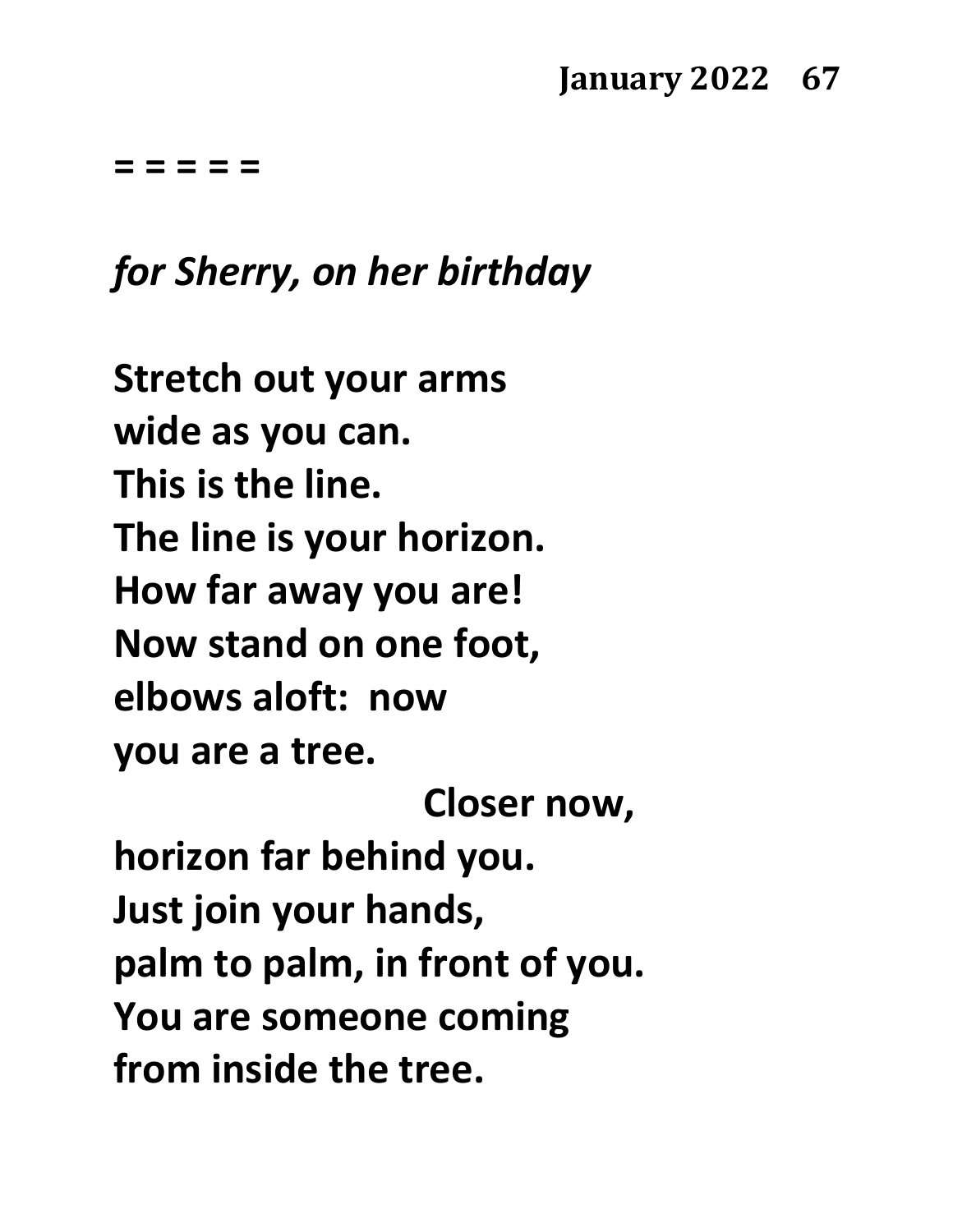**Coming to me but we all think that. The line belongs to itself,**

**the tree is in winter daze, working hard within, working hard to make a spring. Just like yu, Your hand takes charge of the horizon, a line is to play with, a shape is making love at least the tree thinks so. Just wait and count the leaves.**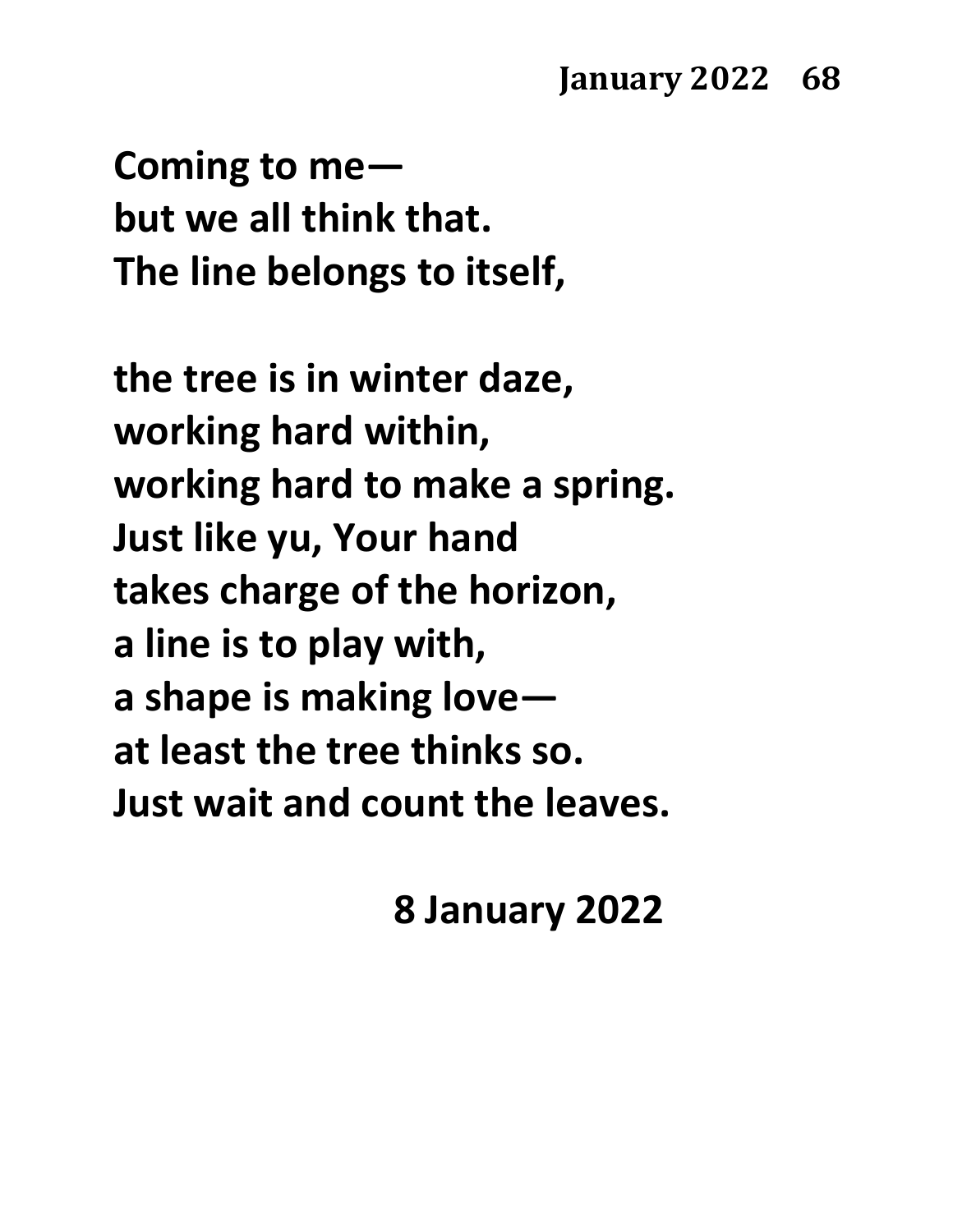**The waltz of all things they once deemed scandalous, indecorous, all that whirling men and women together. Wouldn't you rather sit quietly side by side and talk and get to know and so forth? I wonder what society would nake of that? Dance under the radar!**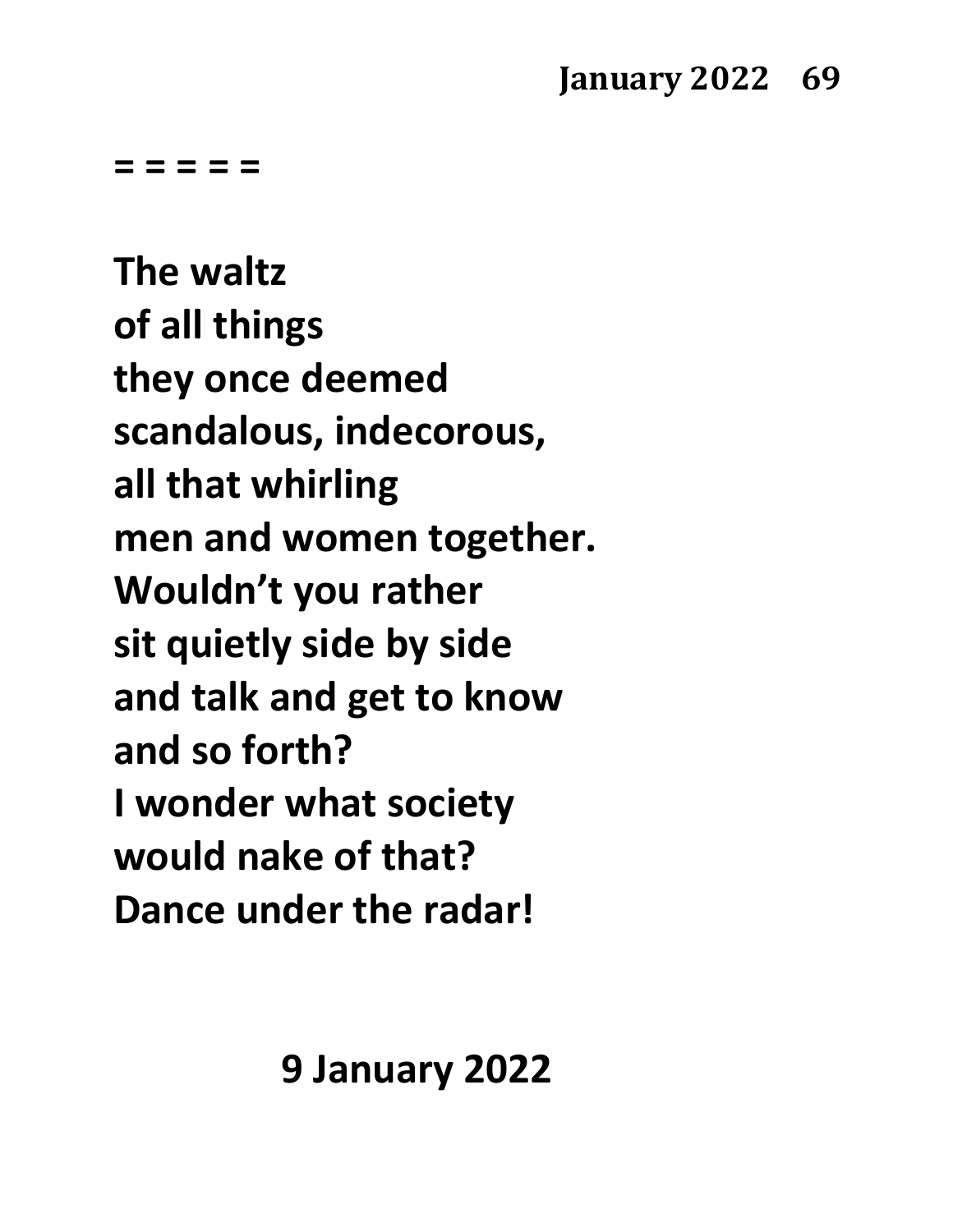# **COLD STATUES IN THE PARK**

**snow in the crook of an elbow, snow on the hat, all that standing there. What a strange thing it is, a stone statue of a man (they're mostly men, politicians, generals and such) who once was alive, dancing and lying and telling the truth but now standing there in winter. something so sad and cruel, it puzzles me, I shake my head glad that I still can move.**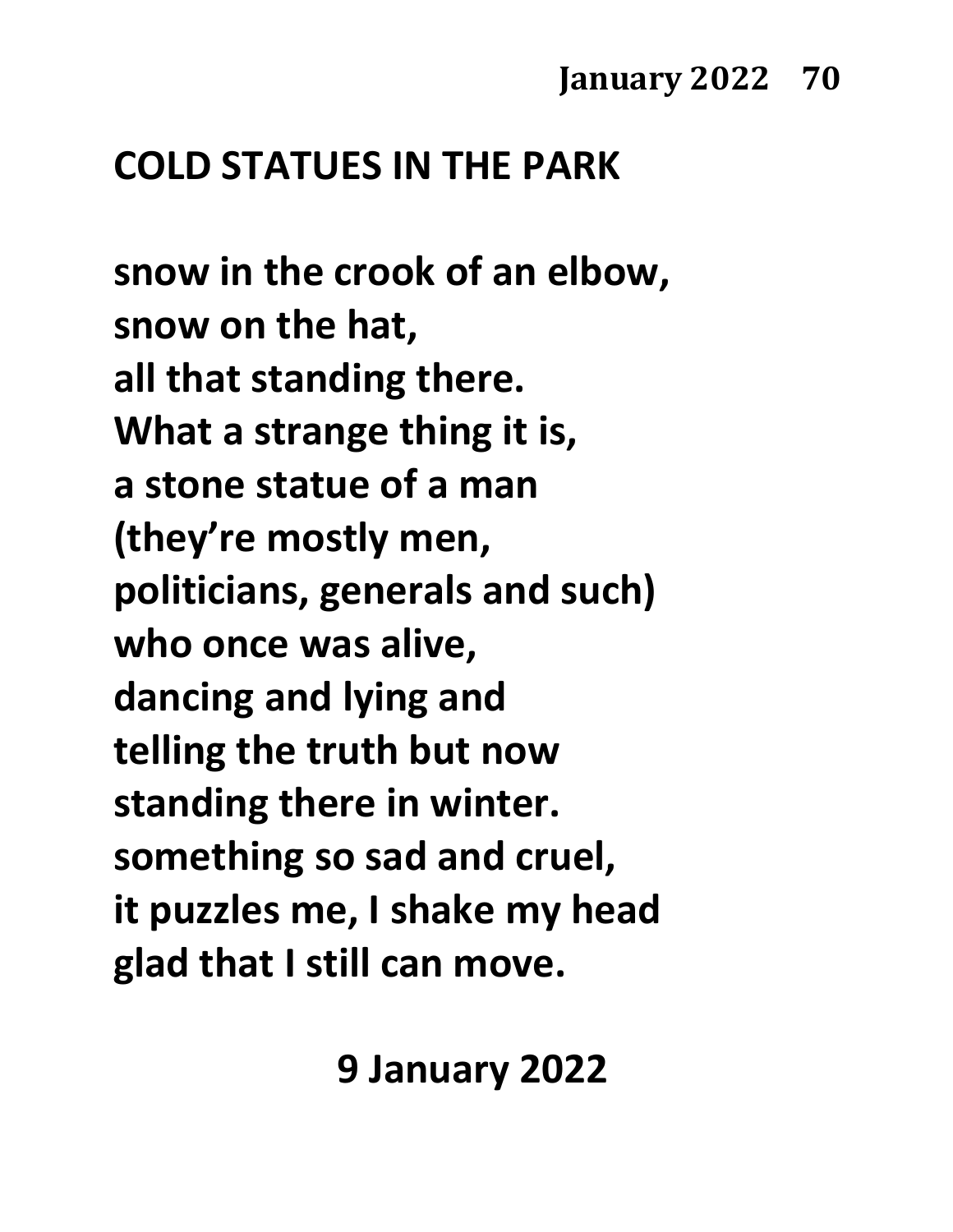## **January 2022 71**

**= = = = =**

**He grew a beard. I did once too. But what an odd expression–a beard grows by itself. No agency required. We men take credit for the silliest things.**

**9.I.22**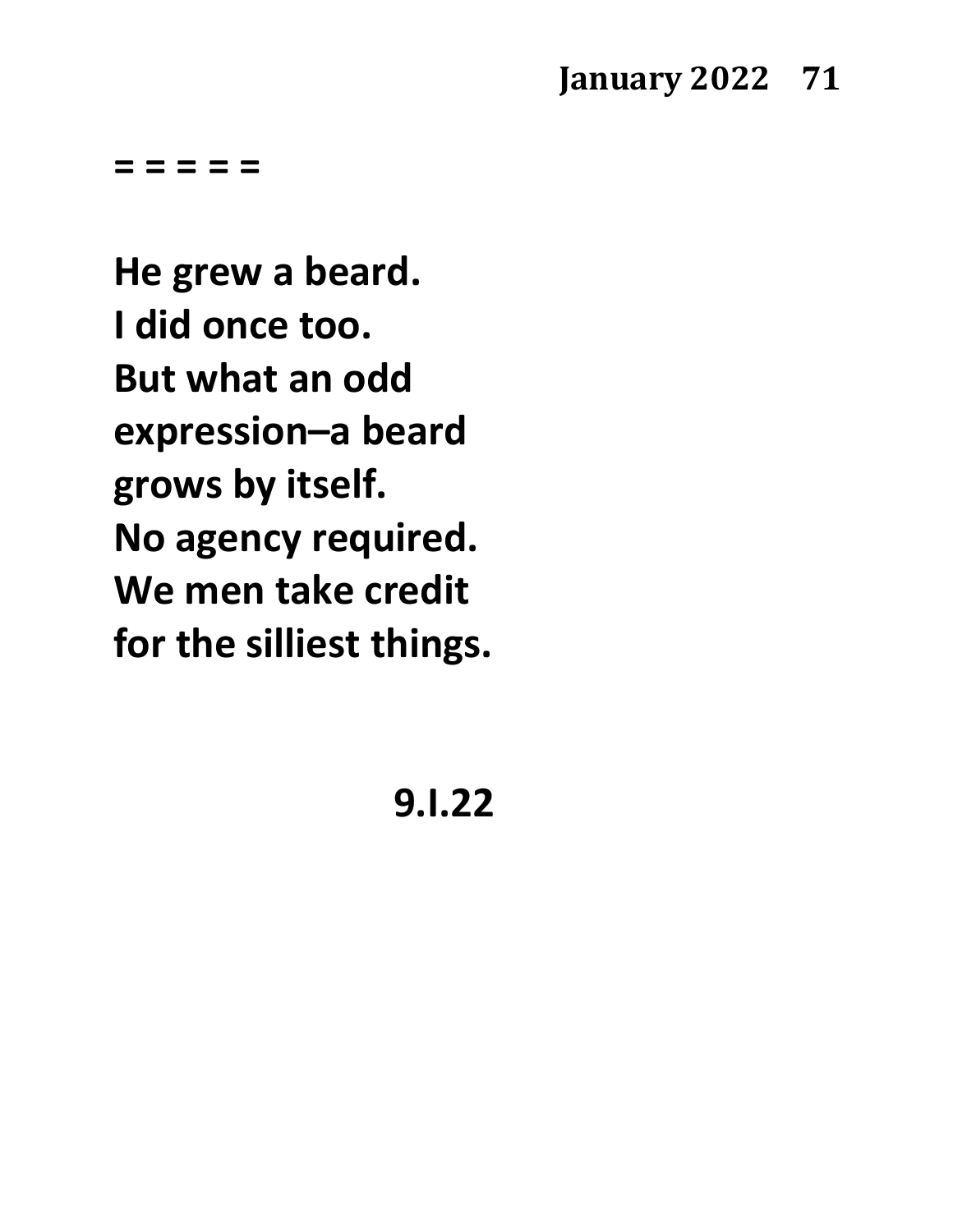**== = = =**

**Dip a rose petal in some mild oil if you can find a rose and if your oil itself came from a clement tree, then slip the petal between your lips and say the word it makes you speak.**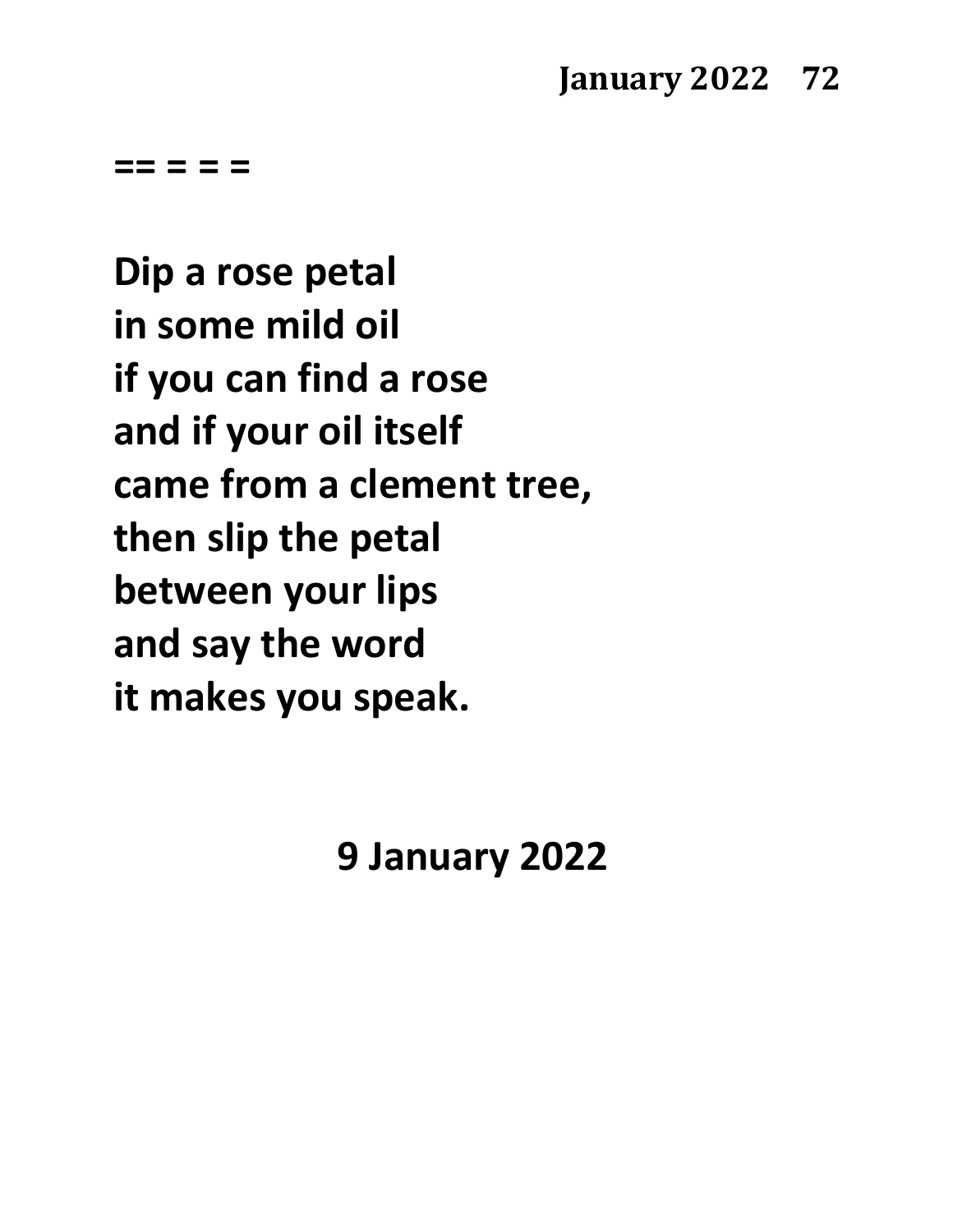**= = = = =**

**In Callicoon he railroad ran right down the wide main street, there was a station there but every now and then a freight stopped there too. I climbed up on a boxcar once. On one side of the street an old yellow building held the town bar, like a saloon in a cowboy movie, far as I know we never went in. But way up the hill outside town a monastery carved from grey rock.**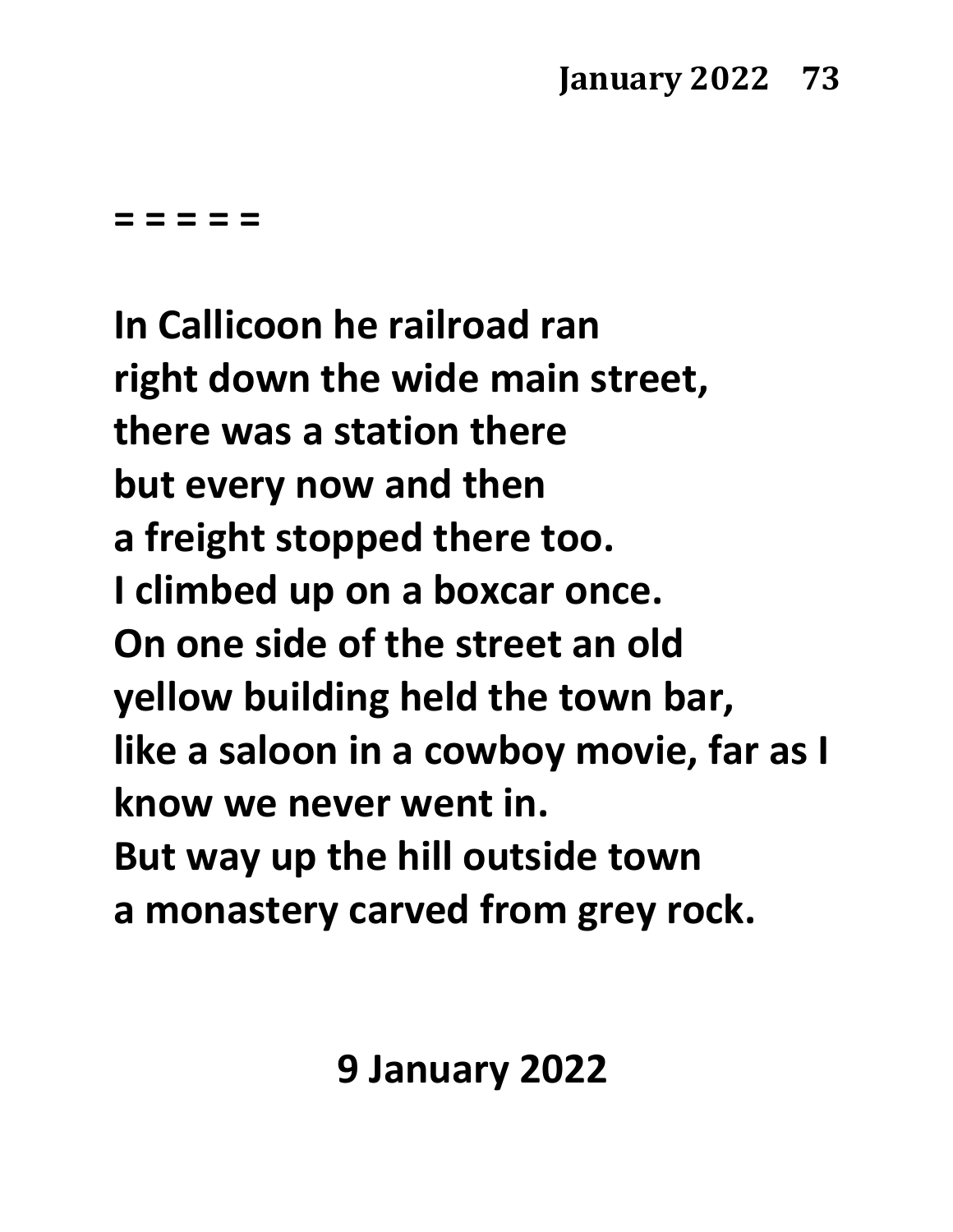### **January 2022 74**

**= = = = =**

# **When life is intact anyone can be satisfied with this, just this. Just this. This.**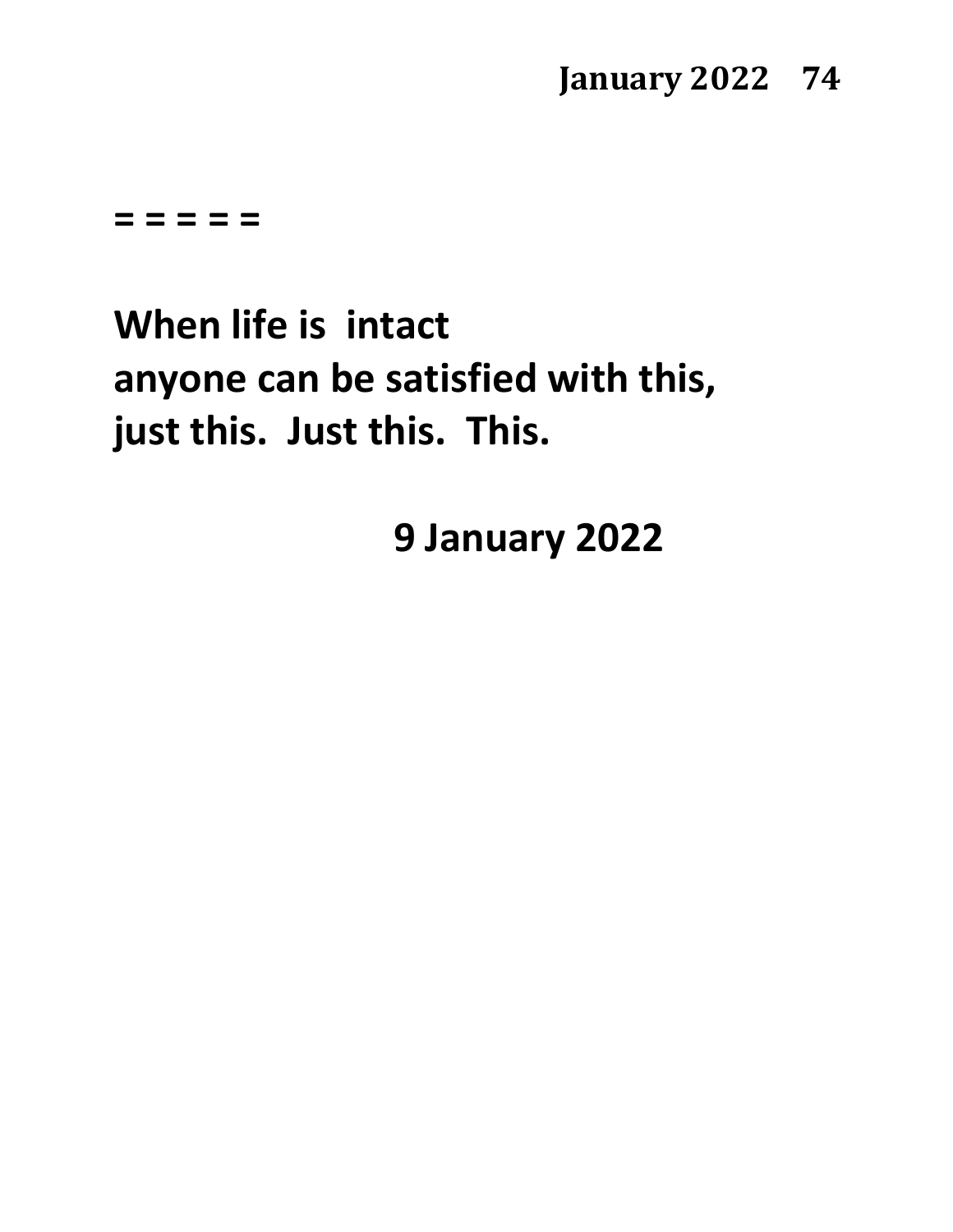# **GEOGRAPHY LESSON**

**Across the river they have better olive oil. What to do? Build a bridge, plant a tree of my own. But how can any person own a tree? And a bridge is like a bride, every crossing is a wedding, a risky business, a love affair between invisibles. Preference rarely does much good.**

**9 January 2022**

# **CHILDREN WAITING FOR THE BUS**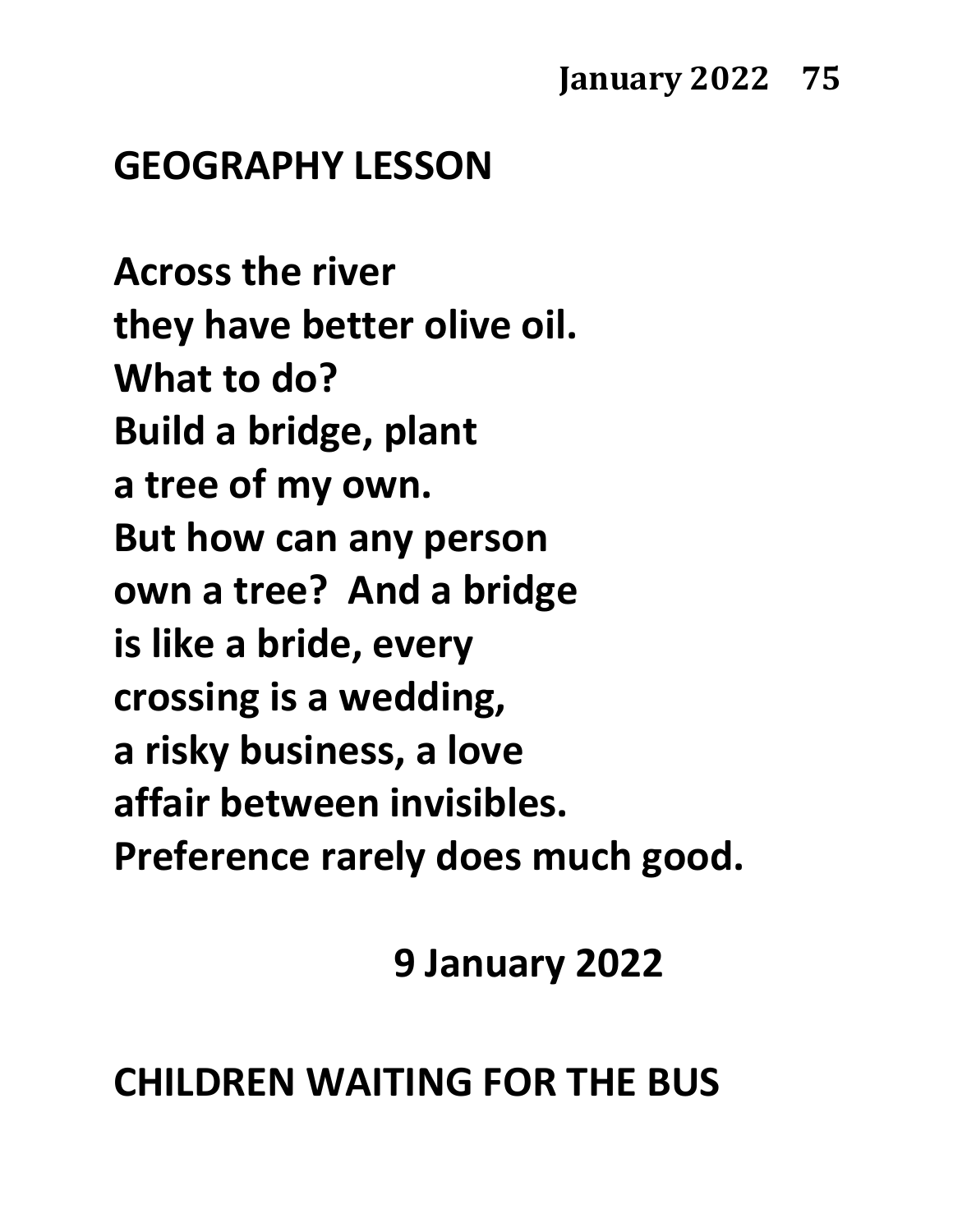**Not quite still children. Miriam's satin blouse is untucked at the small of her back. The not quite children speculate, what has she been up to, imagine, giggle a little. Then we all get on the bus and have to carry that green satin the rest of our lives, tucked n along with every thing we ever saw.**

**9 January 2022**

**= = = = =**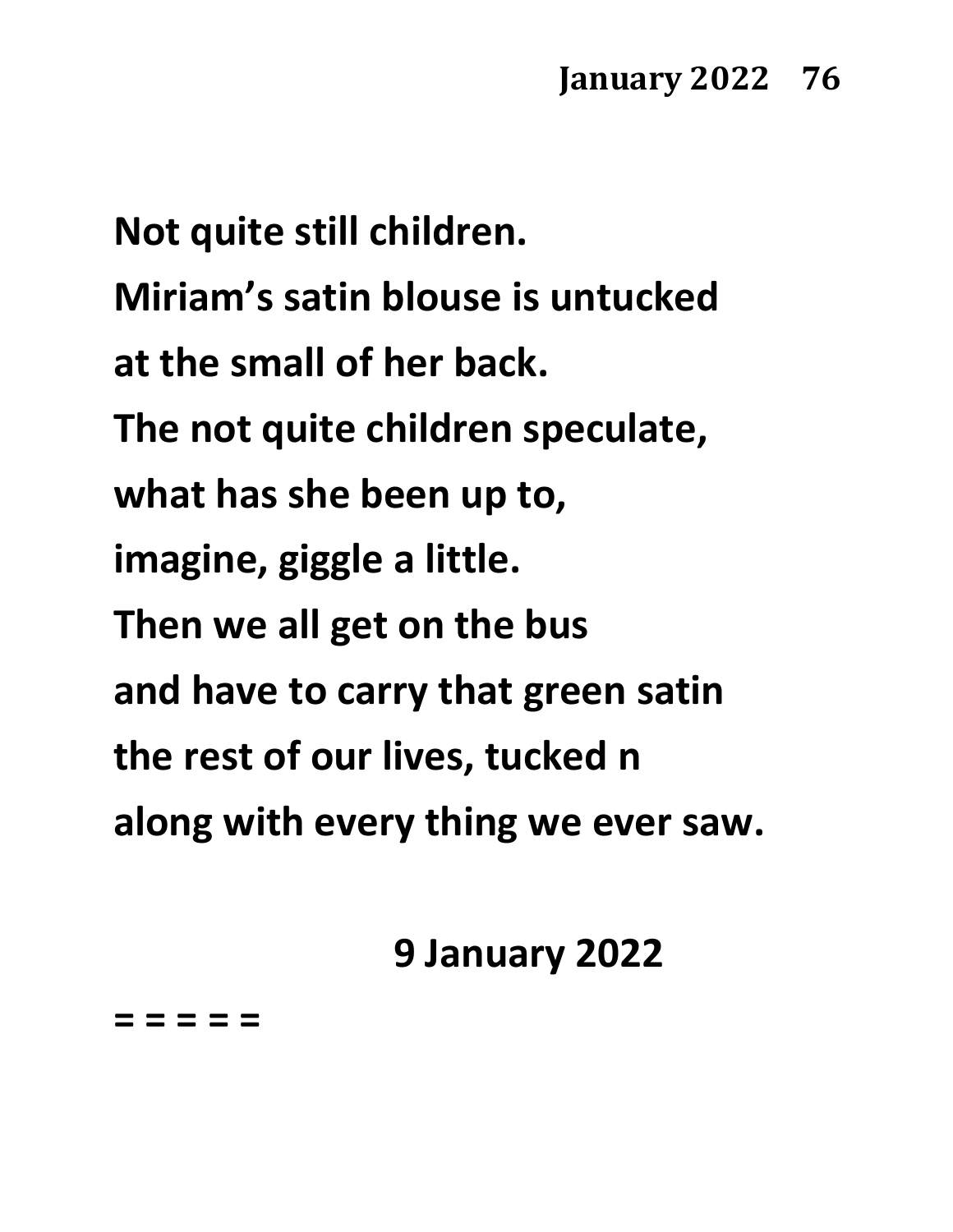**Nothing is easy. Empty pockets wash the table. Wait. Rest. Anything is hard. Nothing is easy.**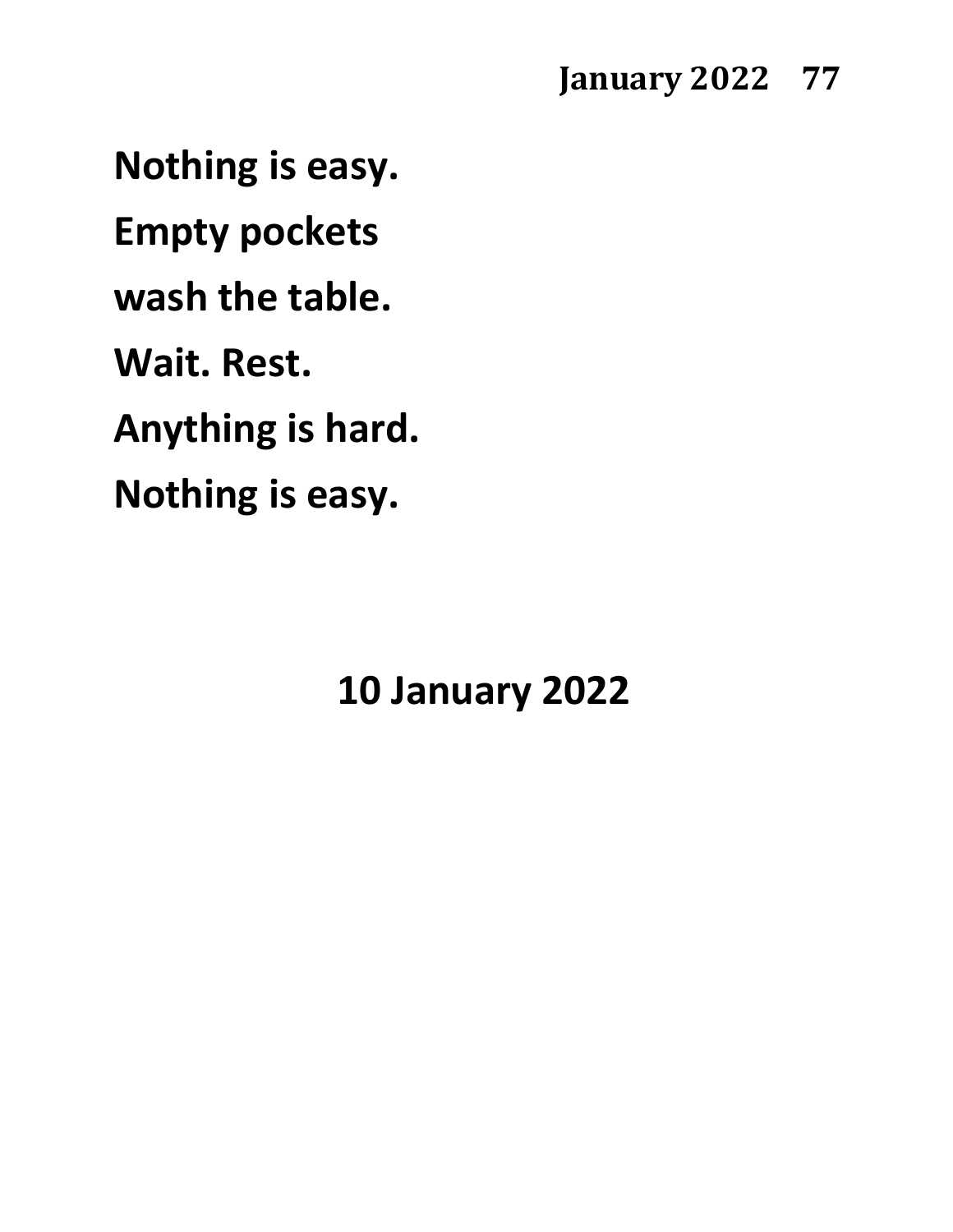#### **= = = = =**

**I hear the kettle boiling and understand. The trees are motionless, I interpret as I can. They flee from me he wrote and we still hear their steps retreating, naked on stone floors. Poetry. The beauty of his loss lingers. The tea is ready now. Cling to the always.**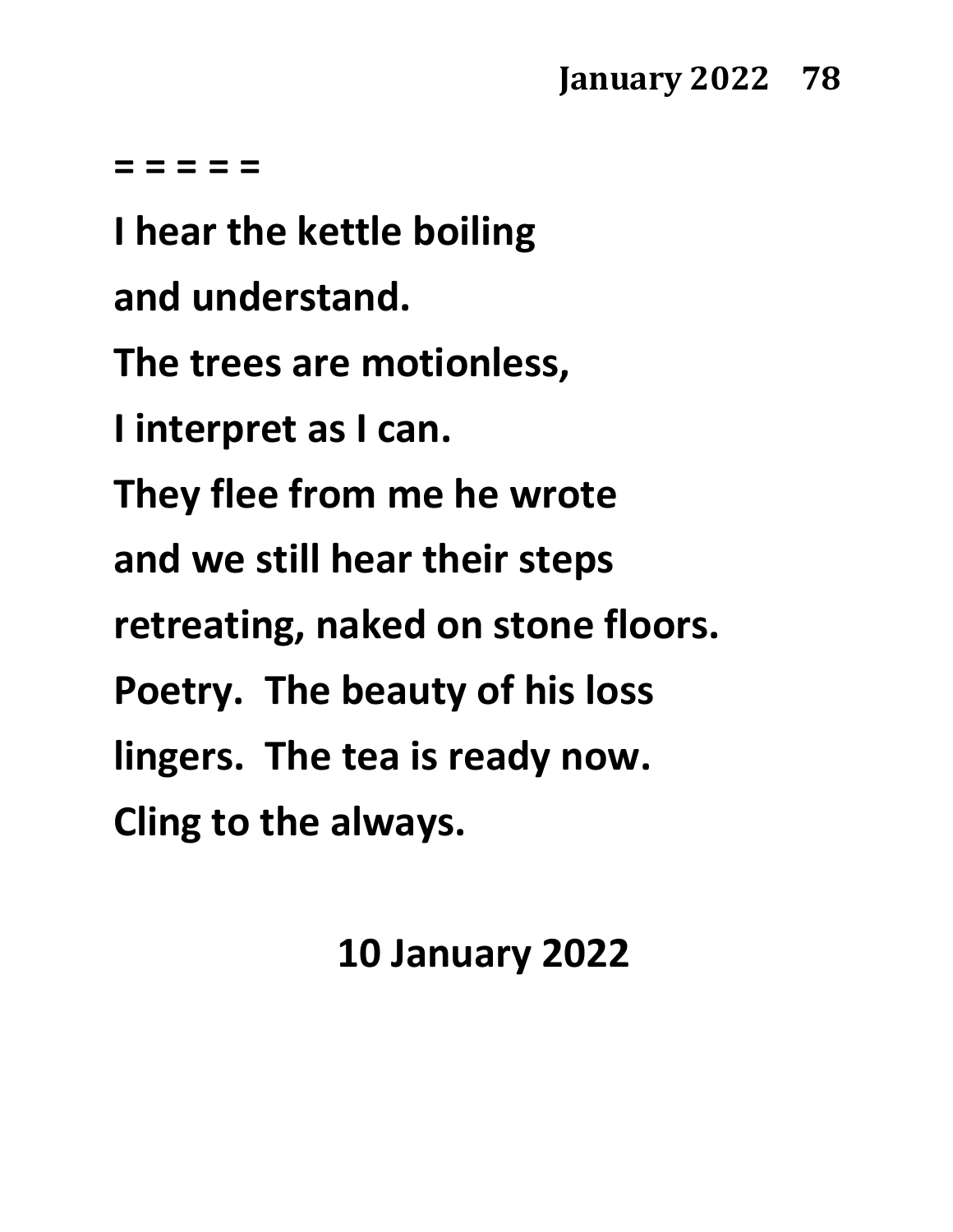## **THE QUESTION**

**Surrounded by this huge self how can I care about other people? This noisy crowd all around me, shouting its fears and desires, its needs and illnesses, pains and how to get upin the morning and work all day and do the dishes, feeding and reading and seeing what's on the screen and the news, the news, how can I break out or slip out and be of some use to you? 11 January 2022**

**= = = = = =**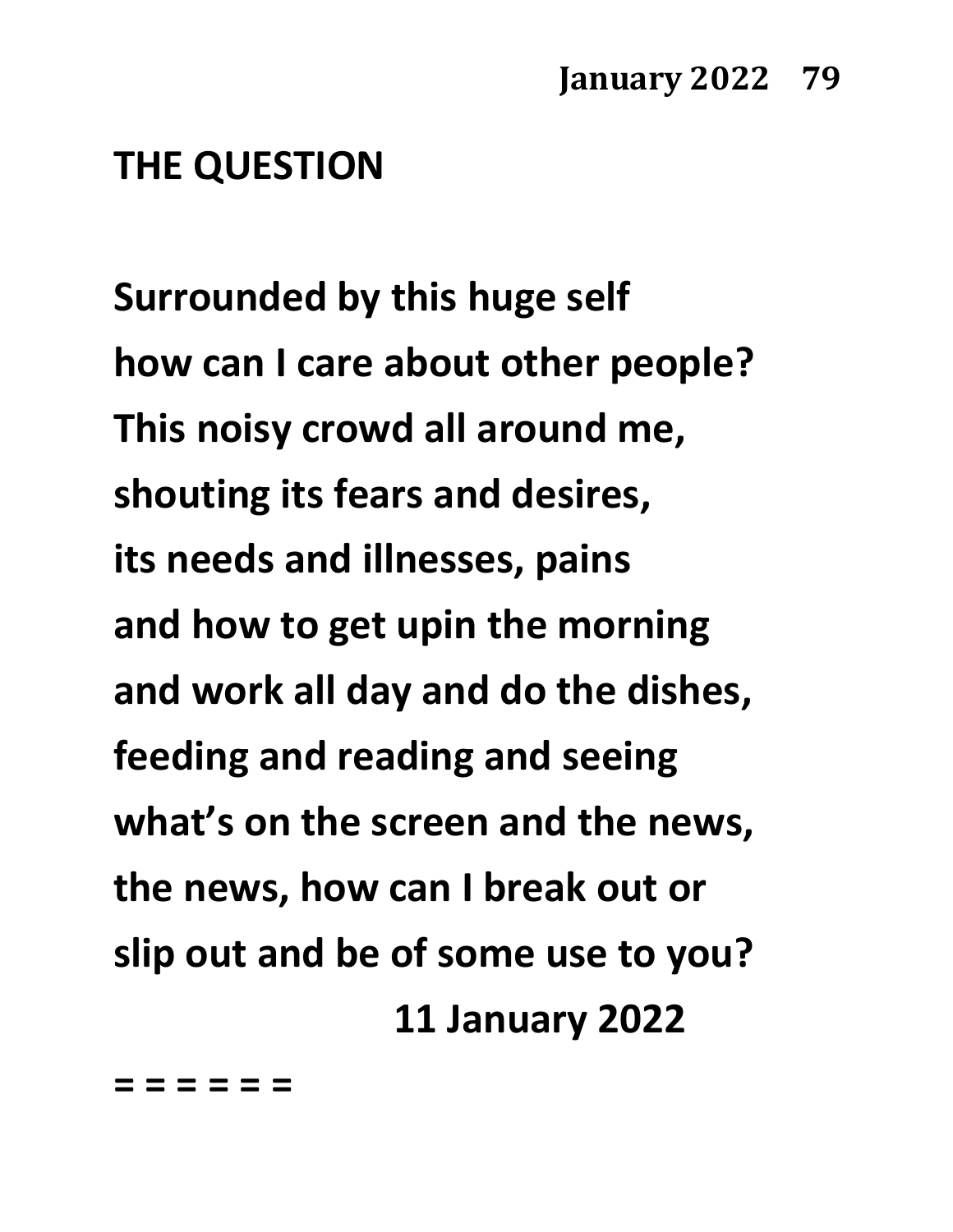**Our geometries scripted across a world of trees rocks running water– a straight line is blasphemy on which we build. Or abird flies on.**

**10/11 January 2022**

**= = = = =**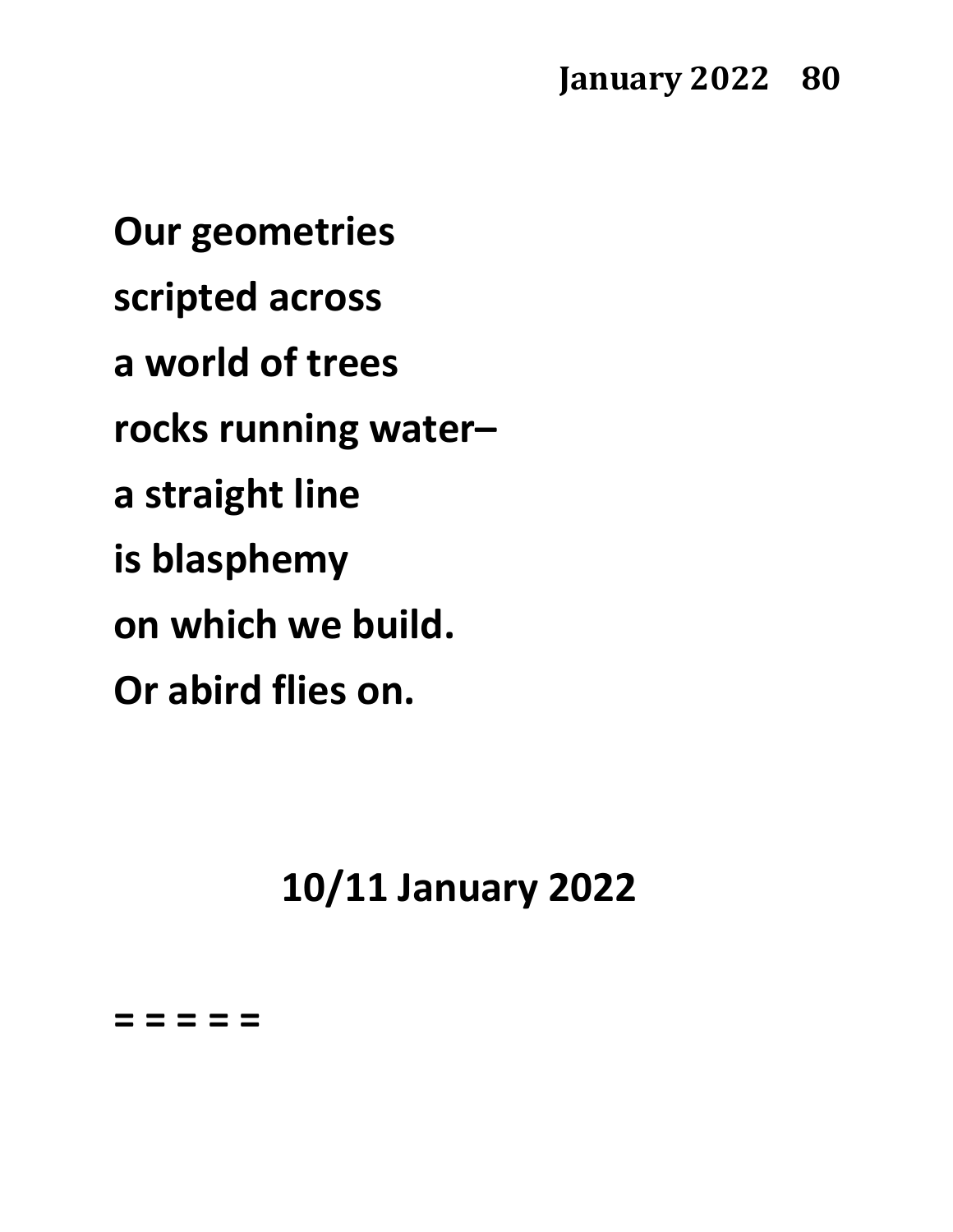## **January 2022 81**

**Battlements at Merano roof of Pound's house the crenellations mix Welf and Waibling to suit whoever wins. Guelph and Ghibelline we say and we forget. But he remembered. History is all there is.**

# **11 January 2022 THE LIGHT COMES SOON,**

**a mazurka from Vienna,**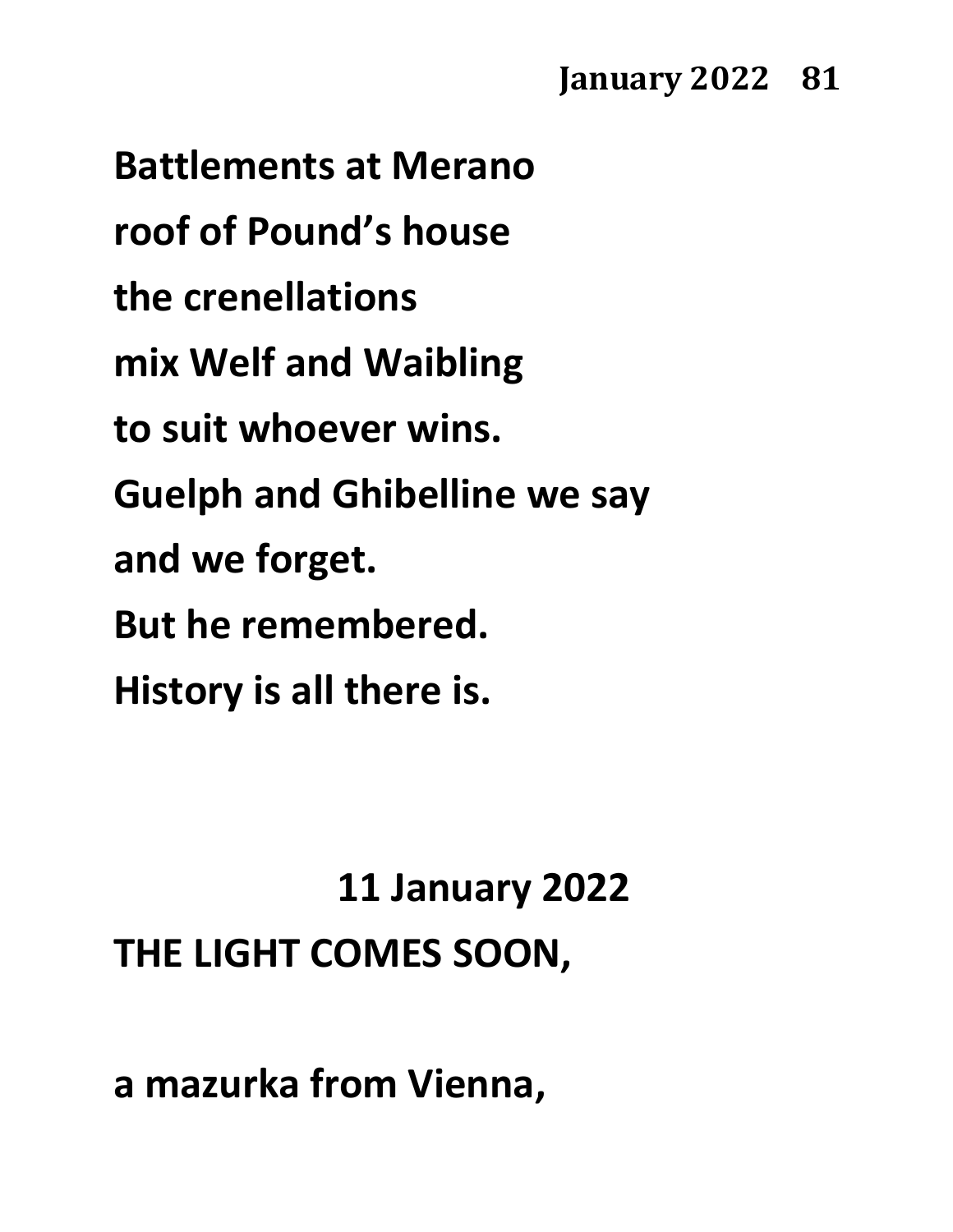**everybody borrows, the thing about rivers nearby you always hear them even in winter or more so, the ice groaning. Indoors they're dancing of course, winter gymnastics, waltz and polka, any river, are you dreaming pr does the earth really move or just in books and classrooms while it's really up to us arms and legs, hips, hops, to keep movement in the world, assuage the pain of opera,**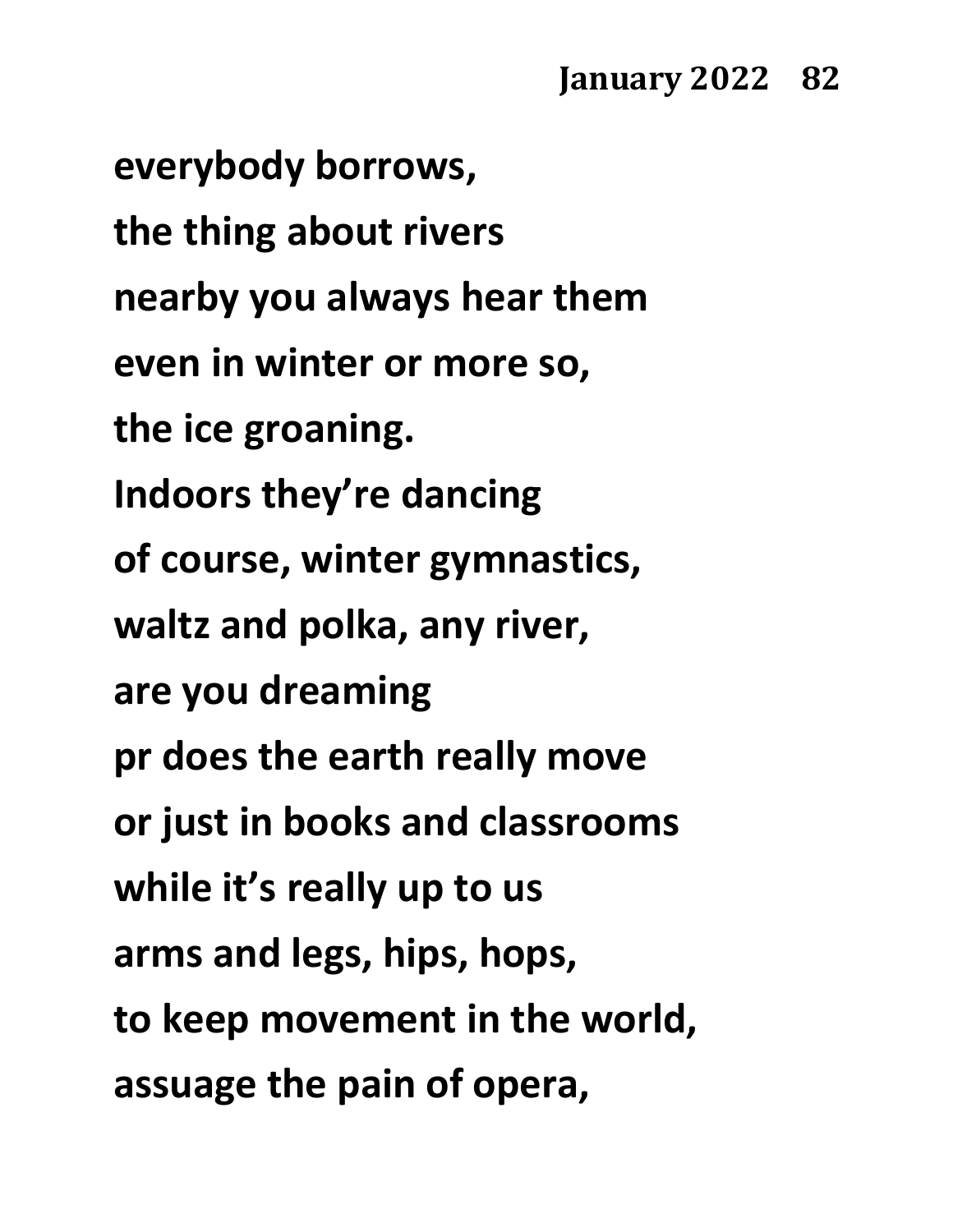**Herod said** *Salome, dance for me* **but he should have danced for himself, we would all still be living now, a dance can't die, it's not even dawn yet a whole day to come, memory dissolving in morning light.**

**11 January 2022**

**= = = = =**

**If I told you I dreamed I held you would it mean more to or less than if I admitted**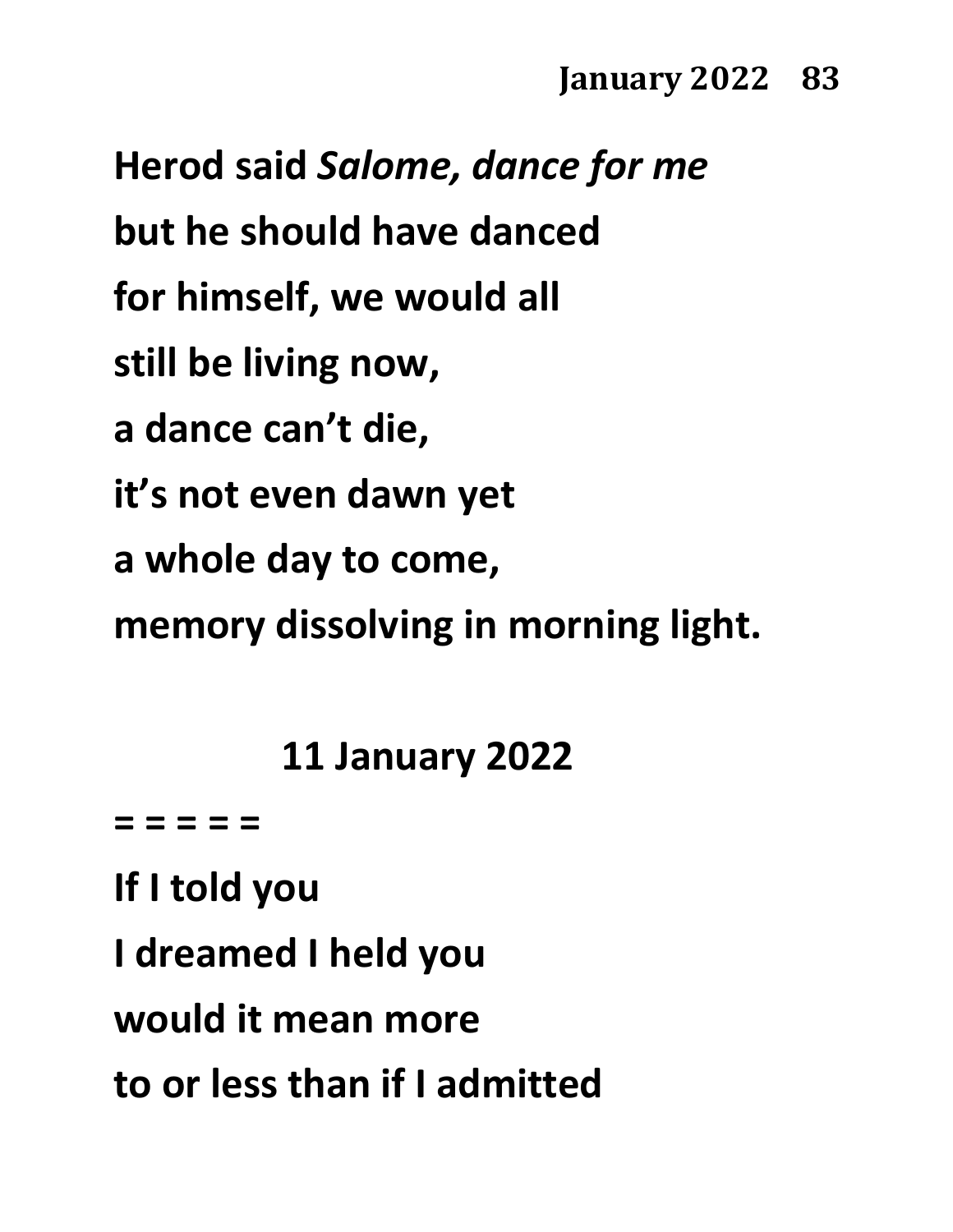**I often think of doing that? Do we credit dream more than desire? Or does telling you make lies of both, the real truth neither of us can touch?**

**11 January 2022**

**= = = = =**

**Sailing into dawn. Up an hour and the temperature outside hasn't changed by even**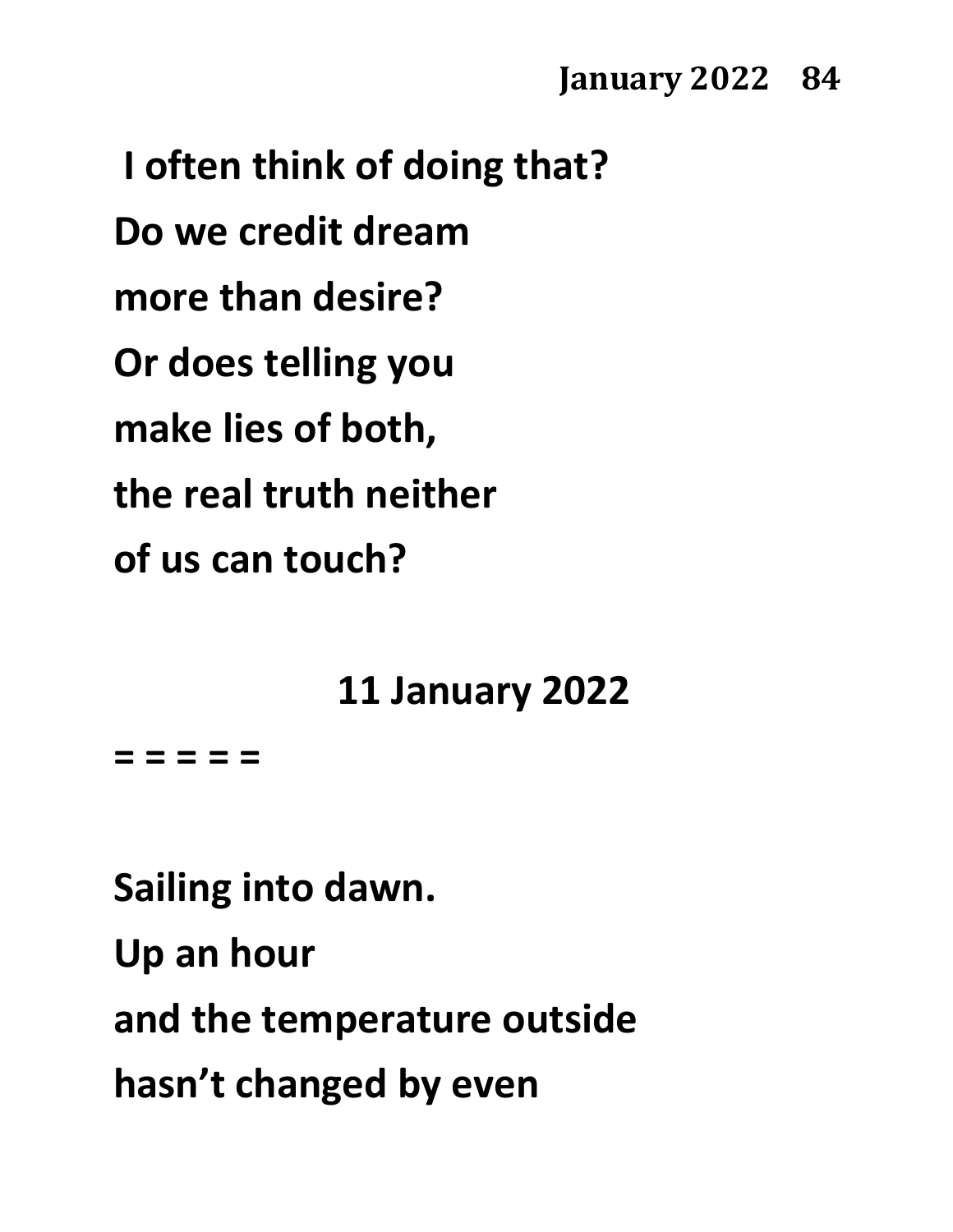**a tenth of a degree. Fahrenheit. Refrigerator hums. Desk light only on, not to wake another. I could turn even that off and bask in the dark. But then I'd be caught in thought whereas now I can write and write, writing is the opposite of thinking. A word is made of granite and little birds fly away.**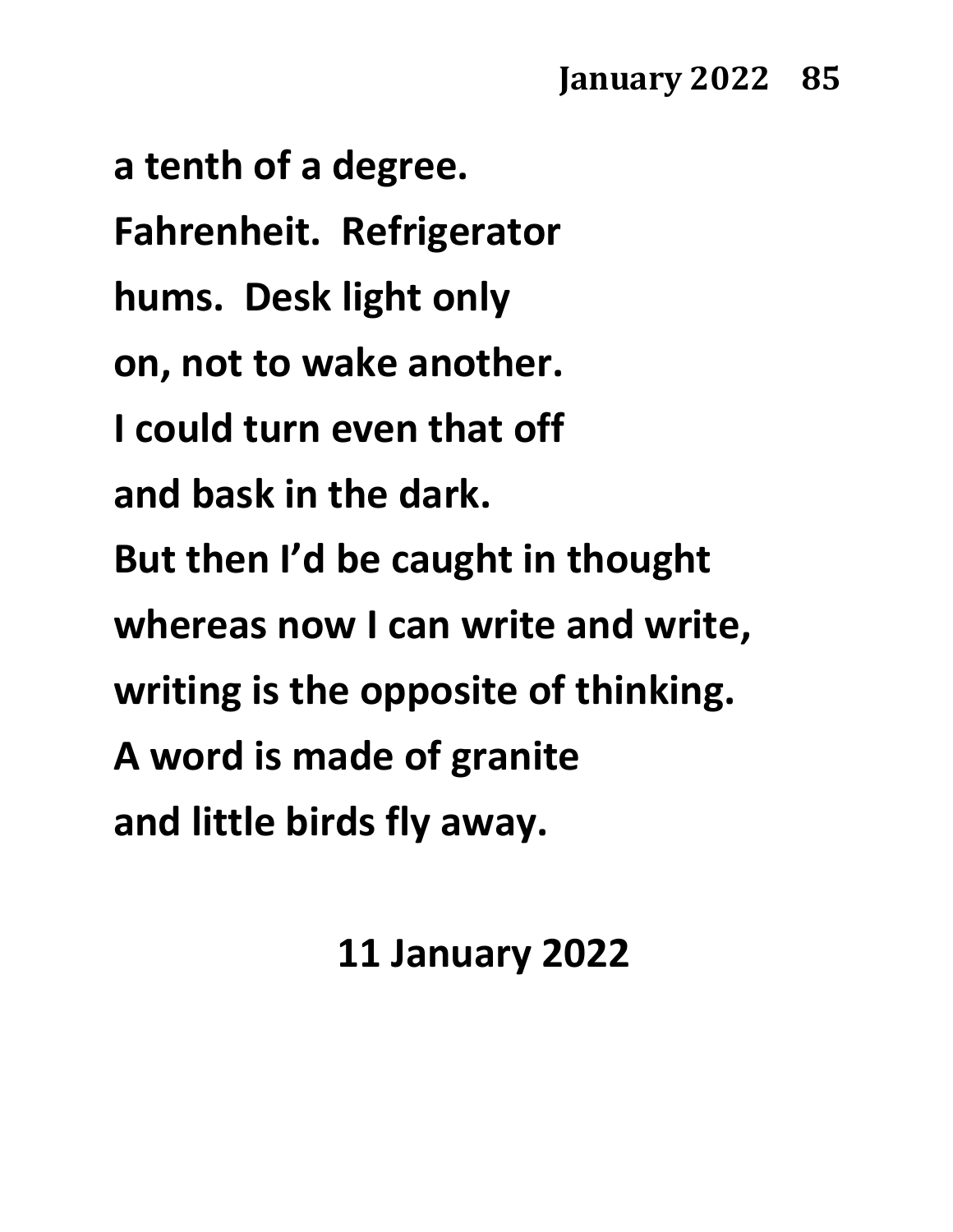#### **= = = = =**

**Go slow, white car, the hill does all the work, swoop low now out of sight safe in your going being gone.**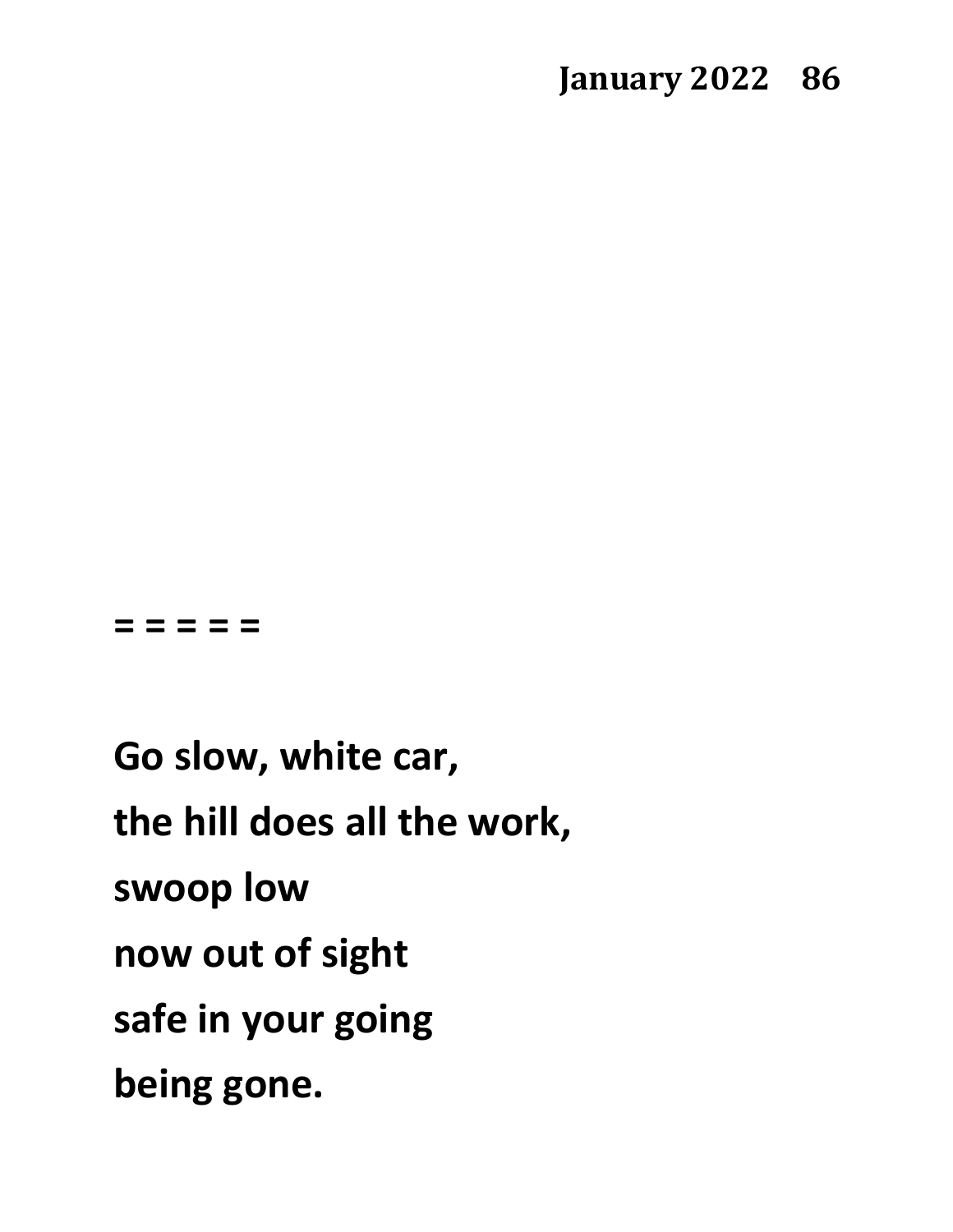### **January 2022 87**

**We're in the Middle Ages still and every one of us a pilgrim to Jerusalem.**

**12 January 2022**

**= = = = =**

**Poetry is the geometry of language, shaping directing, enclosing, leading it to some shape it hadn't formed before, miracle, make circles using straight lines**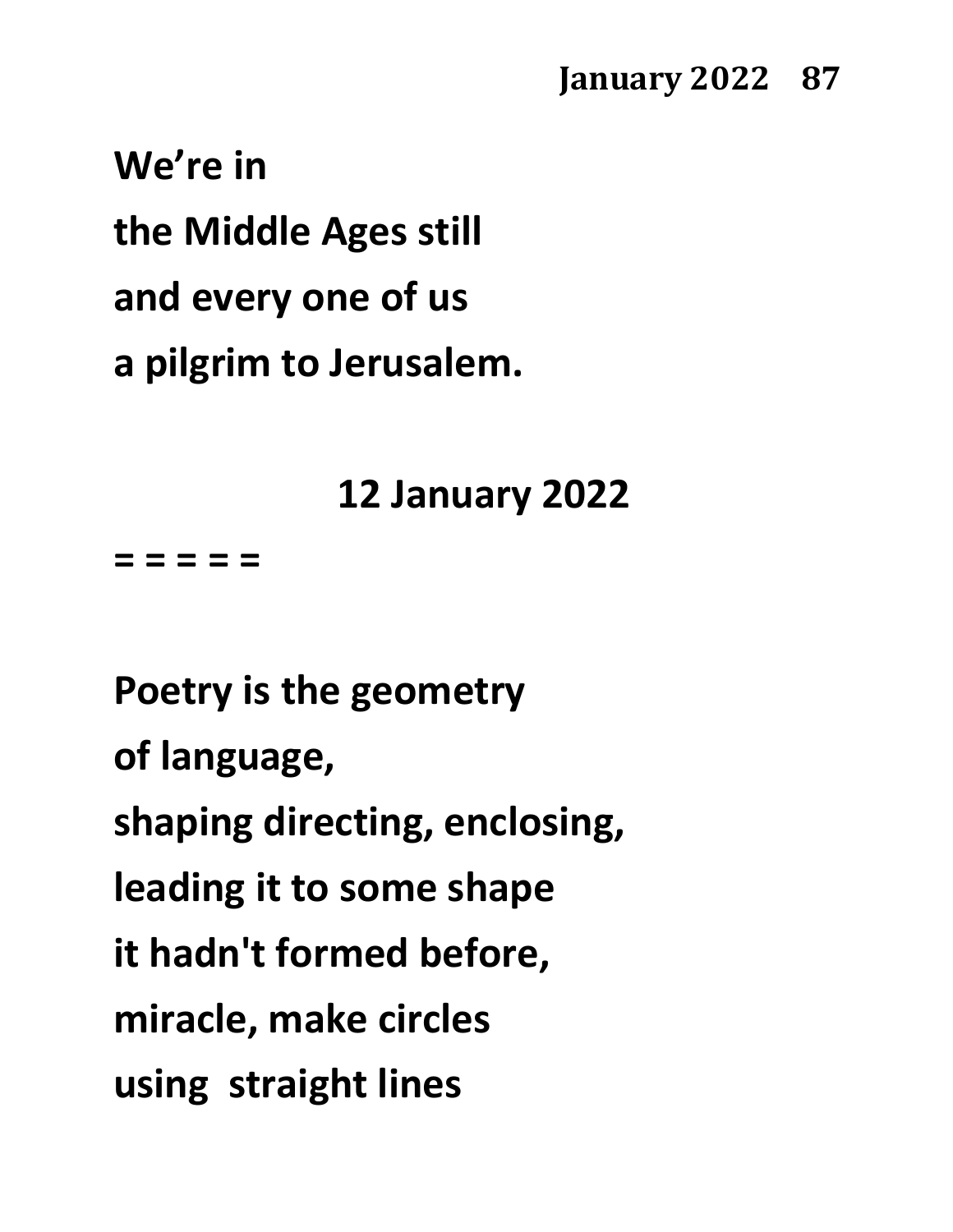# **January 2022 88**

**12.I.22**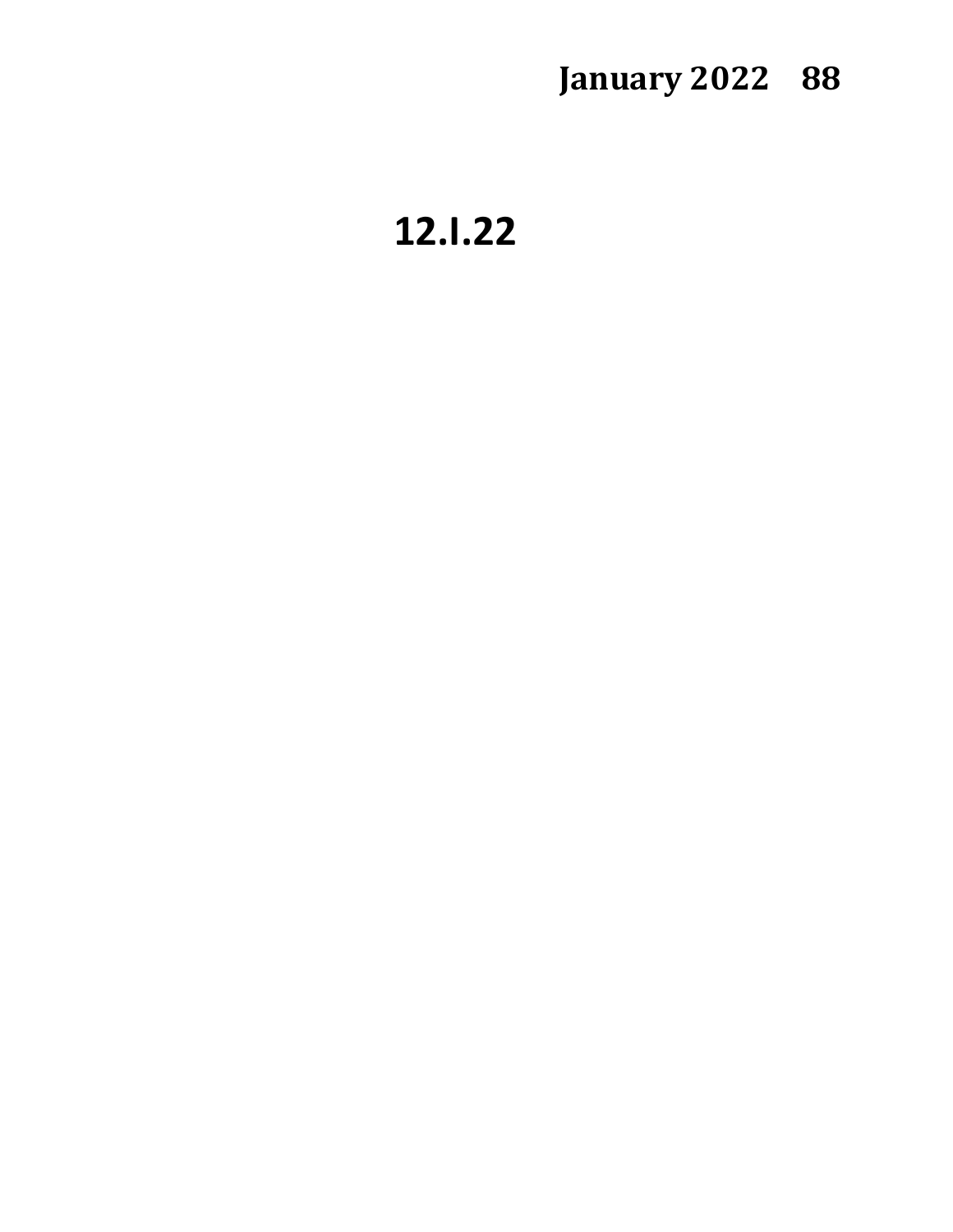**= = = = =**

**When you stop going to work you lose the person you worked so hard to be and you're left with who you simply are. No wonder on days off you sit at the window envying cars on their way to work.**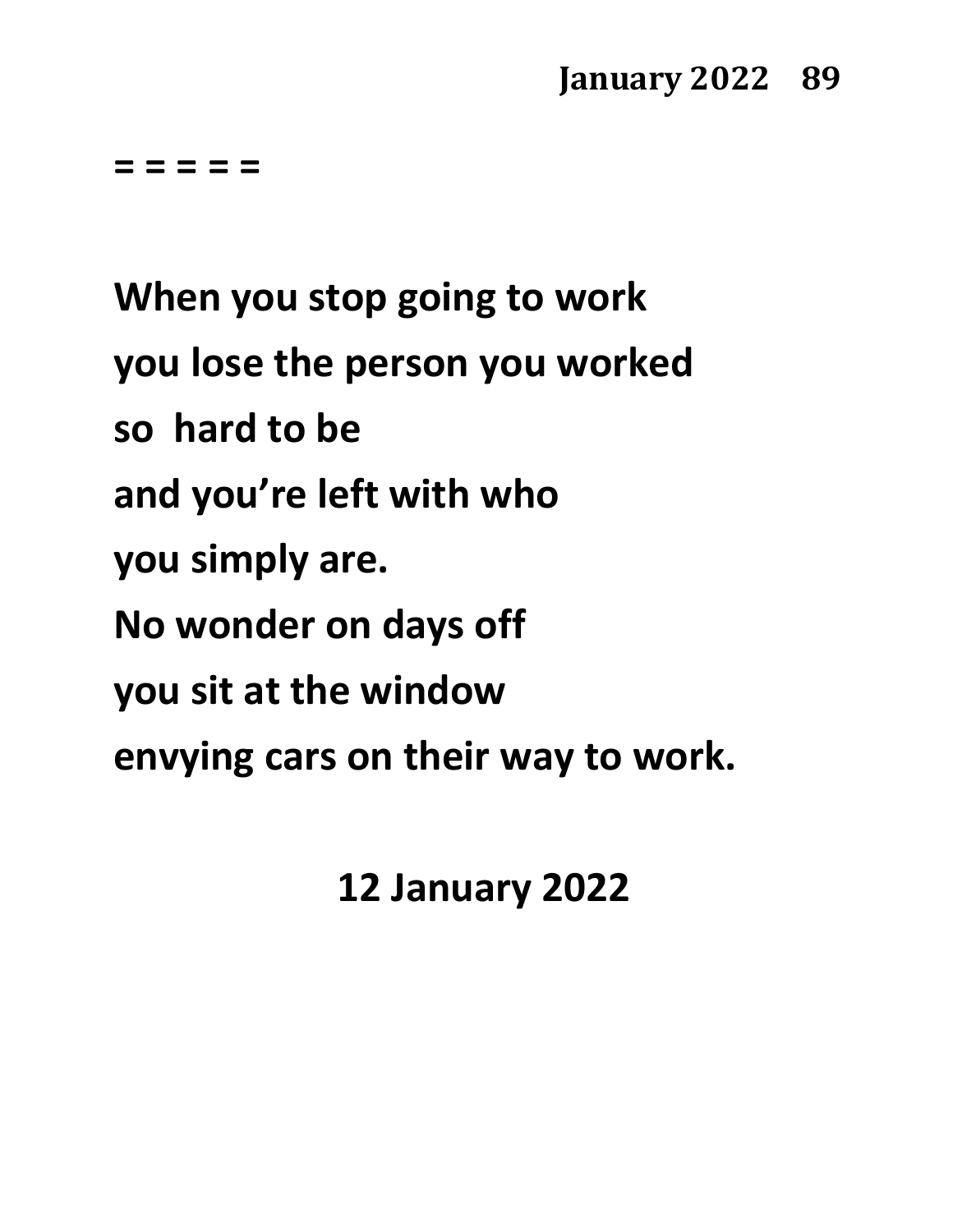**= = = ==** 

**The truth of the matter, is a flower growing from a rock. Only language lets us solve the botany of geology.**

**We know what hands can do, but rescue cities from corporate America is hard, save fishermen from the sea?** 

 **I saw this stone**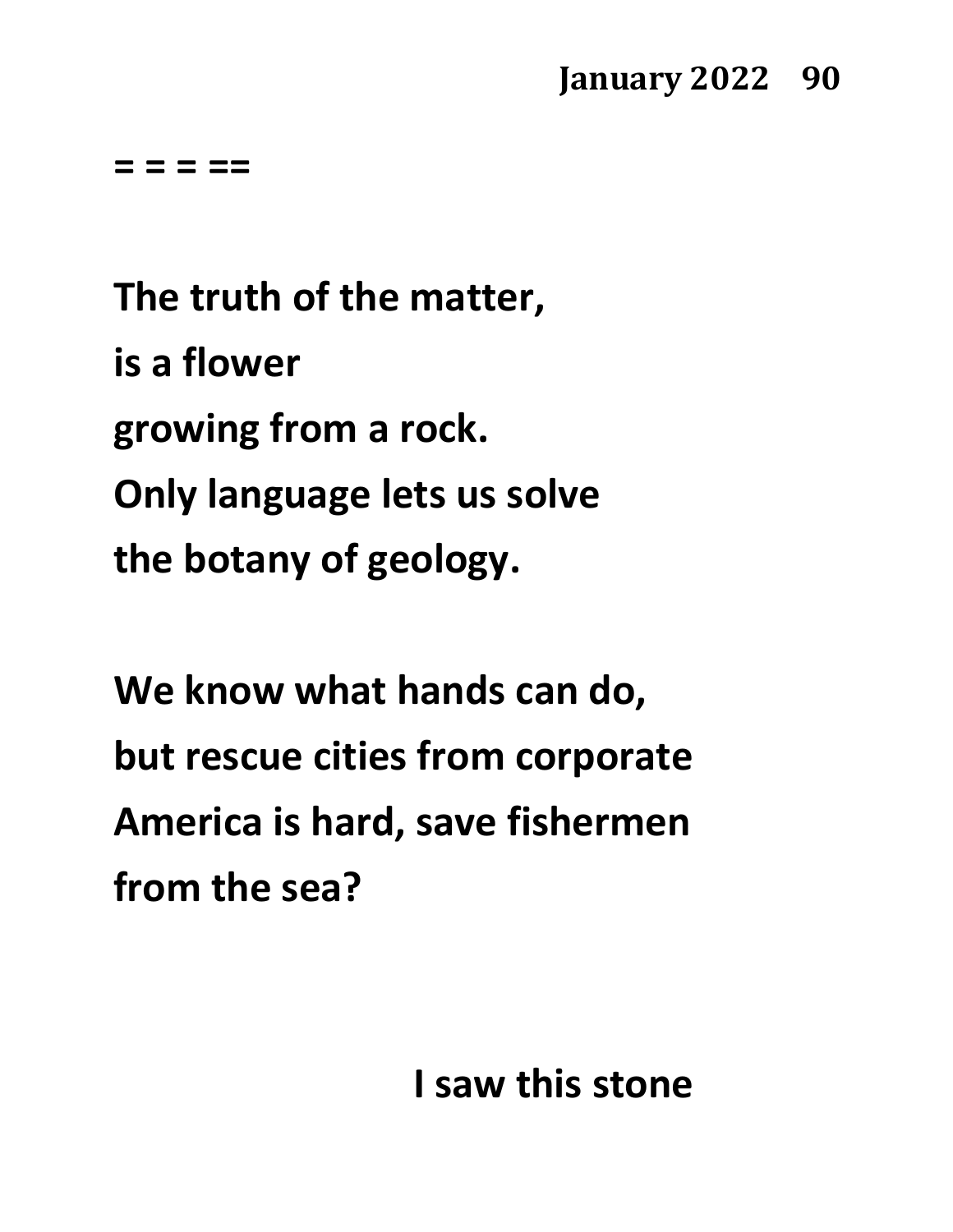**with the mind's eye, it was like the sky but not so far away,**

**a flower must come from somewhere I declare it in a loud voice,**

**yet relax, we're only in the slow movement of a sonata,** *a flower is when* **and then the allegro comes,**

**remember what you told me once that words are winds**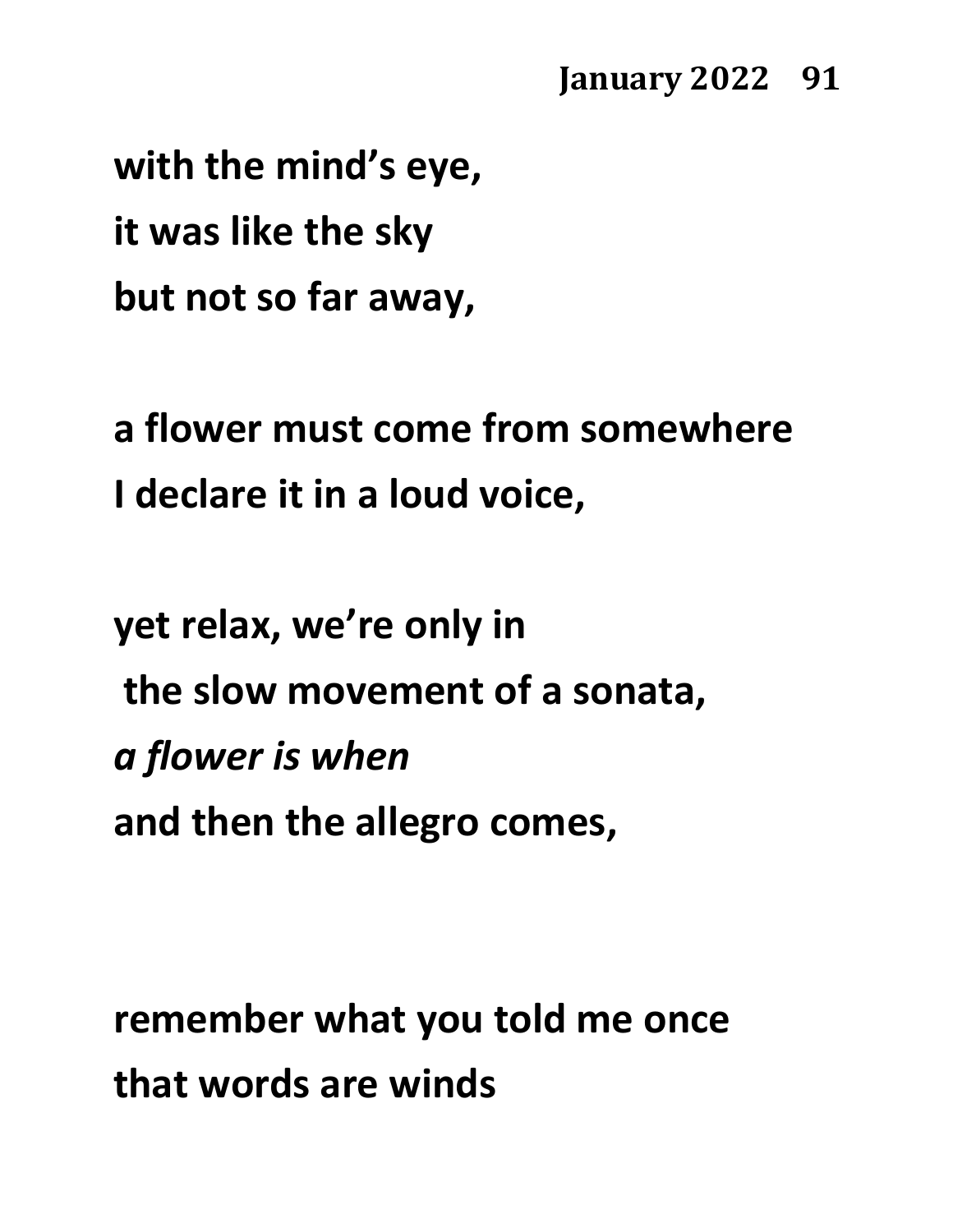**that move the way things grow, I think it was you, or was it another you, another dream, another me? But the fact remains.**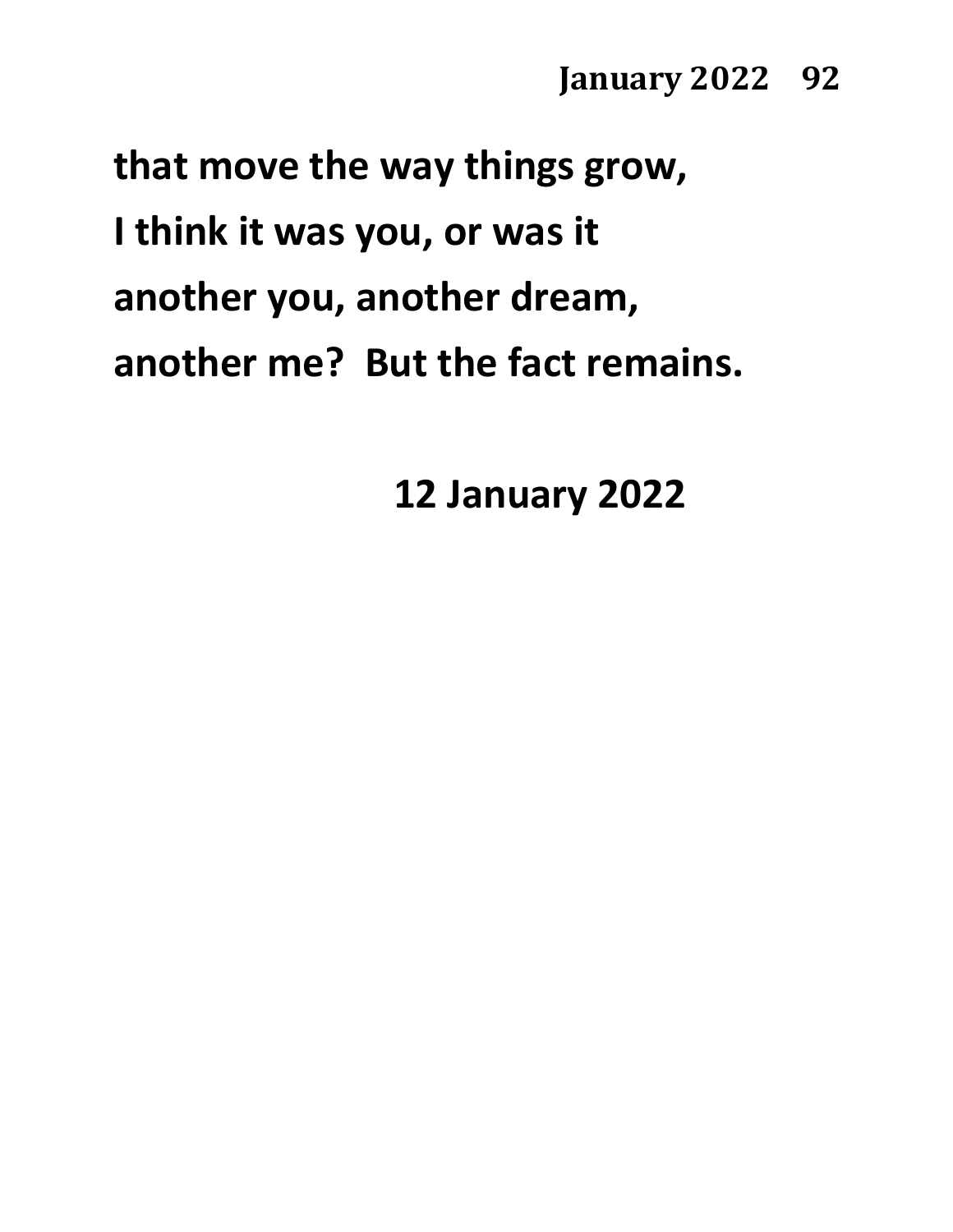### **January 2022 93**

**= = = = =**

**I'm straining but not at the bit. To bed! I mean let my silence speak.**

**12.I..22**

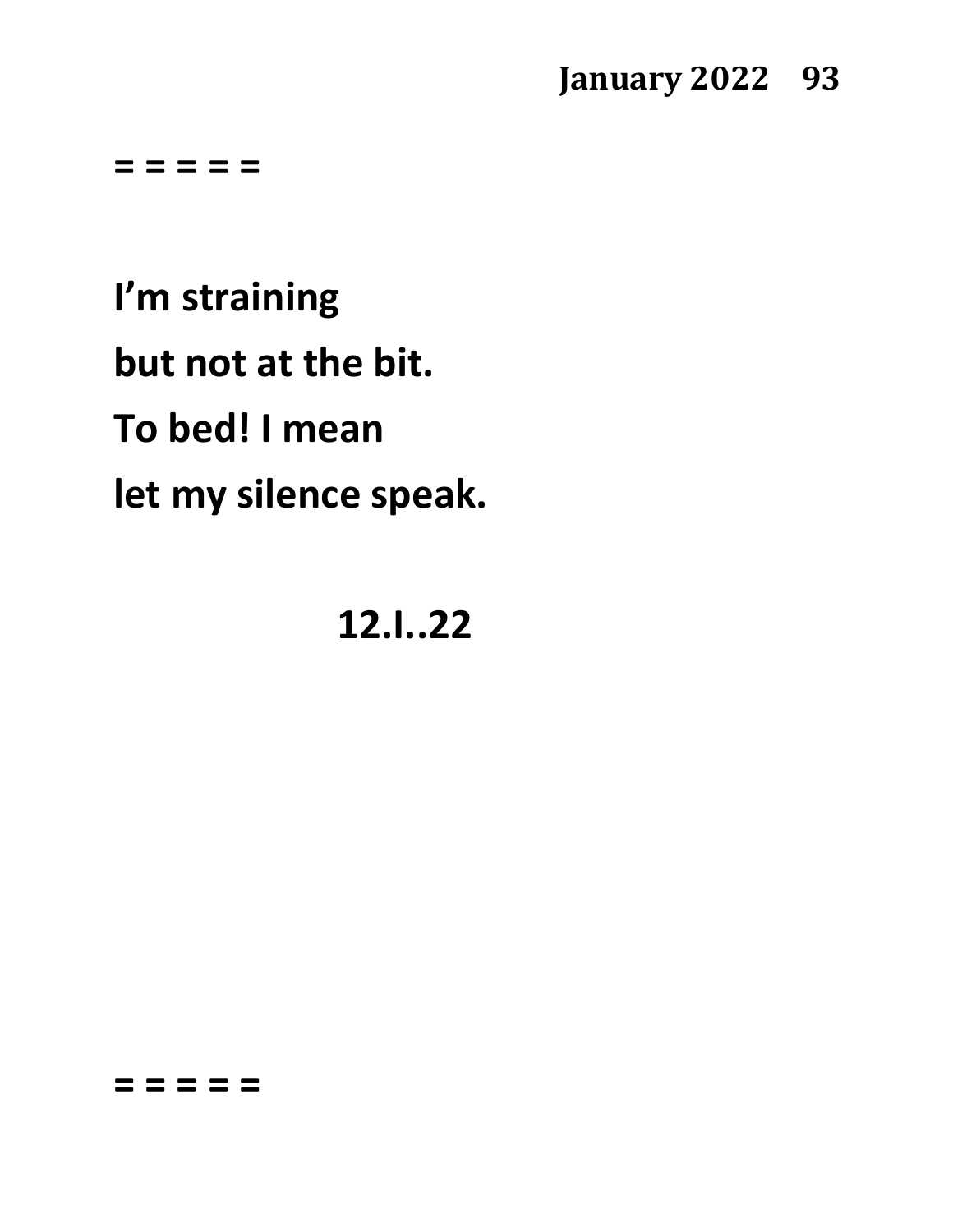**The story worries. The rock knows how to stand still but what else does it know? What comes along with identity, fuzz on the sleeve of every me, pebble in their shoe.** 

**The story stands up, yawns, leaves the room, what else can it say? Stay? No, the rock says that. Says and leaves question lingering behind, hint of shampoo, or is it cologne, questions are always on the make, trying to get someone to ask them.**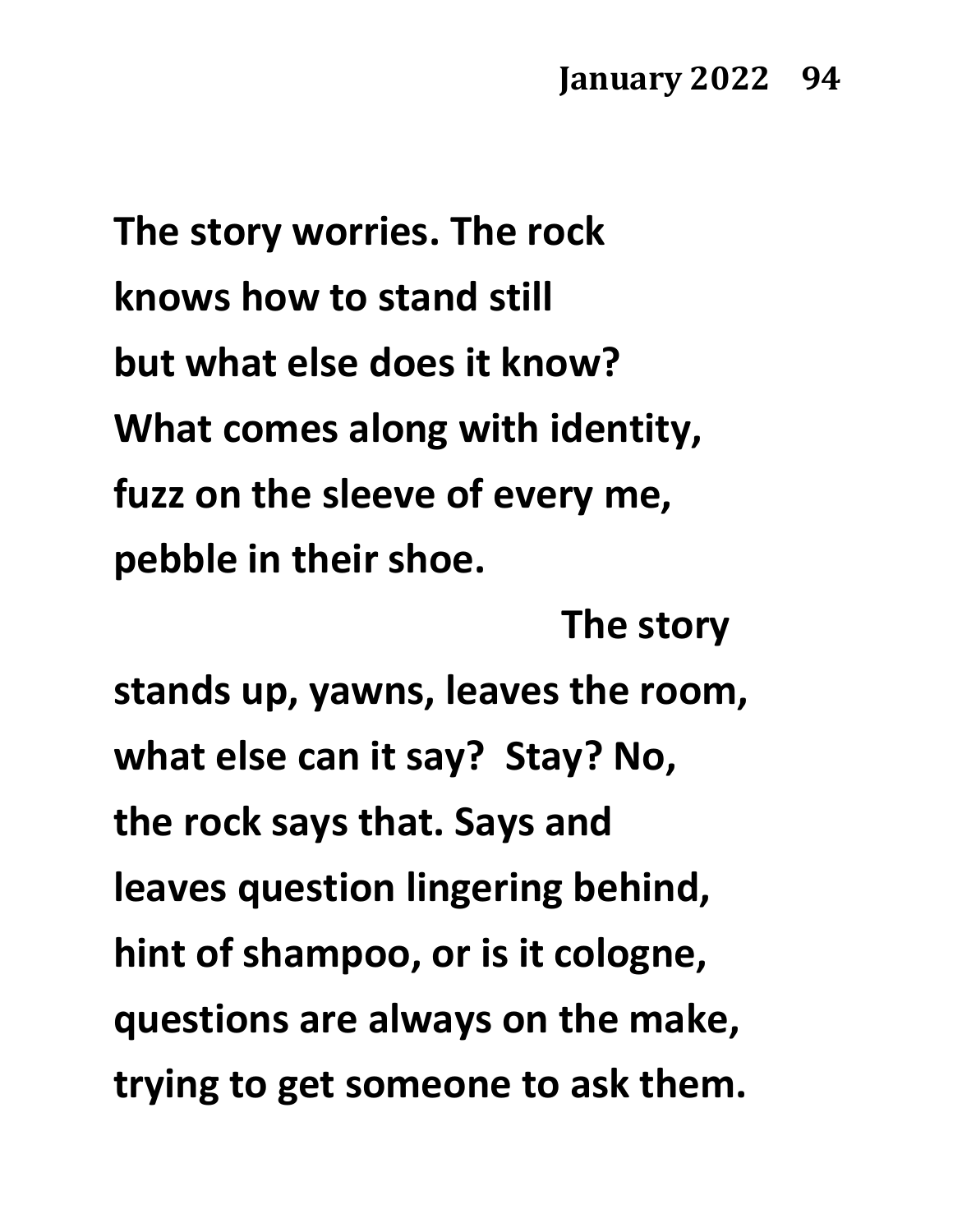**Let alone answer. Put a small rock on the table, just past breakfast, look at it while you eat, easy, as if you were having a conversation. And you are. Trying to find out what things know will help you discover, remember, imagine what you know. hat curious dust at the back of the mind.**

**12 January 2022**

**= = = = =**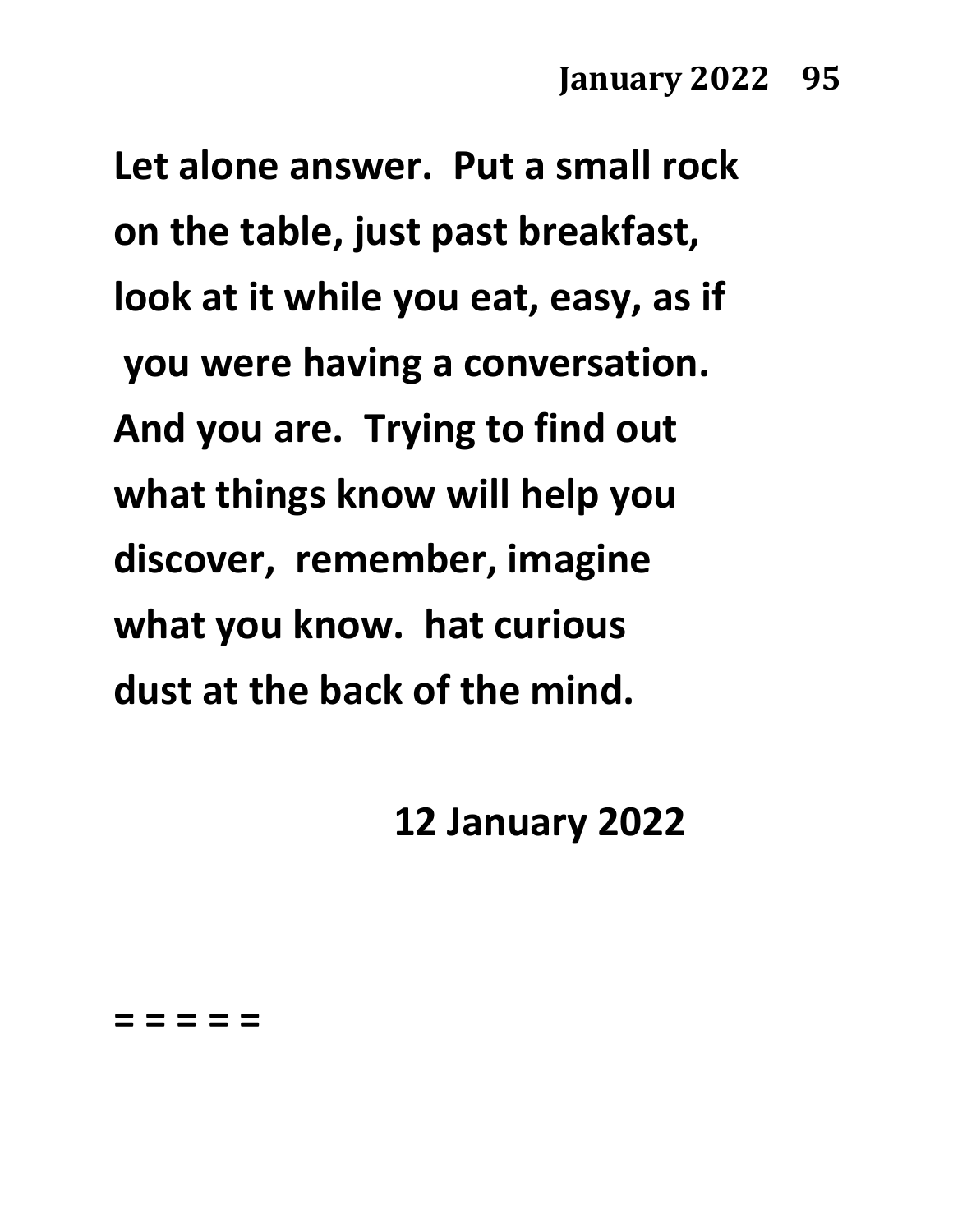**A lot of eating in those little rolls all this chewing and busy dipping in for instance right now the hot ajvar in cream cheese mush, crust crackly here or crunchy there and all that yeasty density inside— I got most of the way through one before I got too interested in how long it takes to eat one firm little two-inch lump. Or is it me?** *12 January 2022* **A PHOTO ON CARMINE STREET**

*for Joel*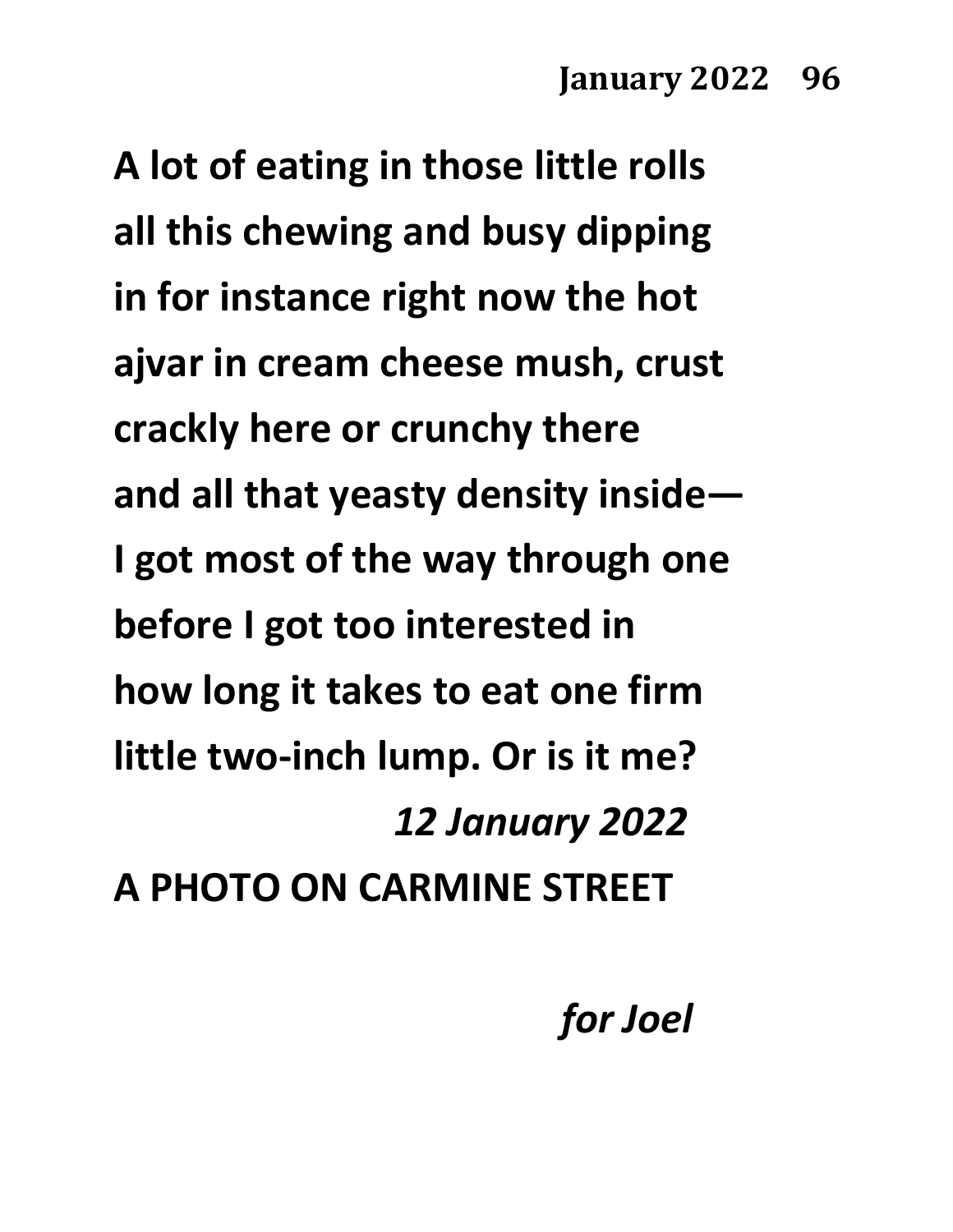**You walked up Carmine and showed me what you found, thank you for a place I loved, Father Demo Square, square though it wasn't, and that grey church he built, Our Lady of Pompeii across the way. Pompeii! What a place for Her to be, before Vesuvius, on Her way north, France and maybe Glastonbury, I wish I knew Demo, I knew lots of people right nearby, Mailer's windows looked right out on this, and round the corner was Cornelia were dear friends lived but first that cheese shop the first place I ever tasted** *stracchino***, then the government banned it, the way kings do, unpasteurized milk or some such angst, forty years before I taste it again, try it if you can, oft as brie but deeply Italy,**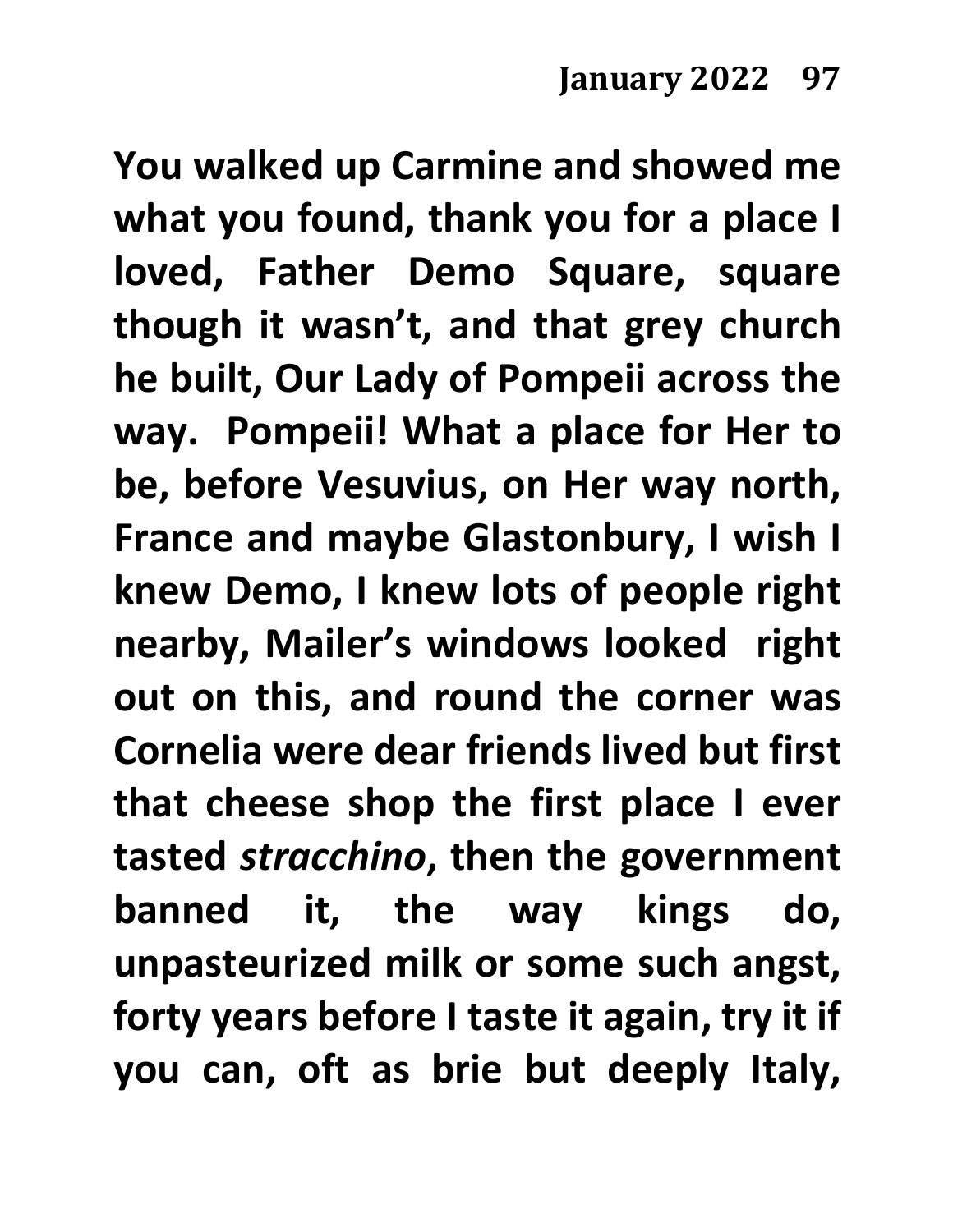**virgin milk and salt of lilies, they still make it in the north, the friends are all dead though. the priest and the pederasts, the opera singer and the journalist, all the wanton darlings, and Auden at the other end of the block I never knew, just saw him in the street, a face lined with love and foiled desires, but how big the church seess now, a sturdy welcome for us sinners, and Ave Maria says the pediment, and that's what we all must do, Hail, Mary, we bow to greet Maria in everyone.**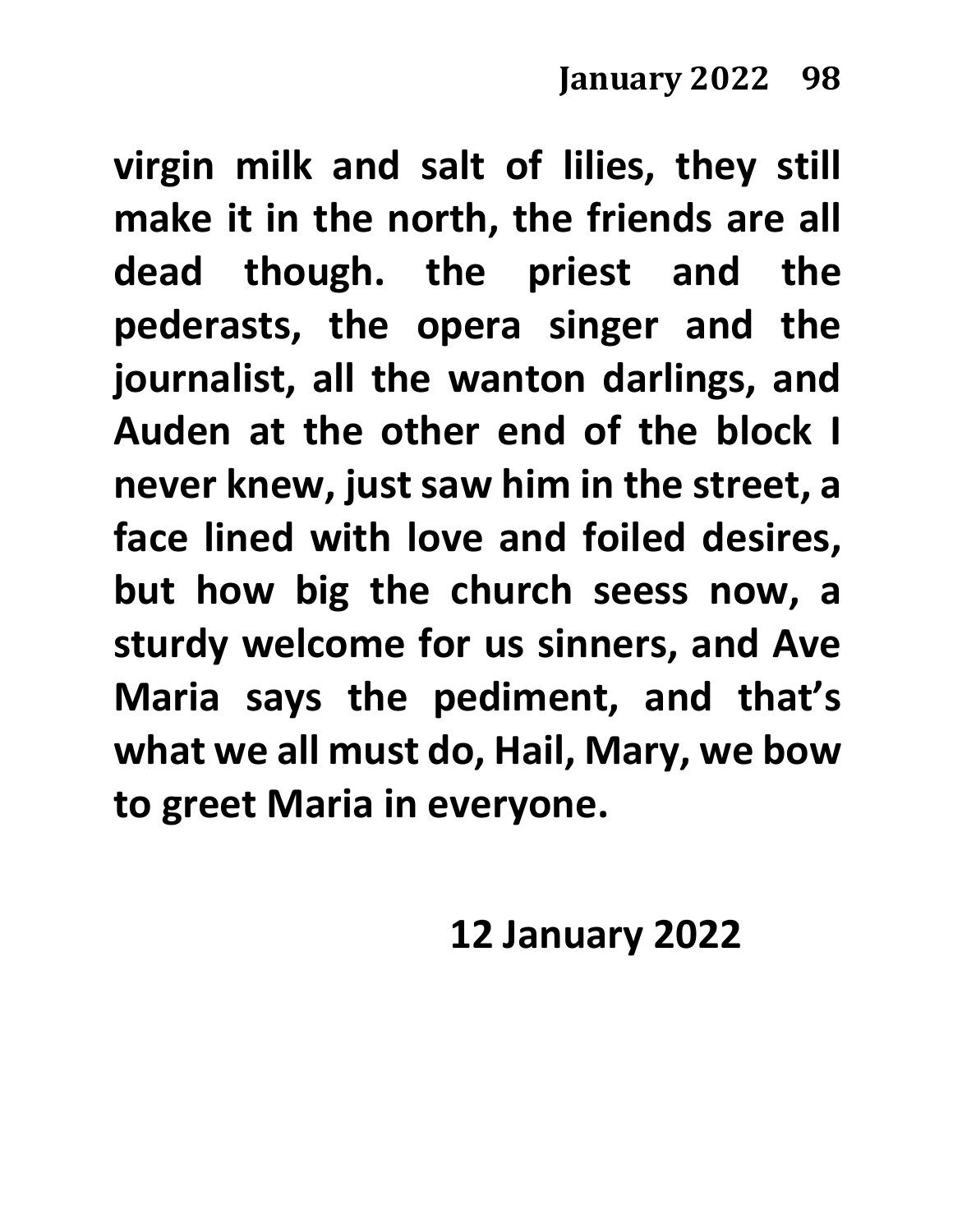#### **= = = = =**

**Grammatical gender or the melting snow not melting but burrowing lifelike into grassy ground, a vanishing. Male or female? Neuter?**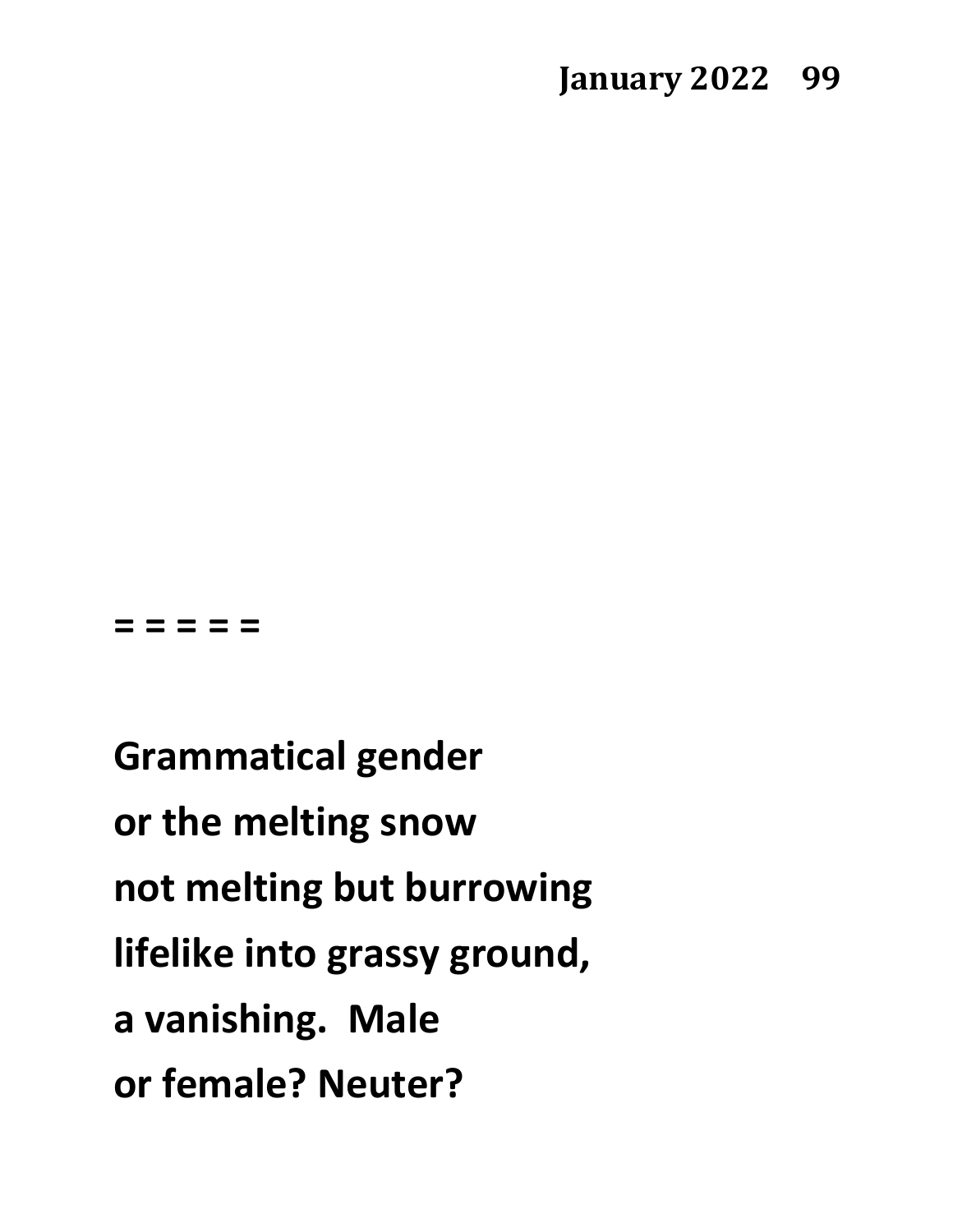**But what would neuter mean of a thing or a process or a day like this, mild for winter but wolves on th way? Is that distant figure walking a dog or pushing a stroller? Language is a kind of distance too that things get lost in, is that your hand on my shoulder?**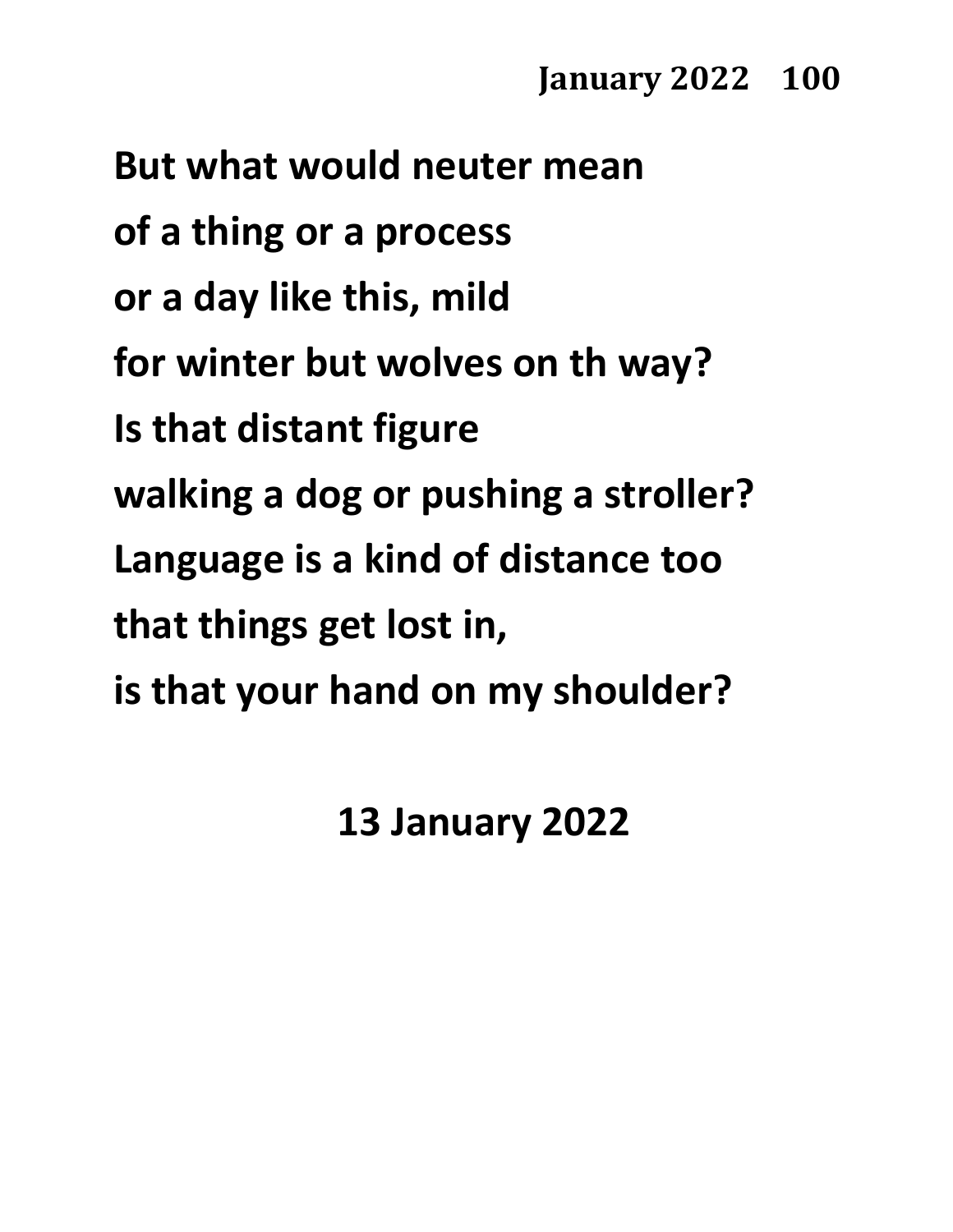### **January 2022 101**

#### **= = = = = =**

**Curve of the body equivalent to dew on a rose petal, skin of the upper arm soft as a cloud over Fresno.**

**We move inland yo find the weather, we from the coast, island, outwash plain, we look at hills with wonder**

**and when we see someone**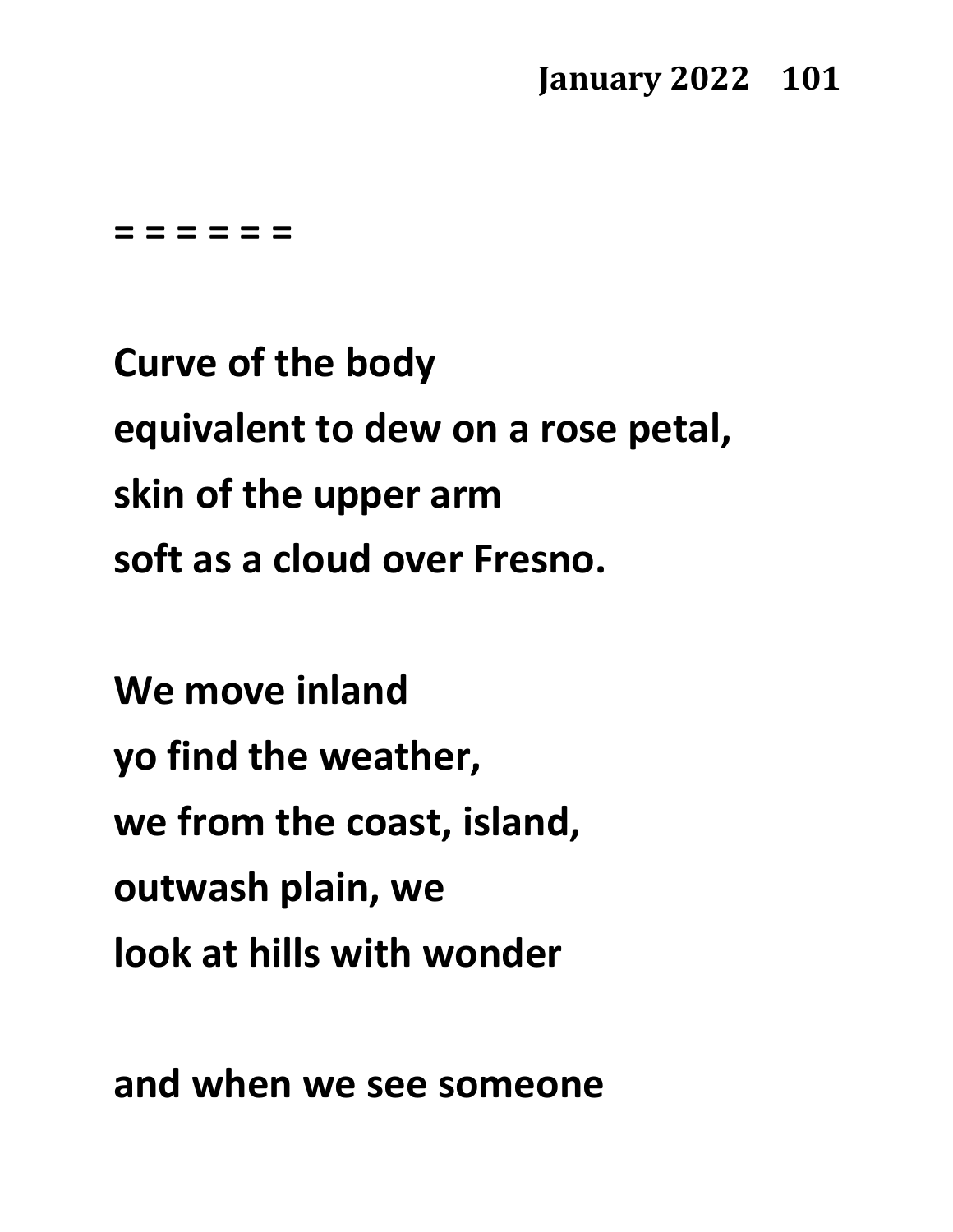#### **January 2022 102**

# **lying down we read low hills on the horizon.**

**Likeness is how it begins. But why is a rose?**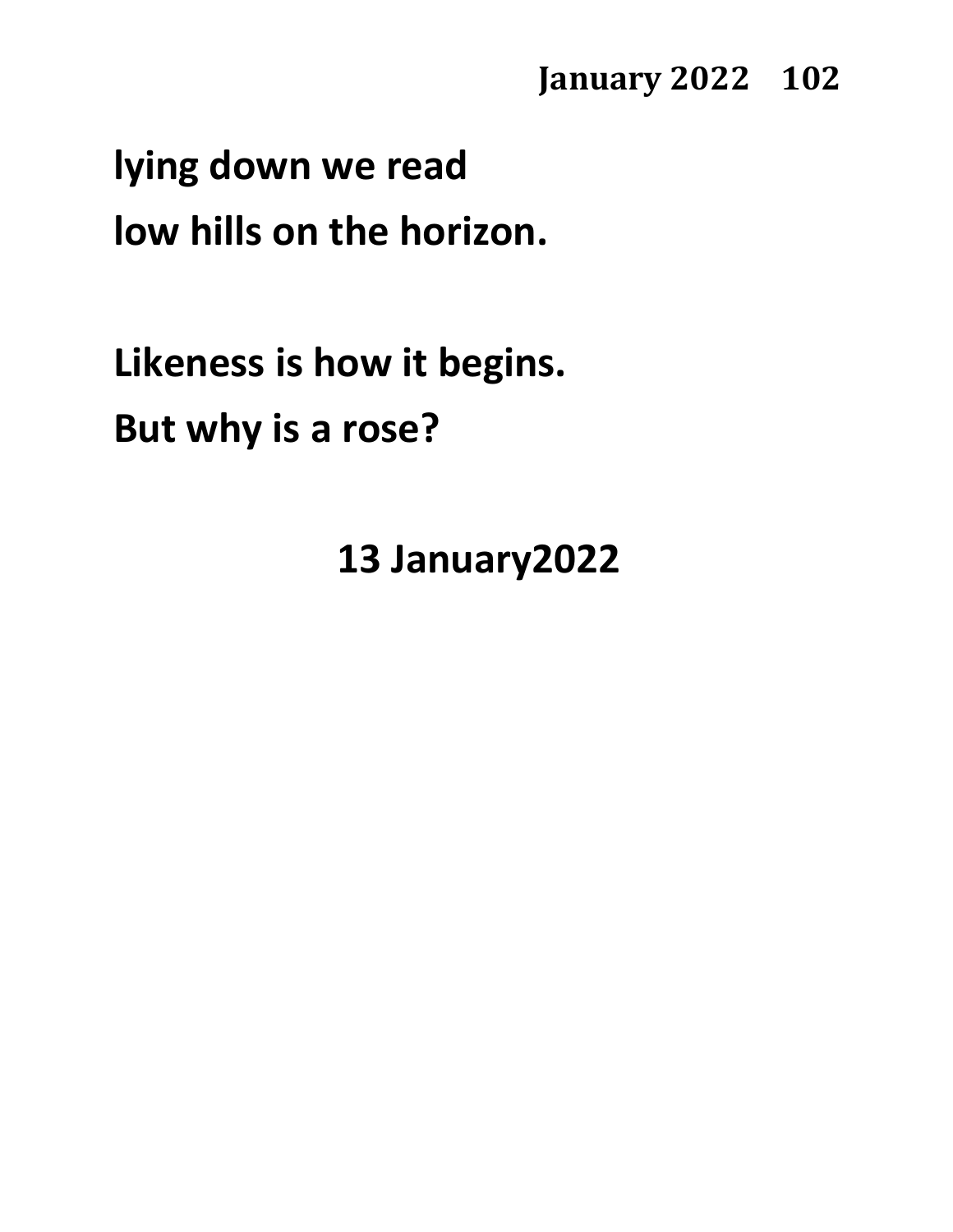## **January 2022 103**

**= = = = =**

**I think the sun is starting to remember us, we all sleep late sometimes but I delight in the brightening, out there, out there! Maybe a shadow will come along and tell me where She is.**

**13 January 2022**

**= = = = =**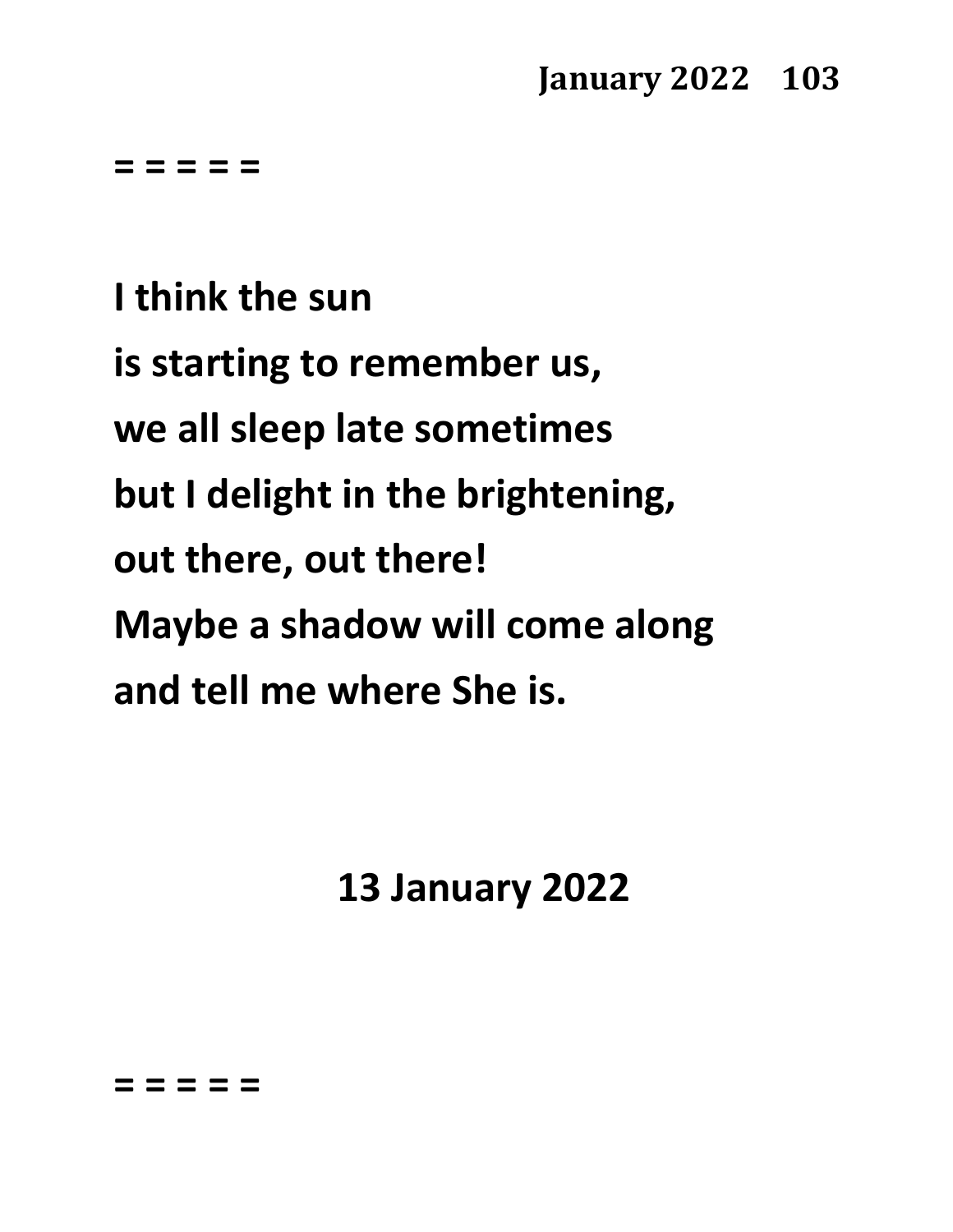**The toy train had a steel railroad bridge ti carry it over a mirror how else can a river lie quiet on the floor under the Christmas tree and let boxcars run smooth past the windows of shops printed and pierced shoes boxes to reach the signals where a stationmaster size of a finger stood to slow it past the station. Once this has happened in your life there's no way it cannot have been.**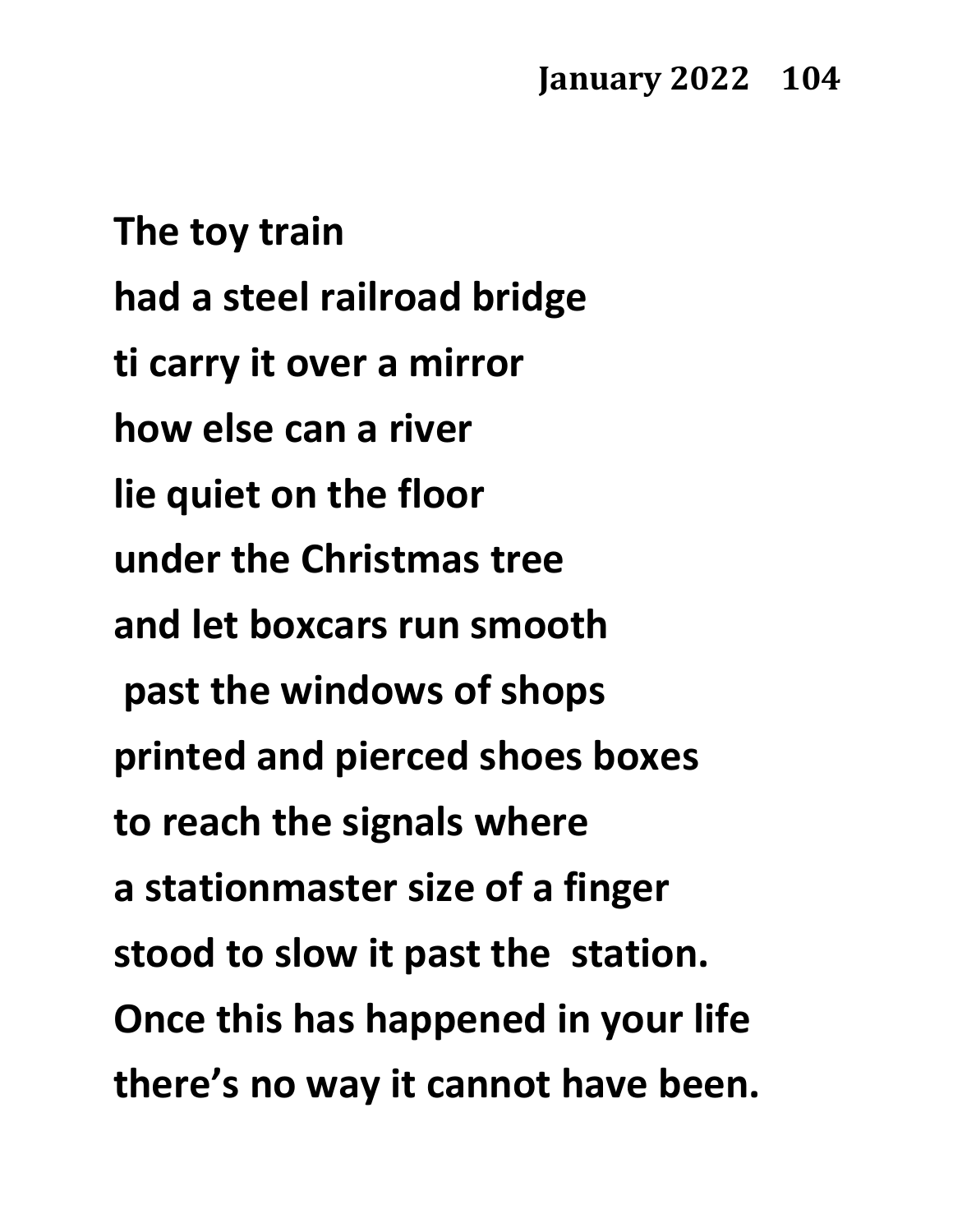# **We are stuck with what has been so guess what happens to what is. And the train keeps going.**

**`13 January 2022**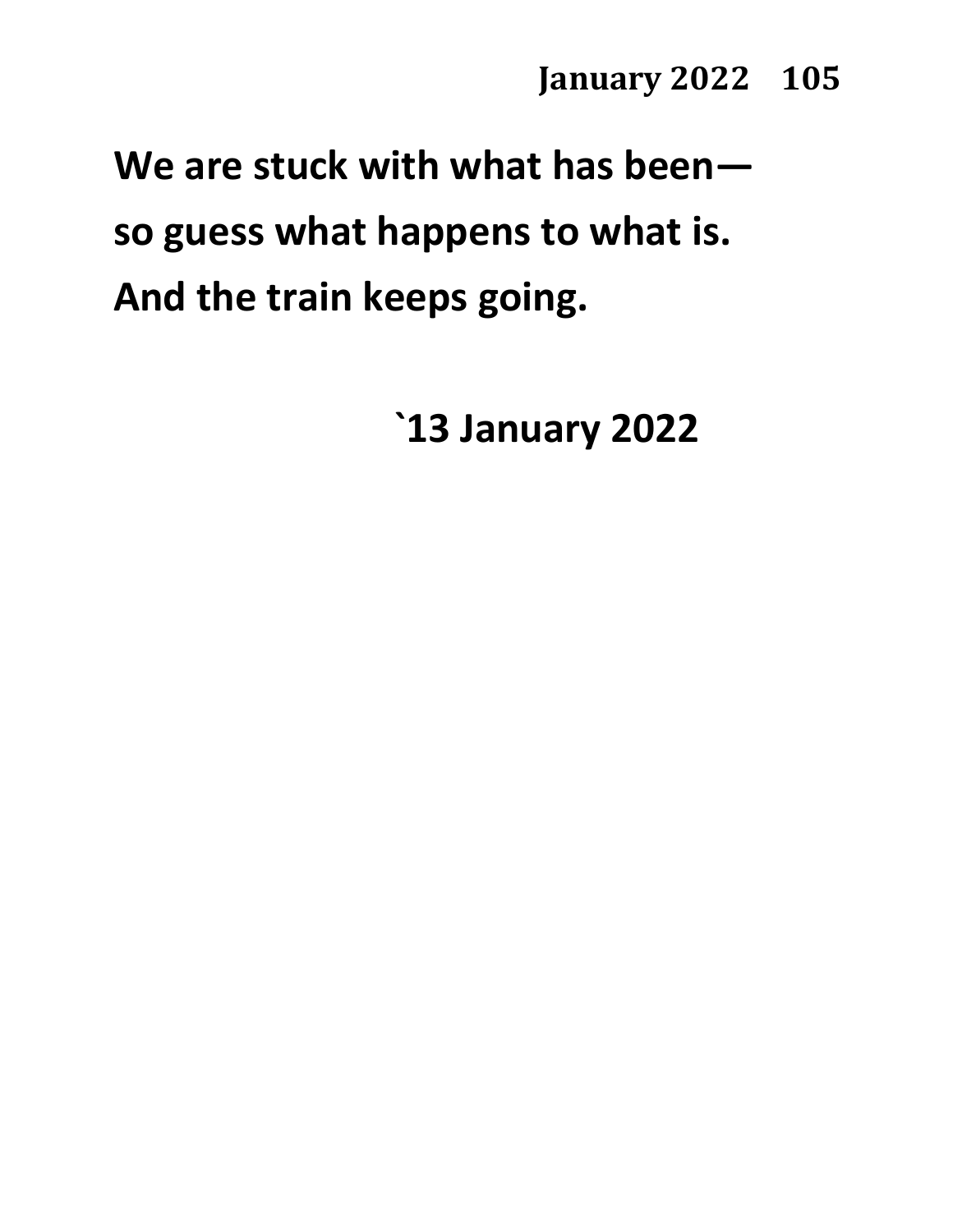## **January 2022 106**

**= = = = =**

**The willow I wanted, the tree of difference, veiled and beckoning. But why call it weeping when it stood boldly alluring, a shimmer of shelter, hide in me, come hide in me?**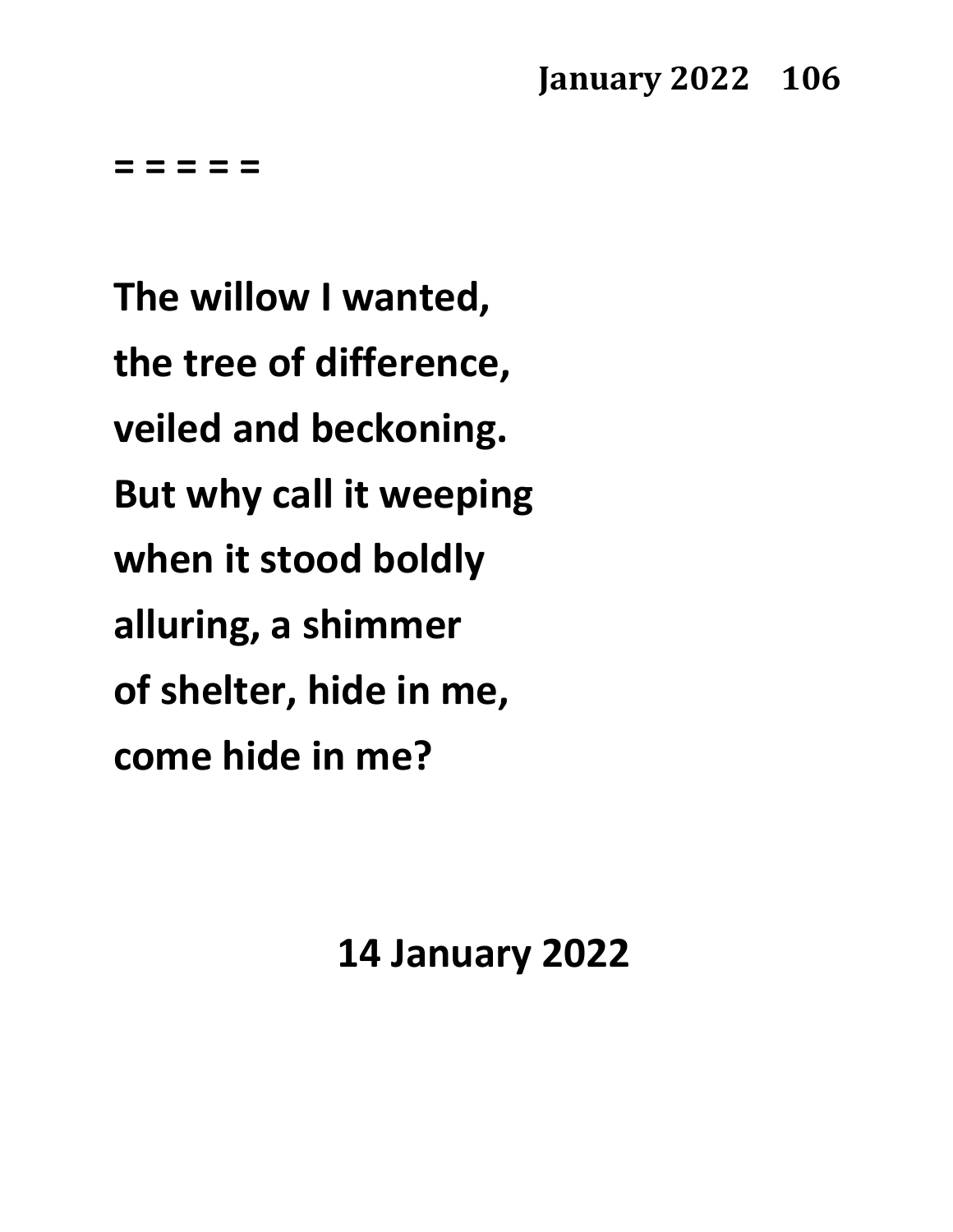## **January 2022 107**

**= = = = =**

**I went to stand in the desert be a statue like Ozymandias see my longest shadow reach nowhere in particular, but dark, making its mark across whatever a place really is, a line, a single gesture my only consequence.**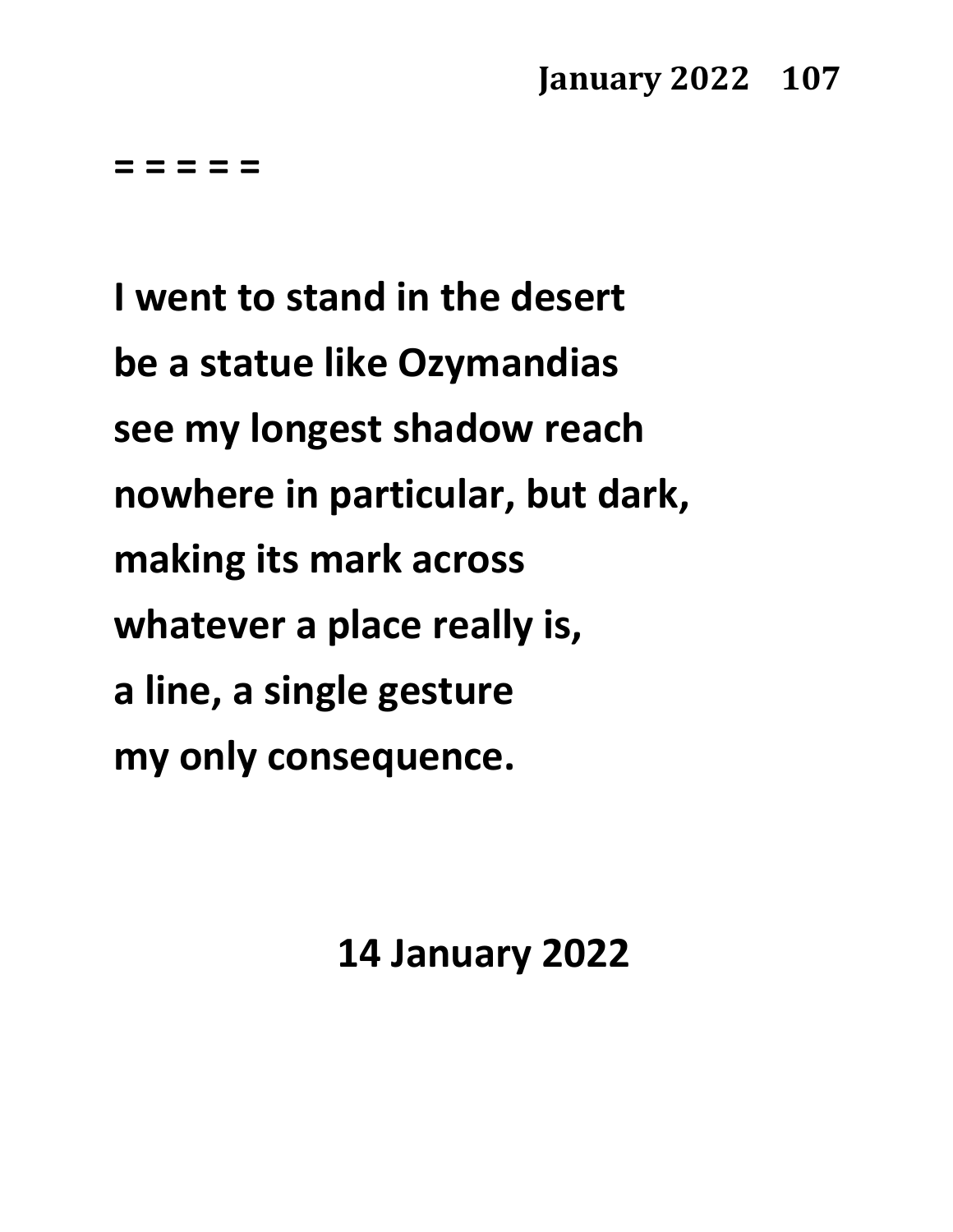**= = = = =**

**The letters of the alephbeth curled round the angel's wings, flaked off and fluttered down so some among us learned to read. That's how it began; history had nothing to do with it. Dust and feathers and heaven, sawdust from the tree of mind. It happens all at once to each of us.**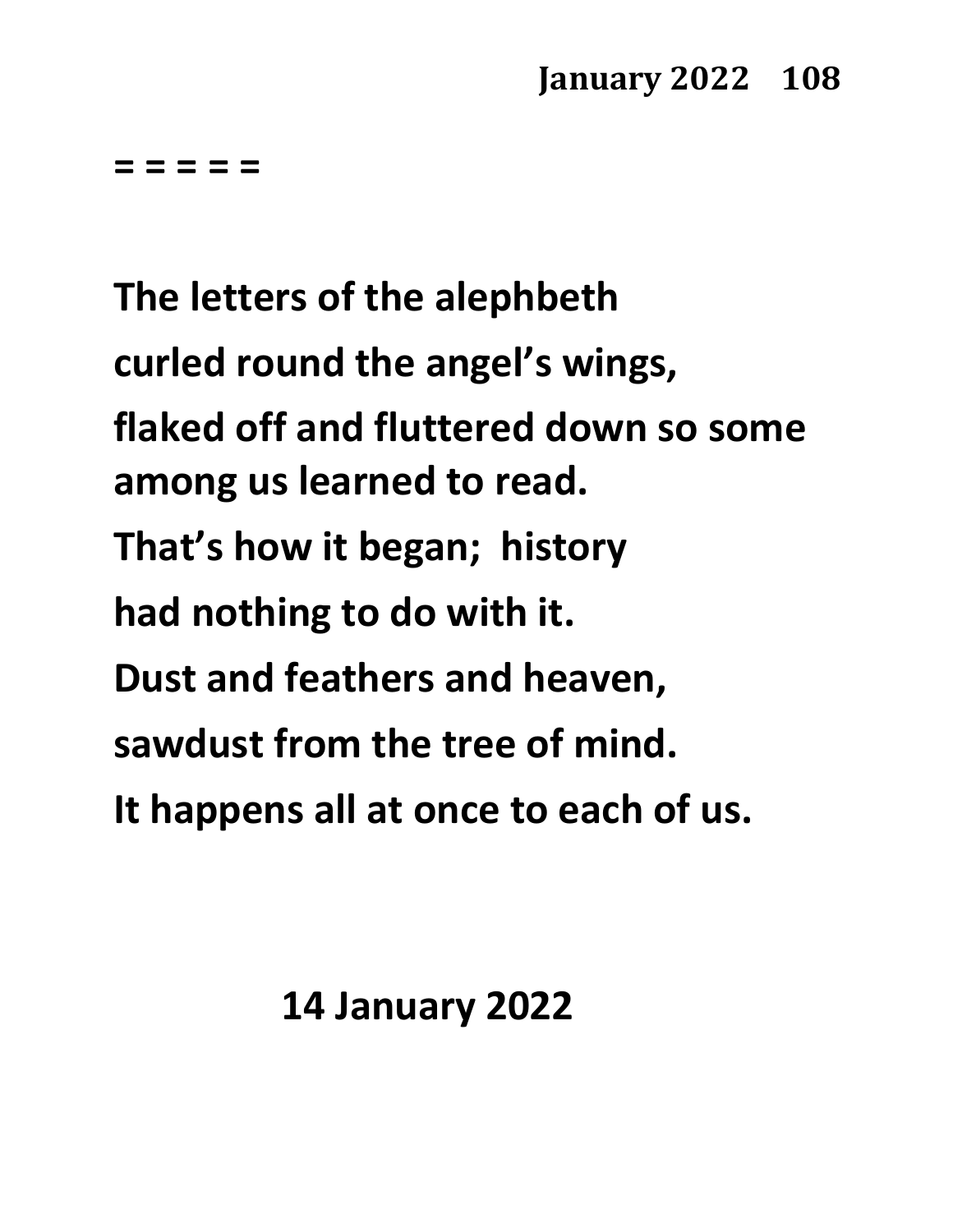**= = = = =**

## *for Kim, on her birthday*

**She saw cars pass purple and blue and all at once she knew everything walked in the park down to the lake and she had crossed all Eurasia from Kamchatka to Finistere, but America is always still to come, voluptuous fog , wind on horizon, she walks but needs no dog to lead because we are all moving with her, all our thoughts and wishes, needs, kisses, leather satchels, backpacks, chewing gum step after step along**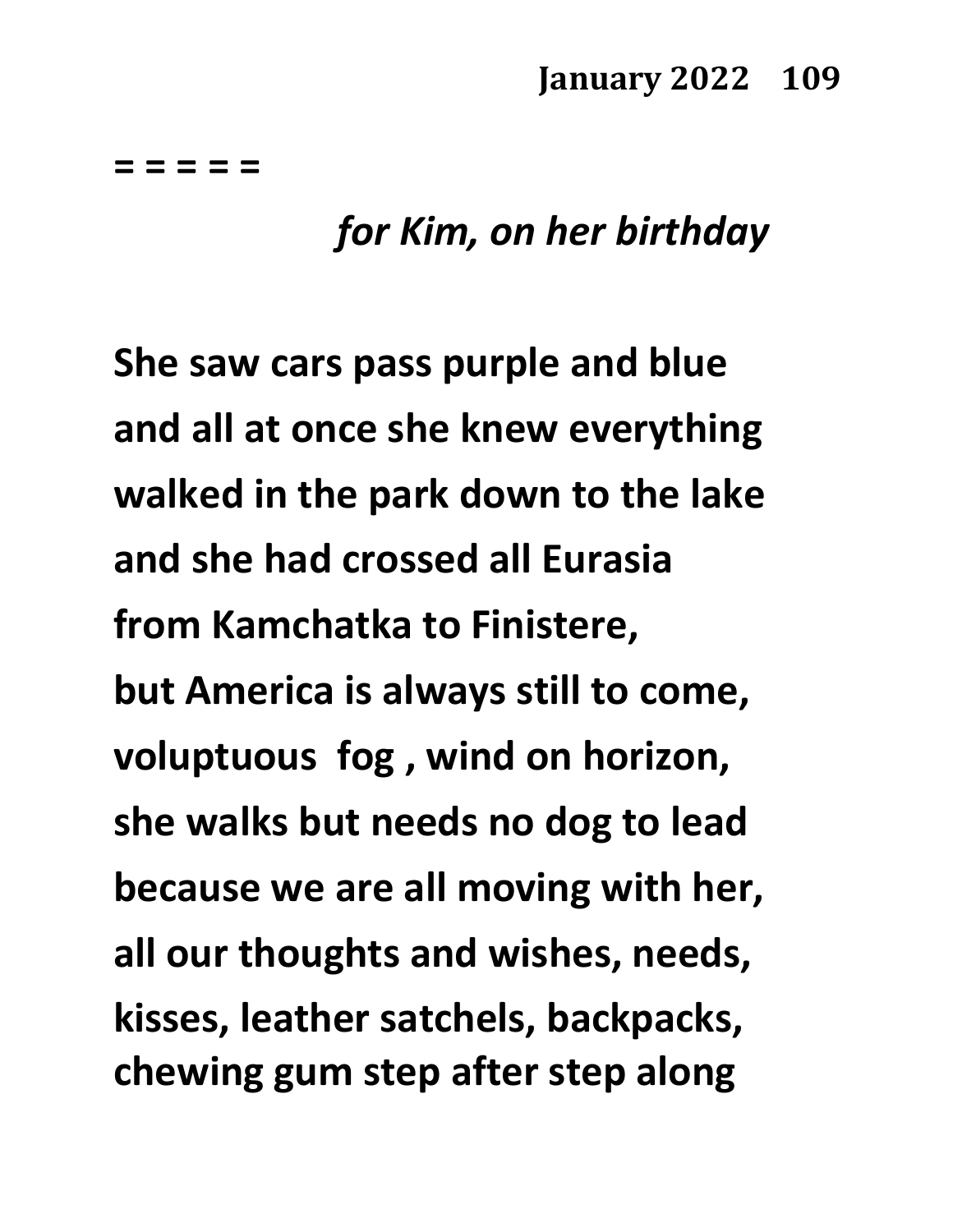**our hard-working green latitudes, because she is always ahead of us we need her, we need to follow or how will we get to America again the land she makes up as she goes from Big Sur to Plymouth Rock where else can we live but in what she says?**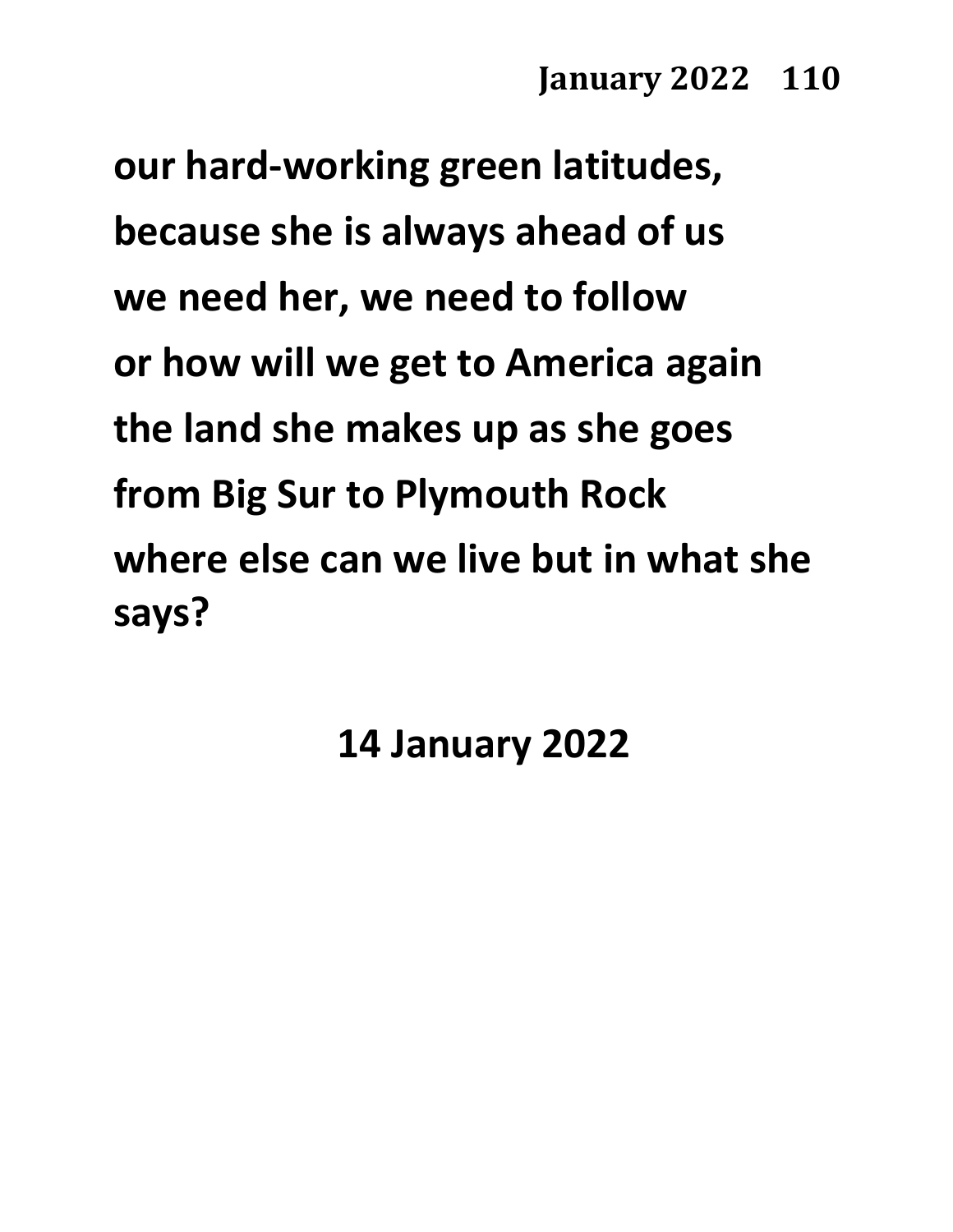**= = = = =**

**The evidence walks across the room vaguely showing off but with its mind elsewhere, croft in the Highlands, shore at low tide. Anything but here.**

**2.**

**We begin to believe. Everything really is far away, floors and floors and no escalator, sedimentary life, day over day.**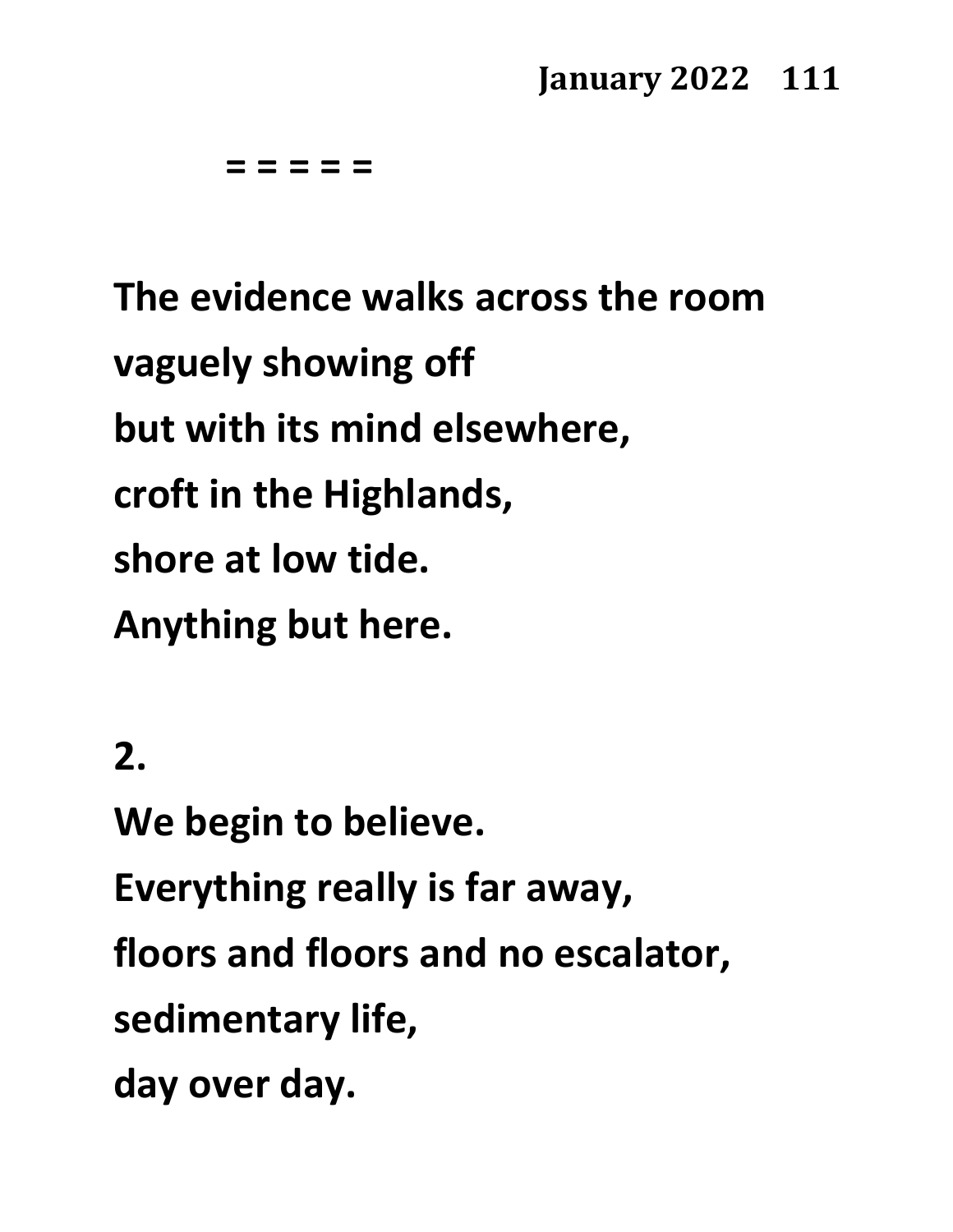# **We search for fossils in the rock. We dream.**

**3.**

**The evidence leaves the room and we feel no wiser but a little bit relieved. Doubt can be comforting the way it is when you wake up but haven't opened your eyes.**

**4.**

**You hear the wind,**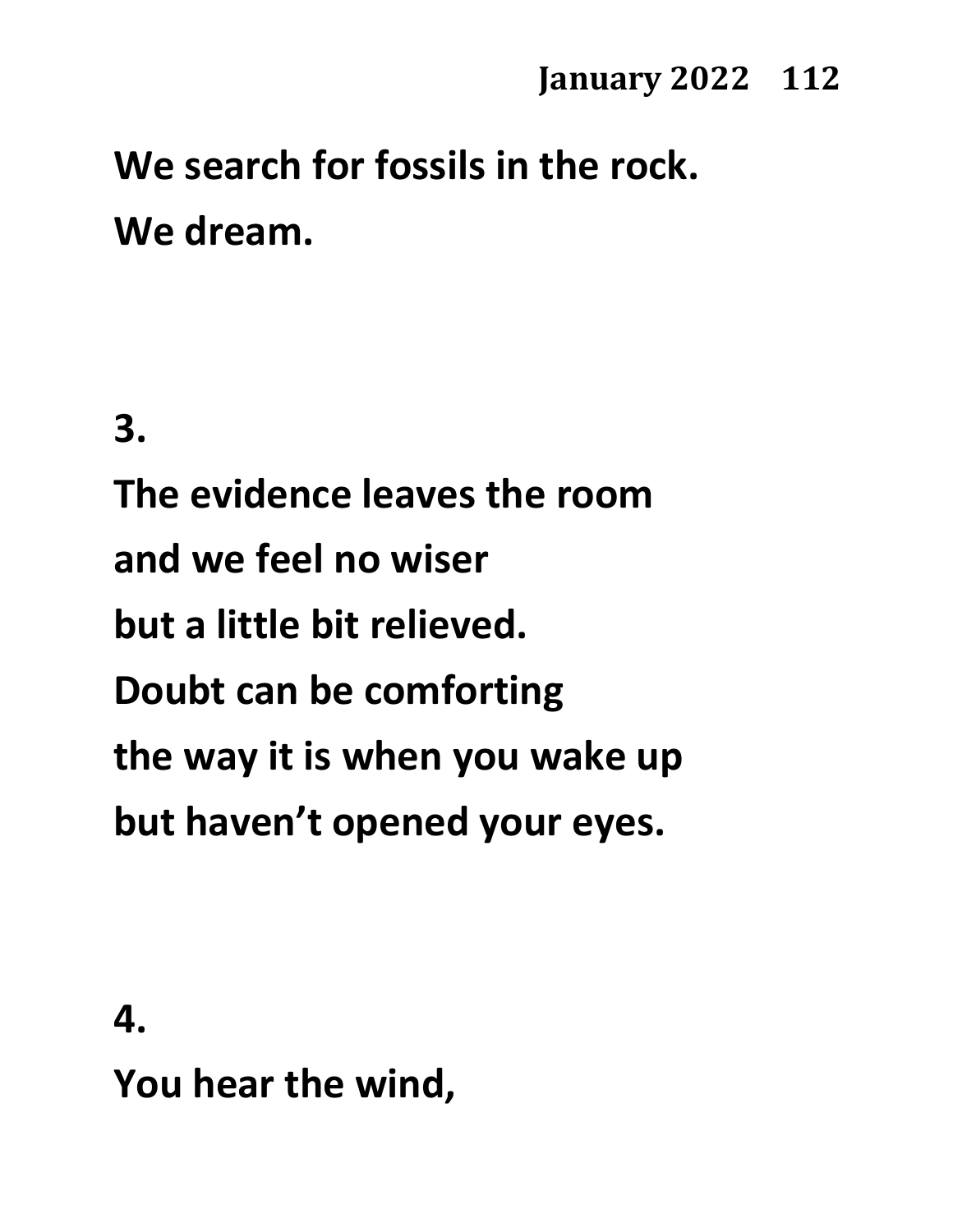**the sky is blue. Deduce it's cold, revert to sleep. Sometimes that works. But sometimes the evidence is right there waiting for you.**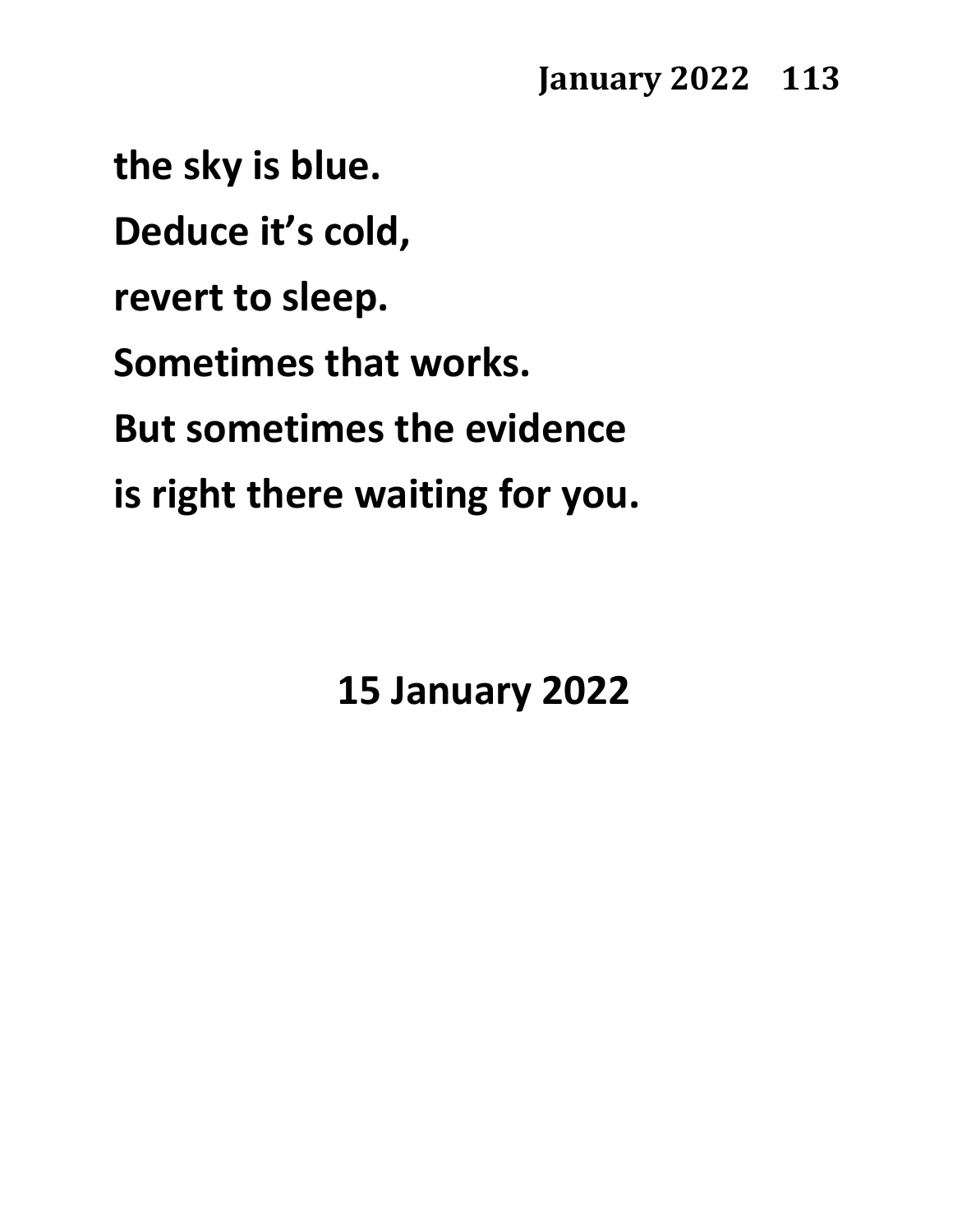**= = = = =**

**He smiled and said cooking good food for the woman you love in intra-Venus feeding.**

**I smiled back, a pun is always worth a smile. But then I pondered a deep truth in his whimsy, the offerings we make to those we revere, those we love, humans who are also something**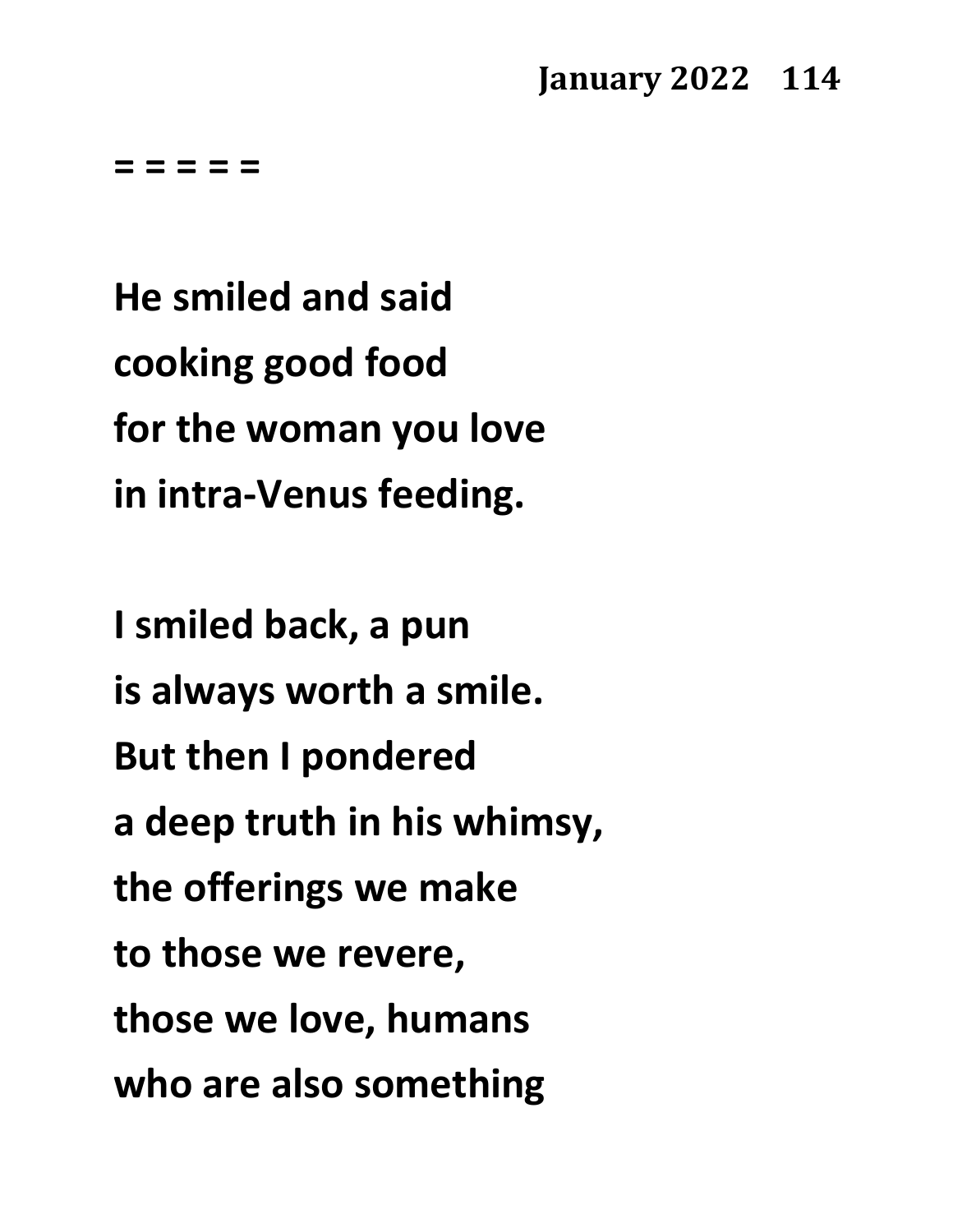**somehow a little more.**

**I smiled again and said Thanks for being jovial and wise.**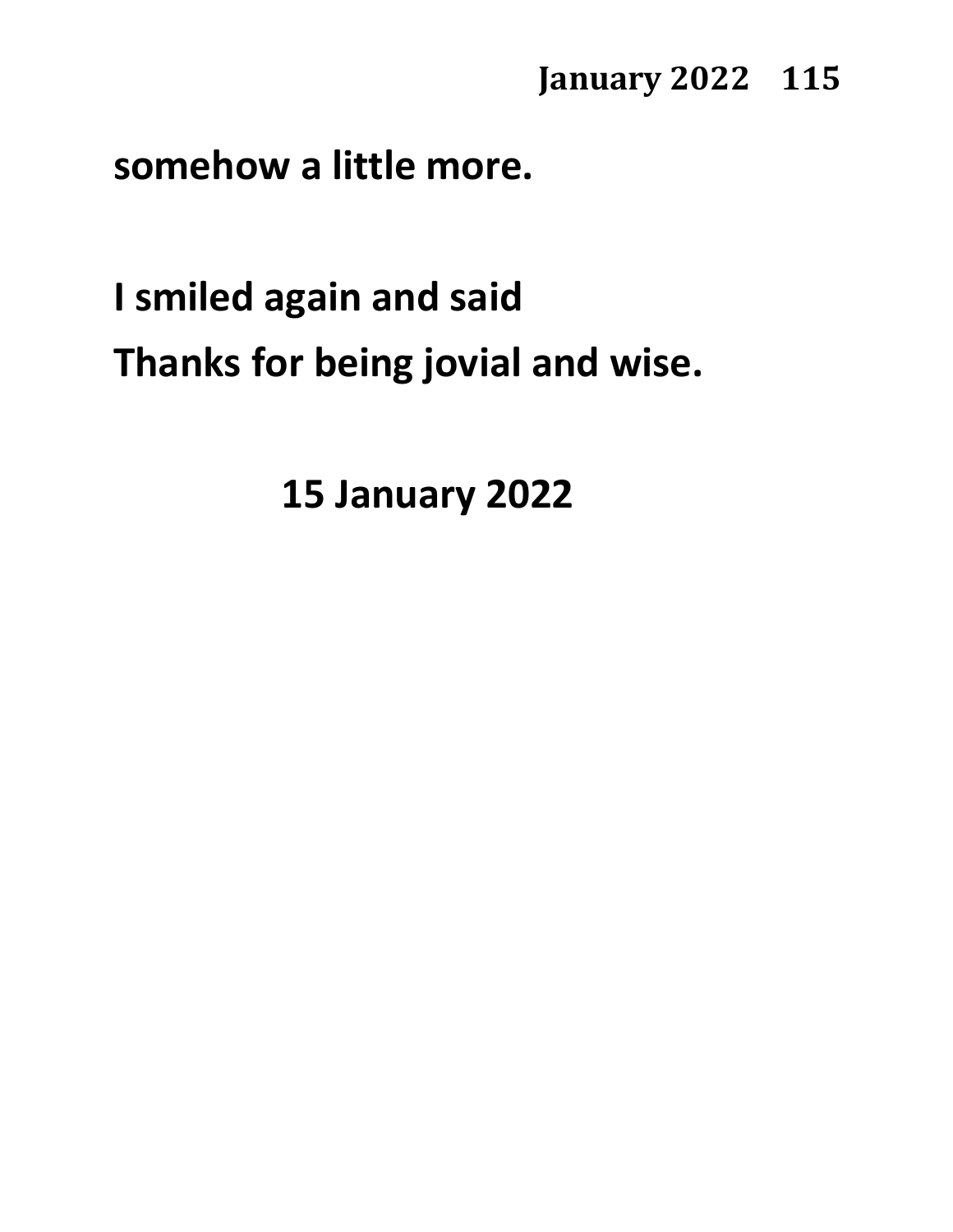**= = = = =**

**The three orders of rock**

**–igneous, sedimentary, metamorphic–**

**may mirror three kinds of human**

**beings and we never knew.**

**Try this:**

**those who are from the beginning just what they are,**

**solid, unchanging;**

**those who grow by experience, wiser and deeper,**

**layer upon layer shaped**

**by each experience;**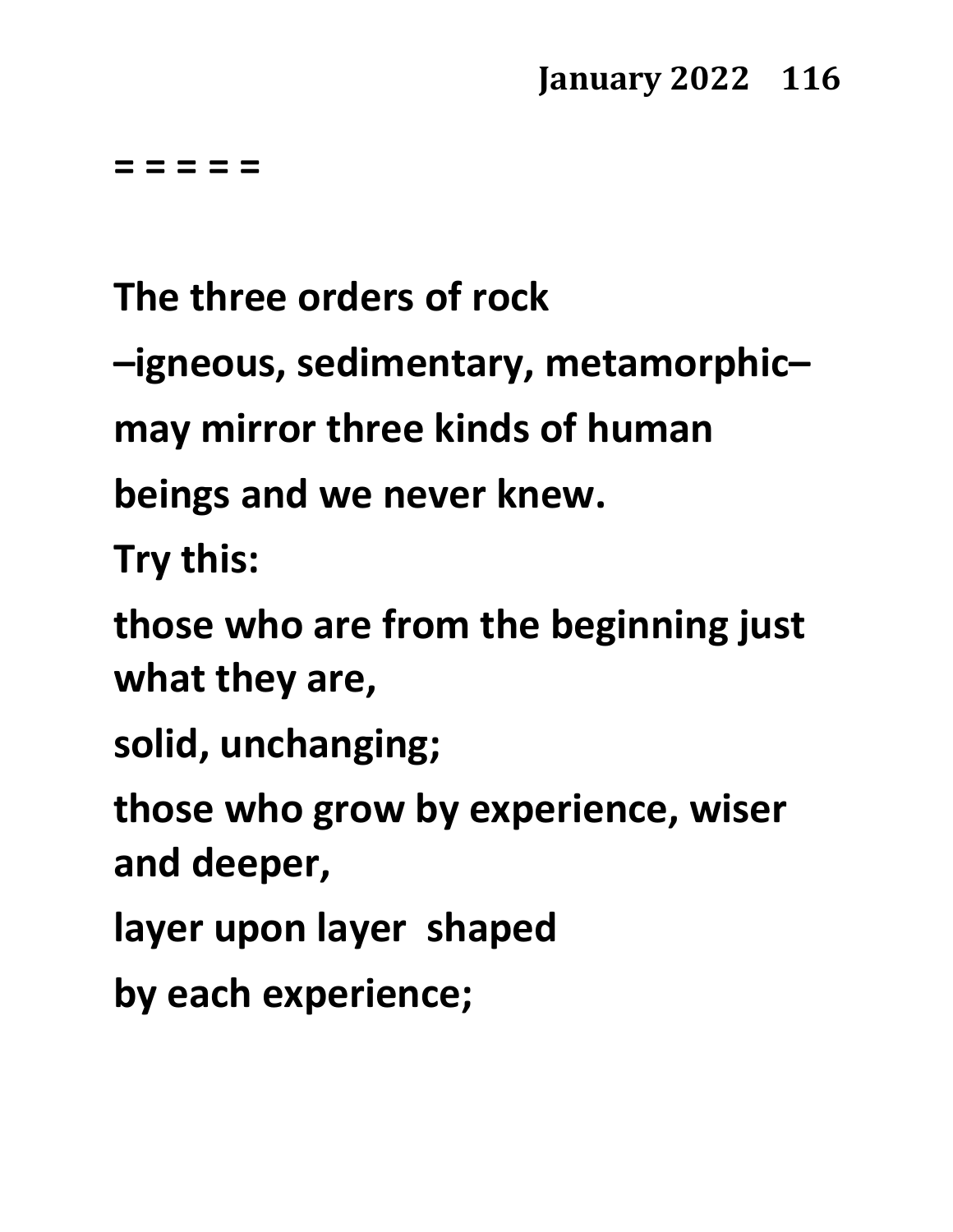**and the rare sort, like the former but suddenly totally transformed by one overwhelming experience. Who are you? And who is your friend?**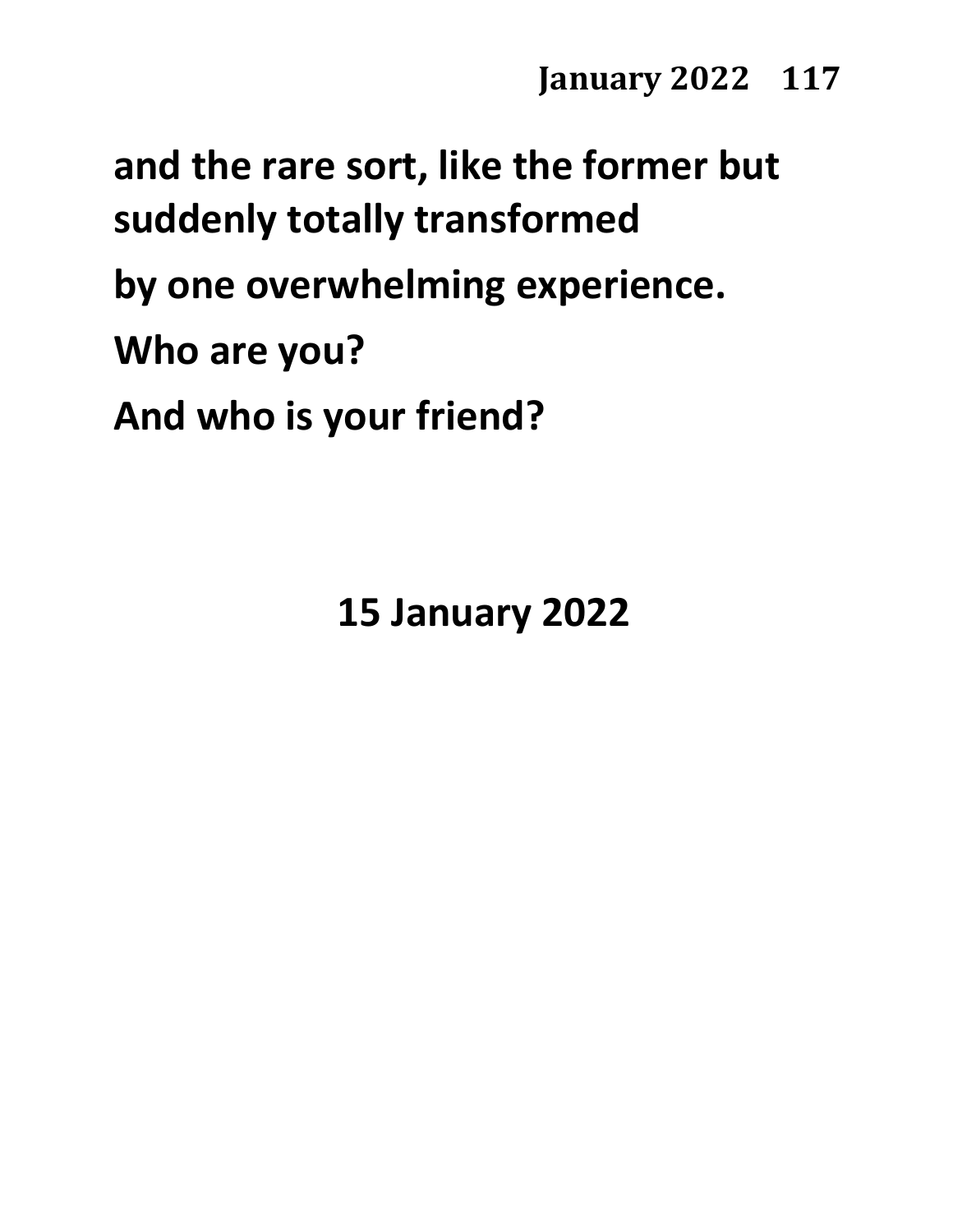**= = = =** 

**Poetry must be an experiential science somewhat like chemistry. The poet's work is to discover all possible combinations and interactions of the elements,**

**the elemnts of language, words and silences. The work will continue until all combinations and sequences have been discovered, and everything sayable has been said. Only then will all truths be known. The immensity of the project is balanced by the intimacy and relative ease of the process, little equipment required, and raw material easy to come**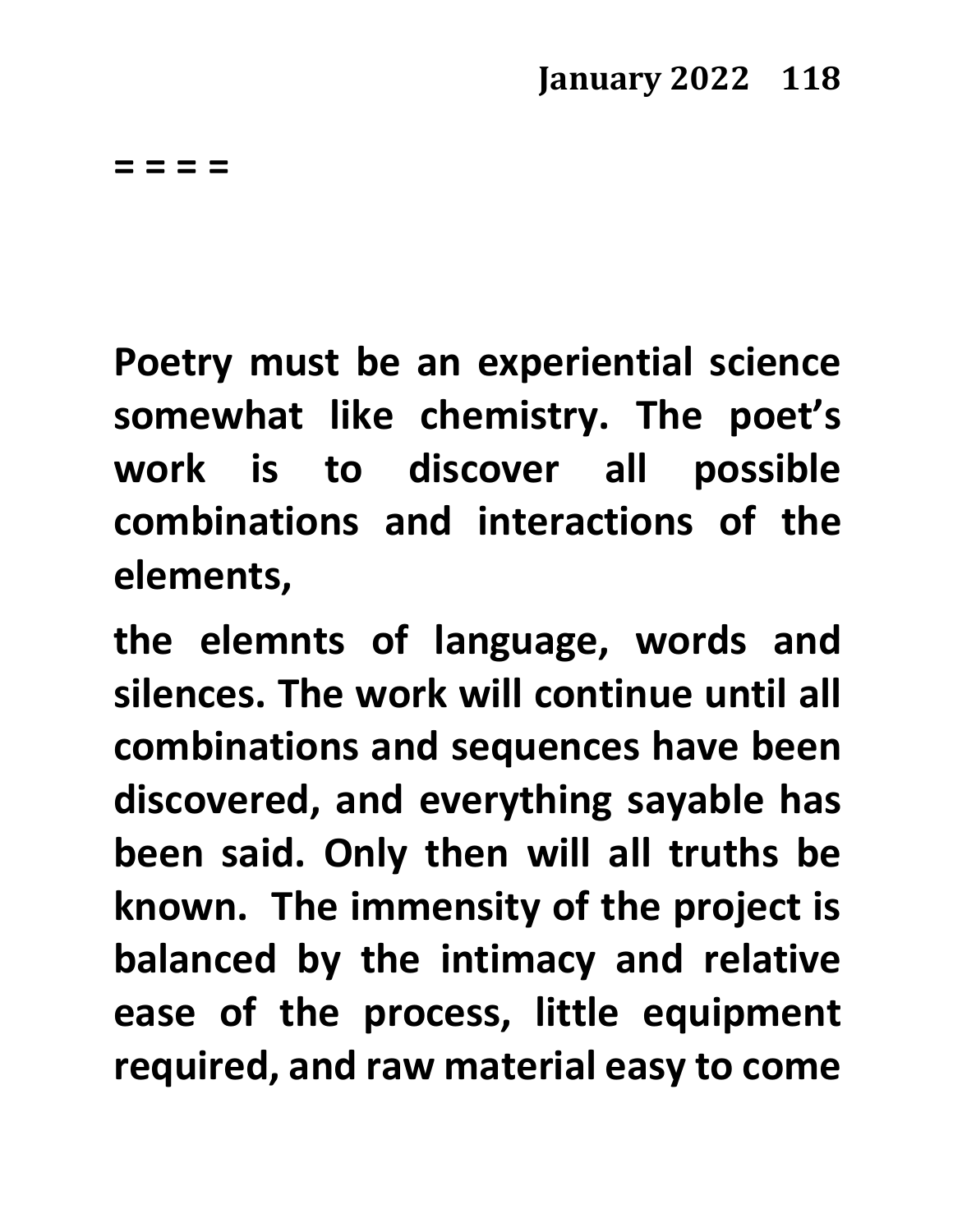## **by, And new words keep surfacing all the time.**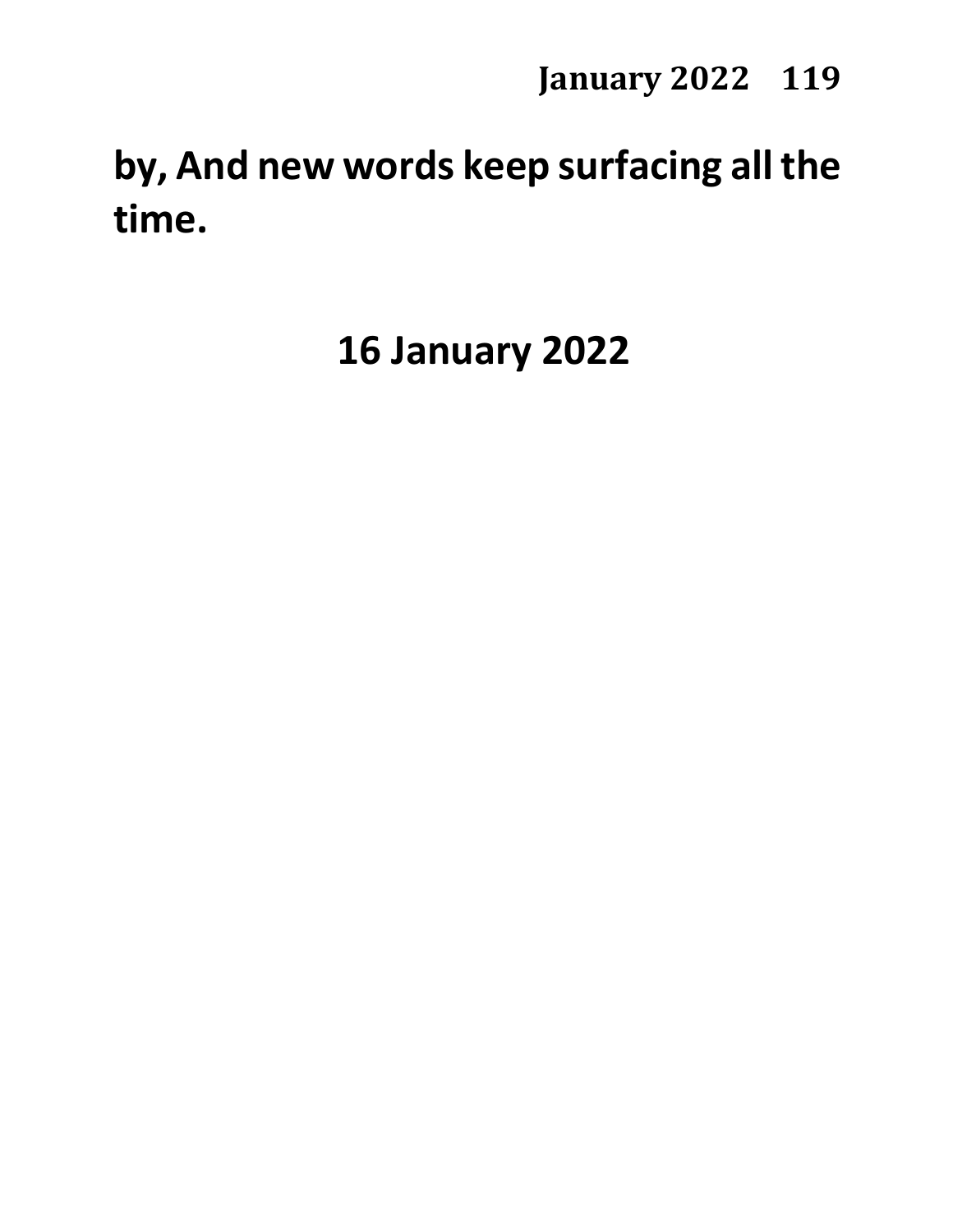**= = = = =**

**I heard enough to wake me up, the temperature rose from1 to 2 while I got my first thoughts down. Winter is full of surmises.**

**16.I.22**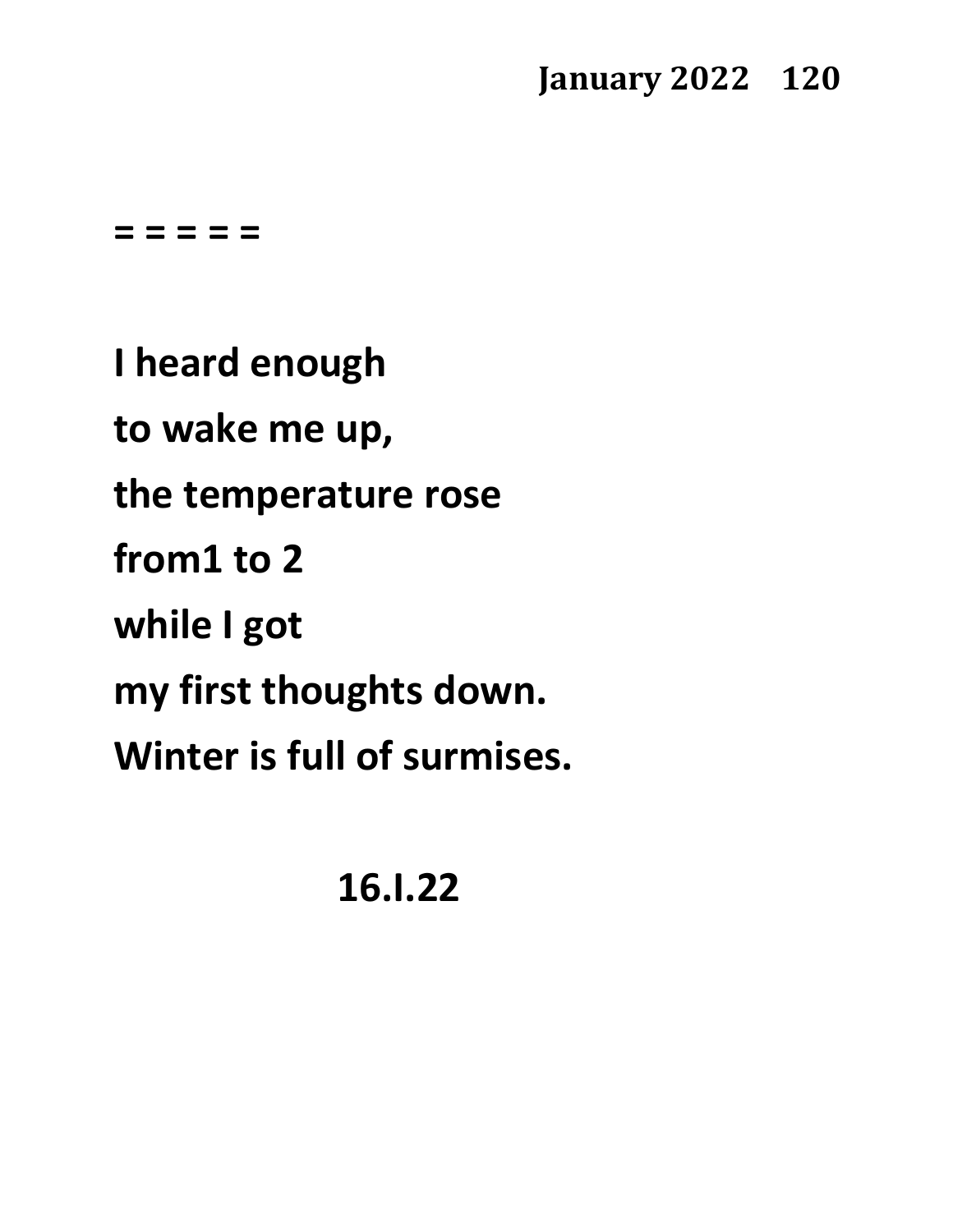**= = = = =**

**We need fiction to give us the lies we need to find the truth truth by elimination as well as by revelation. Read on to find the door.**

**16.I.22**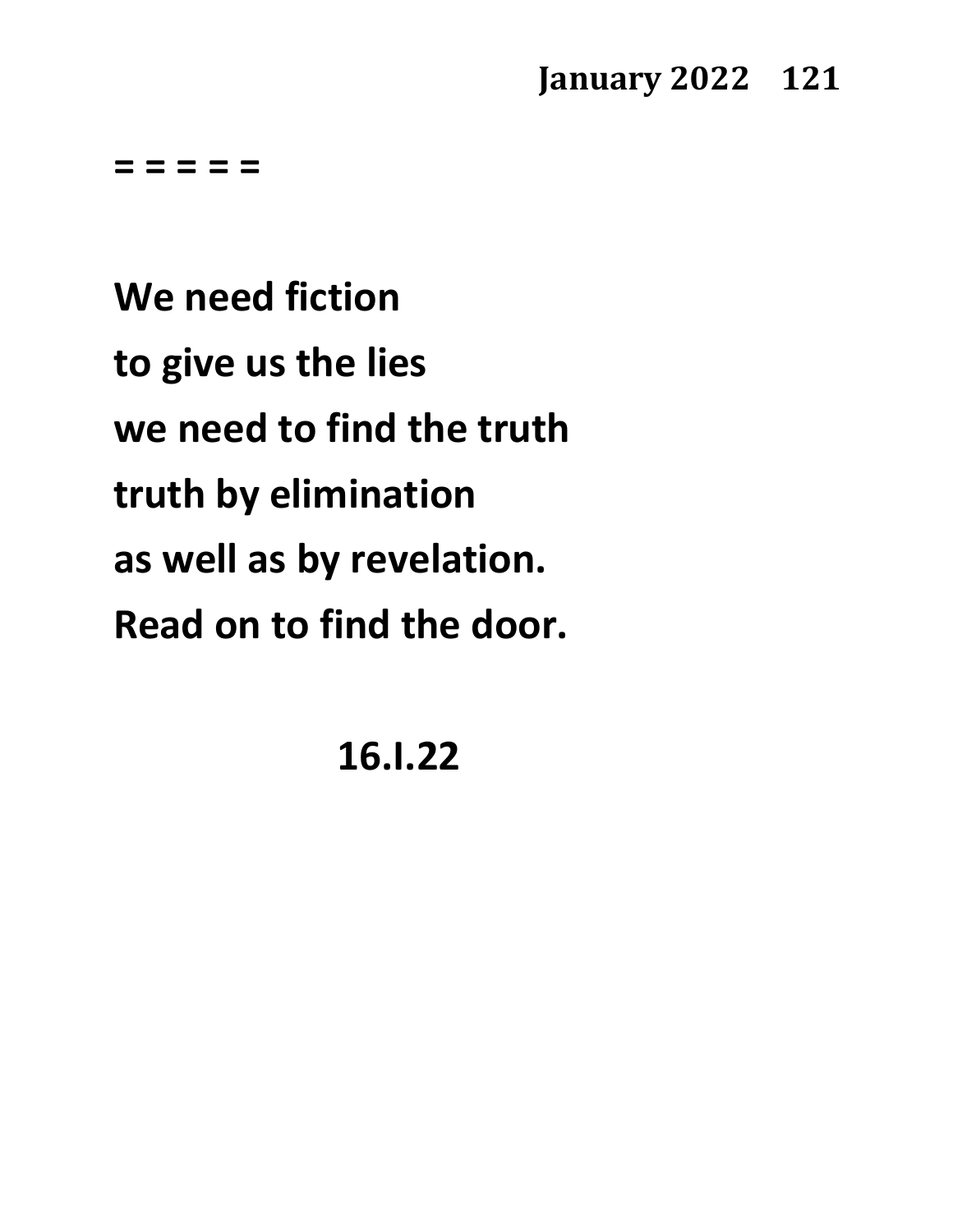#### **TWEED**

**In northern islands they weave tweed taught by movements of the sea. That cloth is geological. Wear a tweed skirt, be a hill. Wear tweed trouser, stretch out a valley. Why. Because the weave is one thing nd another, the differences knotted together to keep you warm. The way we walk secure on rock that once was mud, mud and grass who knows what,**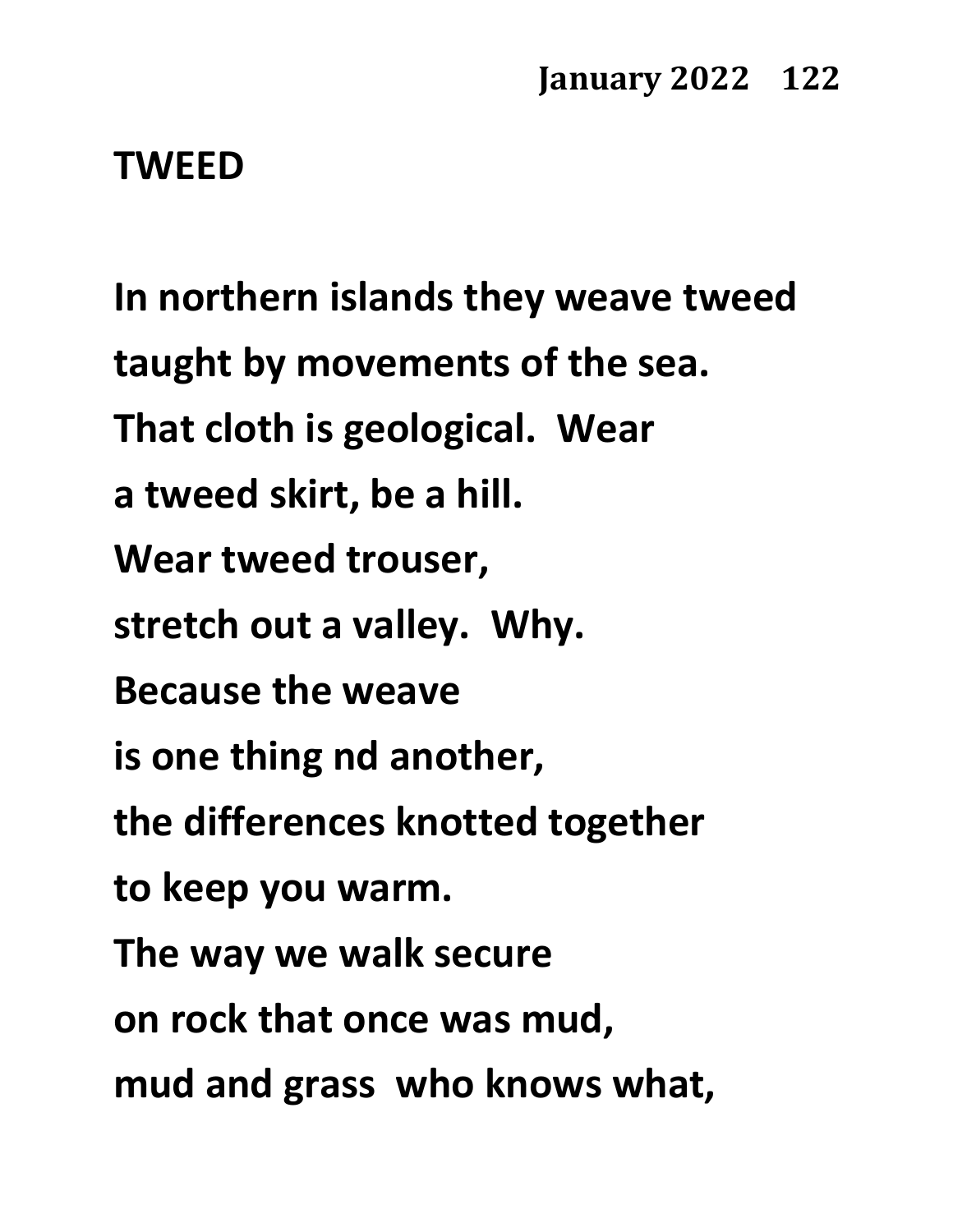**does even he mountain remembers. Writing is like tweed, yes? Close-weaving the differences together. The distances, but each of them distinct, clear. Follow each thread, words in a sentence, a cloth of vivid prose, no end in sight, comfortable enough, a little itchy too, to make sure you go on talking forever.** *16 January 2022*

*[see revision, "Tweed"]*

**= = = = =**

**Time was waiting for me**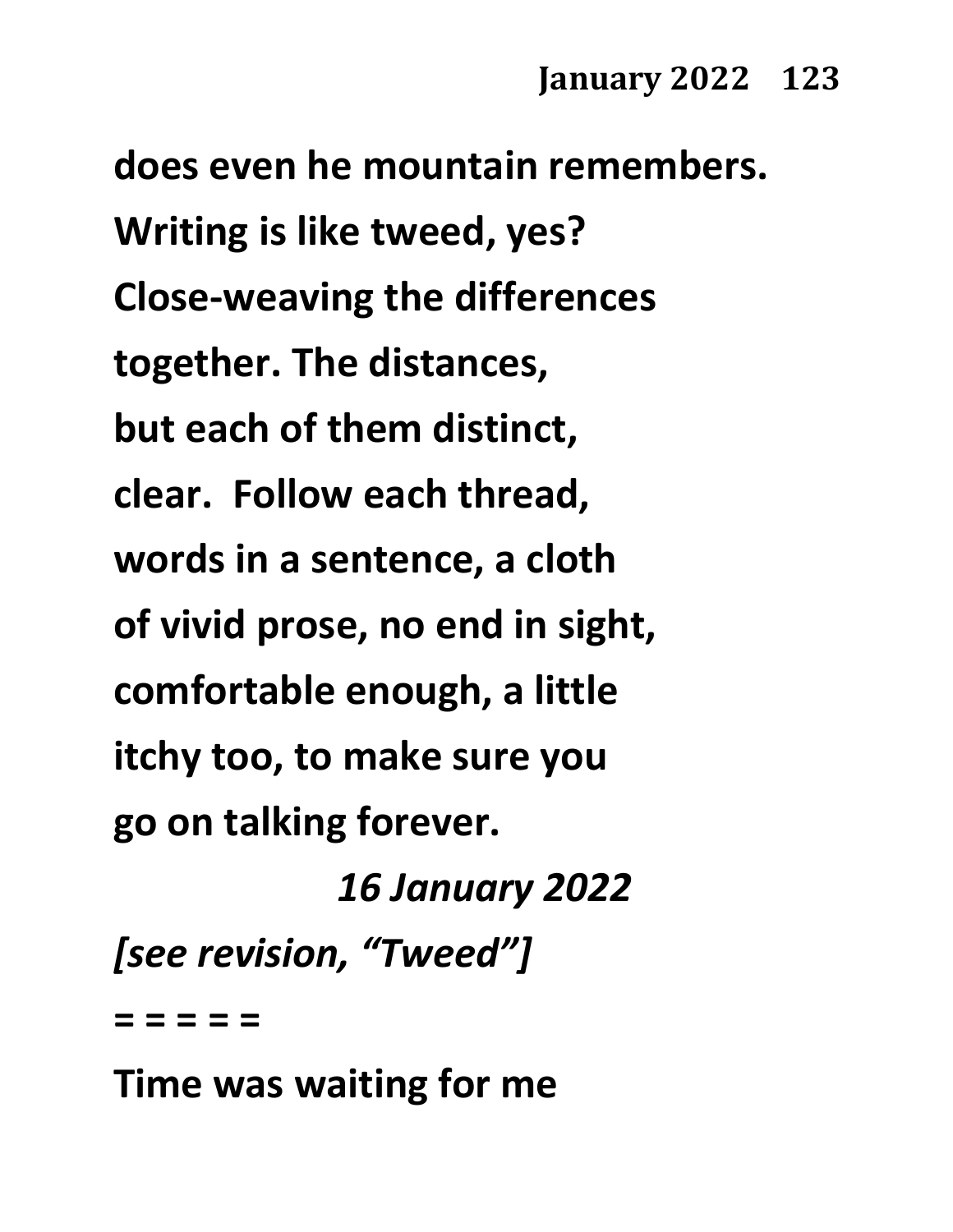**at the corner. The light was green, both ways were legal. freedom is so dangerous, hide\ in cities, shiver in the woods. Yet the trees give counsel, remind me I have kept time waiting and by now the lights have turned red. What will I do with time now and ehast will time to do me?**

## **16 January 2022**

**= = = =**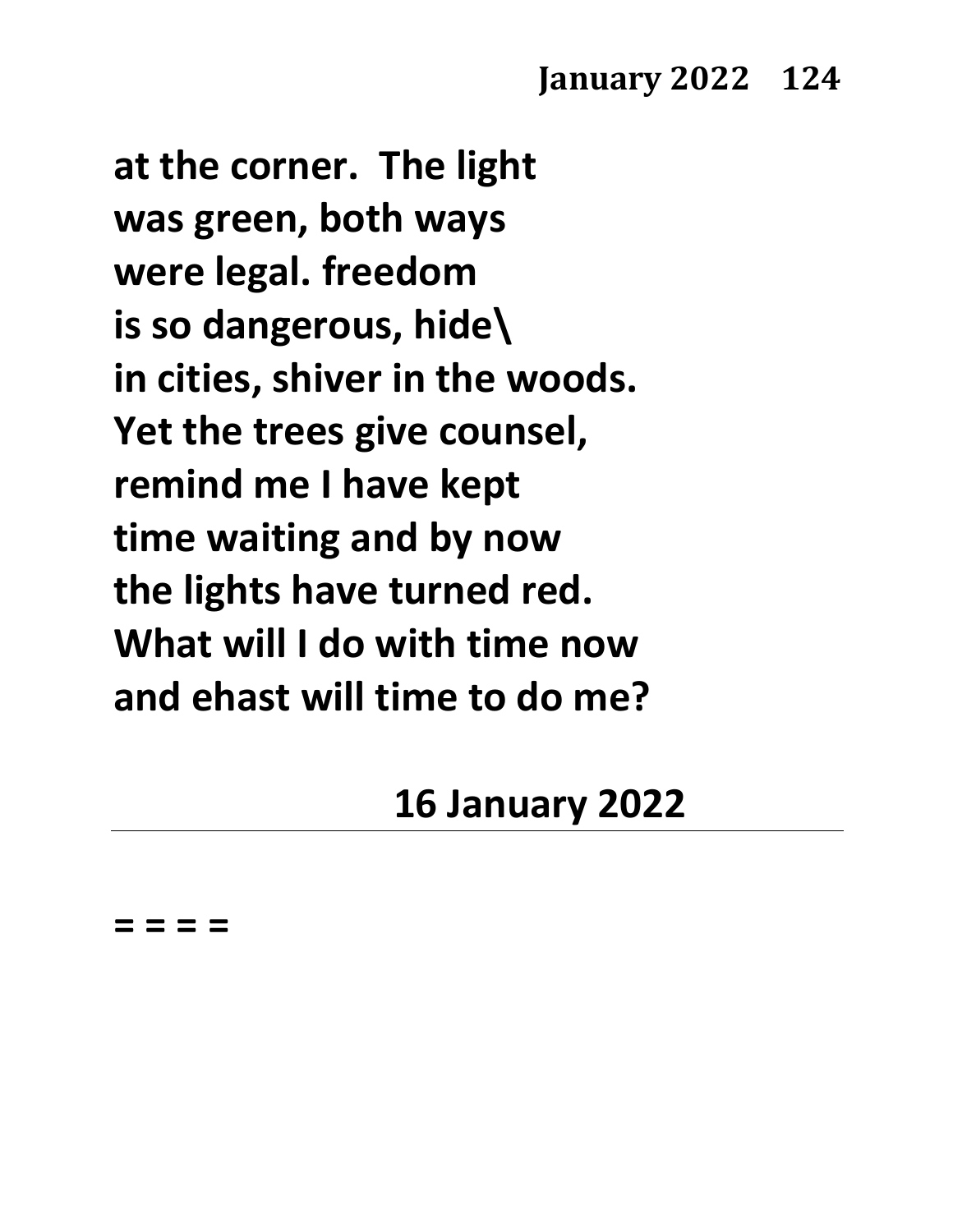## *This small field is enough for me to grow*

# *all the sacred flowers that are needed, orderly lavender, sky-kissed hibiscus*

**These lines, with many variations, kept happening all through my sleep. The third line, though, never changed, and sometimes a fourth line loomed vaguel, about the blue hydrangea, but that was never clear. Never really there.**

**Three ;ines in sleep, aiming, at pentameter, getting there, preferring something other, line after line, the same lines different. But those rows of French lavender in Provence, those pale roses of Sharon like quiet sunrise, they**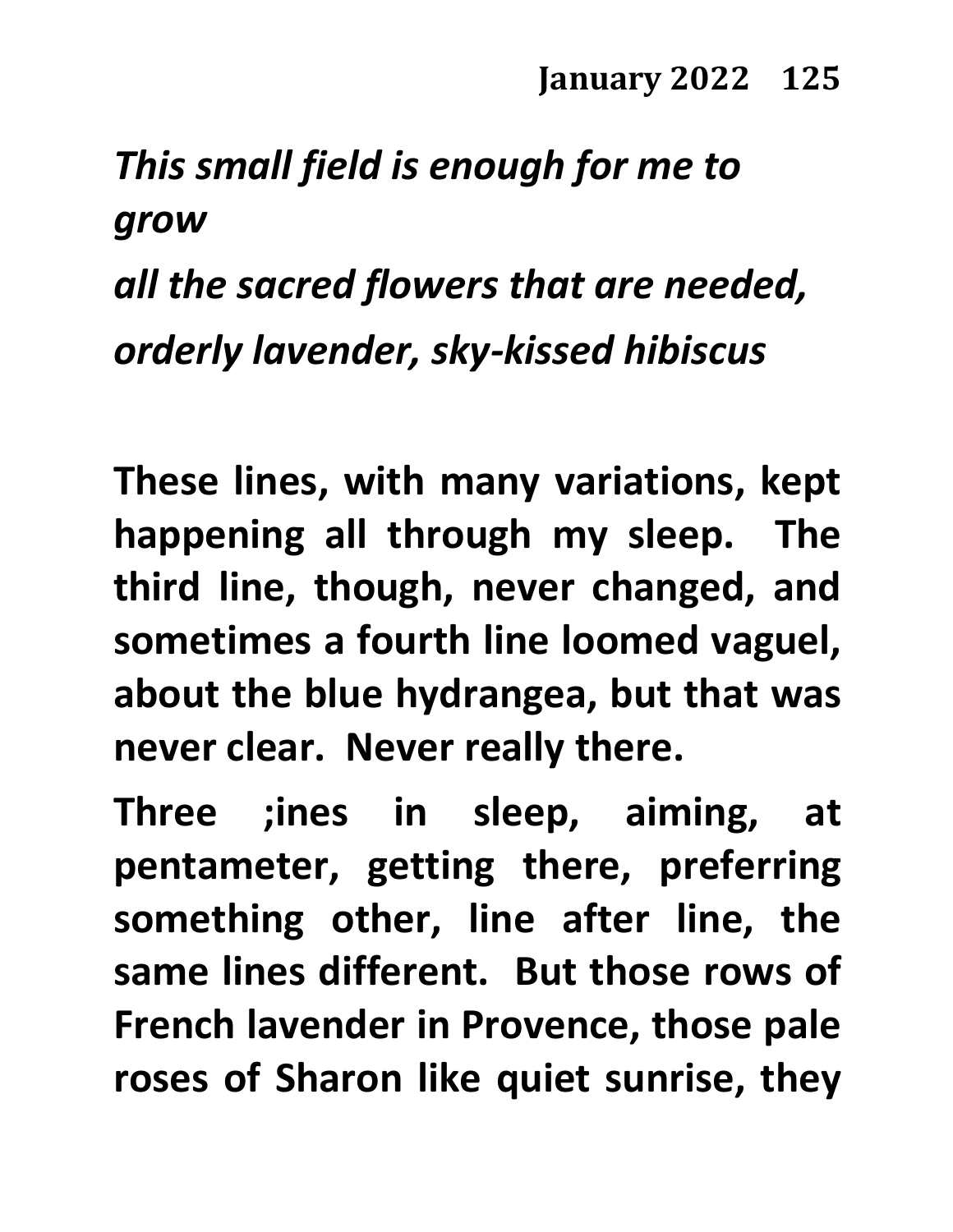**lingered, more as words thanimages. Every now and then through the night the snowplow would pass and rouse me from nothingness to those lines again, the only flowers that I need. Winter, but sunshine when I woke.**

## **17 January 2022**

**= = = = =**

**Fruition**

**has fruit in it**

**and beautiful**

**is so because it has**

**four vowels in it,**

**one of them twice.**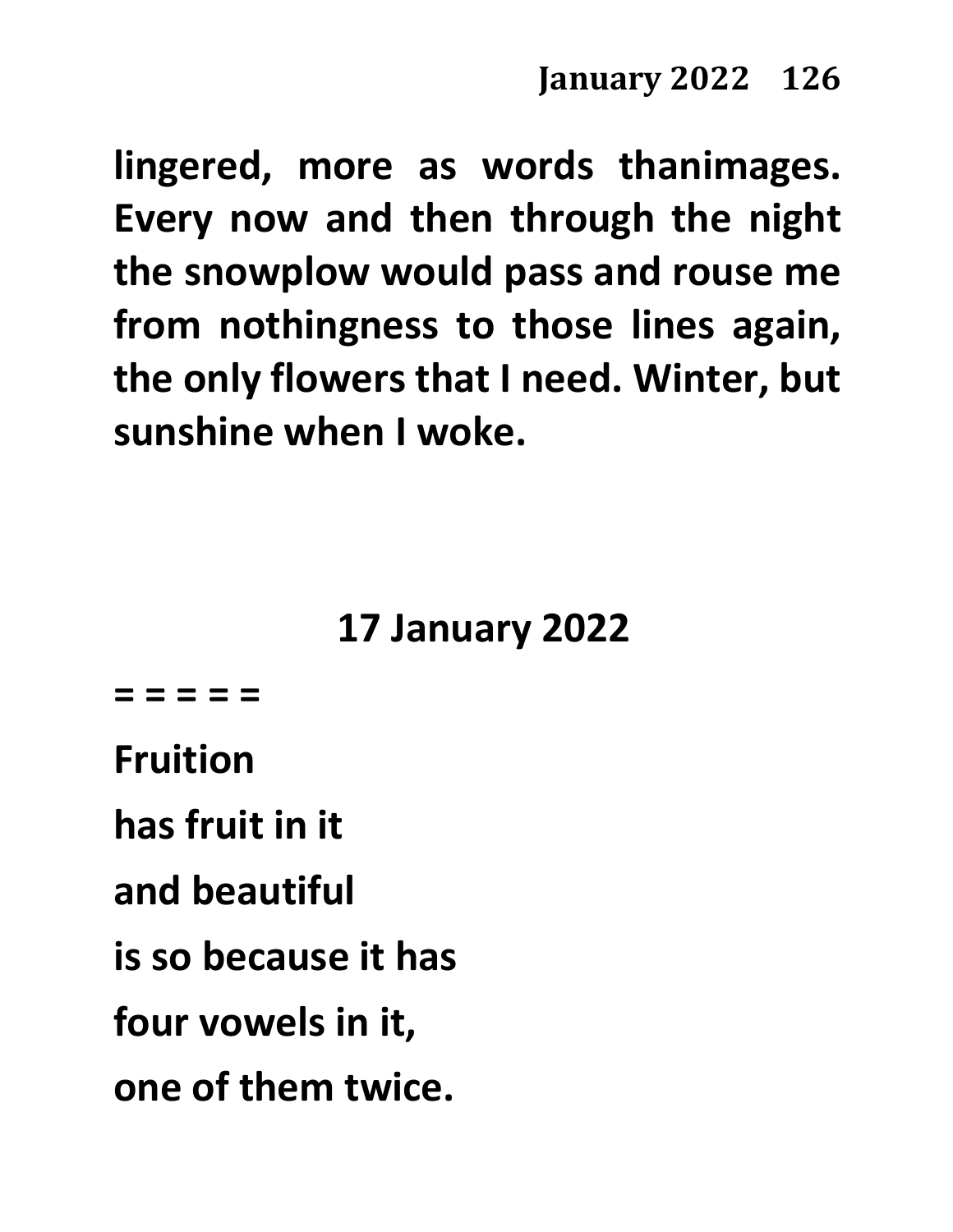**So look before you spell. The star is staring at you from the inmost sky.**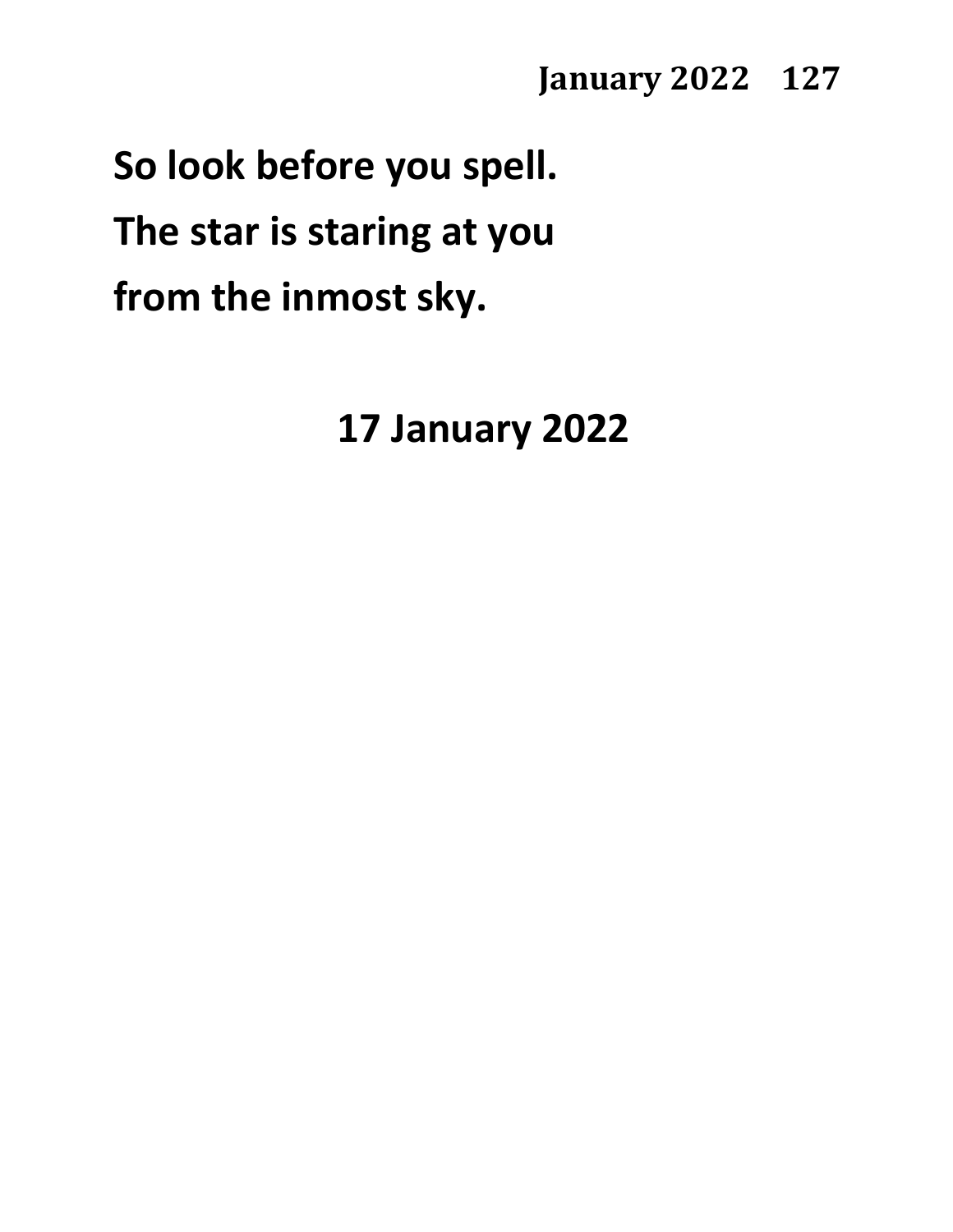**= = = = =**

**Tame out front weird out back where the woods wait and the snow lasts. Streets**

**make all the difference as the Romans knew, we have so much to thank and blame them for it's a wonder we don't speak Latin. Or is it possible we actually do?**

## *17.I.22*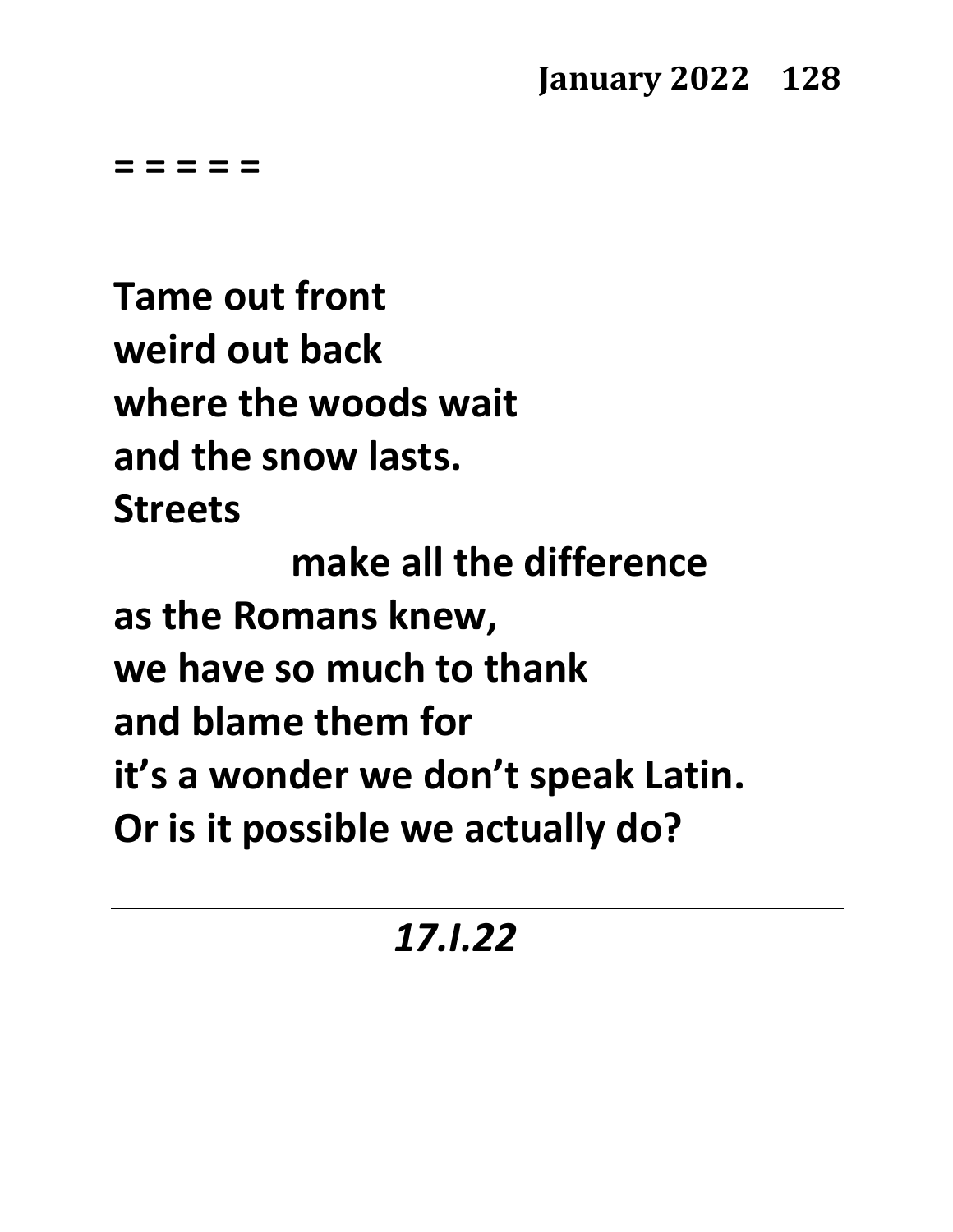**= = = = =**

## *for Michael, on his birthday*

**He found an old language in the boscage of the library, looked it over, thought a bit brushed the dust off, liked the shape of it, sure, but found it thick with rust, this won't be easy, got busy, copper wool and Salt of Cicero, got the rust off, then he polished it with Oil of Venus. It shone! And in its gleam he saw**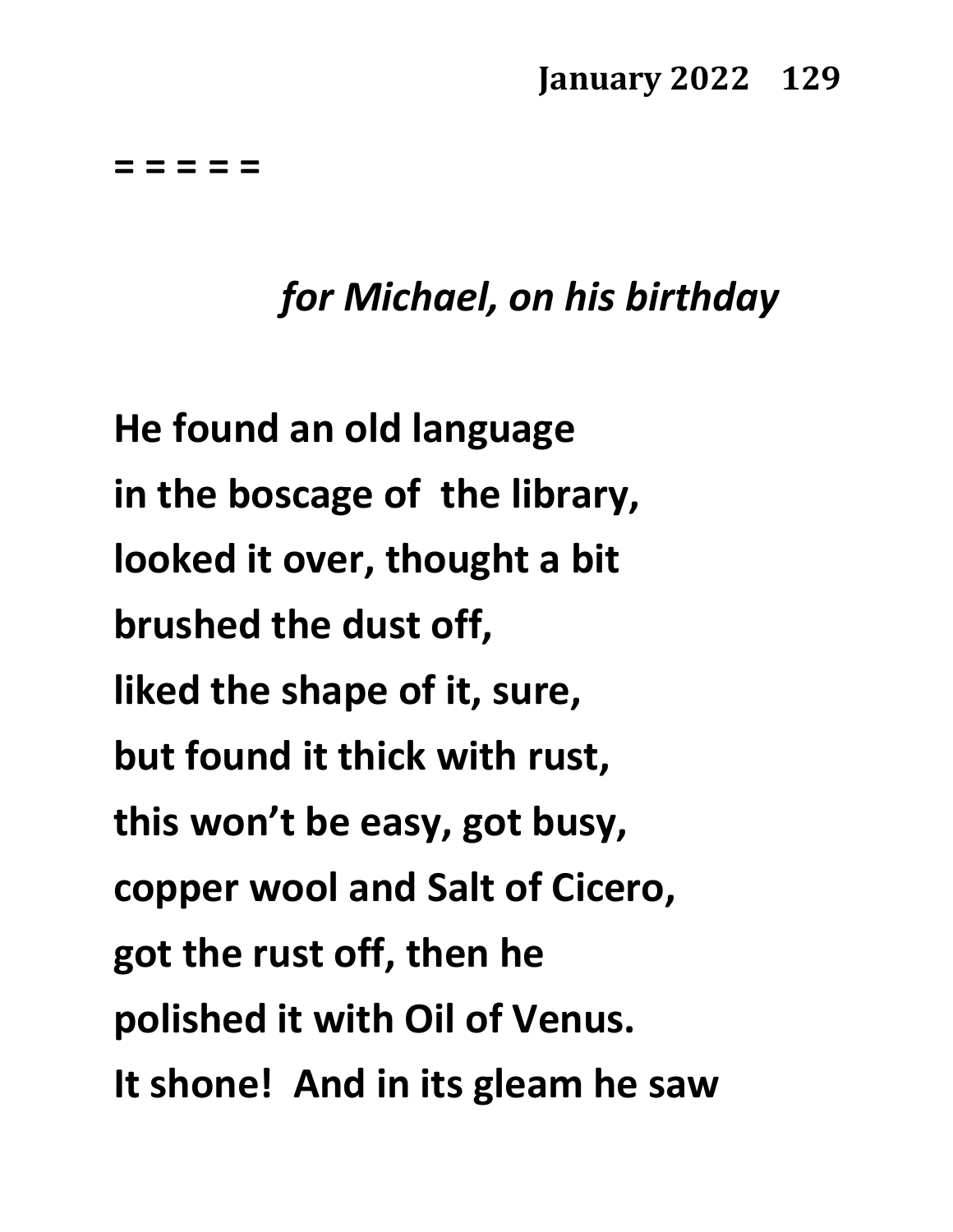**dark caves of language, heard a faint music strangely familiar. The whole thing good as new. Better than new, because this new had old in it, and all the places it has been, all the secrets it had hidden, and some are hiding still.**

**17 January 2022**

## **NIGHT SONG**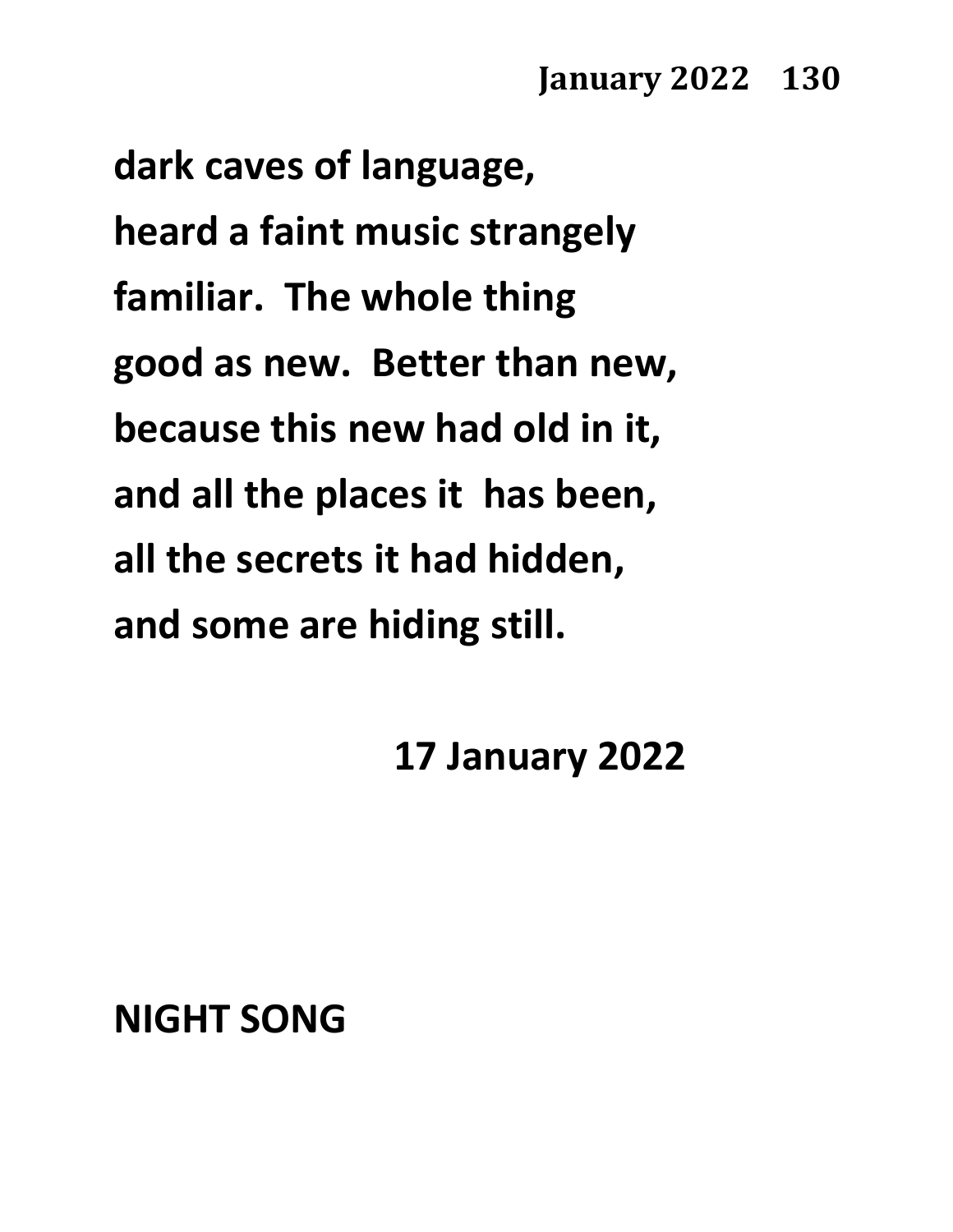**Slip**

**into the sleep world slip between the pronouns into the mist of nobody's memories. Now we are together.**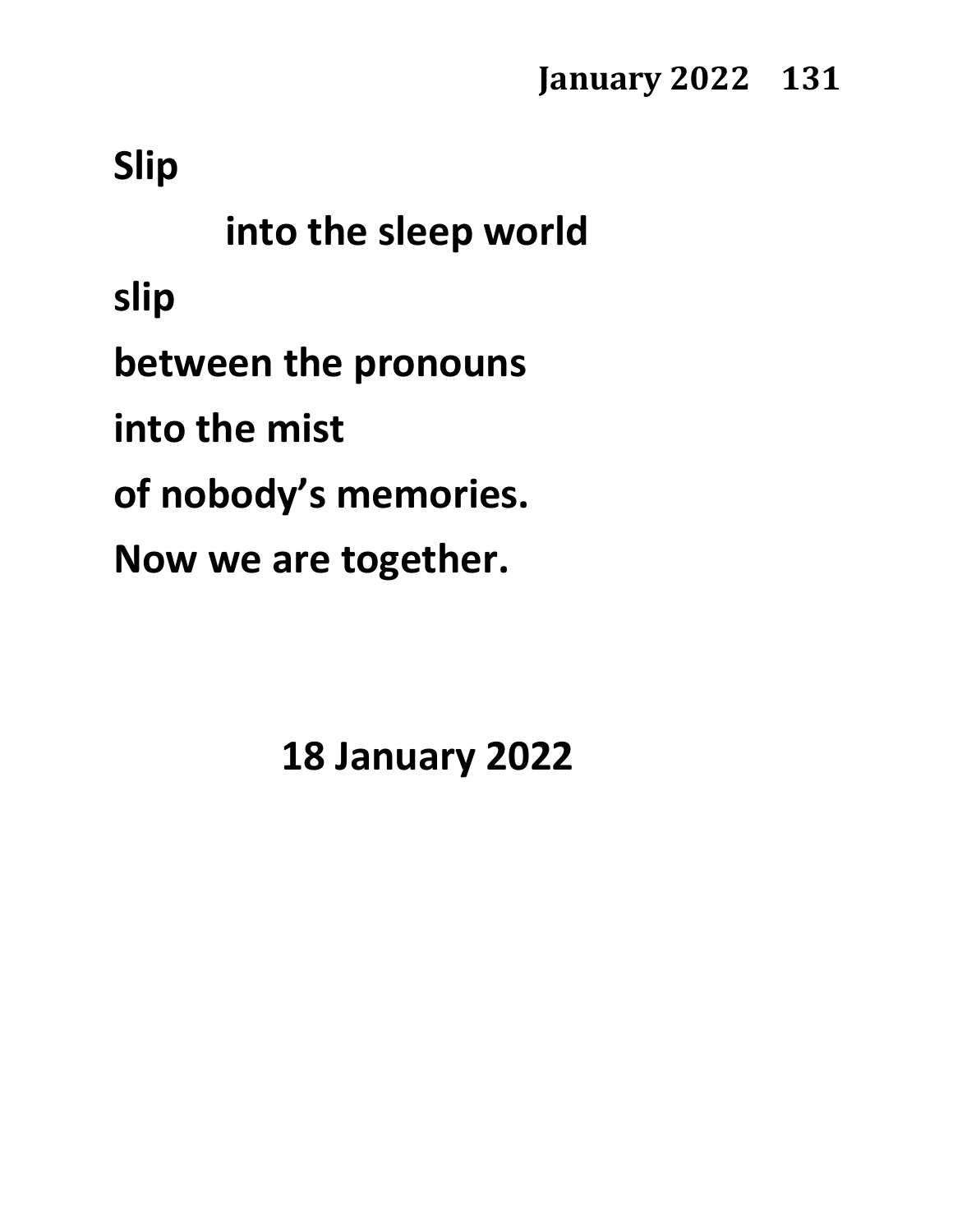## **THE MYSTERY**

**is not what you think of me but what I think of you. This Jacobean tragedy acts on and on If I don't get the right answer from my heart I'll never know who you are. That's why we live on islands, to stand on the shore and stare out to the endless sea.**

**18 January 2022**

**= = = = =**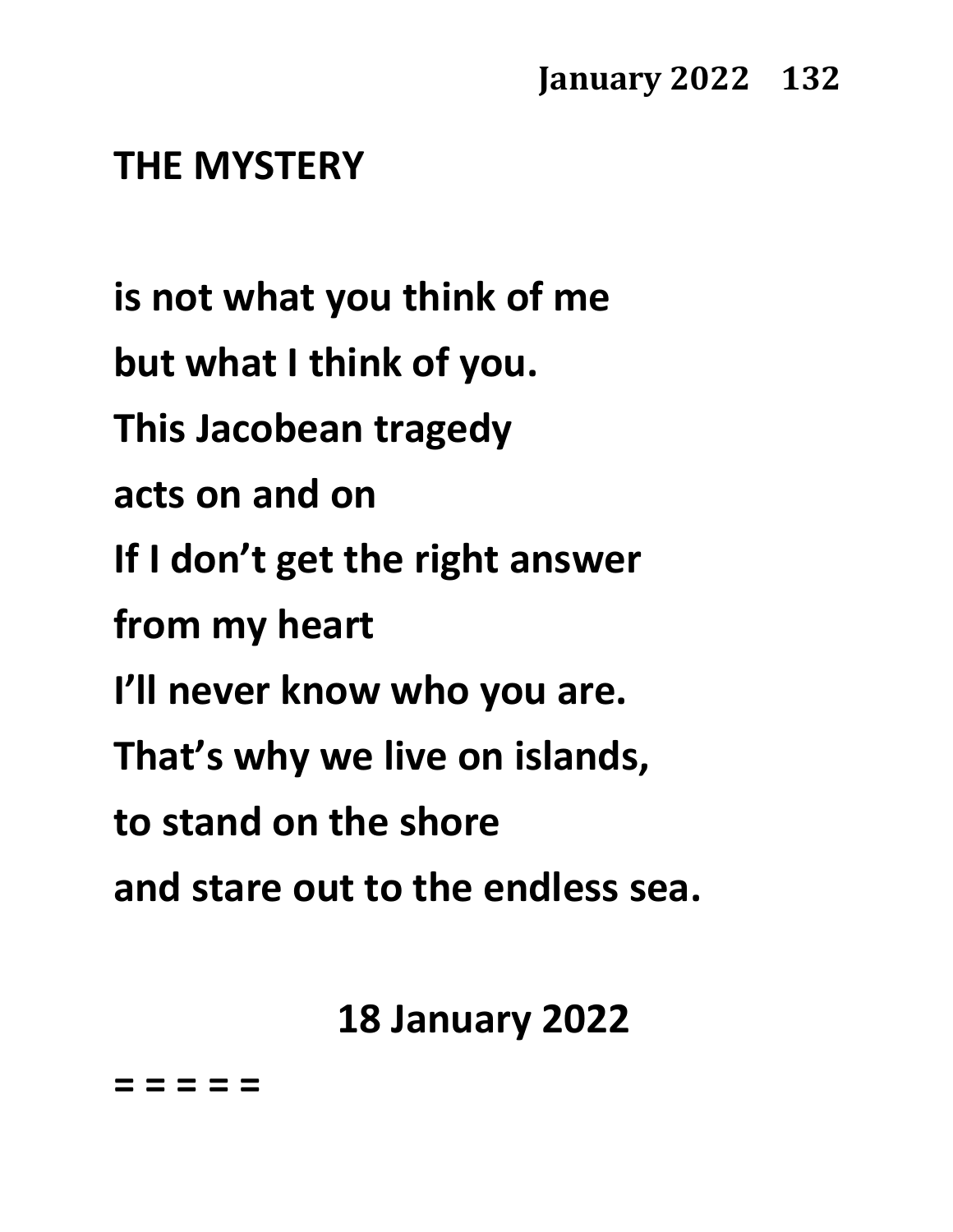**I had traced myself through the night following the track, one word led to another, all the way there. I found me awake beneath one more indecipherable tree, looking up at my approach. What are you doing here? Birch bark good to write on, acorns good to finger two or three of them in my hands, since you dare to use my hands. So let us go home together,**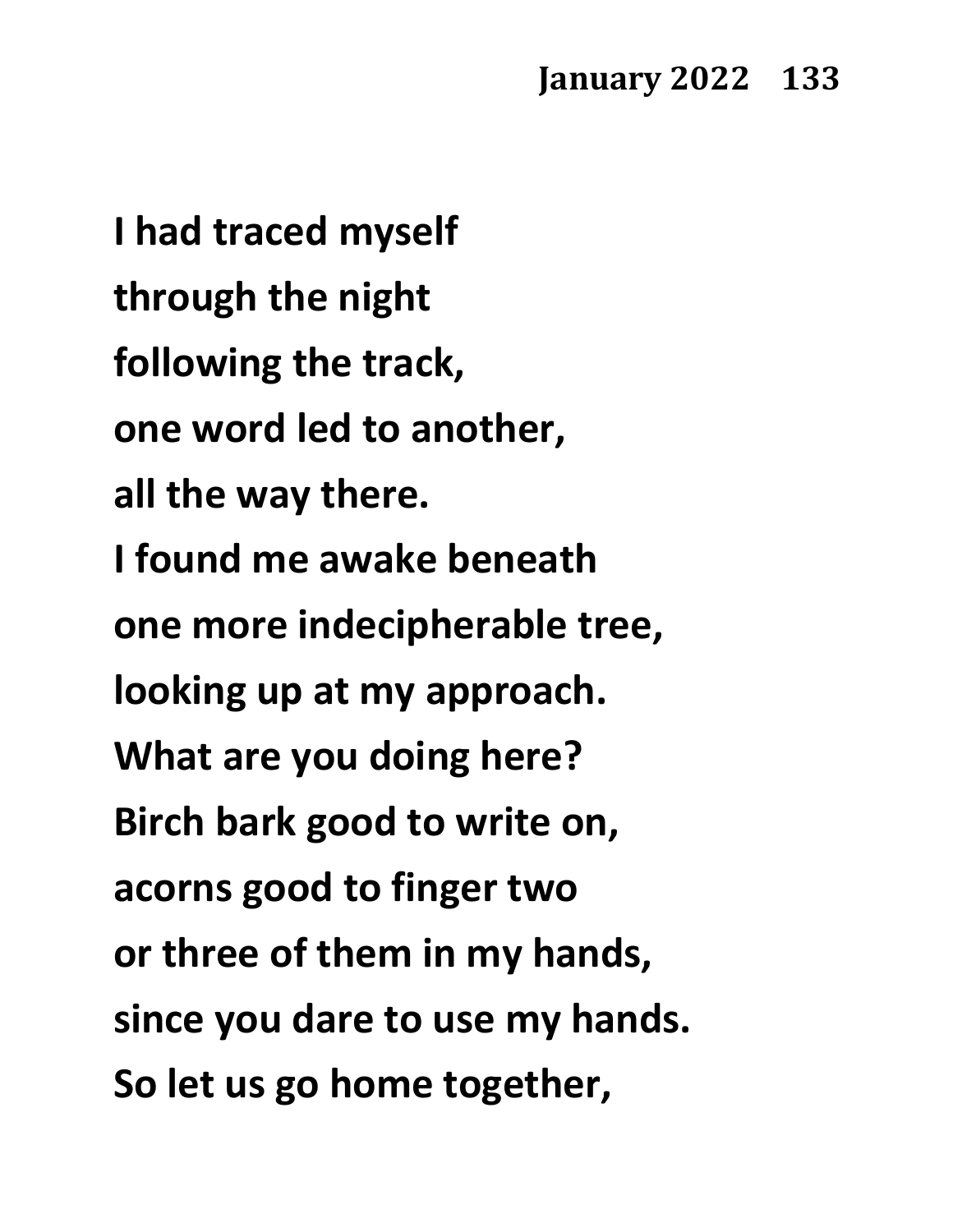*insieme* **as they say in opera.**

**But this isn't opera**

**and we are home already.**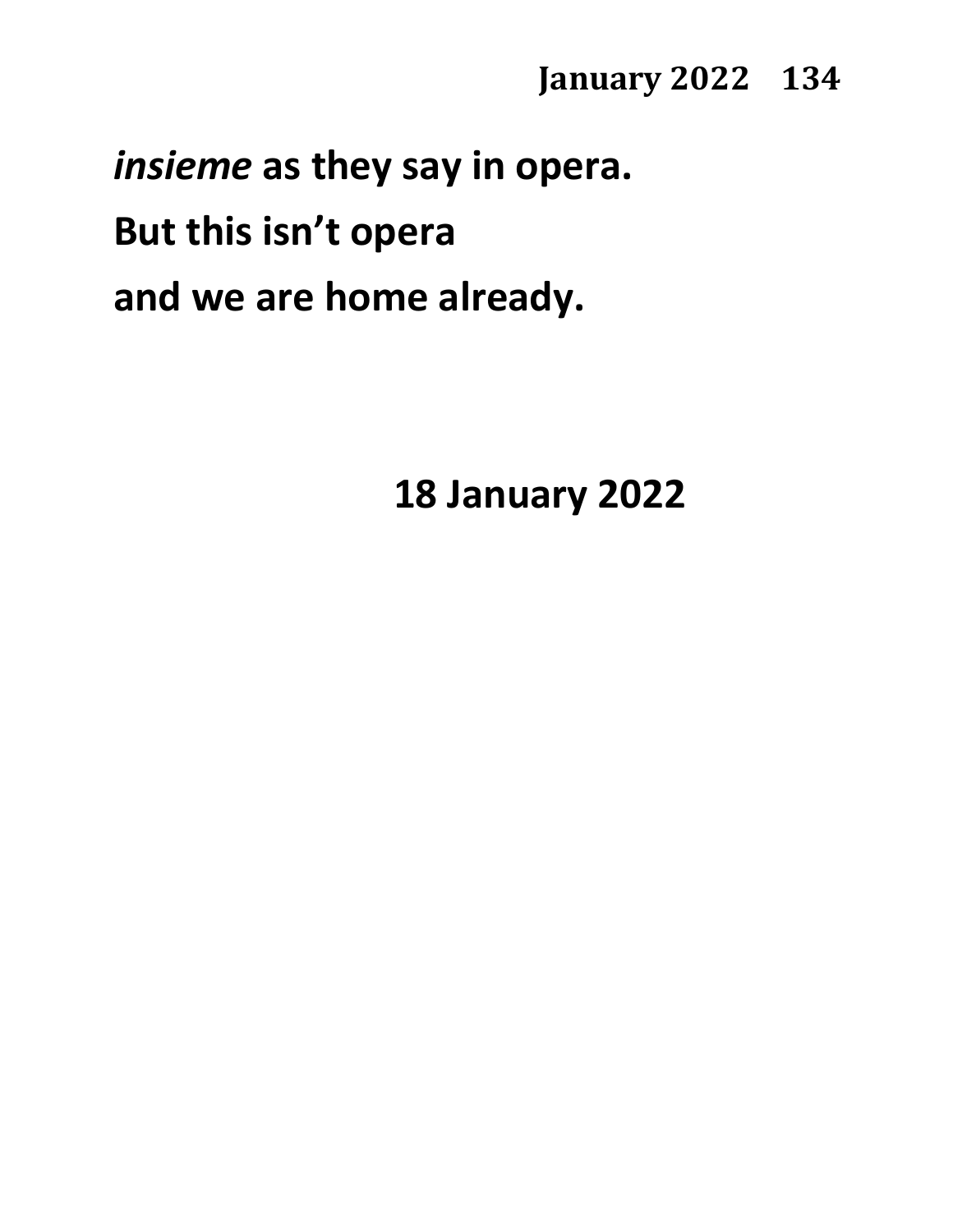**= = = = =**

**I think you need thanking for all you've done the friendly visits, thoughtful absences, teacakes and narratives. Many an afternoon would have been blah without you. Never go too far away.**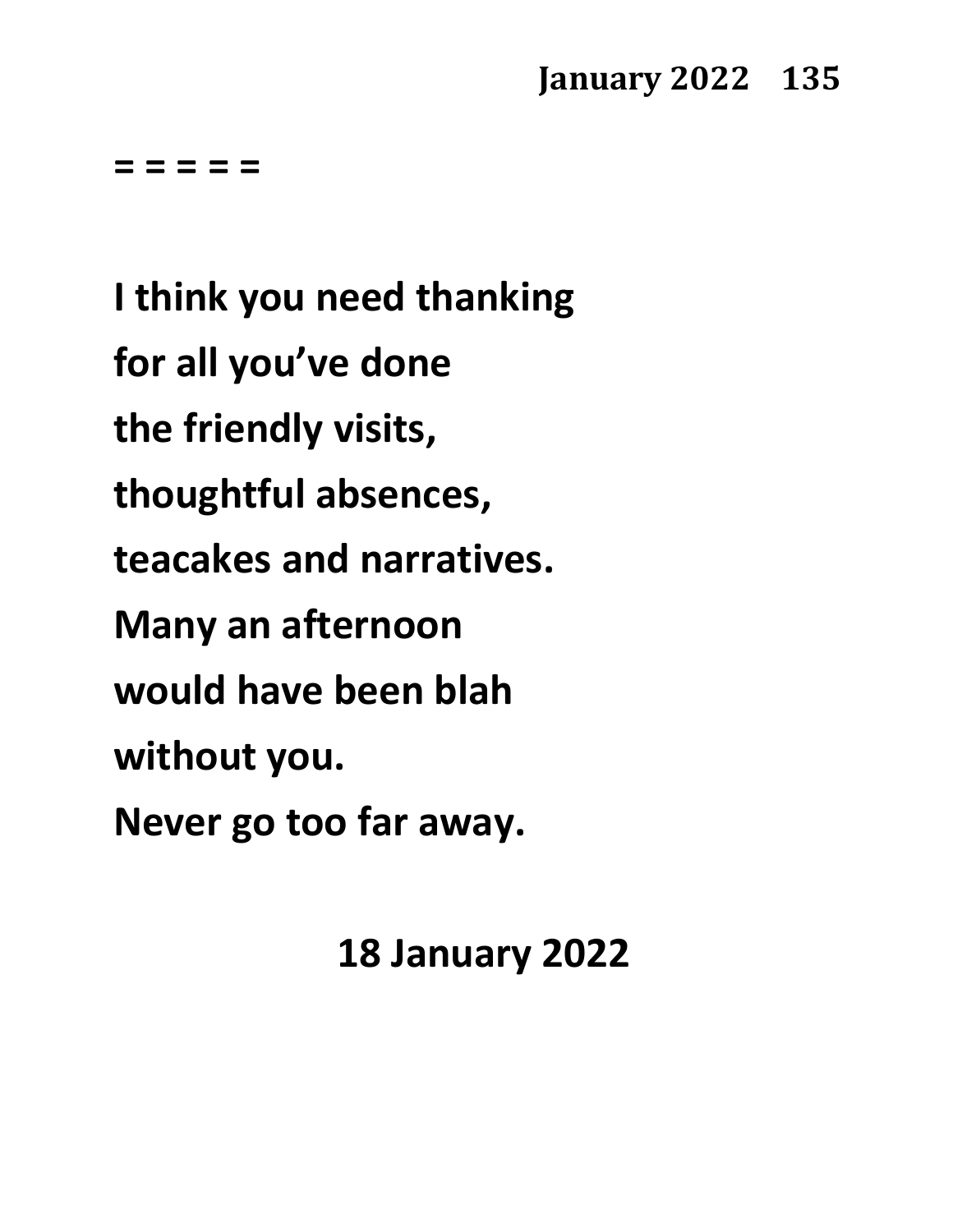**= = = =** 

# **When morning comes we'll discuss this matter again, get to the bottom of the light.**

## **18.I.22**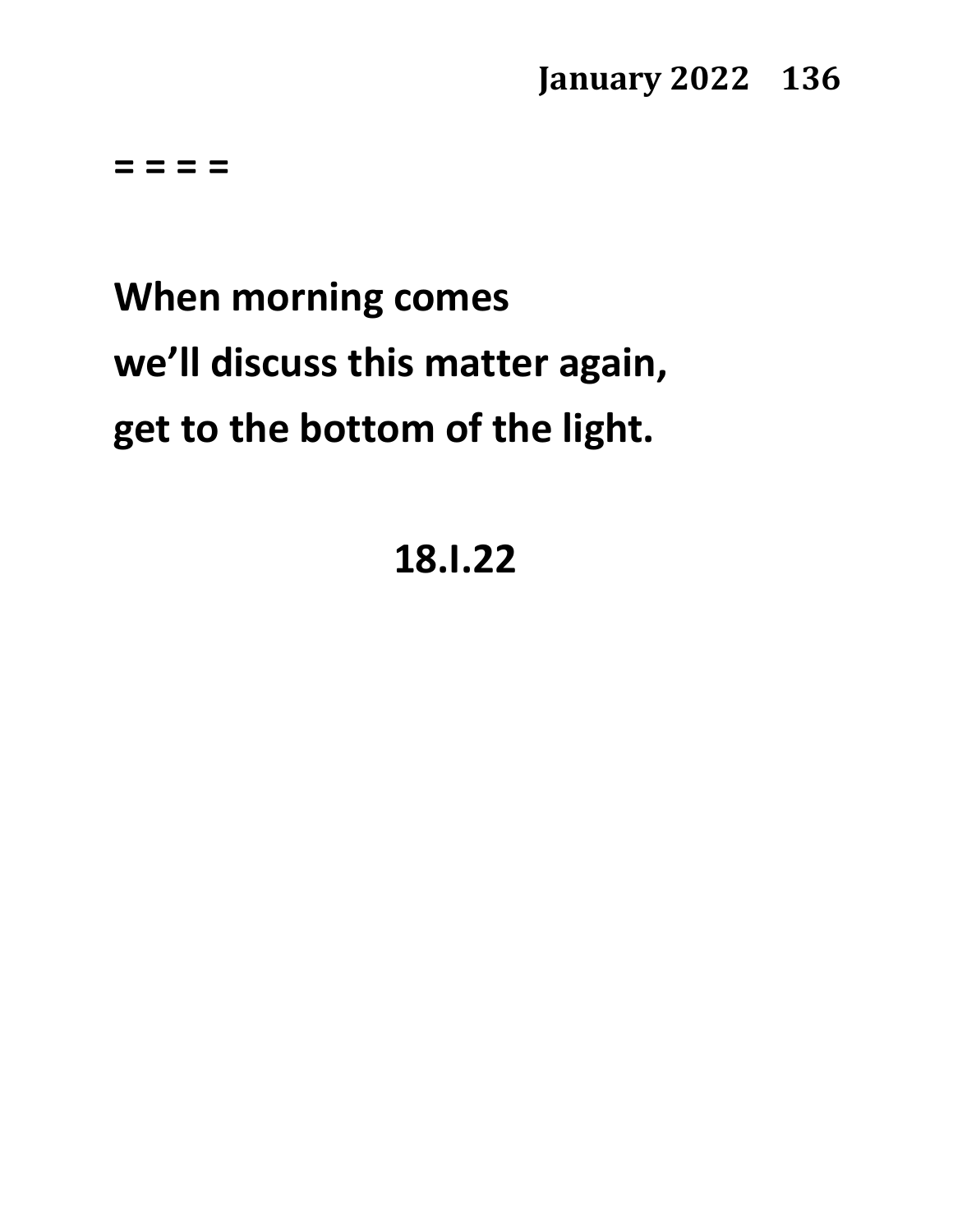**= = = = =**

**Put the stress where it belongs. In Welsh the accent stays always in the middle, the place of the heart. Recessive in English, we back away from the cliff edge of silence, dread the end of the word.**

**18.I.22**

#### **= = = = =**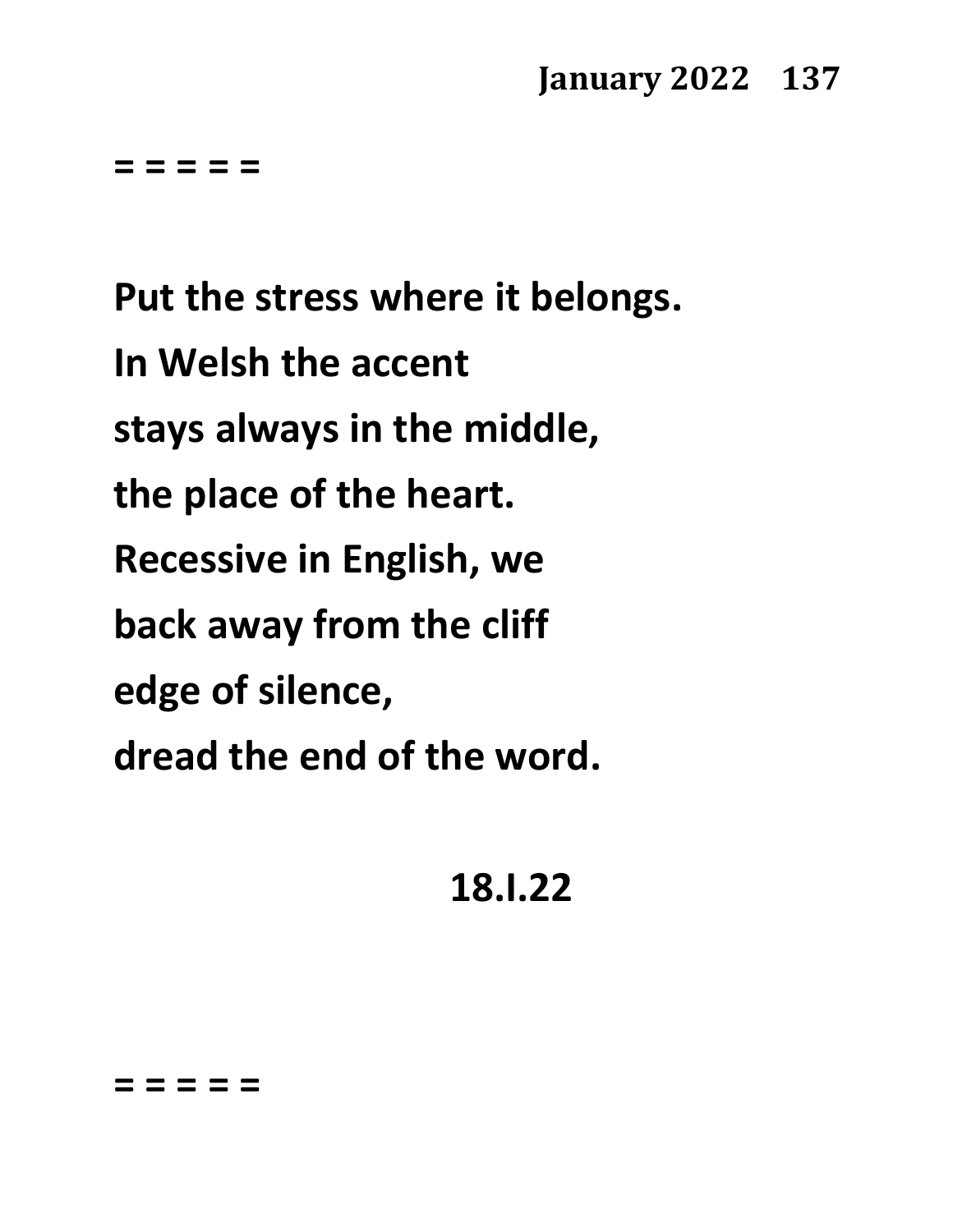**Walk like a mine, copper if not gold, the ore within you moves as you do bringing richness, ripeness to the world. For ore is old, and you are young, and your easy stride will carry glowing metal to a needy land.**

## **18 January 2022**

**= = = = =**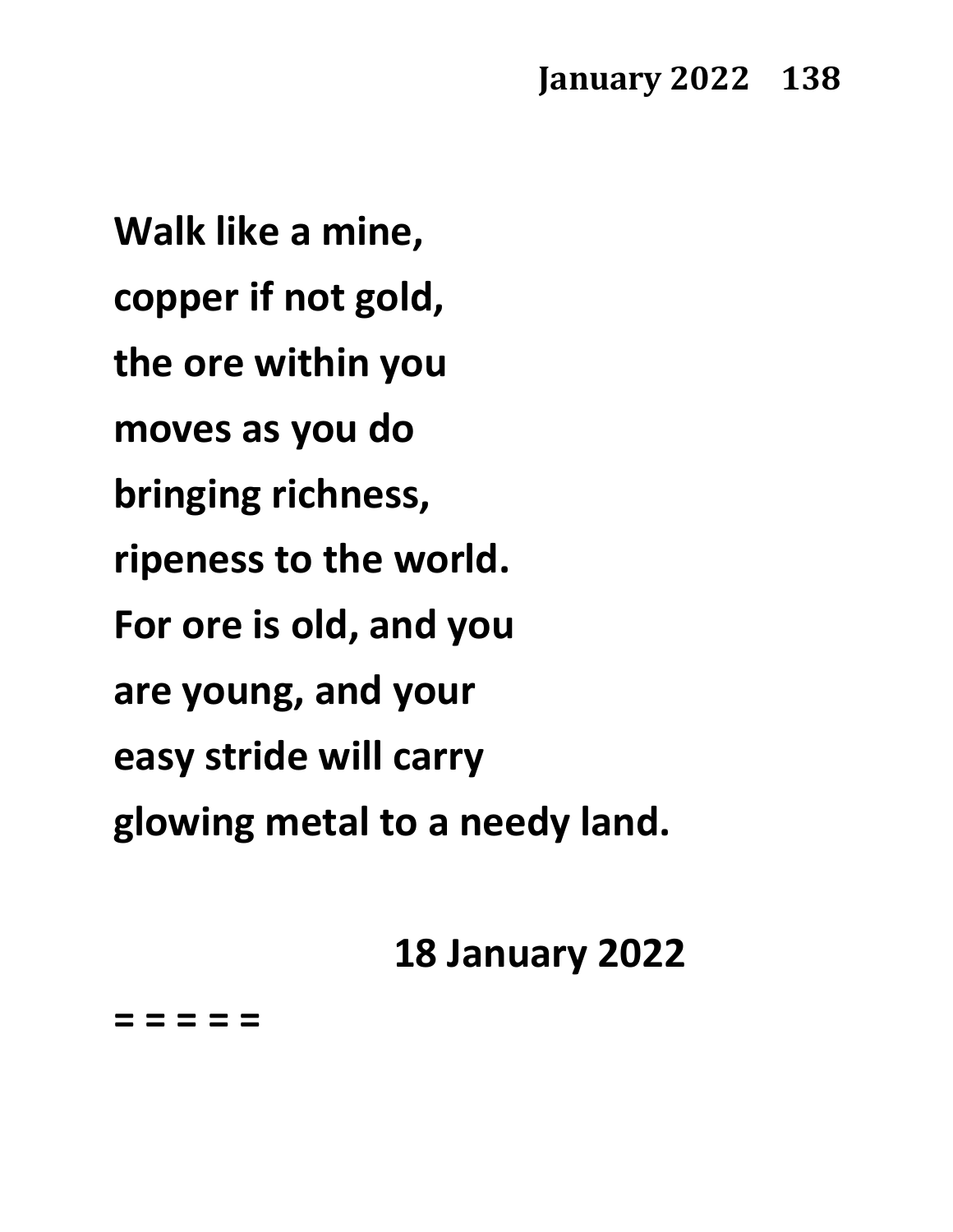**The specifics resist us. It is the nature of nature, tough rind on the pumpkin. water seeks its well. Everybody wants to go home. Why are we different, why do we keep doing Magellan hankering for unknown seas when it's all right here, the** *me* **in** *you* **that holds the truth salty crunchy like a celery stalk.** *18 January 2022*

**= = = = =**

**Armchair tenderness**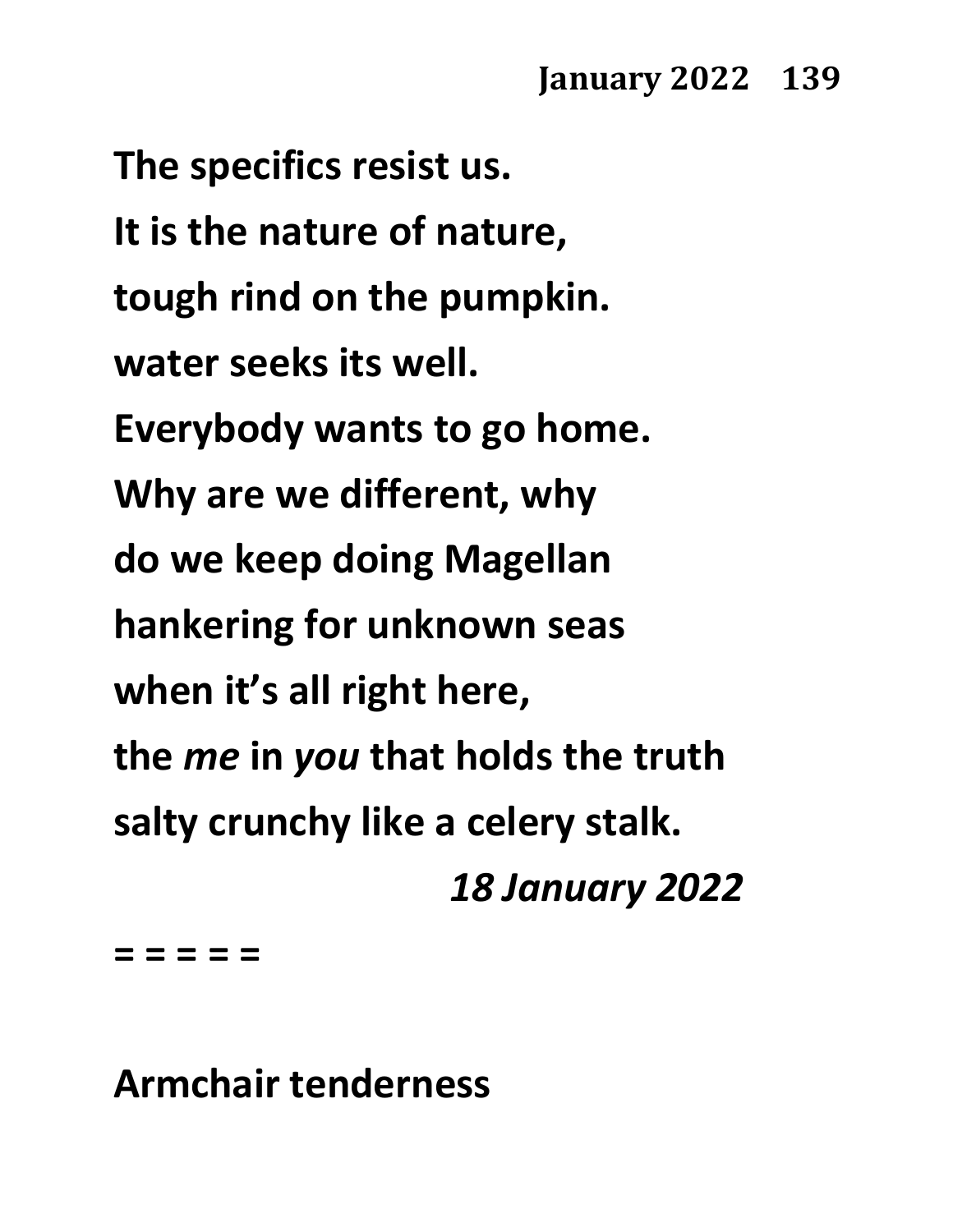**the hand softly on her hair firm on his shoulder, the little signs. How have we lived so long and learned so little? Let it suffice until a green morning, give me your hand on it.**

**19 January 2022**

**= = = = =** 

**The snow could be sand. Only skin can tell the difference.**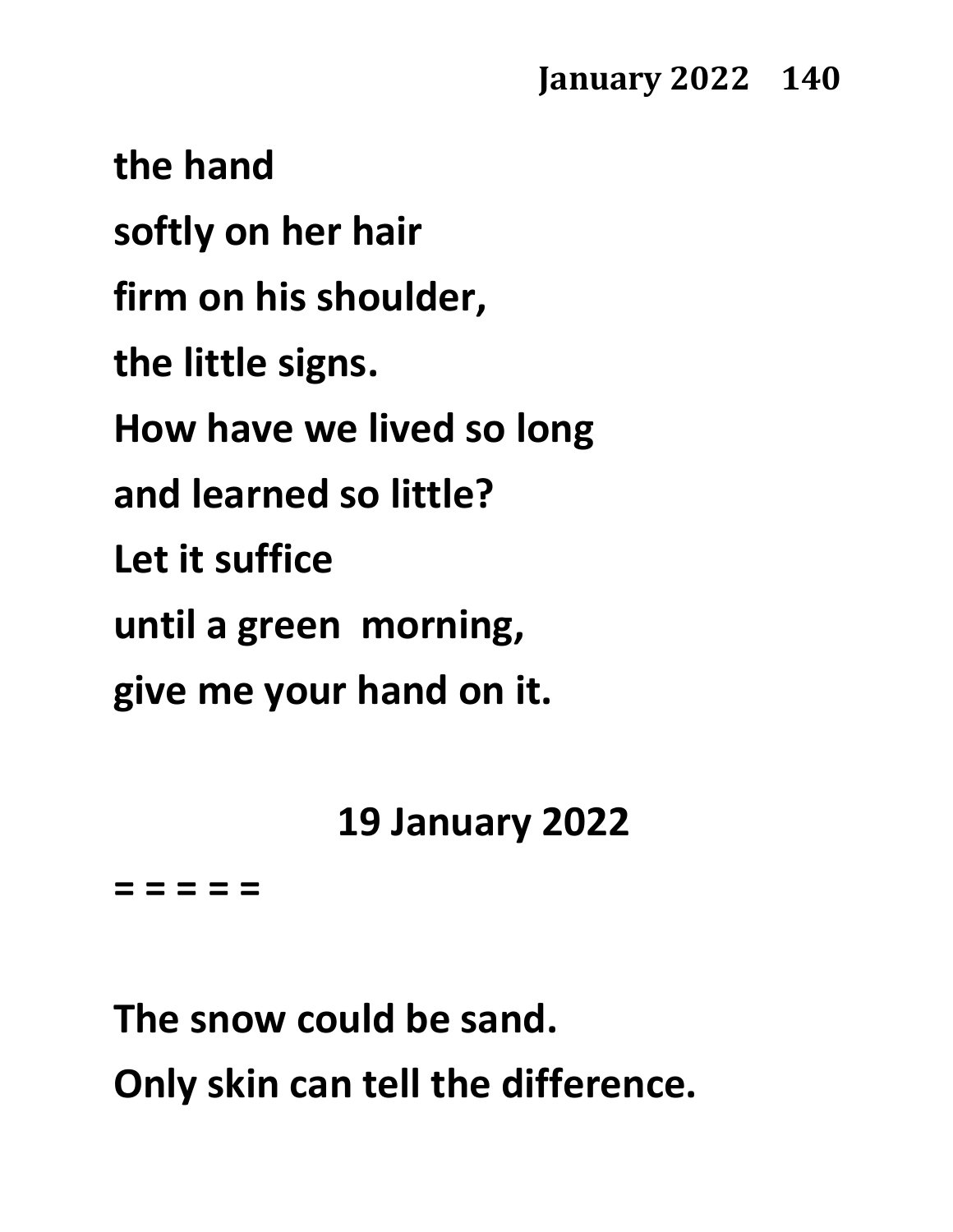**Forget our hide for once and adore the glistening emptiness stretched out over all the details, a simplicity rare as Sahara. I explain this to myself mornings at the window but still I crave the waves lisping on a sunburnt shore, the seagulls at their liturgy.** *19 January 2022*

**= = = = =**

**Your birthday**

**is across the street from mine. I count the candles on the cake**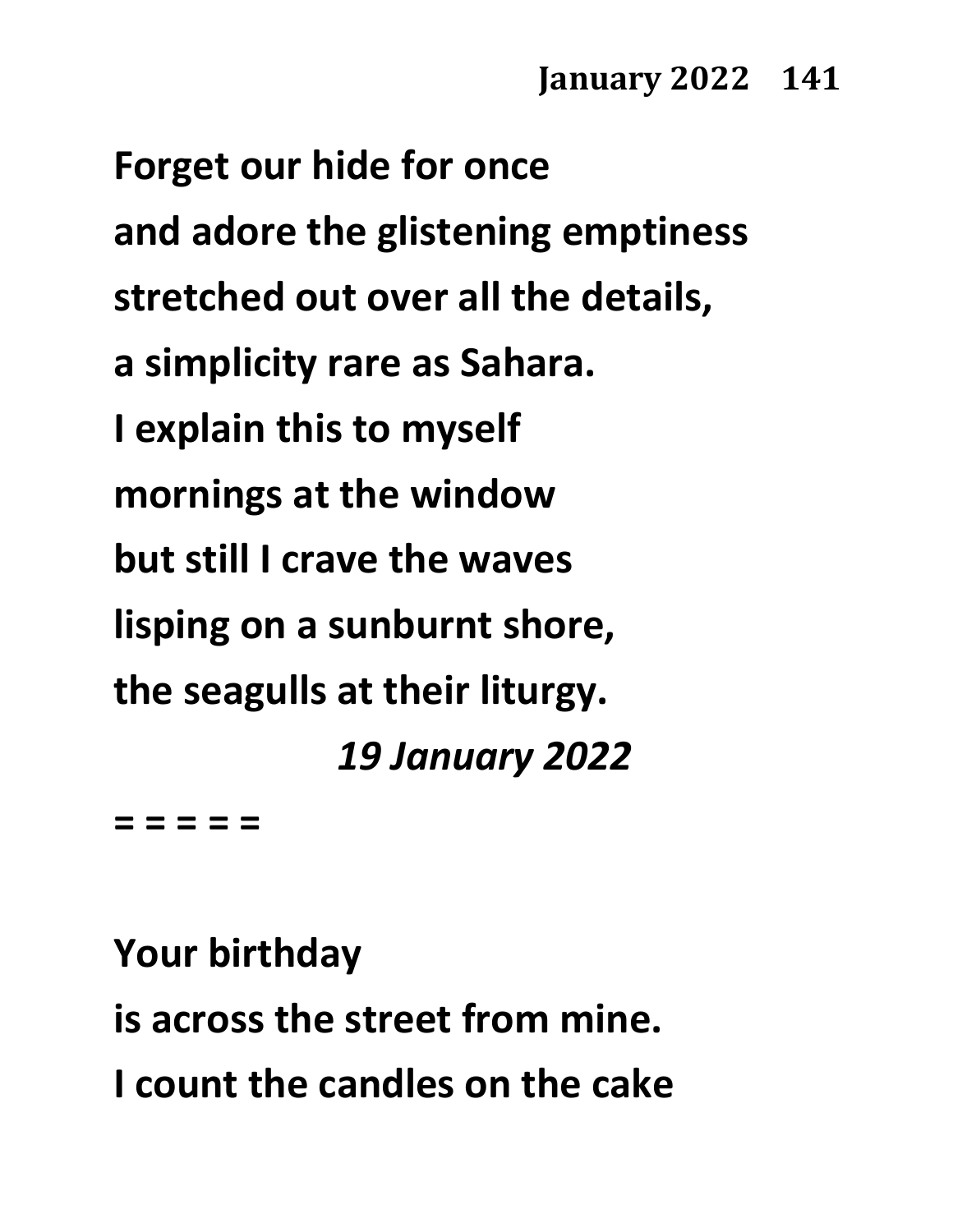**through spyglass,**

**I remember how kids used to slap each other, a slap for each year and one more, 'to grow on.' I wonder if kids still do that, if there are any kids anymore. I really can't count the candles, just a general blur of light, and how do I even know it's a seven-layer b-day cake and not just the sun's reflection? And what street are we living on? Even during light traffic it seems hard to cross.**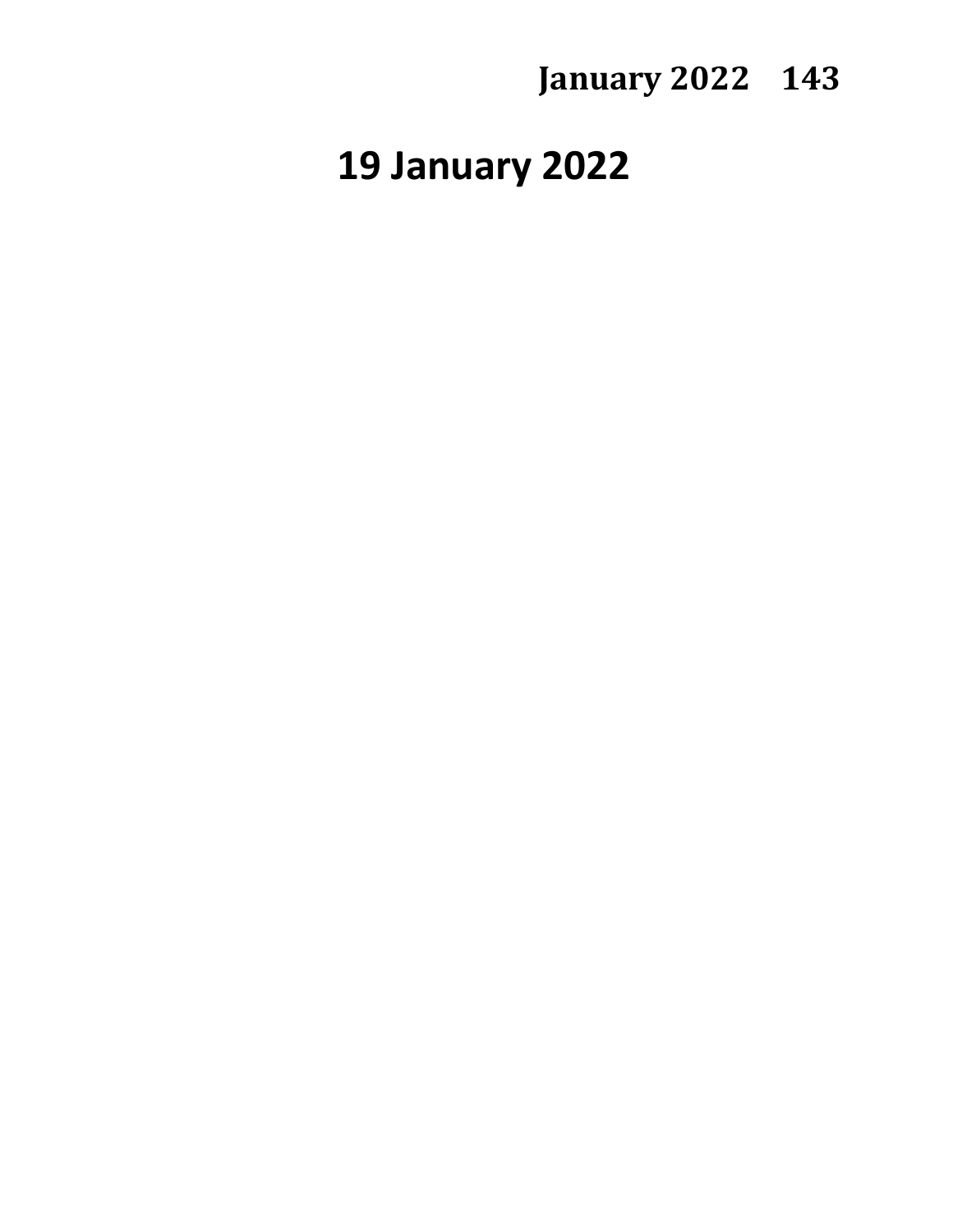#### **ROCKING CHAIR**

**-**

**Didn't we used to have one? A rocking chair calms you down, but lunges forward to help you stand up.**

**Why aren't more things like that, giving and taking, whispering and keeping still?**

**19 January 2022**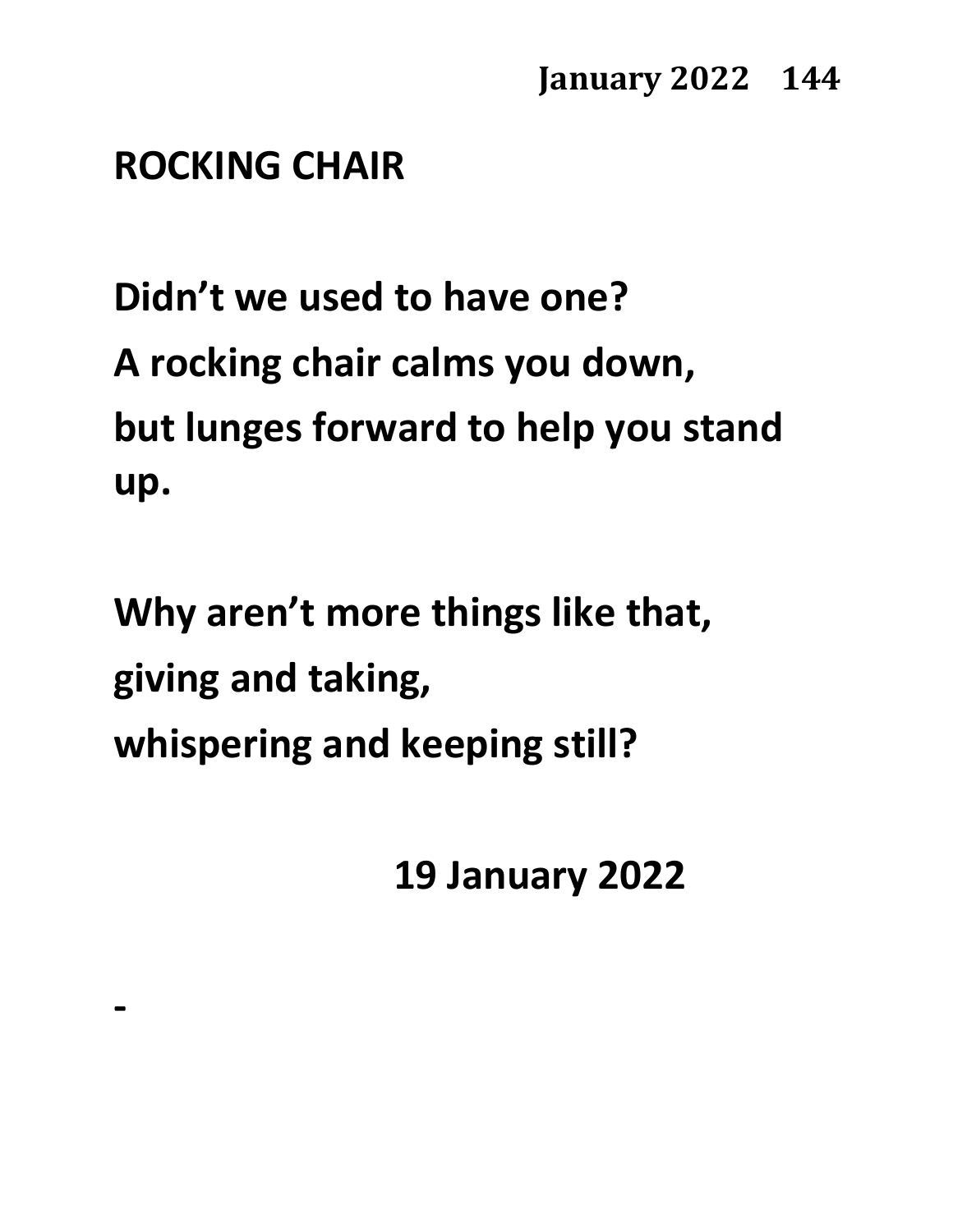**= = = = =**

**Of course by the river. Or beach if better. Nobody knows more than water.**

**\***

**Or live on the mountain remote from what everybody knows so all you know is what you find in the scary cave of your mind.**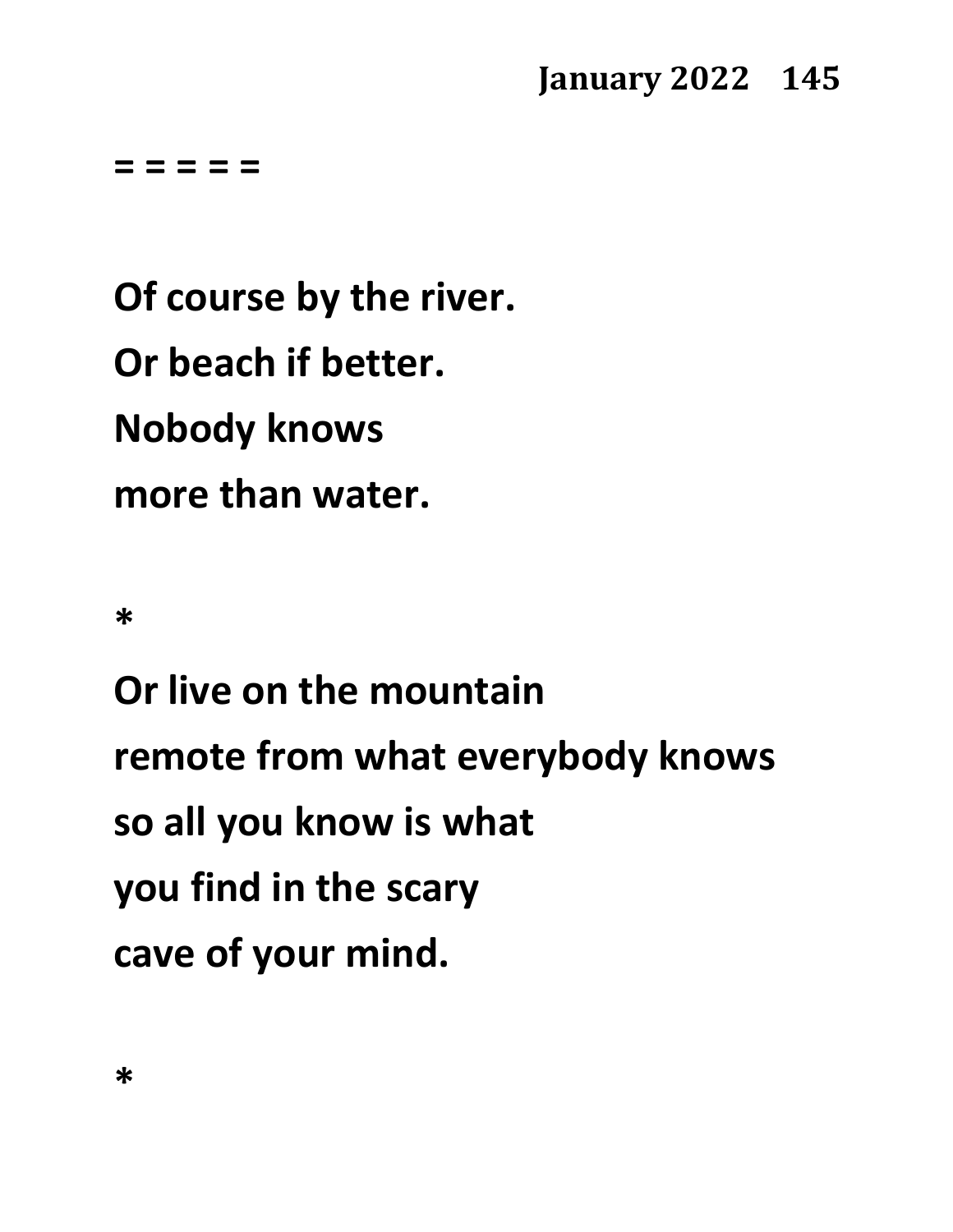**So we are far away from what you know, what water tells us, what the rock washes away.**

**20 January 2022**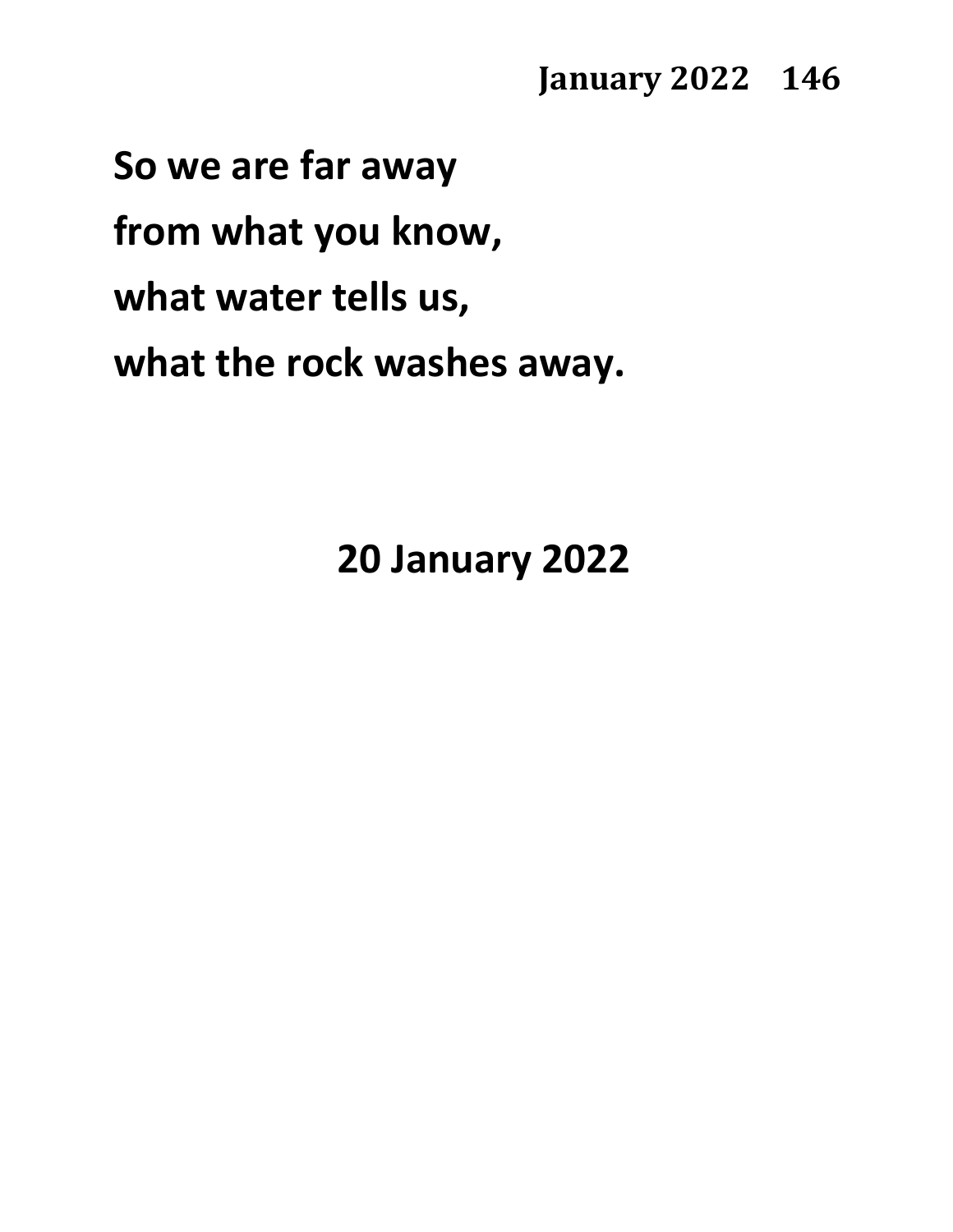**= = = = =**

**Suppose there were no Vienna and all there was is Philadelphia. What would listen to? Who would tell me the truth? Ghetto the point.** *Das Lied ist aus.* **The song is over and we're still here. I watch the busses come and go. They know something only distance knows.**

**20 January 2022**

**== = = =**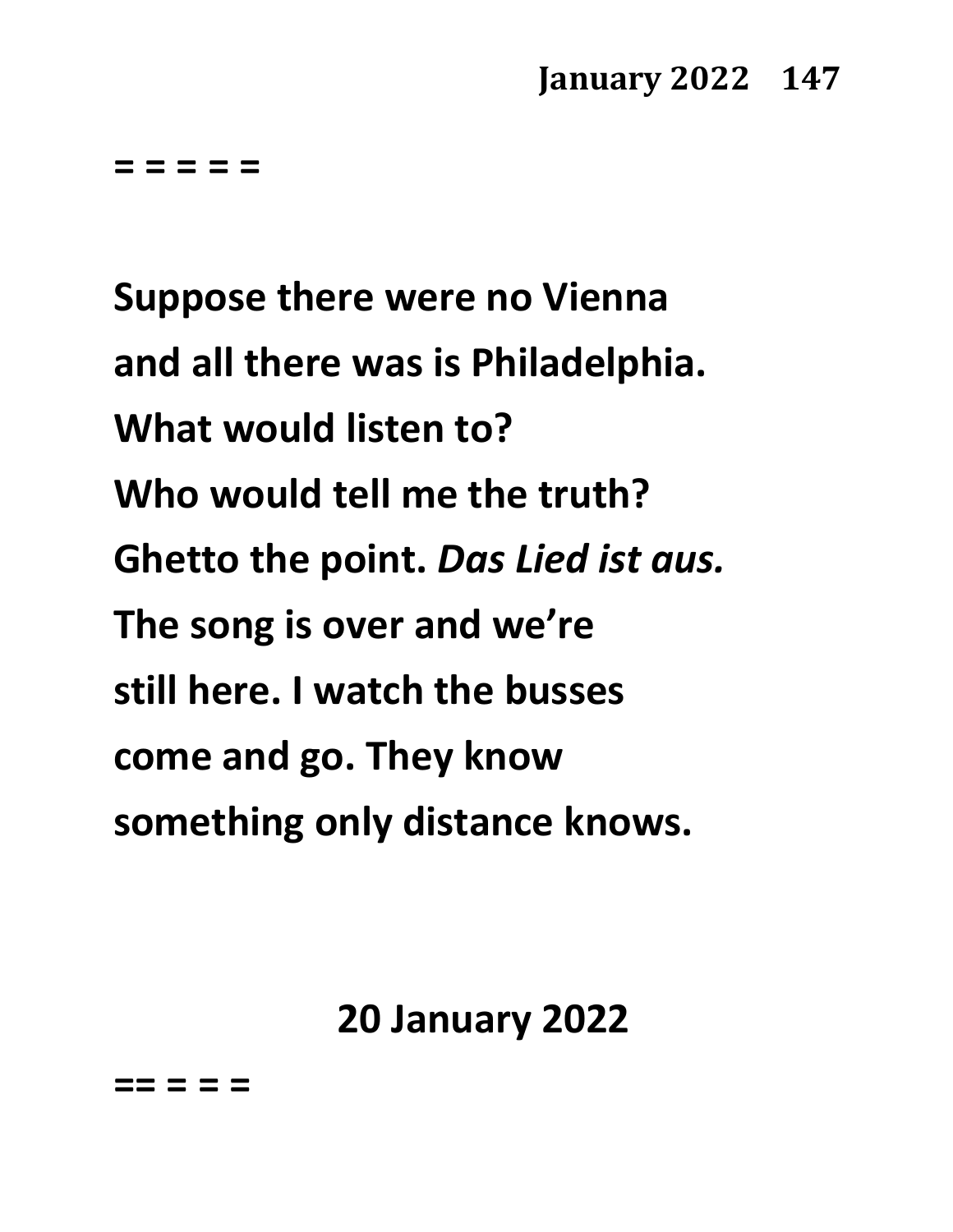**The log streak of loud is gone and now the sky looks a little less blue. We grow by contrast, I need my enemy.**

**20.I.22**

# **NIGHT-BLOOMING JASMINES OF MONTREUX**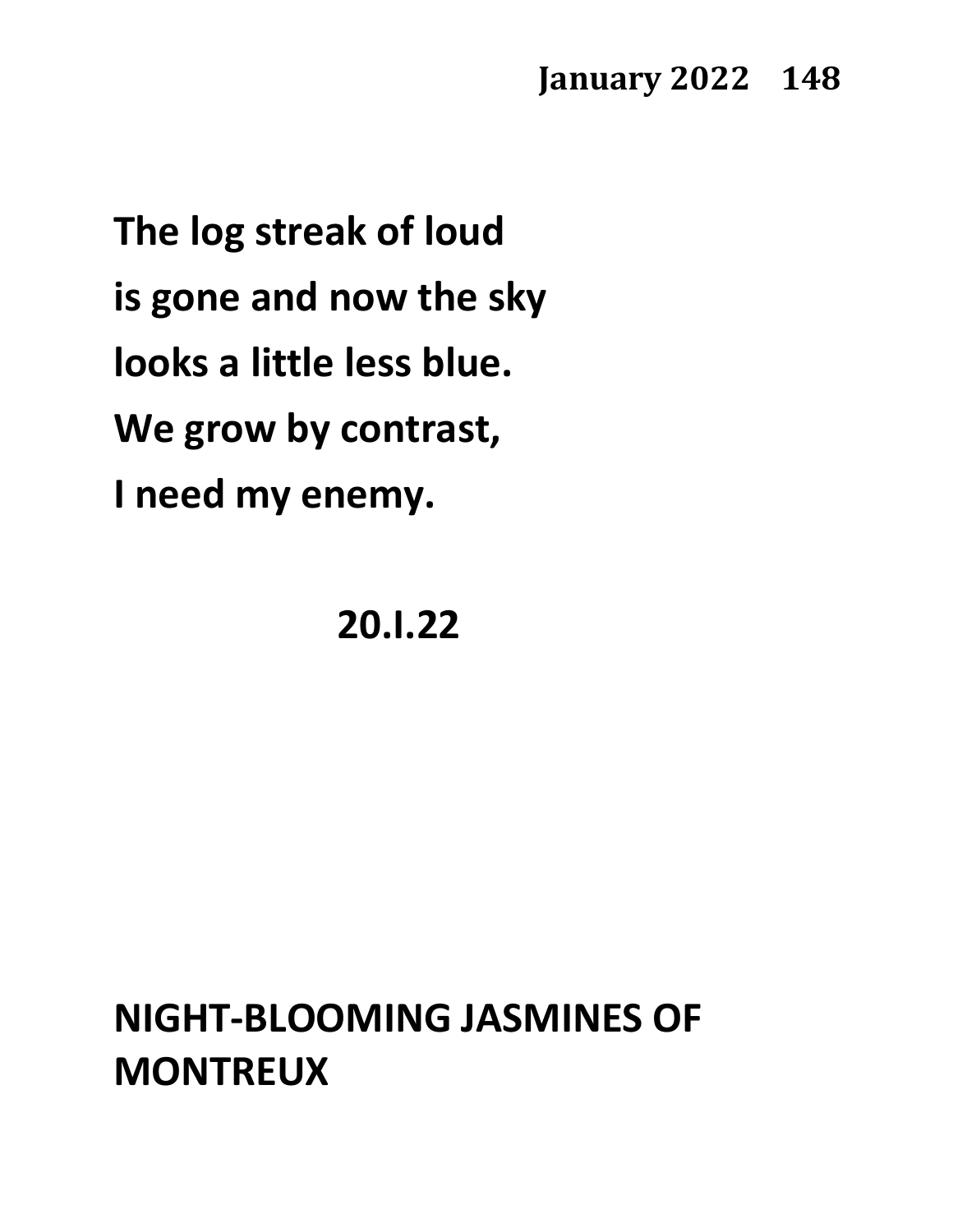**How many years it's bloomed since H.D. stood near the shore and breathed their meaning in. It smelled like time to her, time, the animal from which all poetry and narrative are born,** *song is time that we can hear it tells us what we're thinking***.**

**Notso many years ago we stood in front of that hotel, breathing in that amazing sensuous odor for ourselves. and tried to name**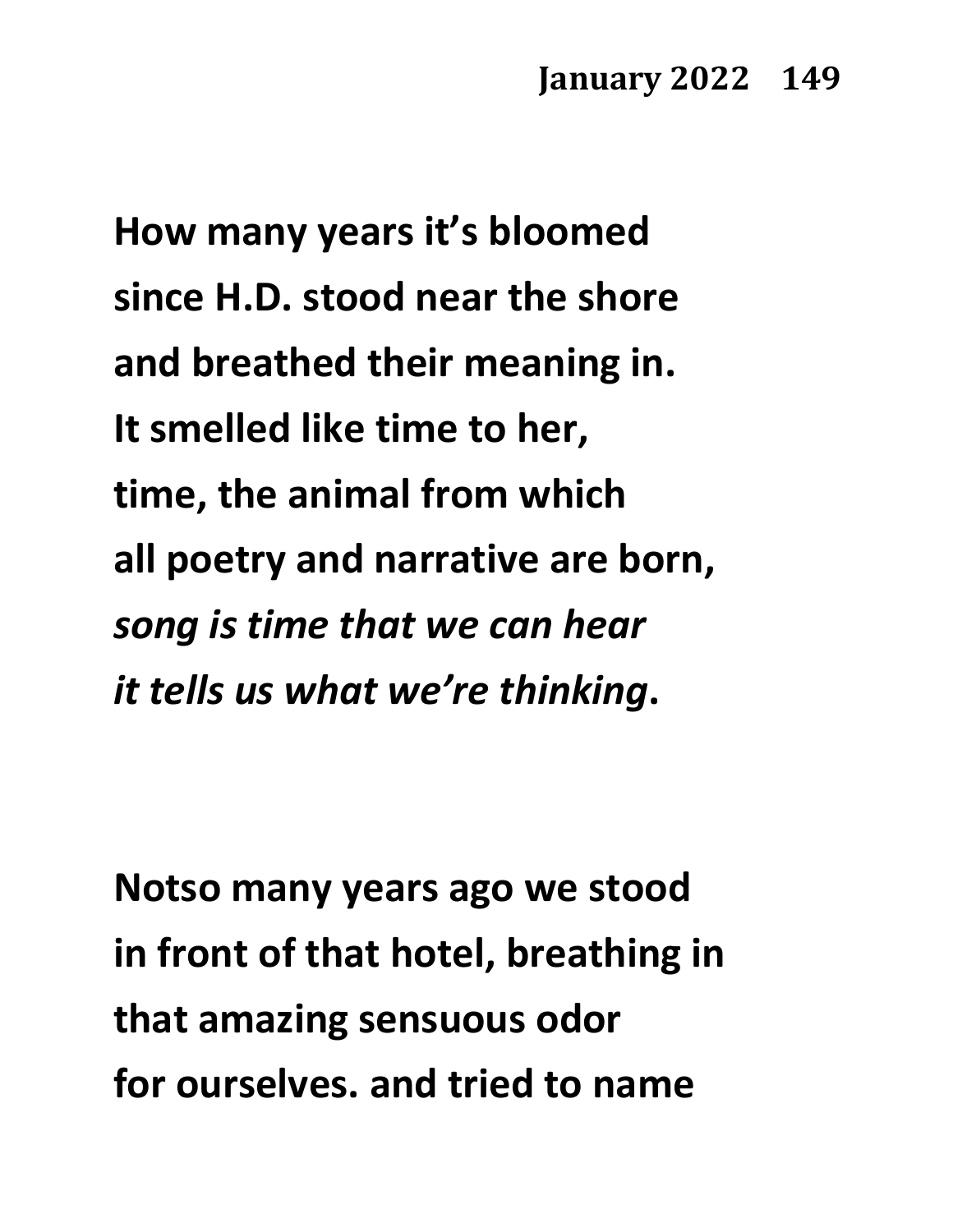**the darker shapes in France across the lake, we could see the peak above St Jean far inland, the lights of Evian, Thonon, no late ferry bothering the lake.**

**Scent of the flowers, shapes of night-time distances, all poetry is made of distance, one heart to another, every word's meaning locked inside the hearer's thought. So close we stood together, lake and flowers, man and woman, and the distances always win.**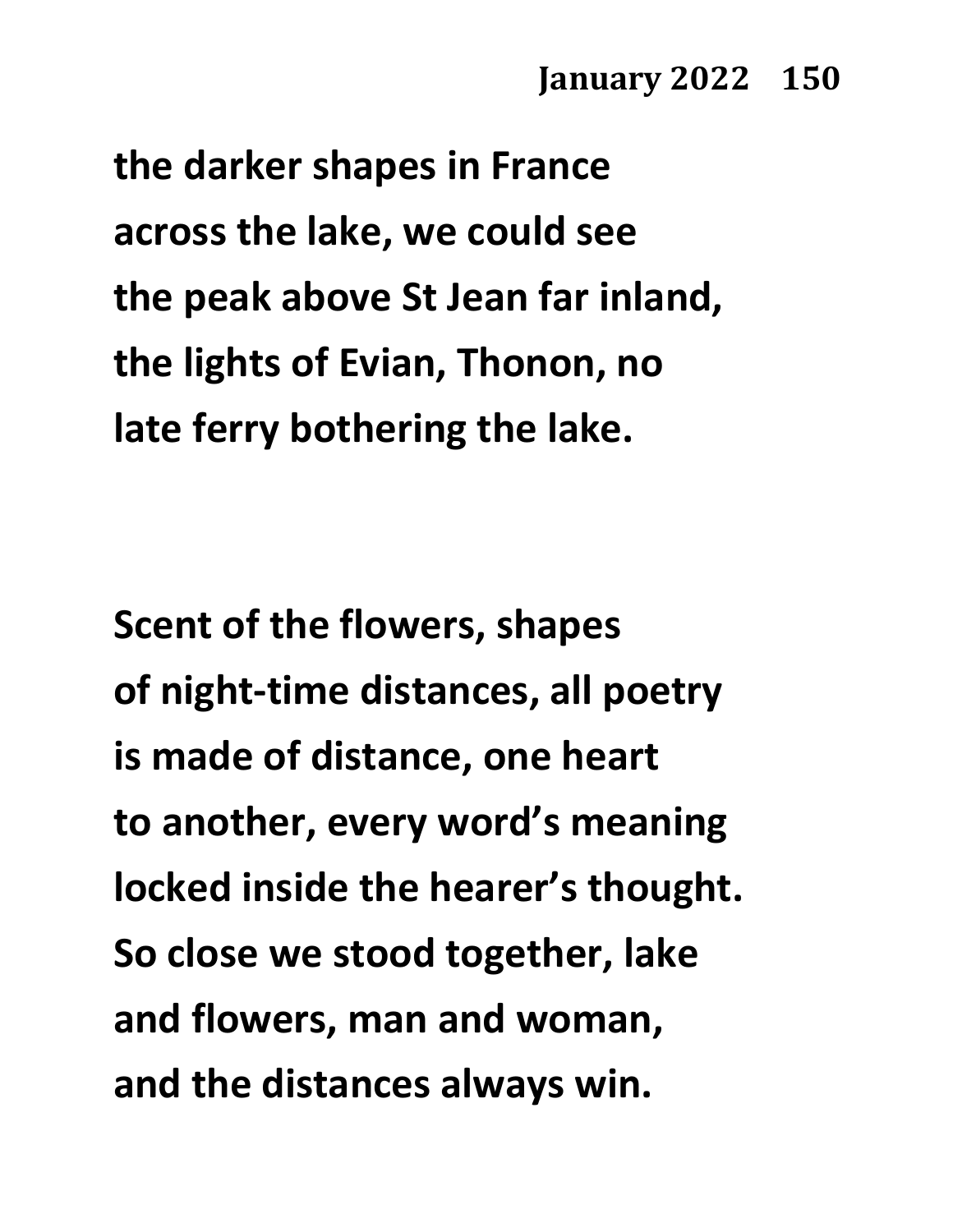*21 Januaryn2022*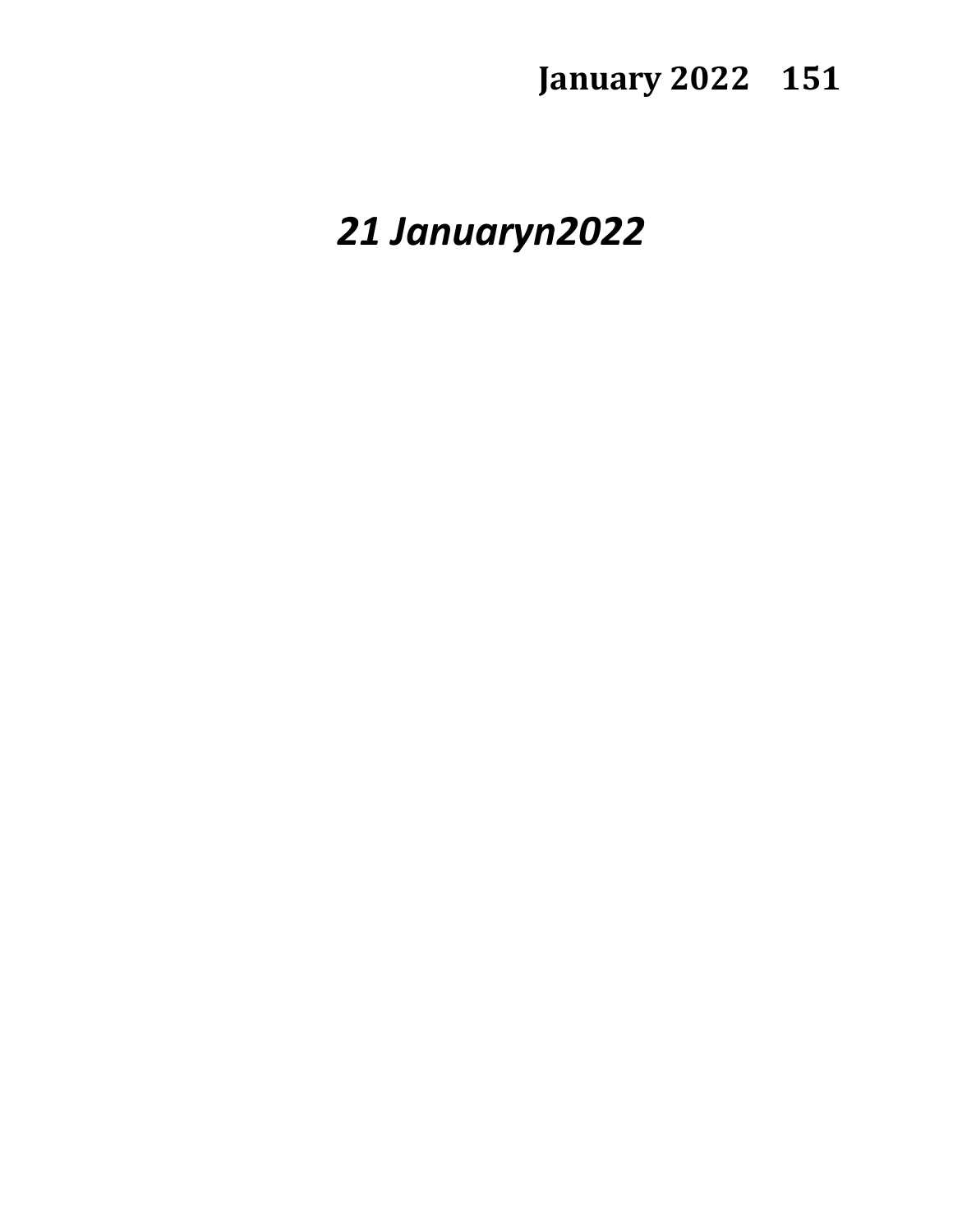**= = = = =**

**I met no traveler from it but I know there is a land where under a hazel tree a pool of quiet water rests.**

**Its water never freezes no matter how cold the winter. And someone lives inside it at peace with his condition,**

**so much so that his breath makes lucid patterns on water nd you can hear him humming**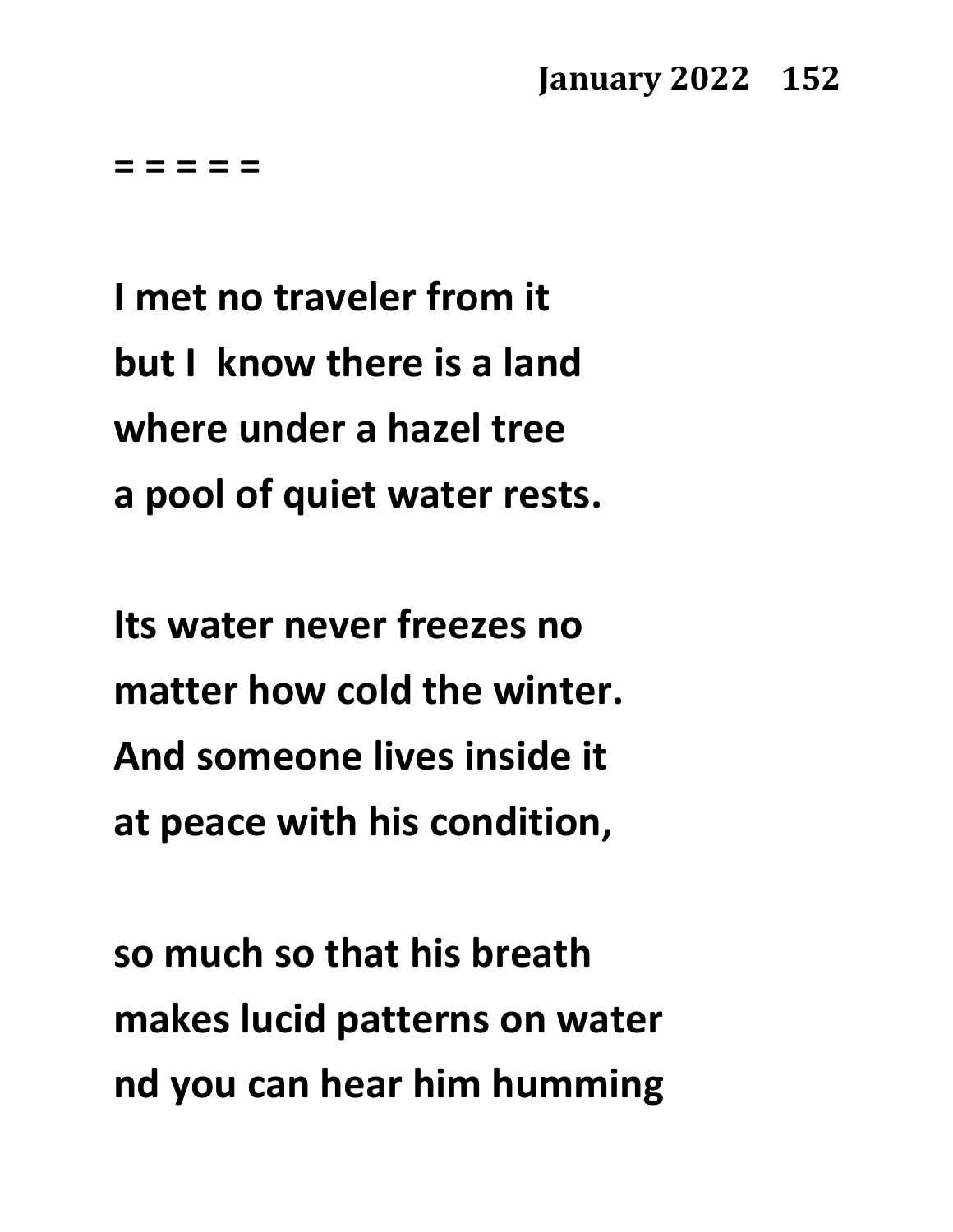**as you stand by the edge,**

# **and sometimes he sings words– if you're lucky you hear them too.**

**21 January2022**

**= = = = =**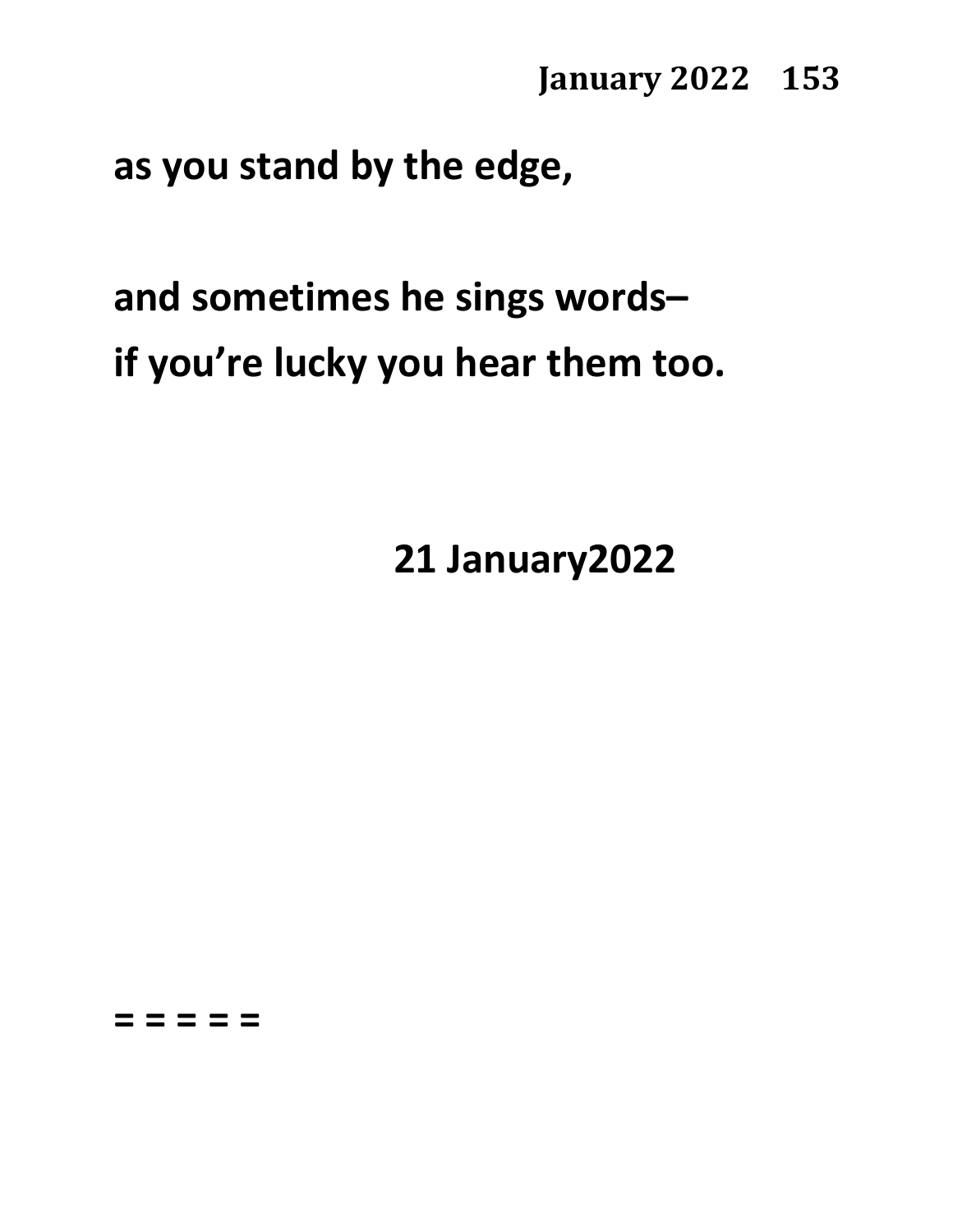# **The parchment rolls out the words roll off we're ;eft with naked meaning.**

**\***

**Stare the blank wall in the face. Be defiant. Insist on seeing nothing. Let emptiness sing.**

**\***

**There is a fear that comes with waking. Maybe only then**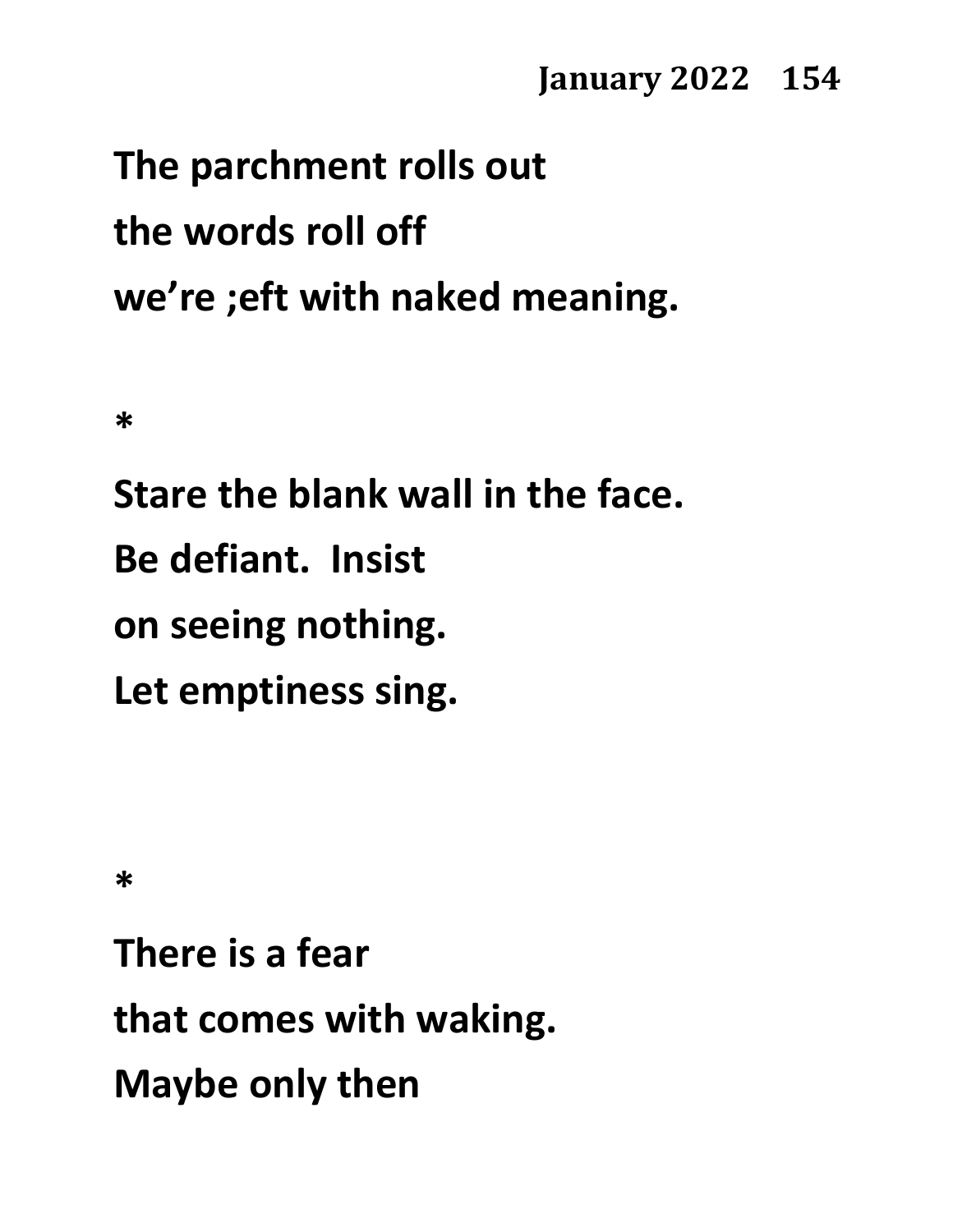**does it make sense to open my eyes and see ordinary things. No grand mysteries like windows or mirrors, just plain stuff, like whose shoe is that that fits my foot so well?**

## **22 January 2022**

**= = = = =**

**Imagine the mirror were a bell instead.**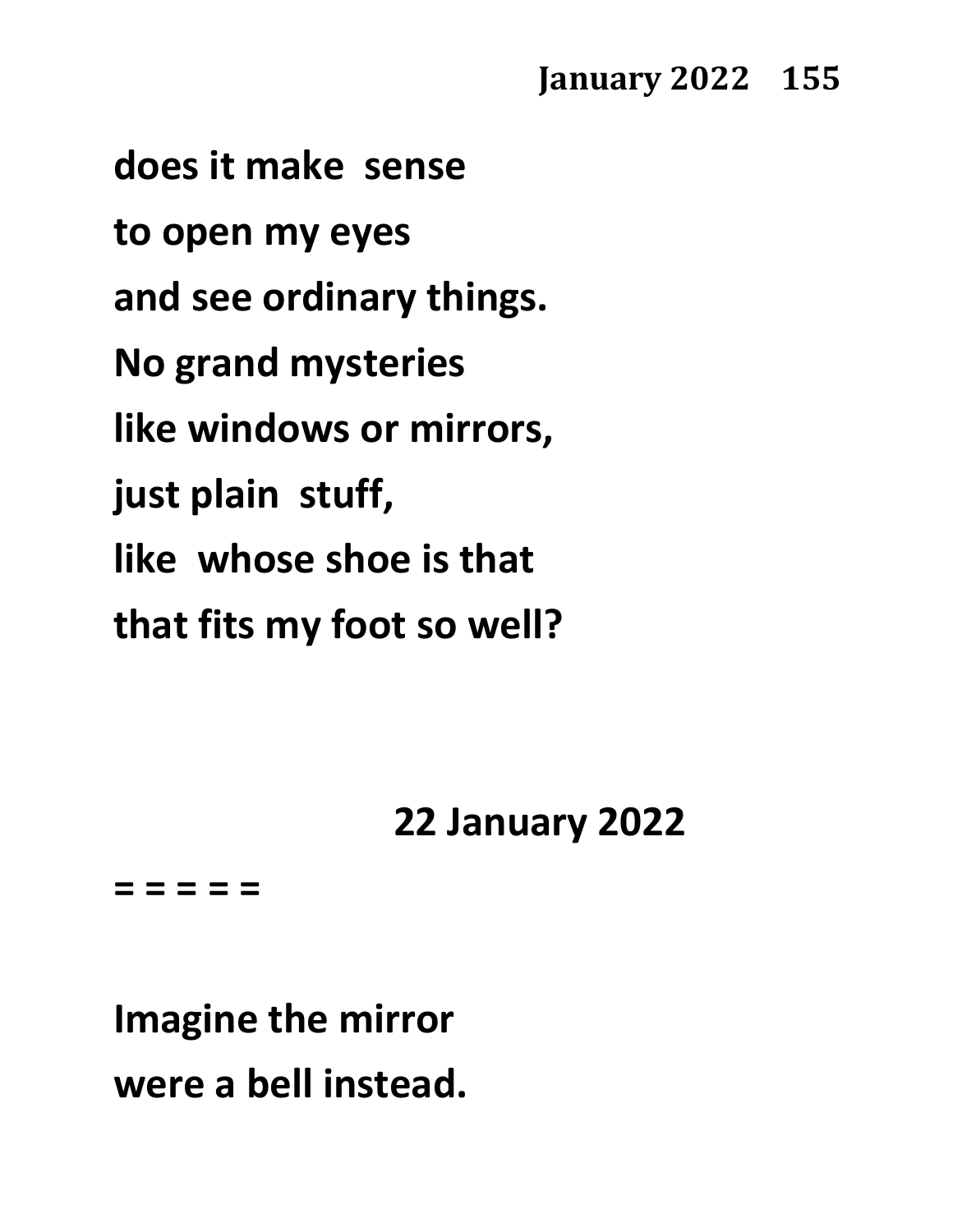**When it rings you'll hear the other side of all your thinking, your words come back whispering till they fade. Then you have to strike the glass again. ne word will do.**

### **22.I.22**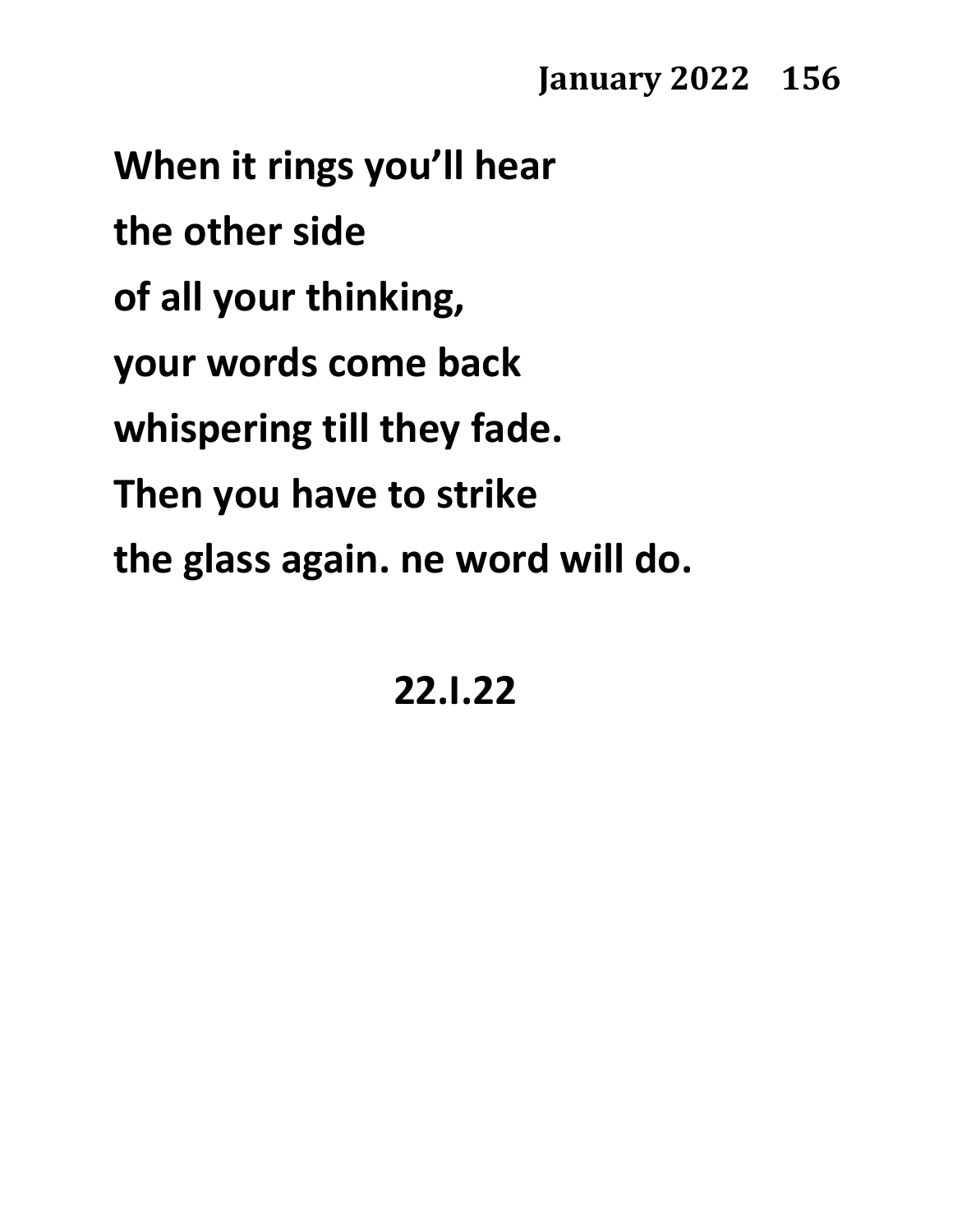**= = = = =**

**Well inland a gull flew over then I remembered the river. We call it that but birds know better, ocean tries to come to us, comfort us, wherever we are. The sea is our mother.**

**22 January 2022**

**COASTLINES**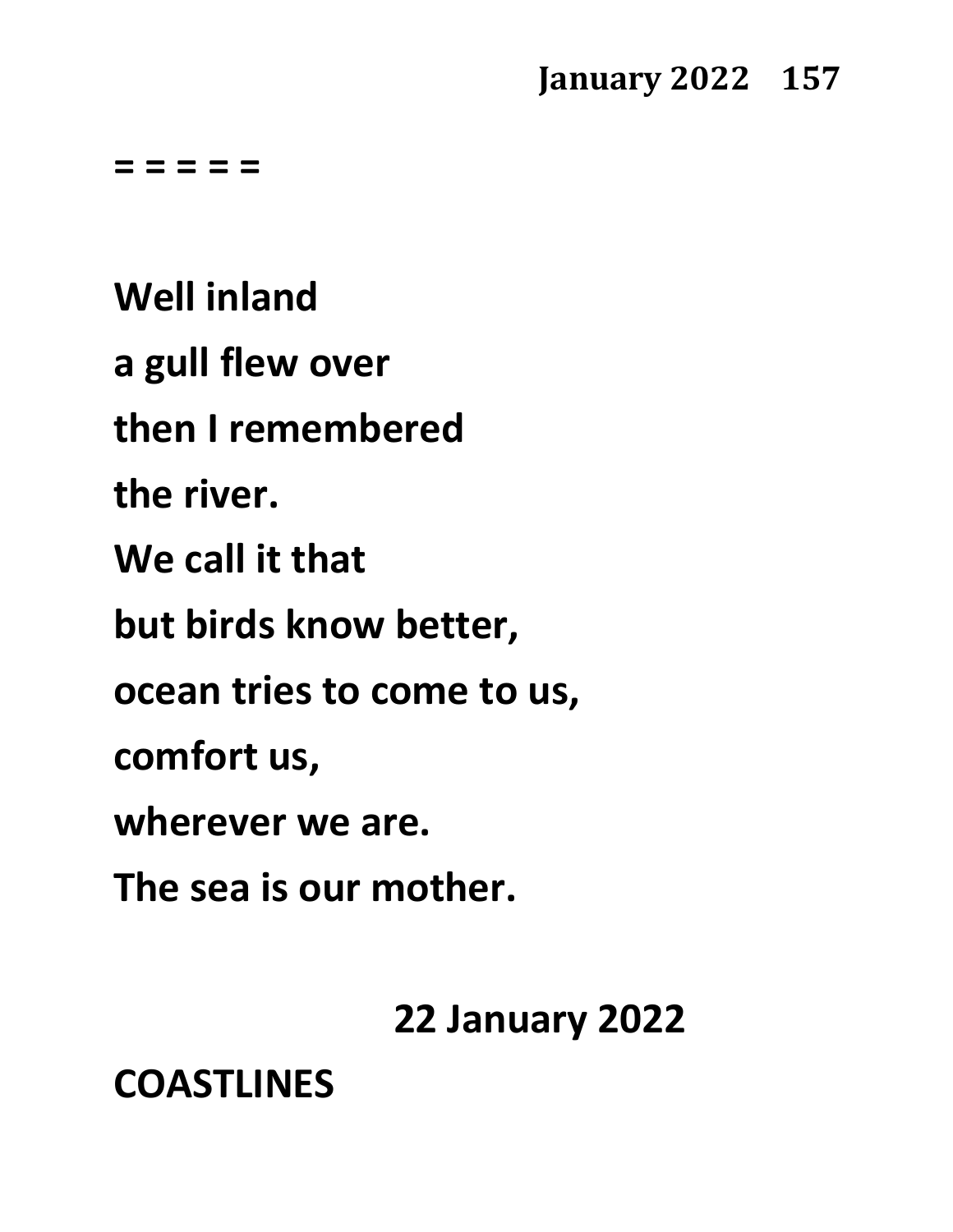**Long the coast stratifications of what can still be known and the rifts, gaps, caves where feeling haunts the habit of our seeing.**

#### **2.**

**Even I have been there. red sands of the Hadramaut endlessly everywhere void as Ozymandias then suddenly a highway and a little car, just like reality.**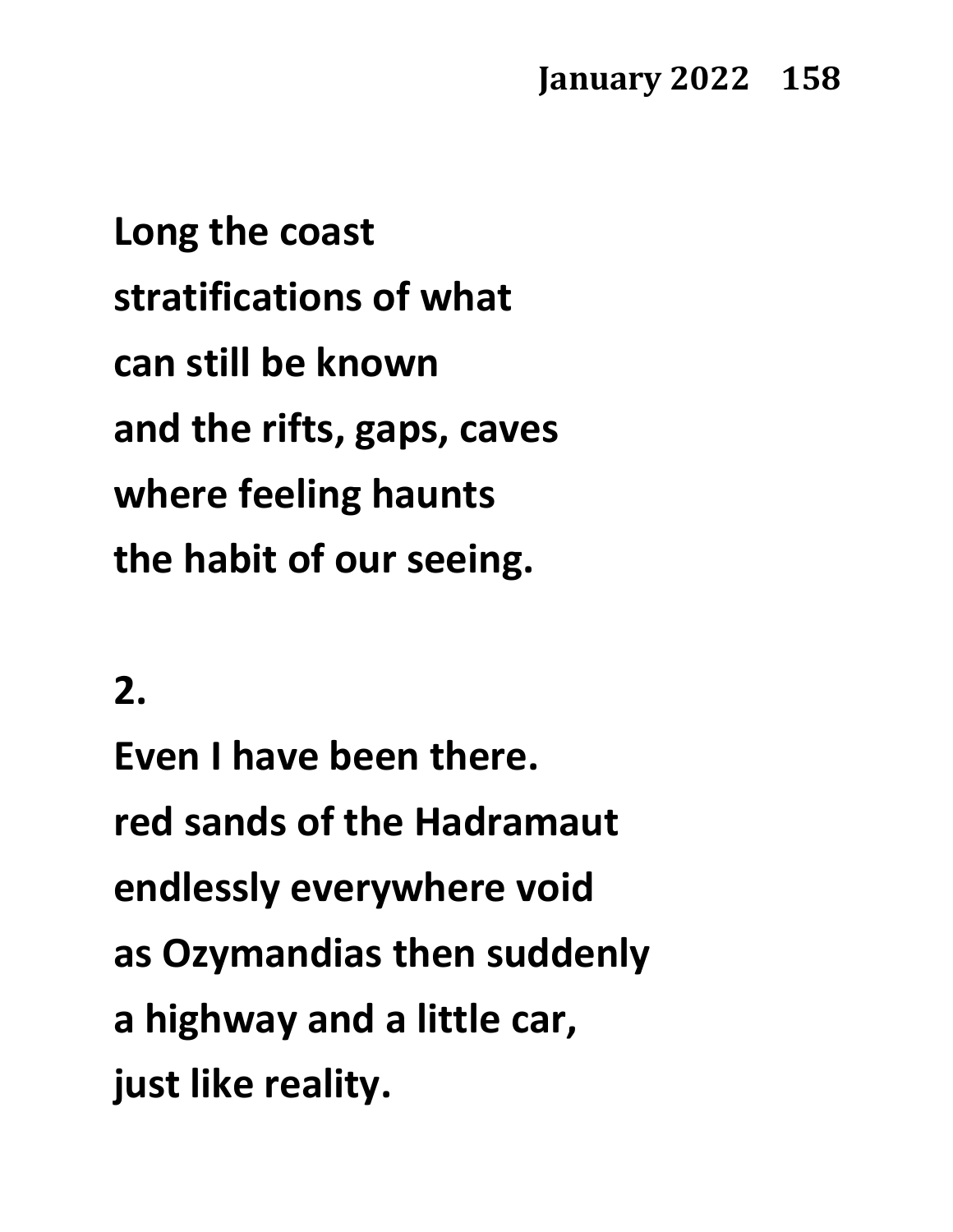**3. Or further red, the quiet mountains of Anatolia, look down, own eyes, that's what traveling is for, not getting somewhere, there is nowhere we have to be.**

### **4.**

**But I bless the anticline of this country here that is sort of mine, to gaze, even passing fast, at that rock is to sense**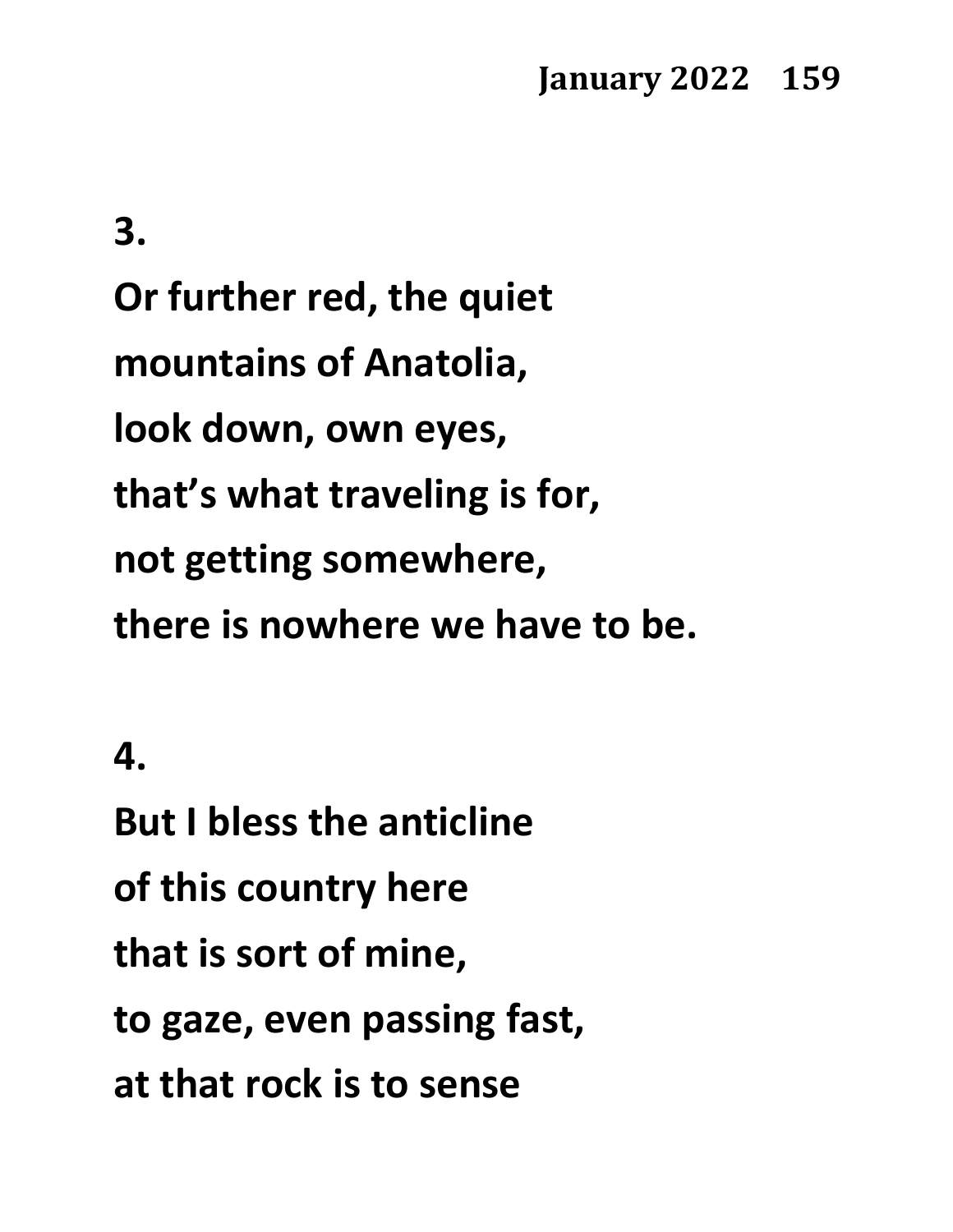**an obligation, to pay attention, be responsible to each stratum, to be able to respond tp each compressed layer of all that happened.**

#### **5.**

**Is it enough to let it dream in us? Something has to be said. Something always has to be said. The coast is continuous, No way for it to stop. The length of the coastline in relation to the area of the land enclosed determines**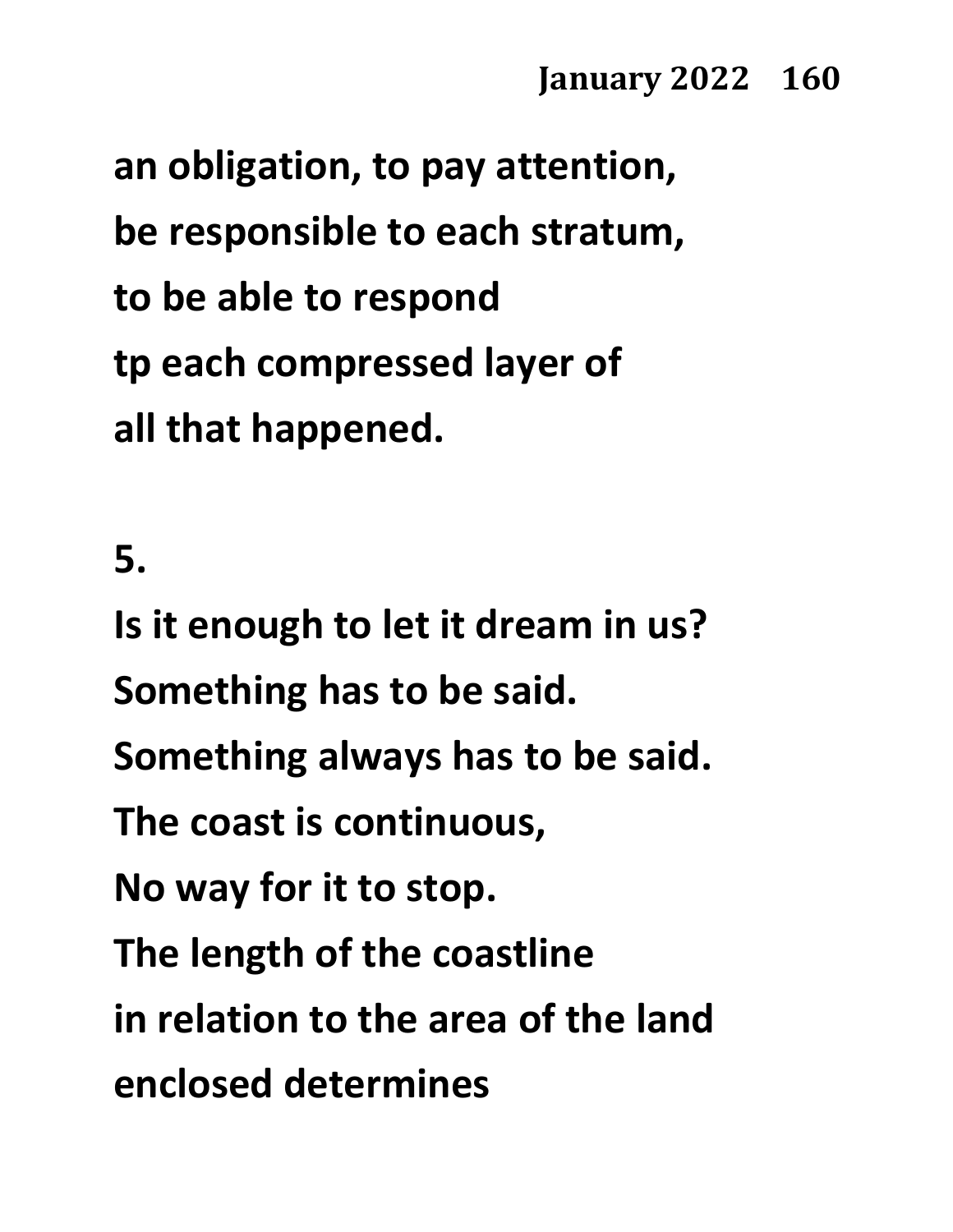**the political impact of the island. Work it out. Call it the Greece. And politics is everything we do. The rock keeps us writing.**

**23 January 2022**

#### **= = = = = =**

**Ten dancers. that's all you need, ten dancers**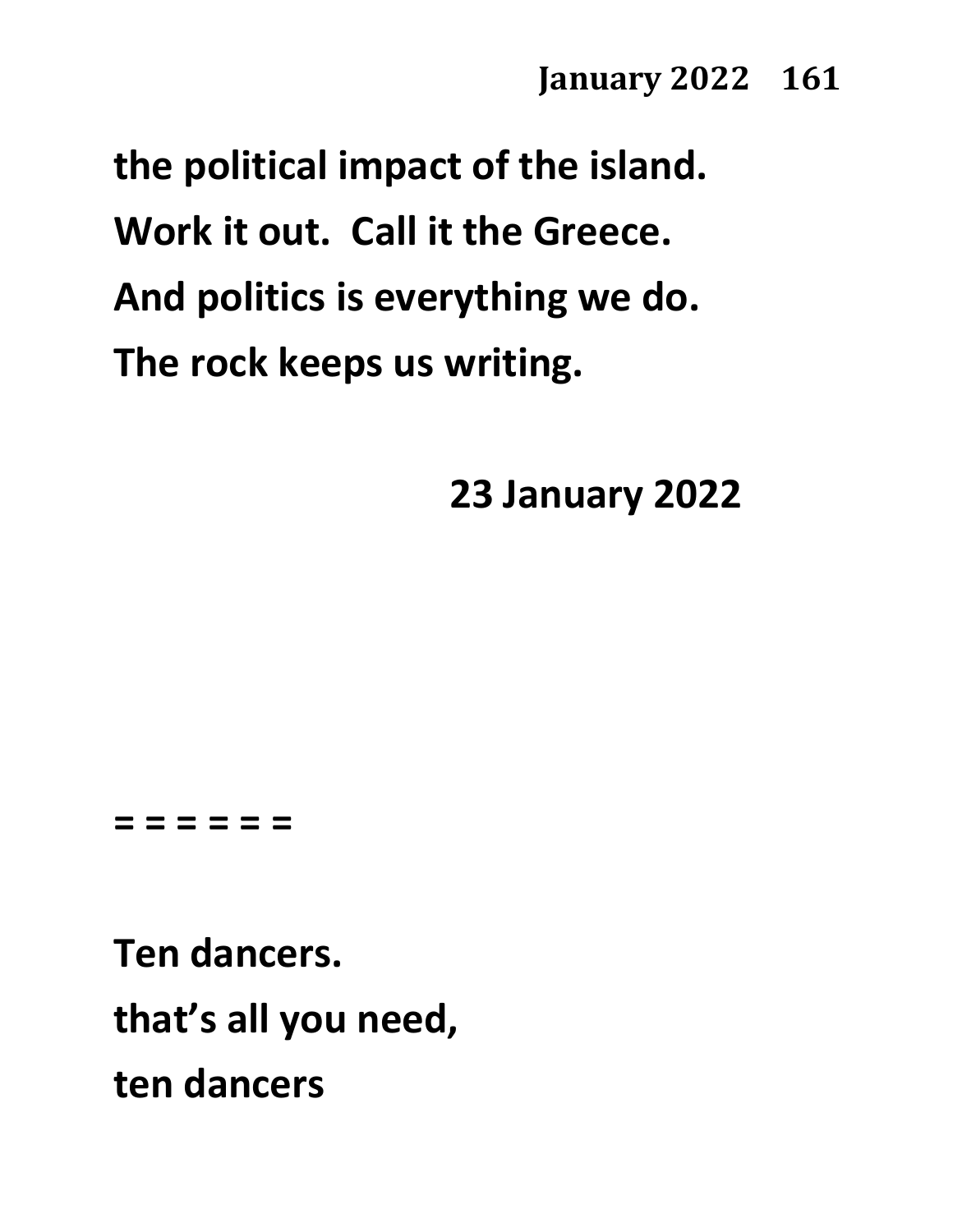**dancing all around a shaft of pure light, but at least one of the dancers always must be dancing behind the light.**

**24 January 2022**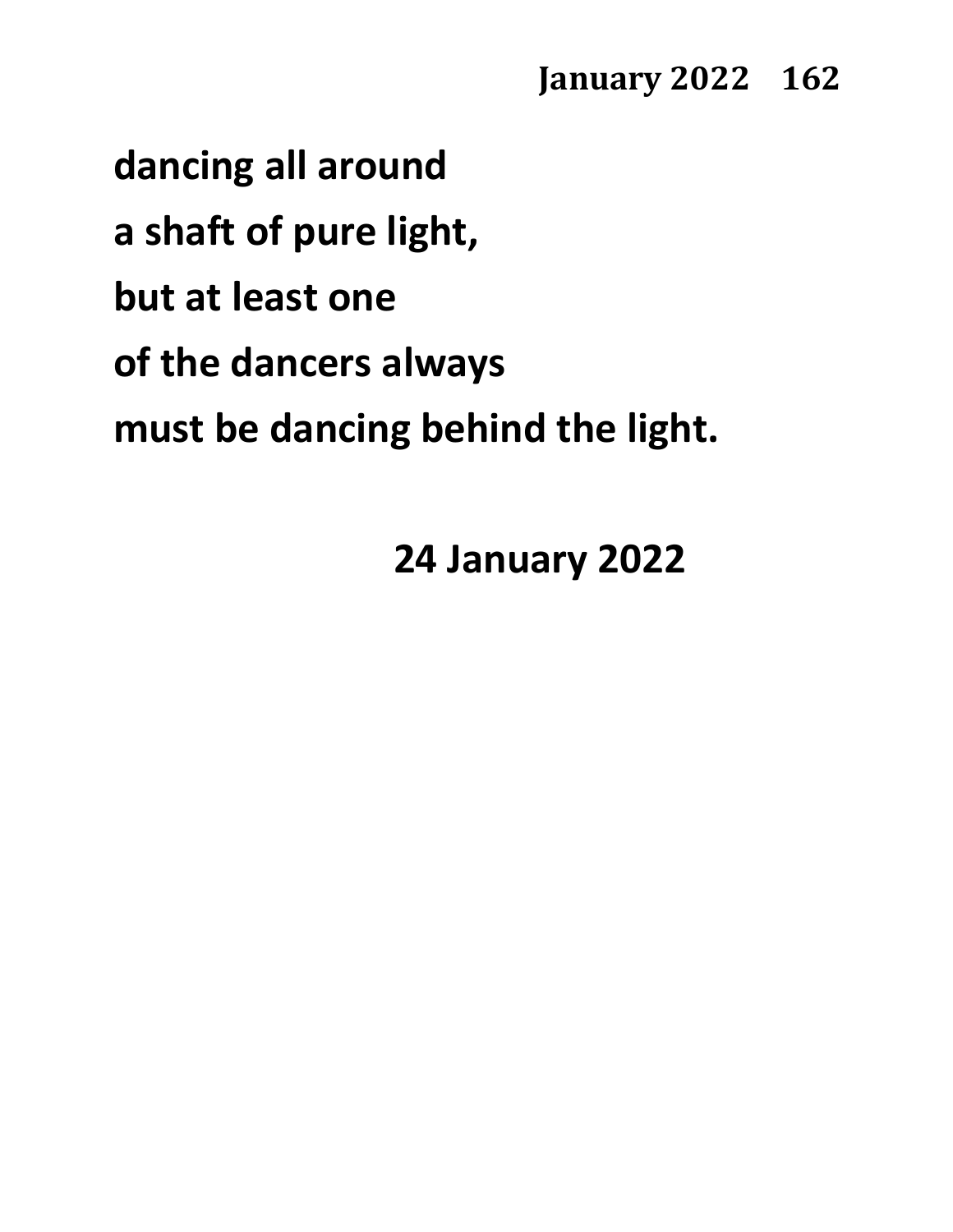**= = = = =**

**Wide stripes ovivid green and white, never saw a dress with such wide stripes, wide, like an awning my wife said, glowing, sun wrapped inside it.**

**24 January 2022**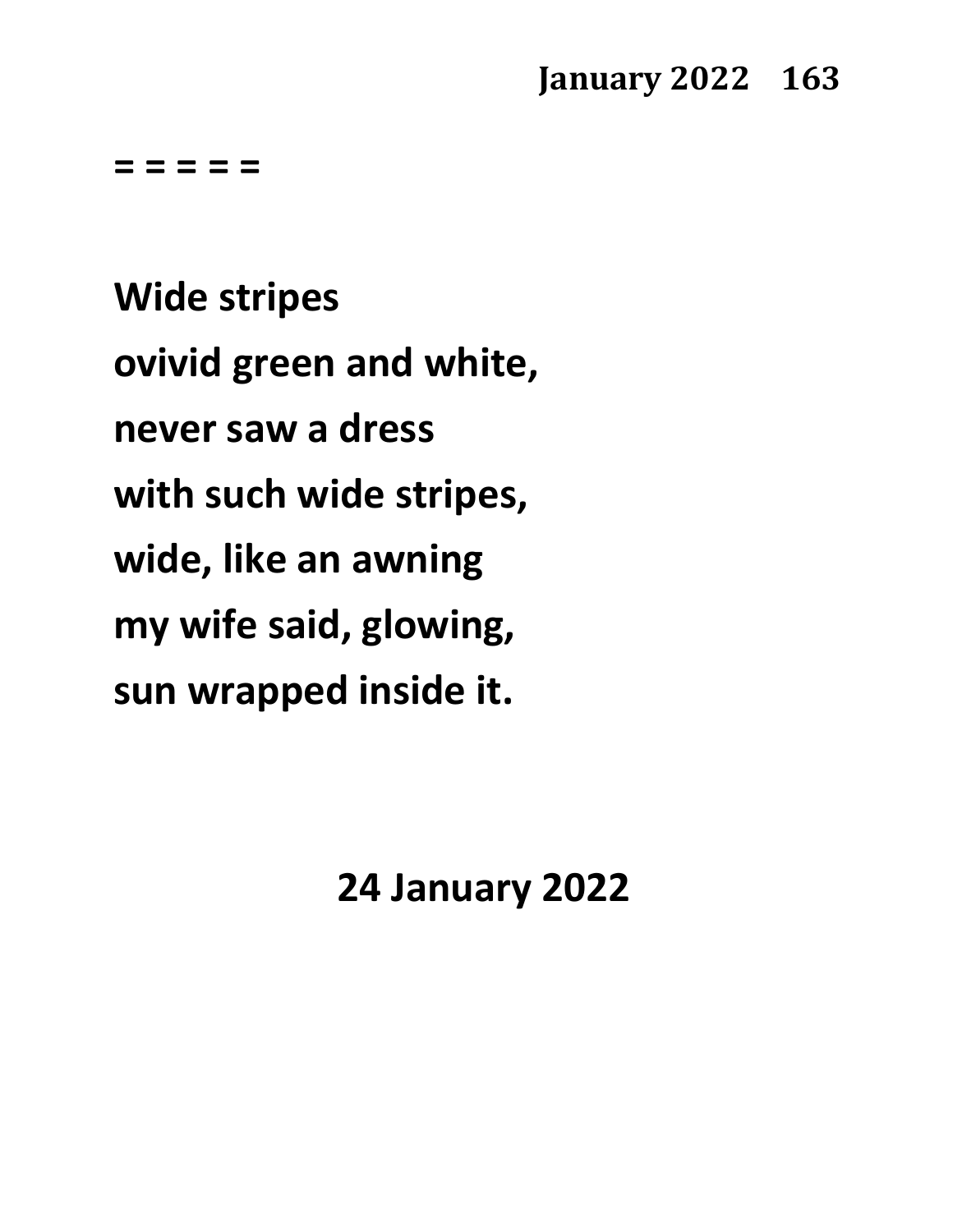**SKY'S**

**When you live in a city the sky is more important. It's the only thing that really belongs to you, something you trust, listen to, o how little of it you can see, that slice of blue, that groan of grey thunder. And all for you. Sometimes go to the beach or ride the ferry and then you see more of it, all of it, you think, but no one**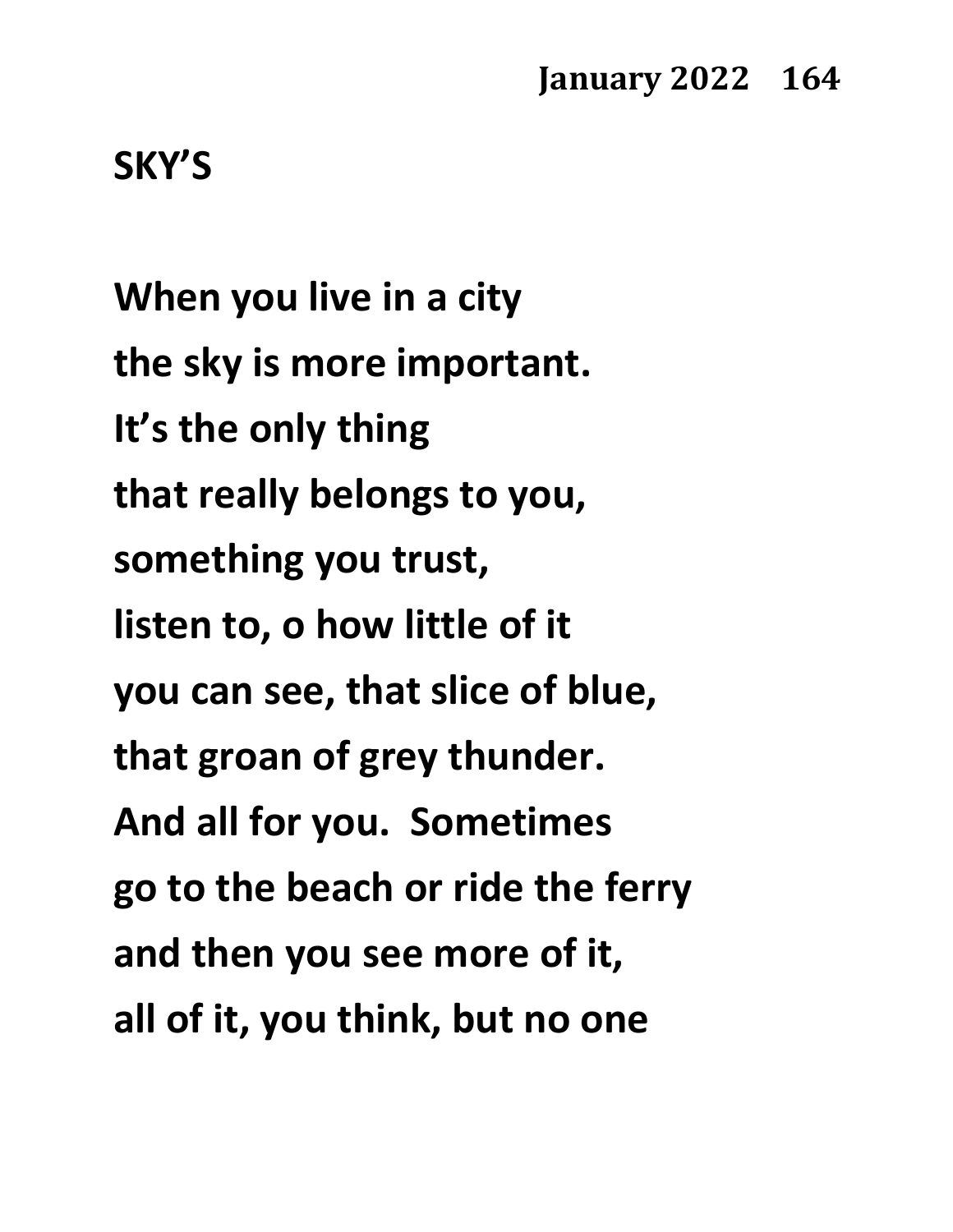**can see the whole sky at once. But once om Lexington Avenue I Hard what the sky said Or just let me hear. It was a bright October day and it lasted all my life. Co now I have to praise the street and the city, and most thar bright sky for letting me hear that voice and begin to understand.**

### **24 January 2022**

**= = = = ==**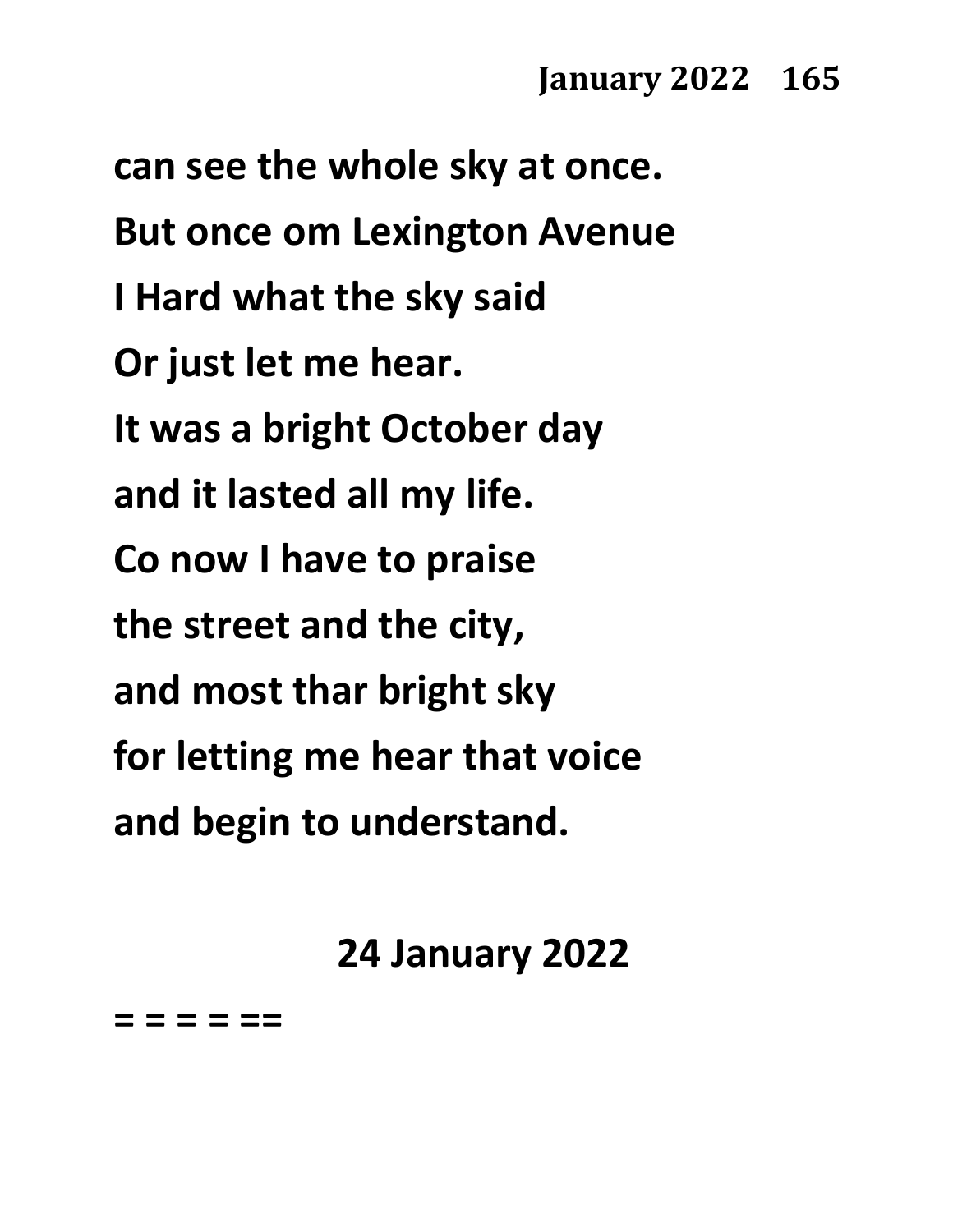**Nothing to say best way to start bst time of day to say it, nothing takes so many words, tunes, timbres, hushed pauses, gaudy forward0martches, nothing takes so long to say, sometimes singing is faster, but that needs two of us, and everything is possible when there are two, but time is on our side,**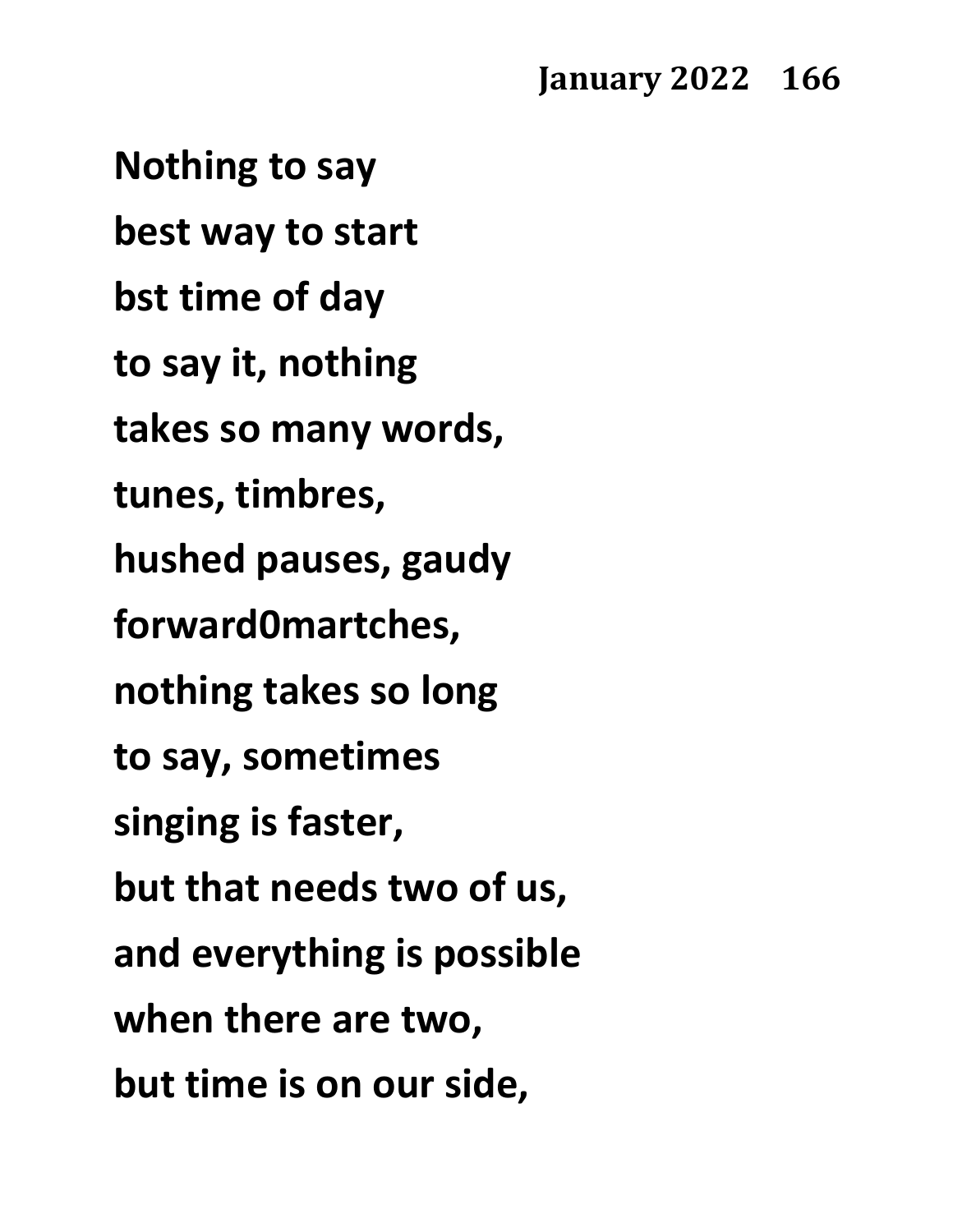**outside, where nothing lives znd we hurry there, telling, singing, noting stops us and we lie down together.**

**24 January 2022**

**= = = = =**

**But if there were someone there what would you say?**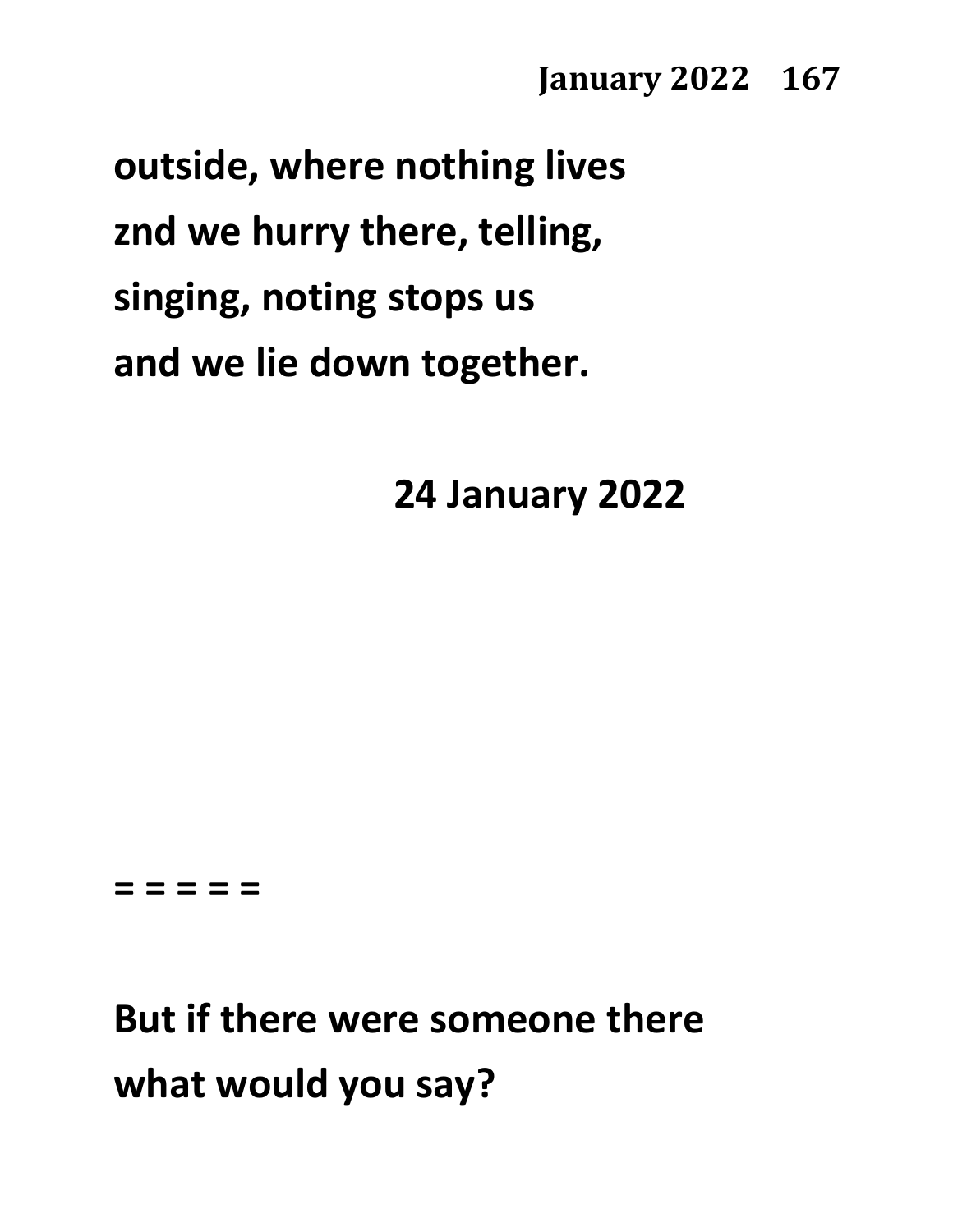**That is the basic question in theology. And psychology. And every day.**

**2. The uncertainty is galling but gets words said. Books written. Crusades begun and ended. All the survivors go home wondering where they've been.**

**3.**

**Pretend it matters, shipping, fishermen, miners, industry at play.**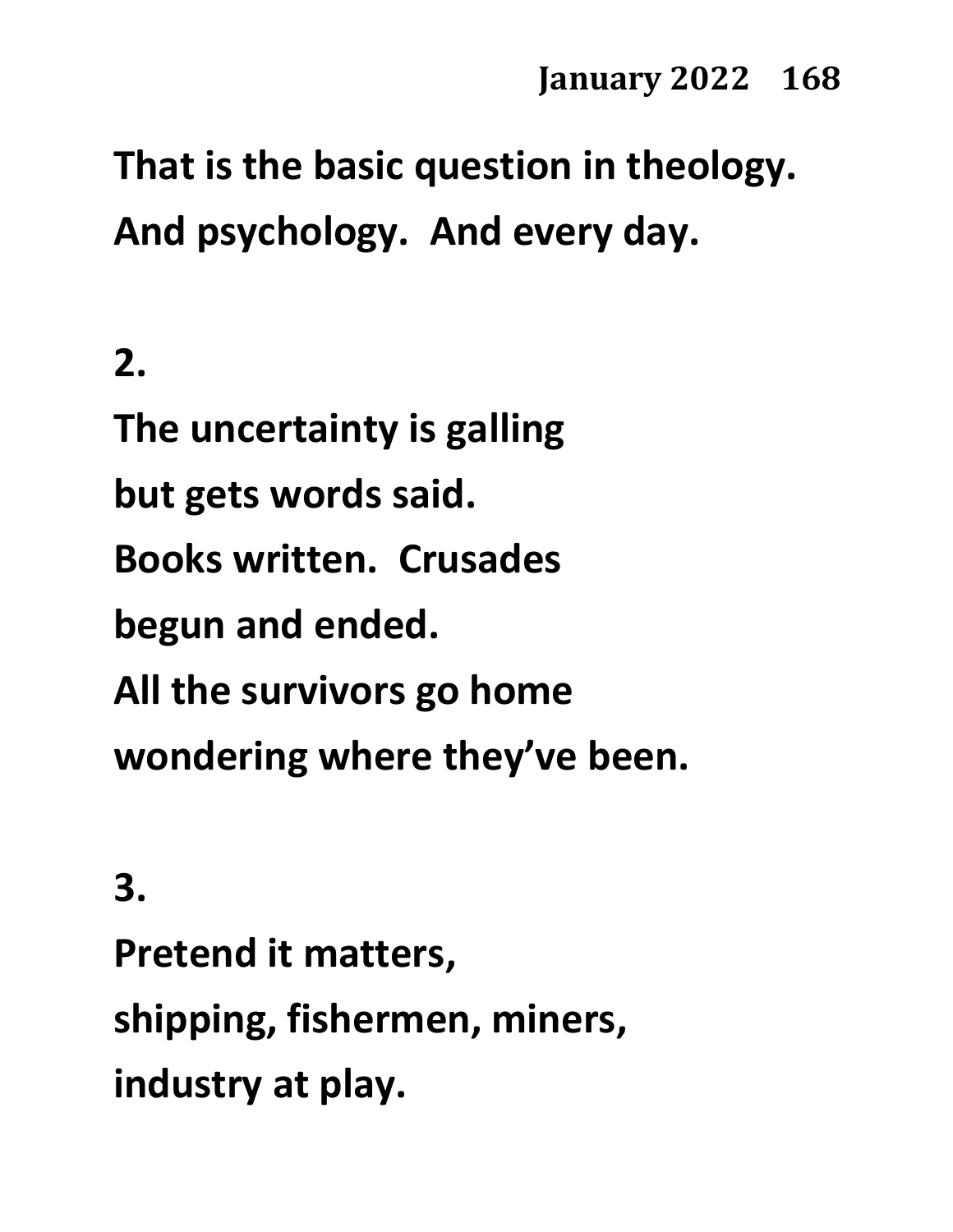**Nothing straighter than a street. A city is the most we are. Then what? What do we do about Indianapolis? Frankfurt is insoluble, euro in tucked neat in the band of your hat, take it off in church.**

#### **4.**

**Or bring the church with you, safe between your palms, peer into the dark and holy emptiness only hands can make. Speak your answer into that space.**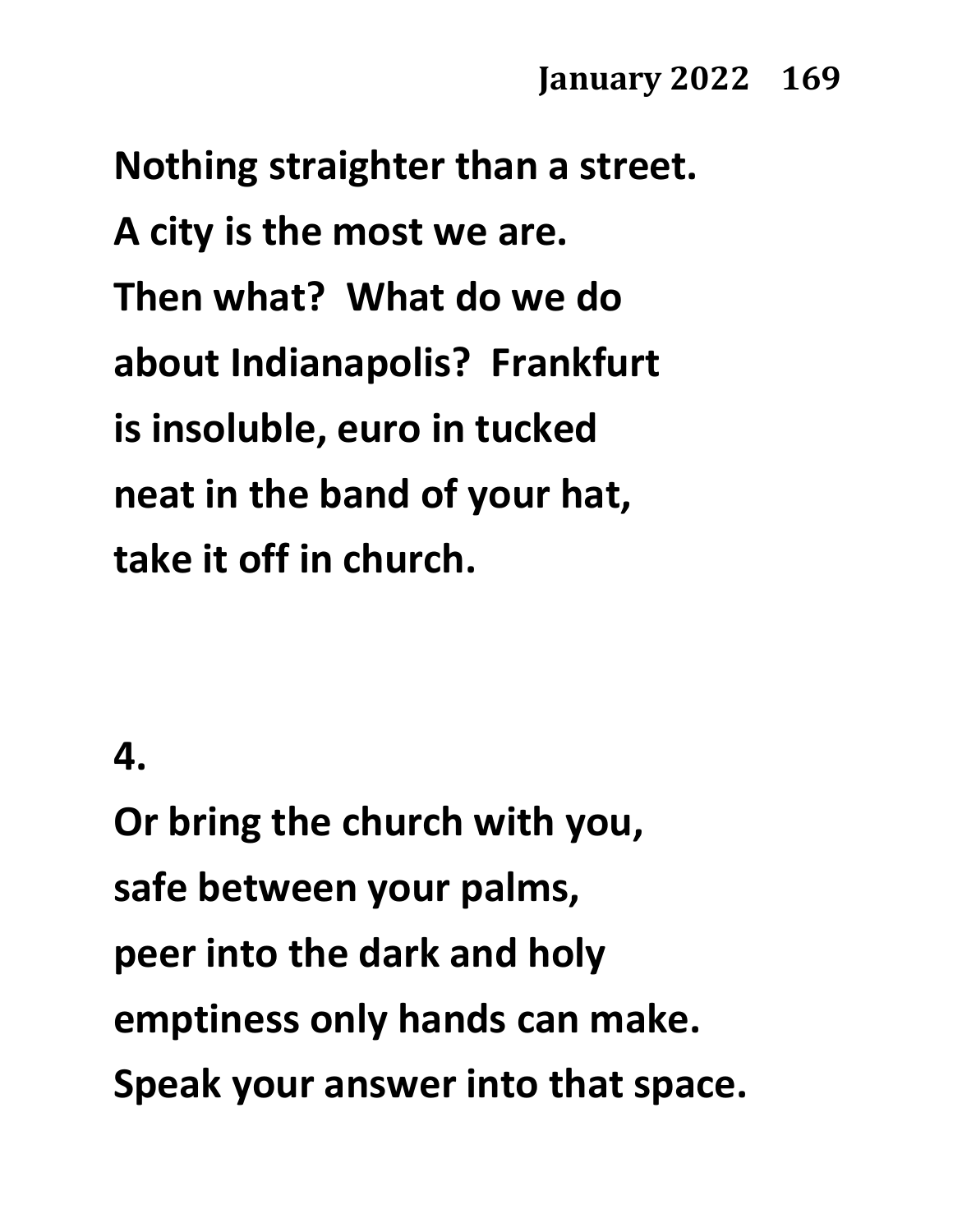**24 January 2022**

#### **THE ROOM**

**She lit the candle and opened the door. When she saw the dark room, she quickly pulled the door closed, and waved the flame out. It's not right to blow out a candle, she thought or had been taught, breath is to give life, not**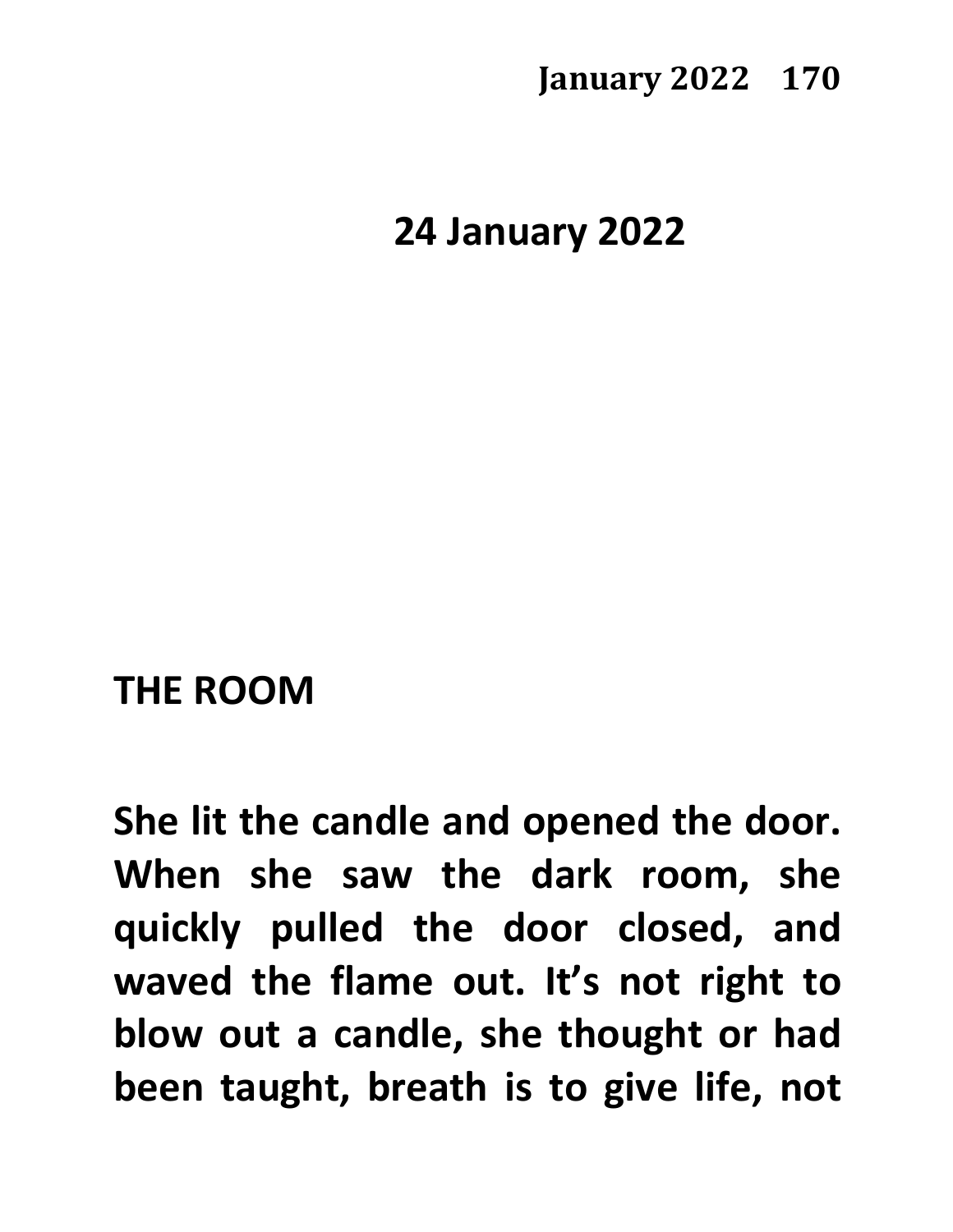**puff it out. And it seemed wrong to her, though no one had told her so, to carry a light into a dark room–it seems brash, li/ke blurting out some sharp word in a quiet room.** 

**She waited a moment, gathered her thoughts, opened the door and stepped into the dark, let the door close behind her, nudged by her shoulder. She stood in the dark, inhaled the feeling of this closed space, place, room.**

**Now she flicked her lighter and lit the candle again, raised it above her head so her eyes would not be dazzled by the light and so not get to see what the light showed.**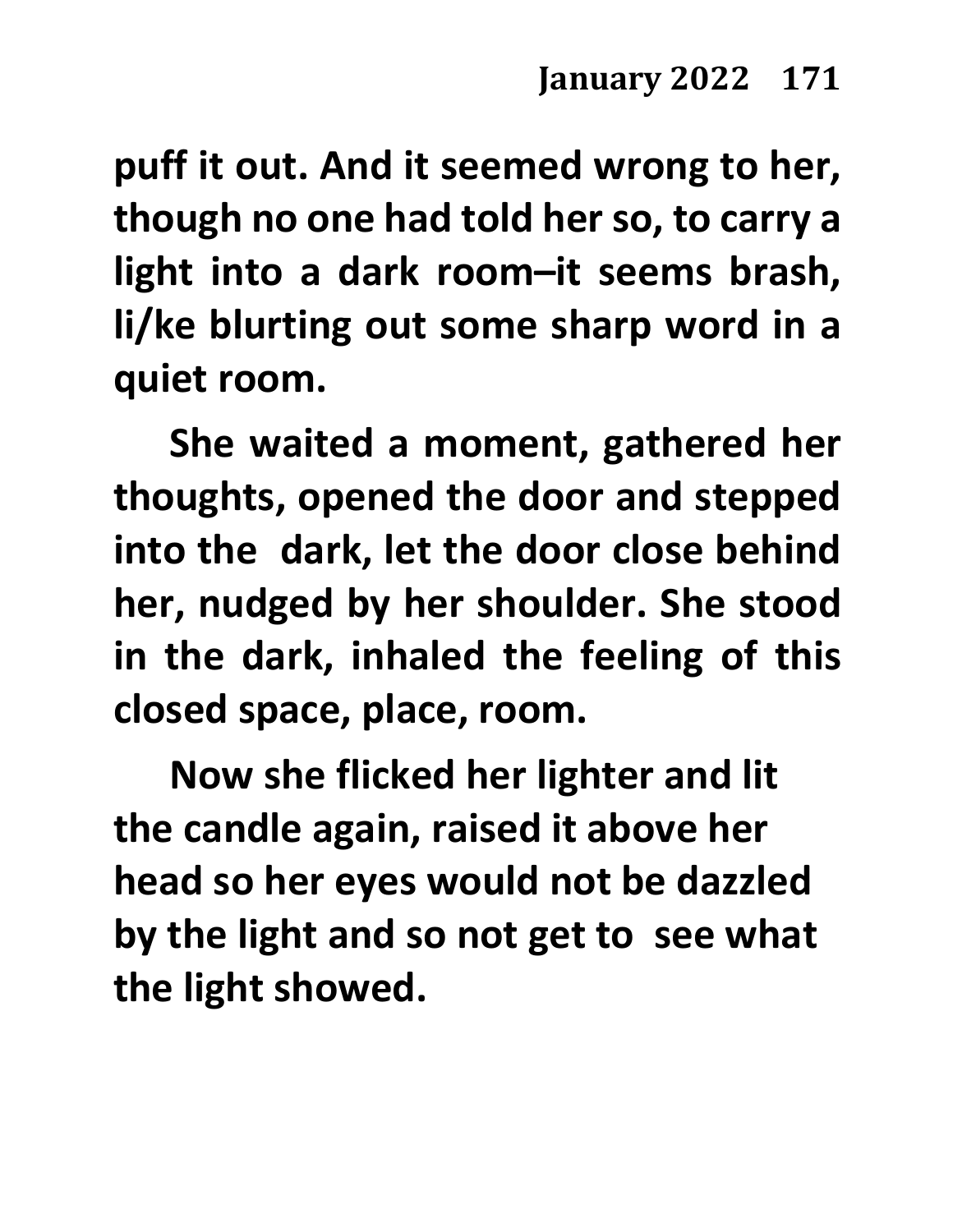**A table at the right. Two windows ahead, heavily curtained, A couch or narrow daybed in the middle of the room. Odd. No chair. Dark rug, pleasant underfoot. busy pattern, hard to read. She thought about the rug, how curious it is that so many things can be read, once we learn to read. So why are there no chairs? Nobody comes?**

**But here I am, she thought, and sat down on the bed. Now again she waved the candle out and sat in the dark.**

**What is this room for, she wondered. All the rest of the hou.se seemed ordinary enough, easy to read, she thought with a smile. But this room… Her uncle and aunt were out of town, she was staying in their house alone,**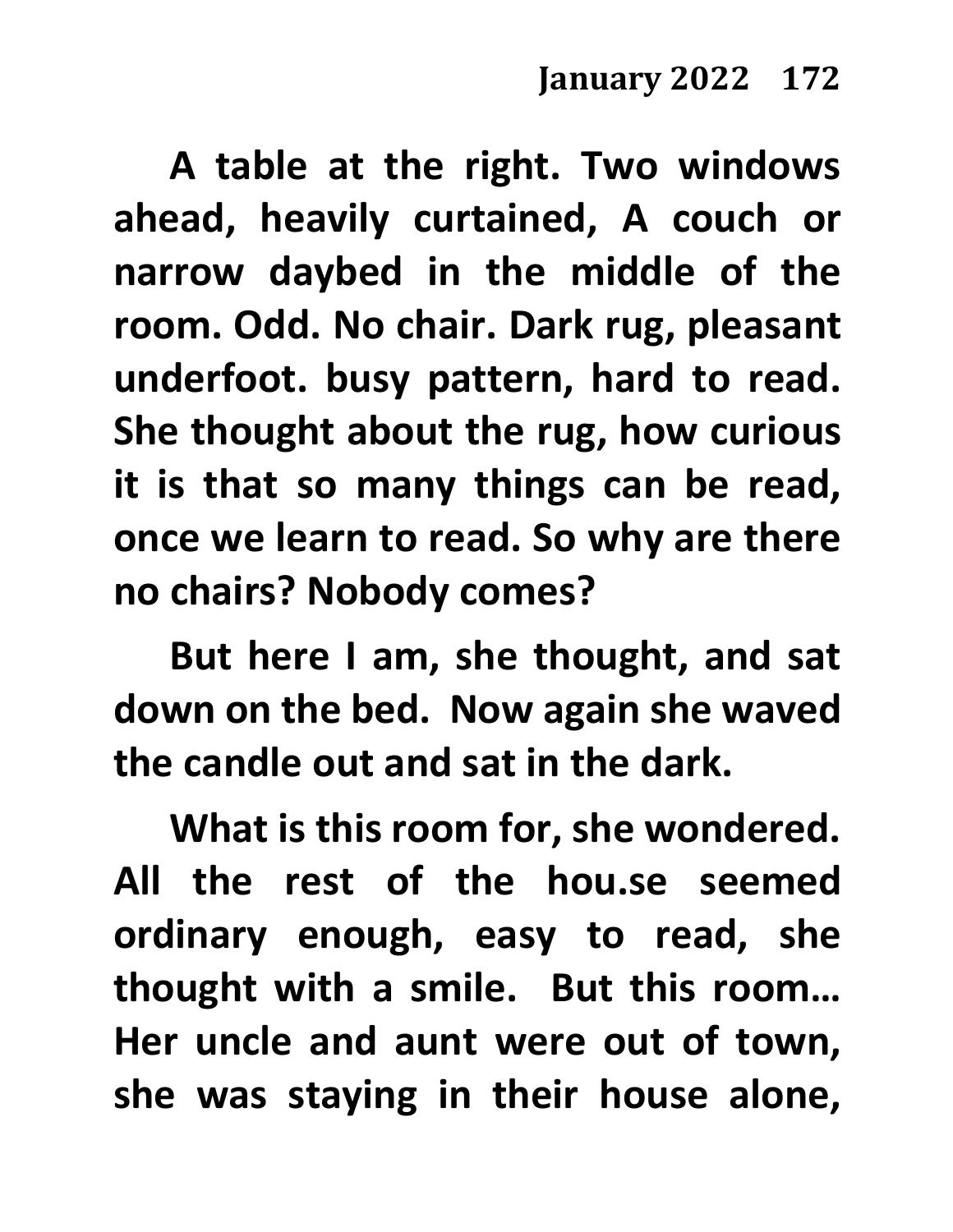**looking after it while they were on their travels, they were playing with rivers and mountains, and she was in a dark room. What is this place?**

**It felt pleasant, though in its own way, almost serene. Once she had sat in a park reading book, and looked up and saw an old man on a bench across the path dozing, smiling in his sleep sometimes she could even her his slow breaths, not quite snores. How comfortable that was, to sleep in the sun. Maybe that's the other side of being awake in the dark.**

**It didn't feel right to sleep on this bed, so after a few minutes she got up and found her way out, no candle needed. She hoped that she'd**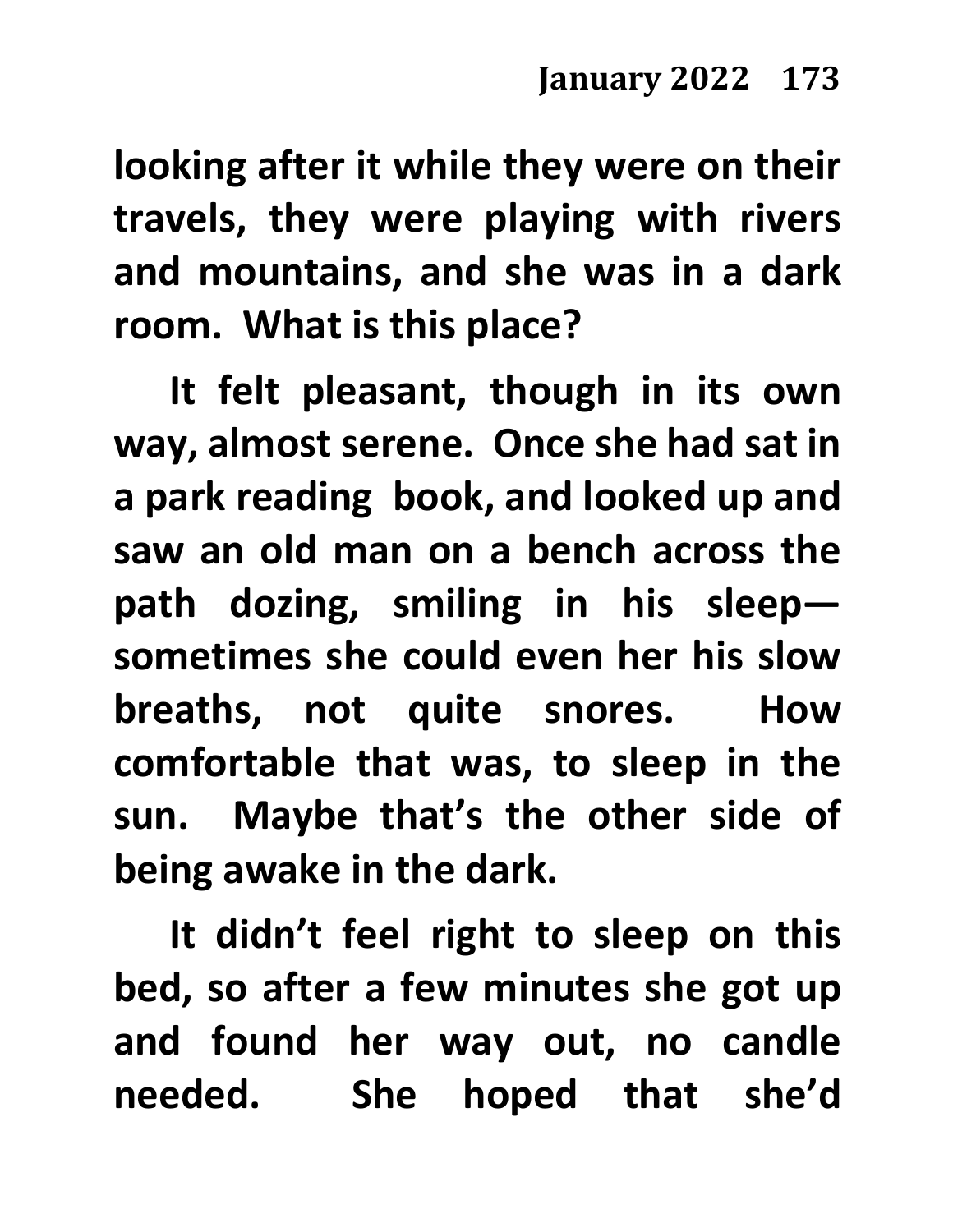**remember to ask her aunt about this room when the folks came home. Otherwise she'd have to make up the story for herself. Or maybe just read the one the room had written in her**

**25 January 2022**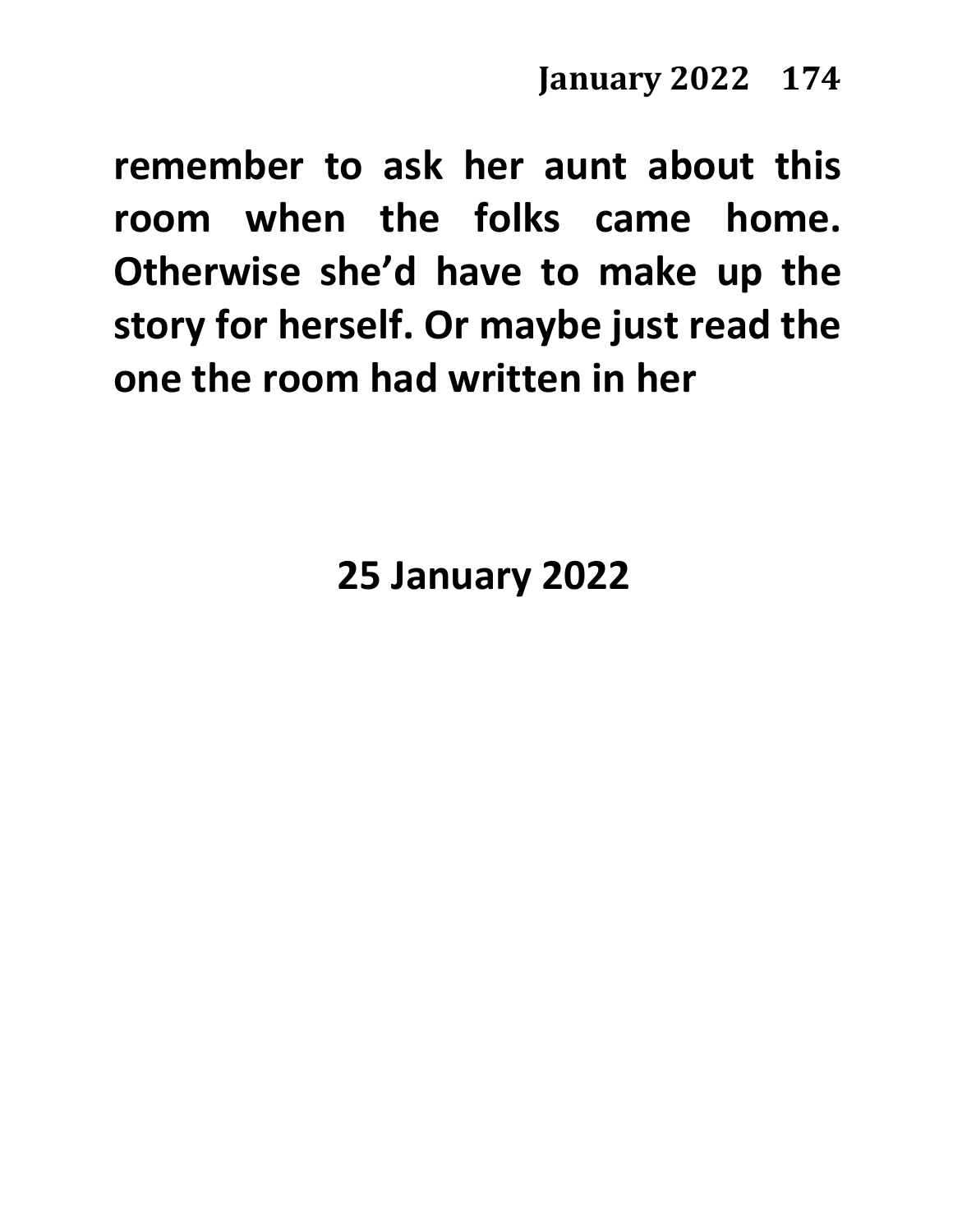**= = = =**

**Bot much new snow plenty of old. Planctus. To discuss weather is to complain, what comes, what goes. What does it mean when a language (English is one) gives up gender? Now we can't tell if a road is feminine or an hour is a woman with whom we spend some time. But law was a lady oo,**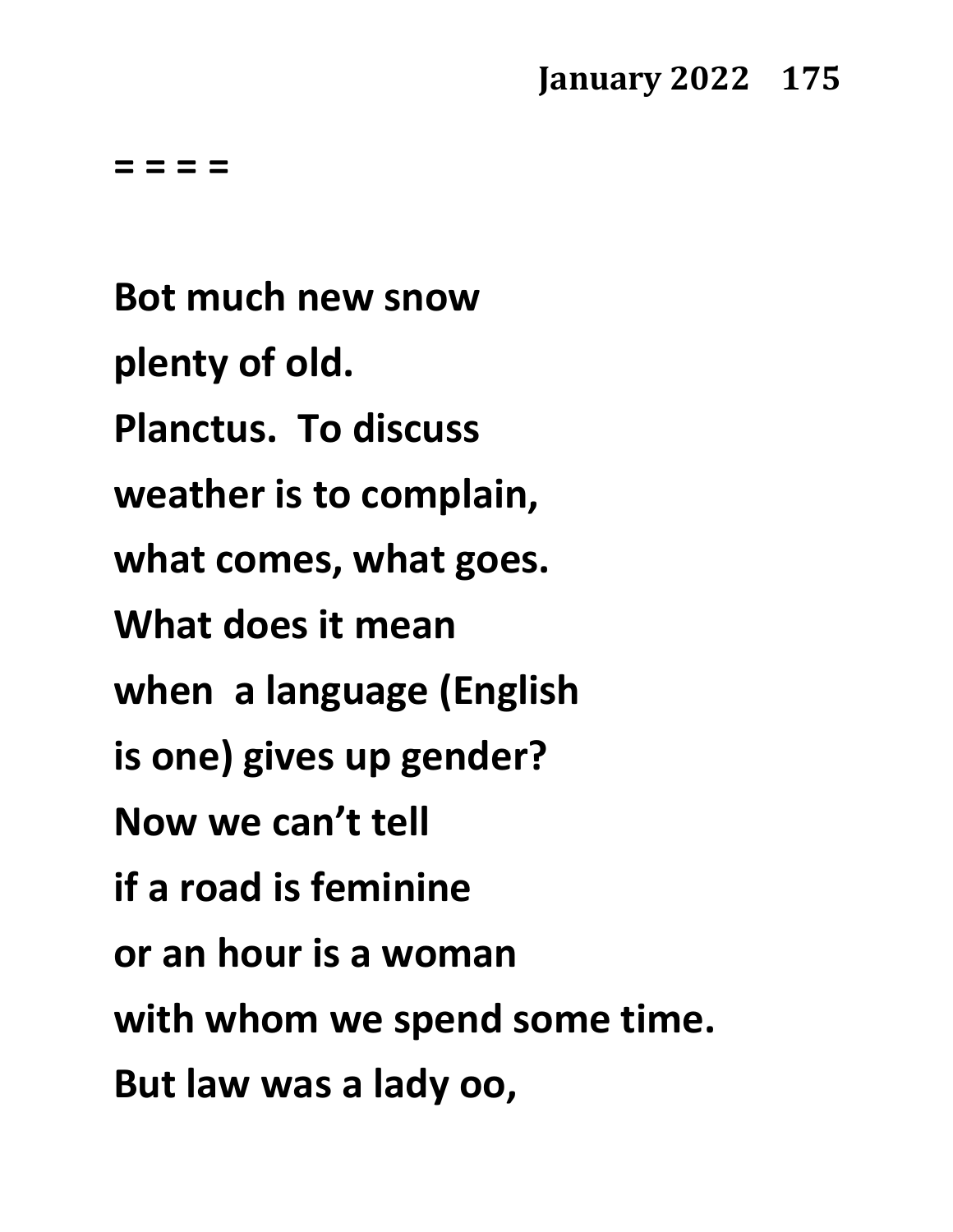#### **and servants were all boys.**

### **Is that what we were**

**trying to forget?**

**25 January 2022**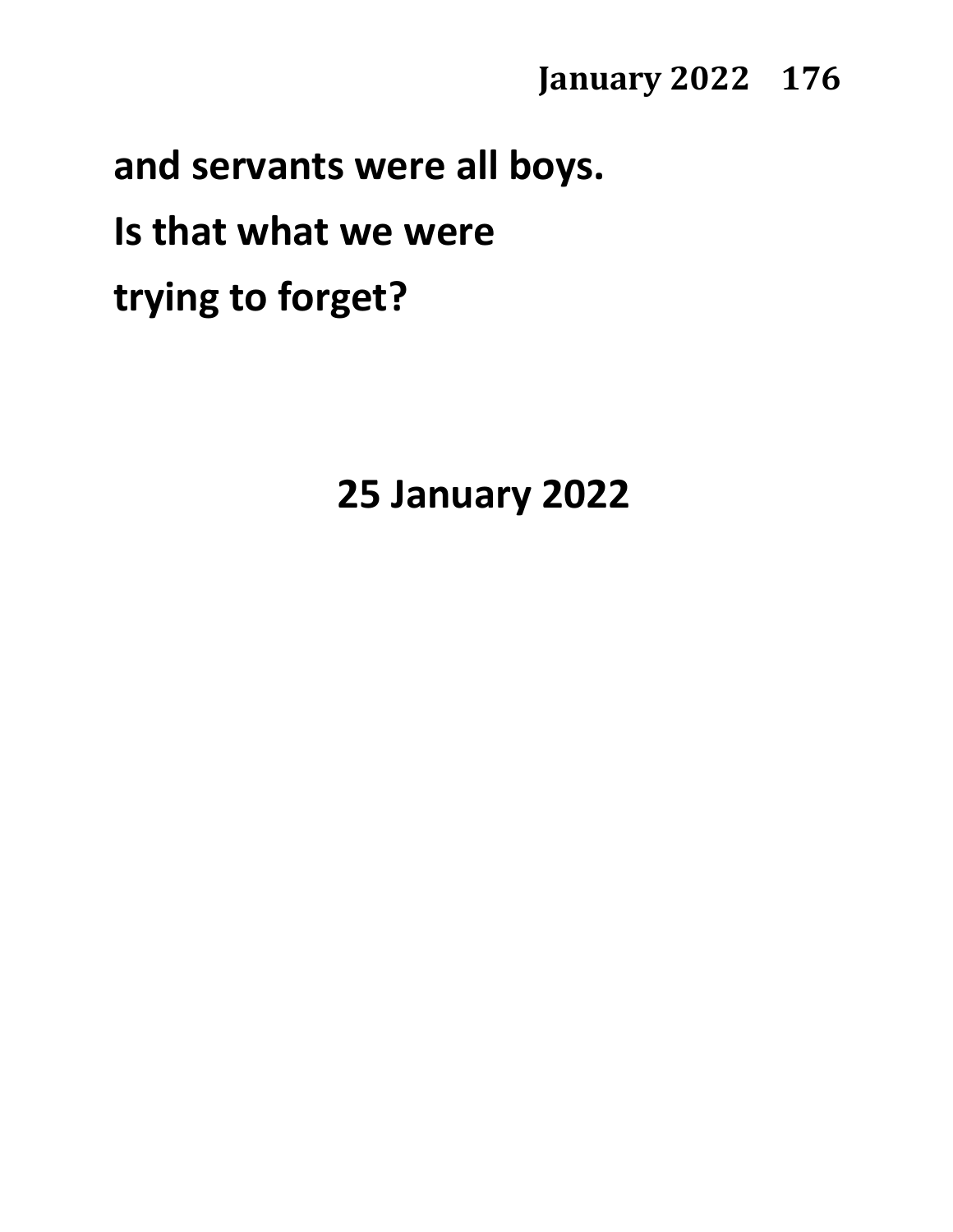#### **TRIBUNAL**

**When the poet was summoned before the ecclesiastical court as he came throu.gh the door an instantly the space between him an his judges filled up with hundreds of fresh red roses and their fragrance loomed. One bishop shouted "See, these are blossoms from a heathen land, destroy them!" But the presiding bishop shouted in his turn, "Lreave them!" Them, in a quieter voice, "They are beautiful. We need no other evidence."**

**25 January 2022**

**sTURRETS**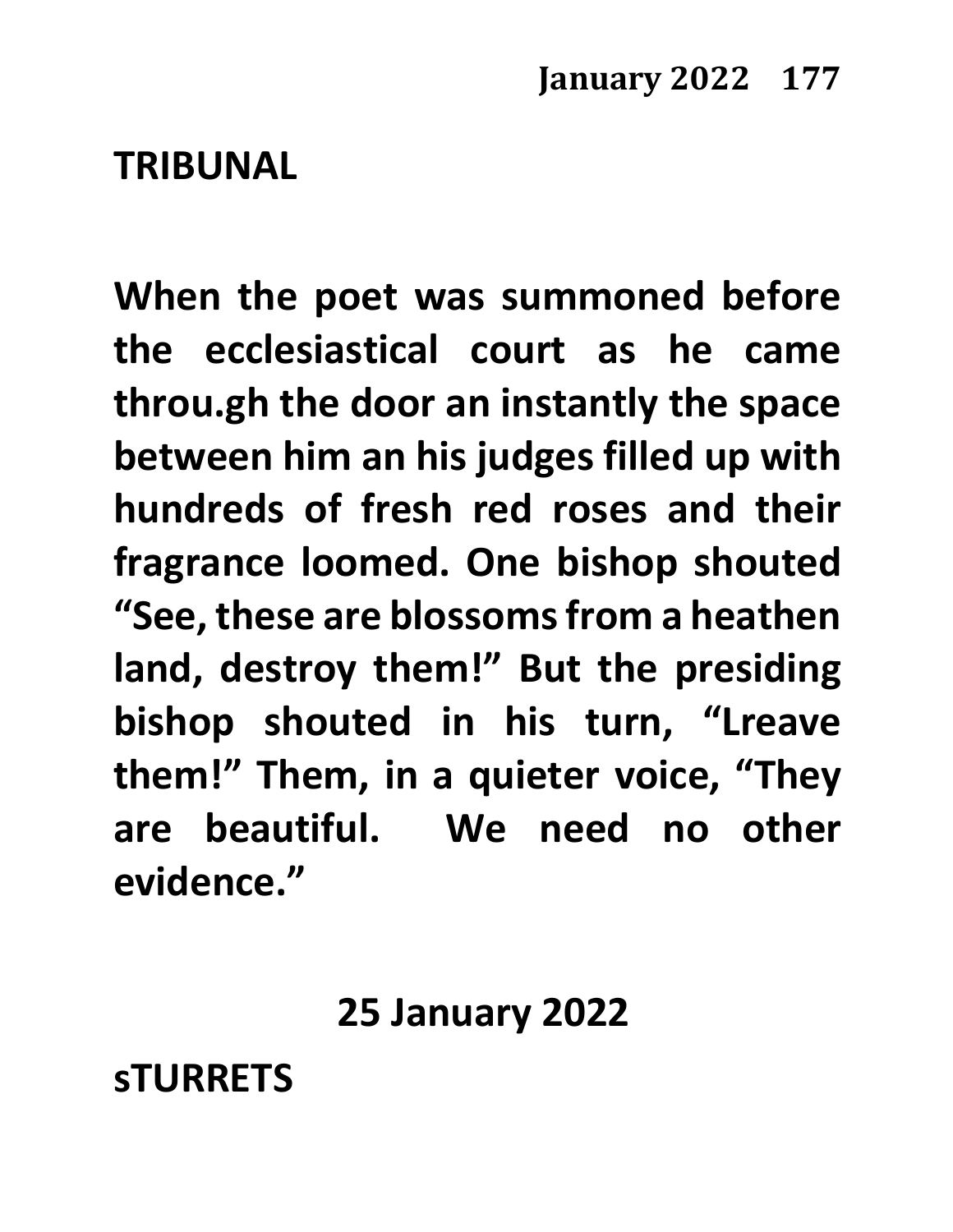**There is a castle, golden when you see it in sunlight, silvery in moonb. It has a tall tower, and the tower has three turrets.**

**If you are sturdy and determined, you can clim up the winding stair to the empty chamber where the turrets start. With more strength you can choose one of three narrow, narrow staircases to reach its own turret, And that will be yours.** 

**From the fields and the forests and the nearby towns everybody can see that castle, but few are welcomed there, and fewer still dare the climb. Maybe people are savvy enough to fear**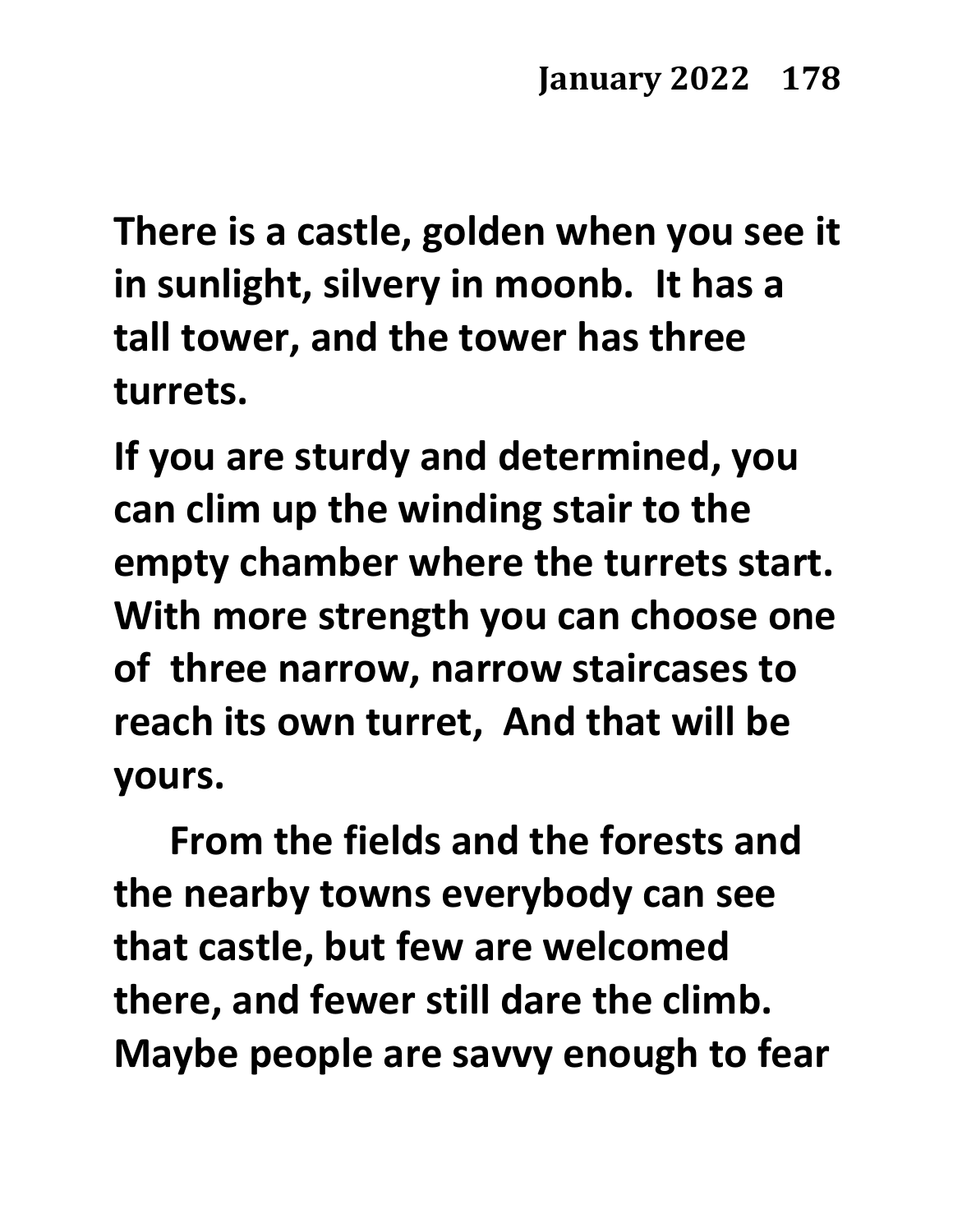**what they might find all the way up there, a measurable distance closer to heaven.**

**Because, as has been said, thjs room they find at the top of the turret atop the tower atop the castle, that room is theirs. What does it really mean to have a room of one's own?**

**25 January 2022**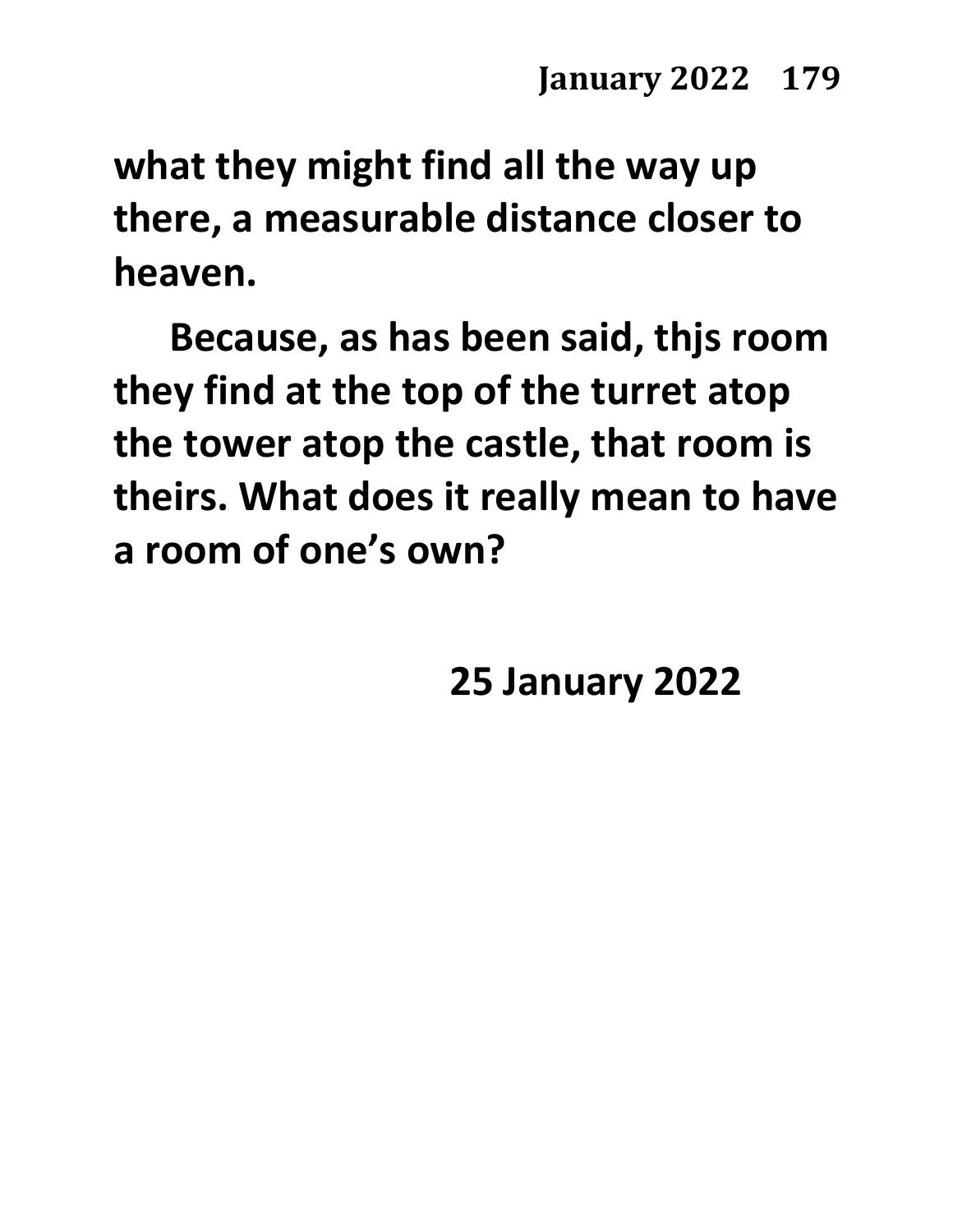#### **CAMBRIC**

**Here, take this please, my white handkerchief. Perfectly clean, freshly laundered, just hasn't been ironed.**

**Take it with you the next time you go over there. Whenever it's easy, walk out in the countryside, Languedoc, Normandy, doesn't matter, just out on the land. Find a stretch or just a patch of bare soil and spread the handkerchief out, neatly, a white square of cambric on the dark earth of France.**

**I'm not sure I can explain it, but it's important to me, to see, if only with the mind's eye, this flag-like homage I offer**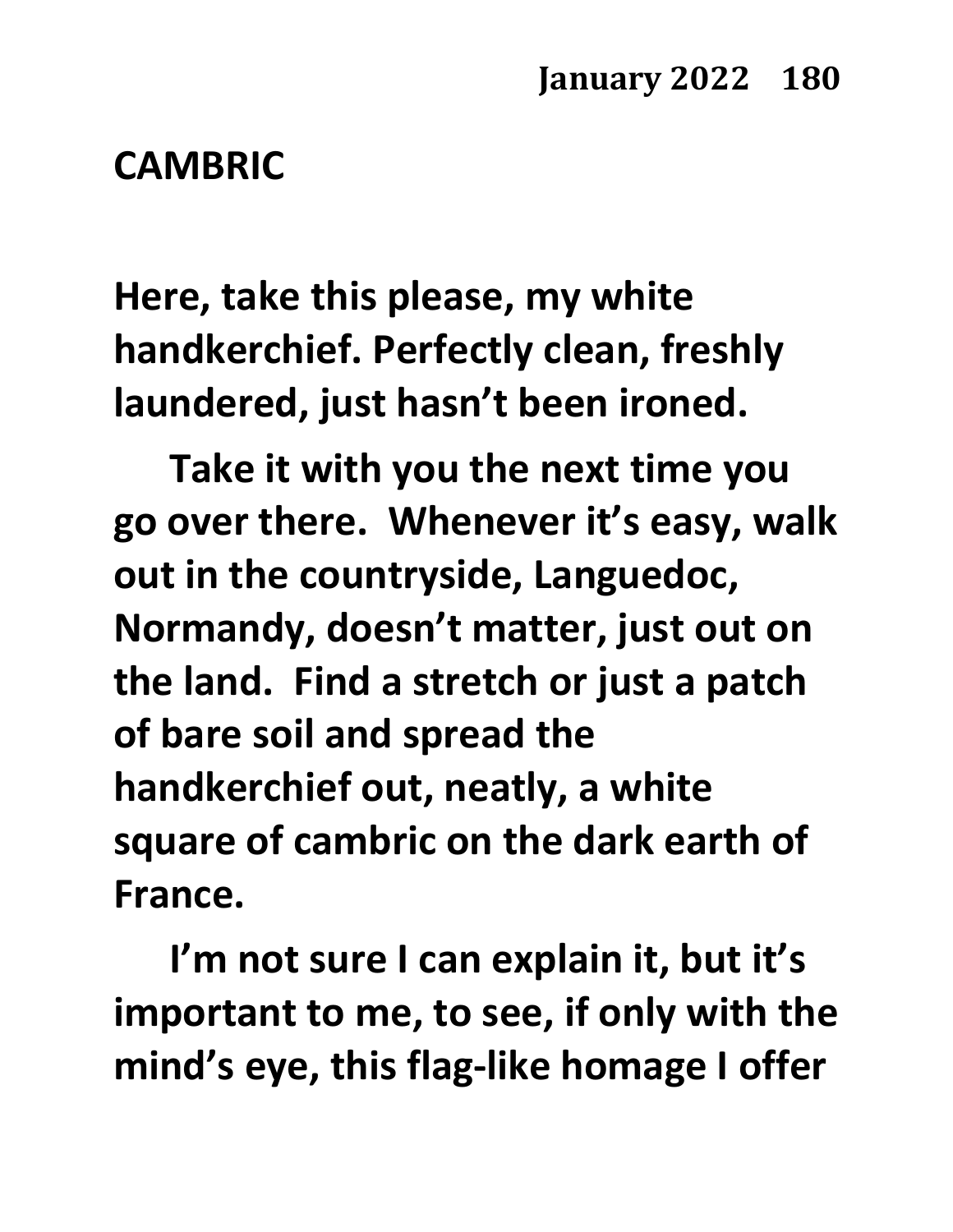**to the nation. Important too that it be my cloth, but my hand not be the one to place it there, smooth it out all neatly, and leave it there, let it sink into the ground or rot there or blow away, let the land decide.**

**25 January 2022**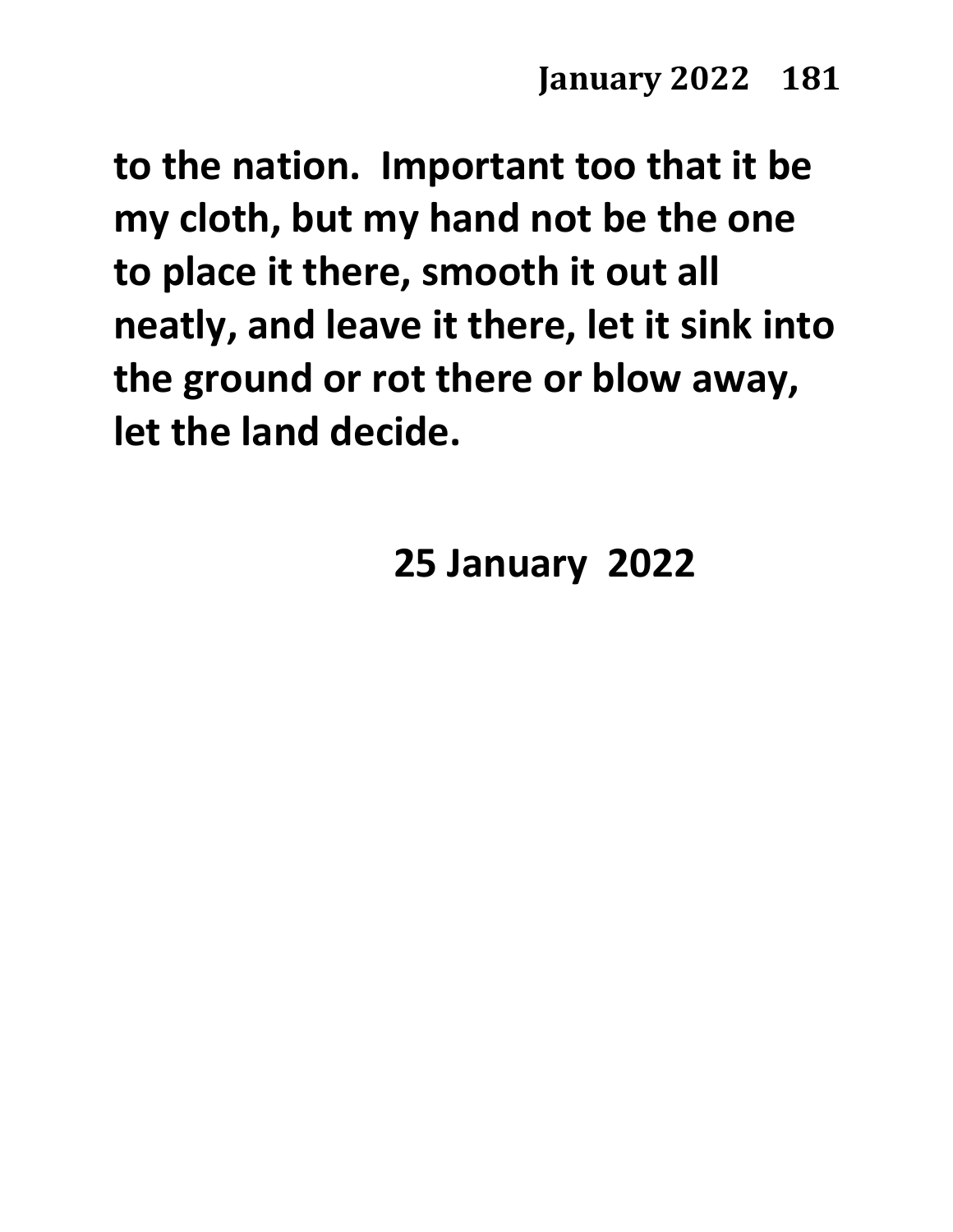#### **THE LINE**

**He saw a white line nd followed it along the avenue. It wasn't in the middle of the street, where white lines usually live, it just wandered, vaguely straight but wavering now and then along the asphalt. It seemed lively, and there was no trffic, so he wandered alng with the line. After a few blocks it turned the corner, and heeded across the creek out of town.**

**He felt more at ease in the village, but felt the line would be insulted if he dropped out now, sp he kept going, over the steel bridge, up the grade past the church, what kind of church he never**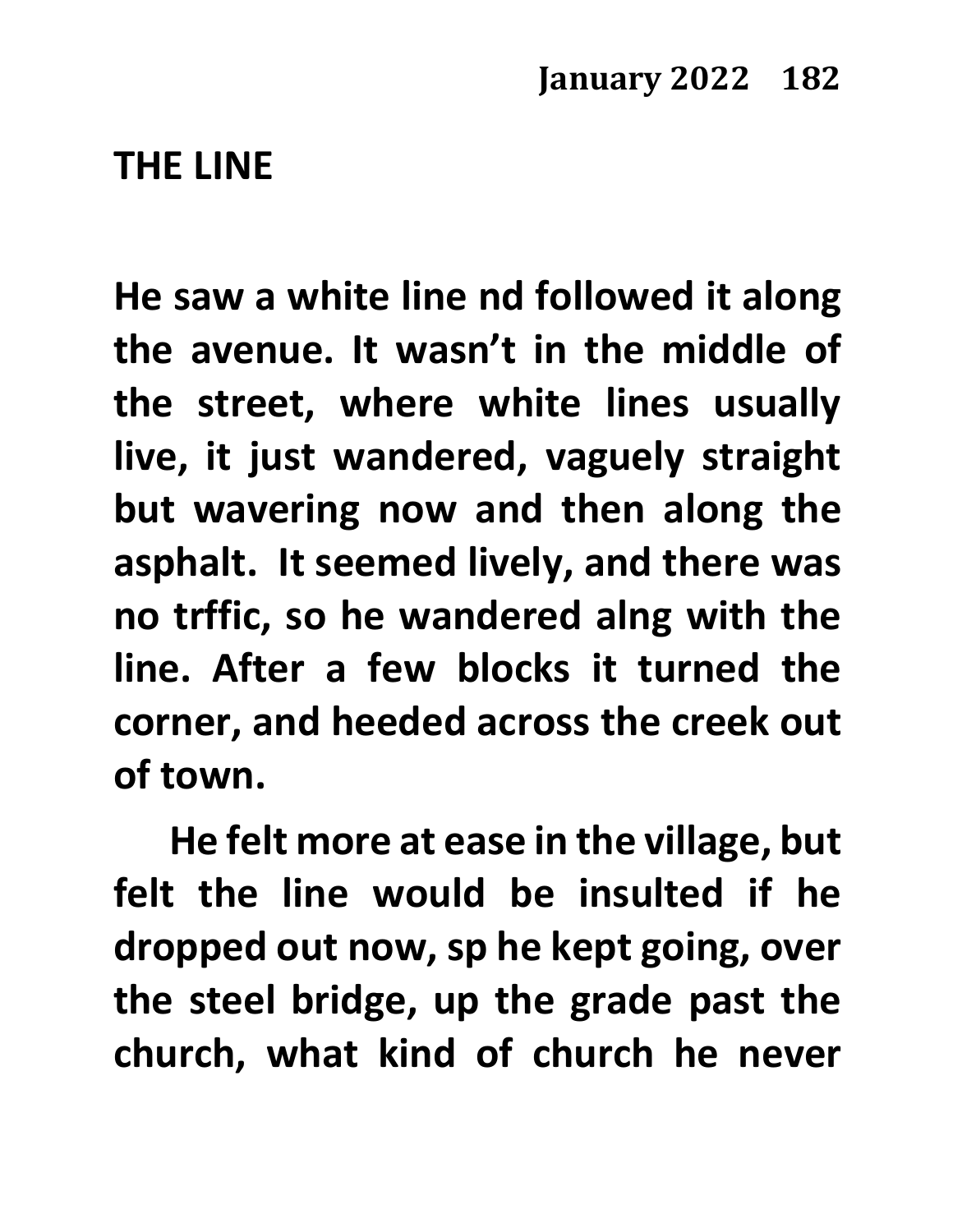**noticed before and it was too drk to read the sign now, so good-bye church and up the hill not too far atd suddenly the road id a complete three-sixty, formed a white circle and there he was, on the line itself. Should he step inside or stay outside? Night is so difficult, es[ecially for deciding things. He just stood there on the line, just where it met itself coming back from its orbit.**

**He thought hard. He had never noticed this line before. Was it newly made? Was it maybe there just for him? Was it his business to enter the circle and discover its meaning, if any? Does anything have meaning? Or was the circle a trap, meant for him himself to lose himself in.**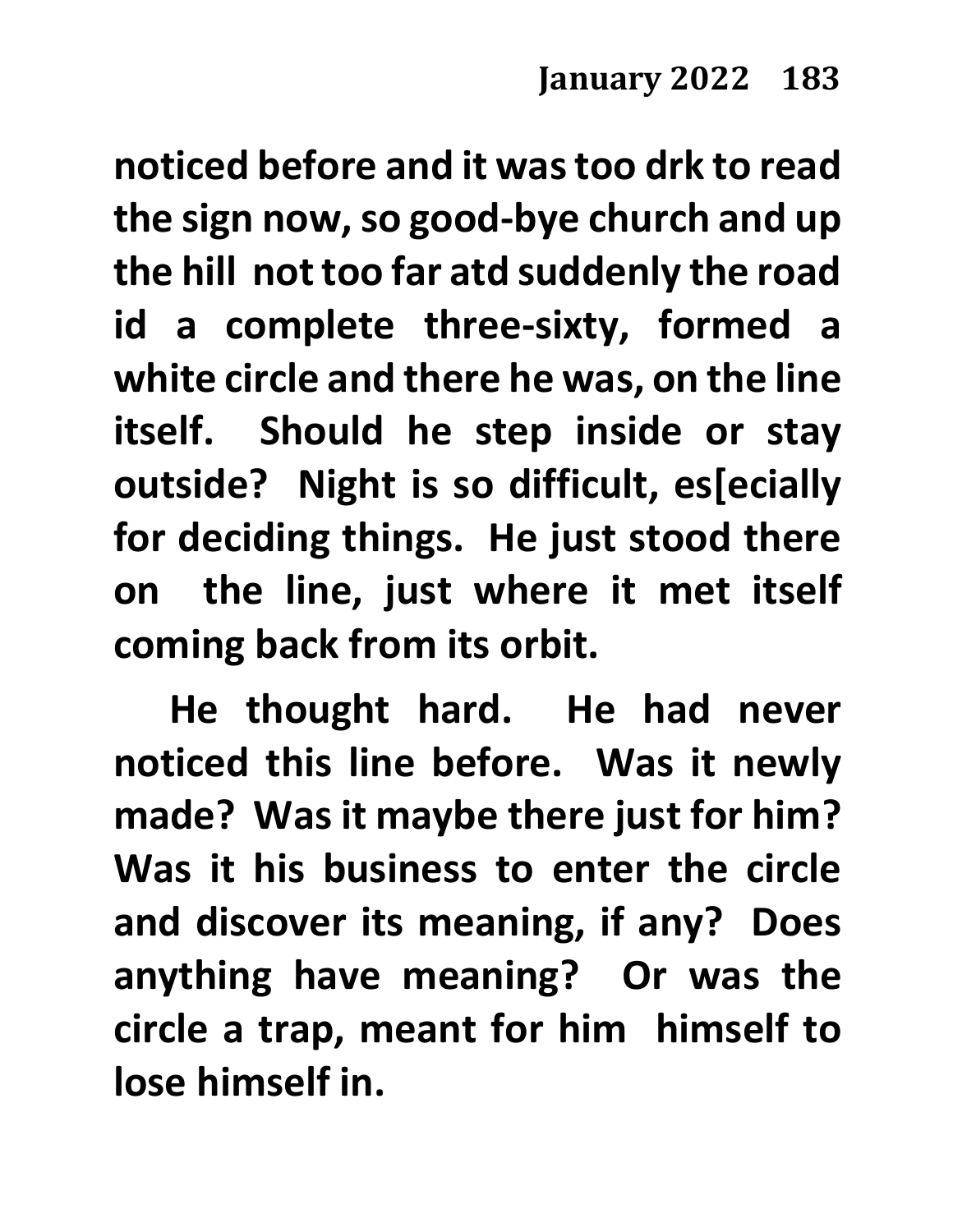**Somewhere at the back of his mind he vaguely remembered a teacher once telling a poetry class "You can always trust a line." What does that even mean? why had the teacher said it, what did it have to do with now?** 

**But the teacher never said to trust circles. So it was decided. Now he knew what to do. He kept walking along the line, followed it as it made its circle, came bak to the junction and kept going, downhill now, easy going, the line shimmering in moonlight, past the church, over the bridge, around the corner and the avenue then all the way to where he started, and that was pretty close to his home, though not exactly there.**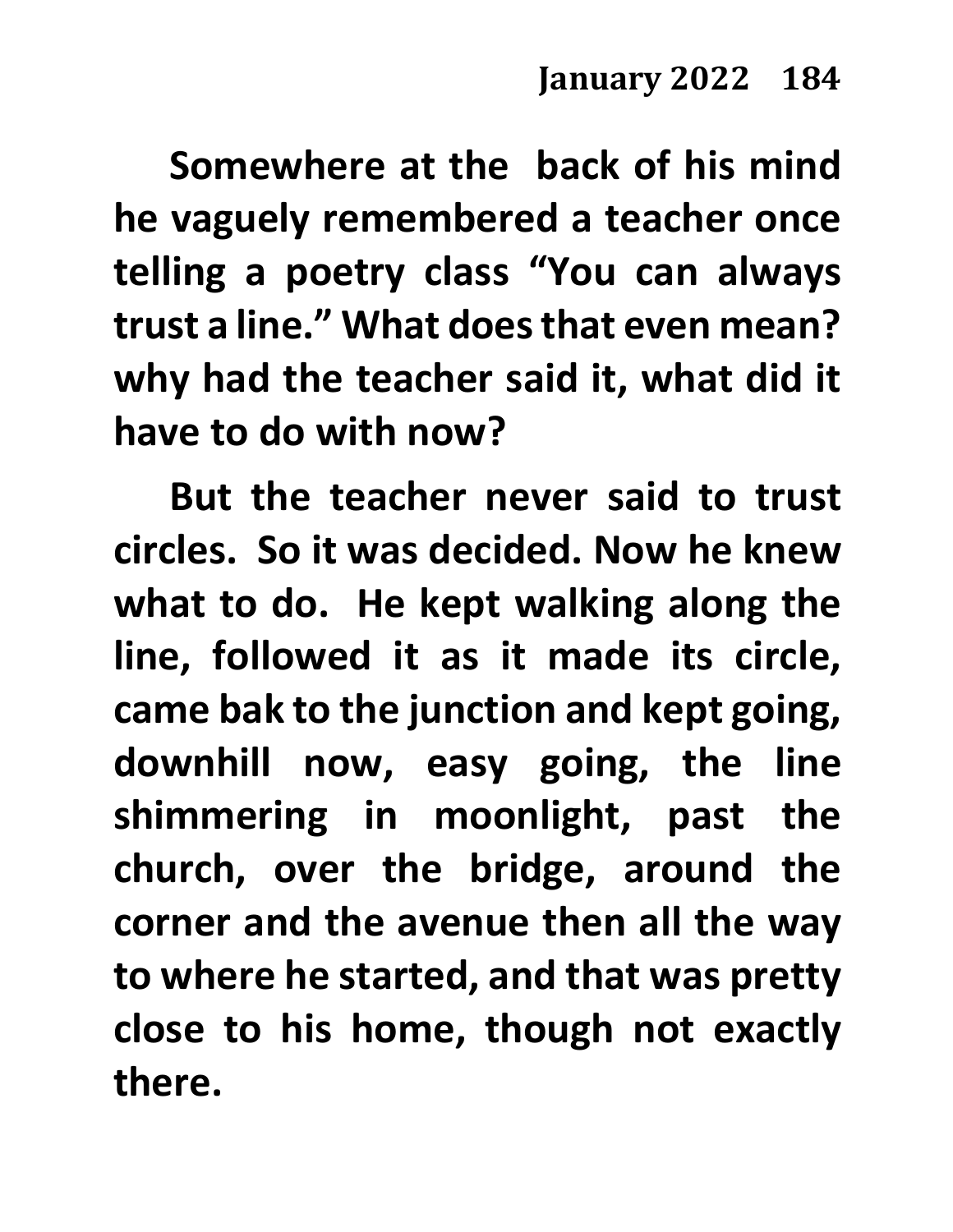# **25/26 January 2022**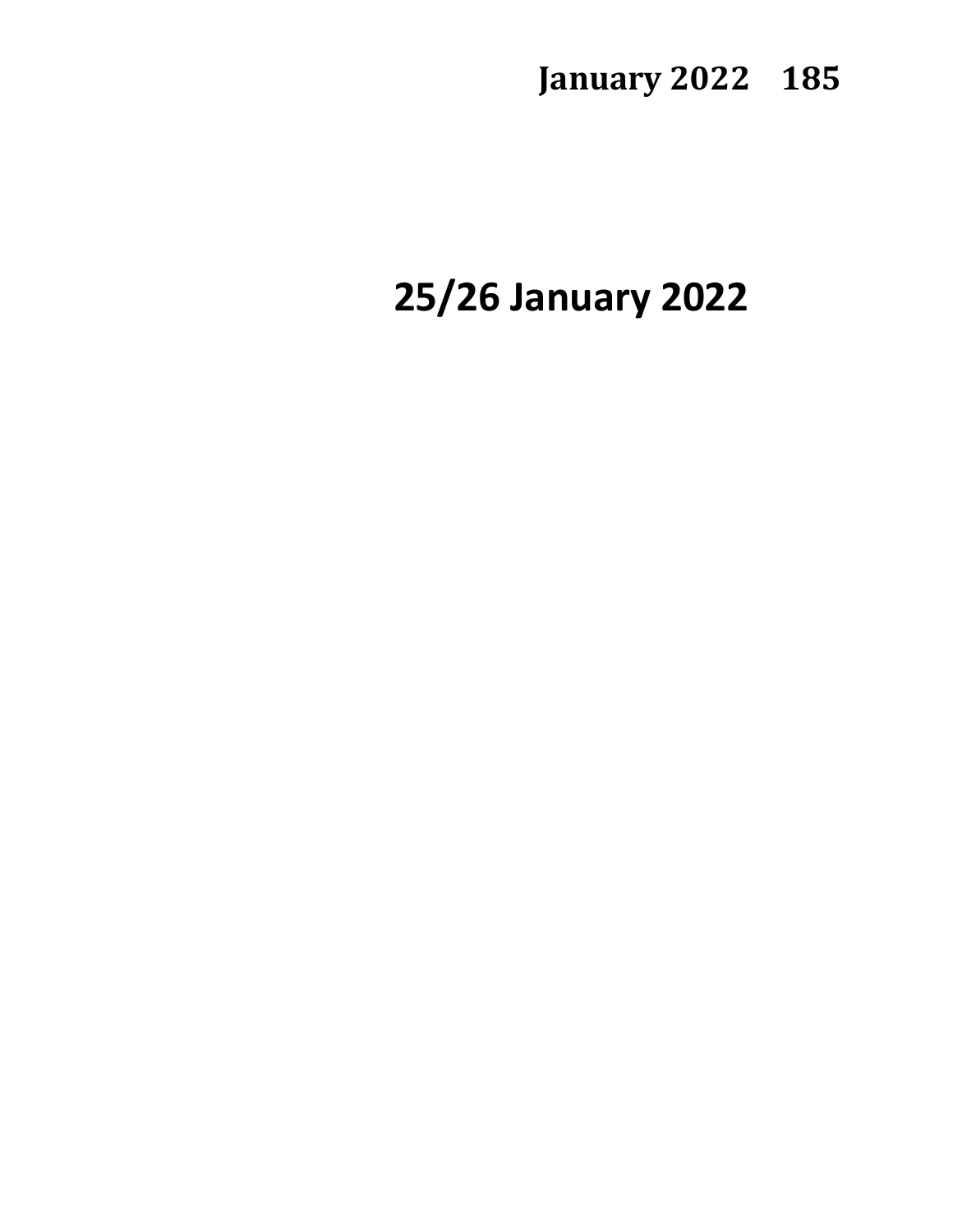**= = = = =**

**Who listens to us from under the ground? The snakes are sleeping now so we're free to tell stories, even in Colorado and Tibet. But is someone else awake down there? tread lightly, story. But this is your glory: you can never tell who's listening.**

**26 January 2022**

**= = = = =**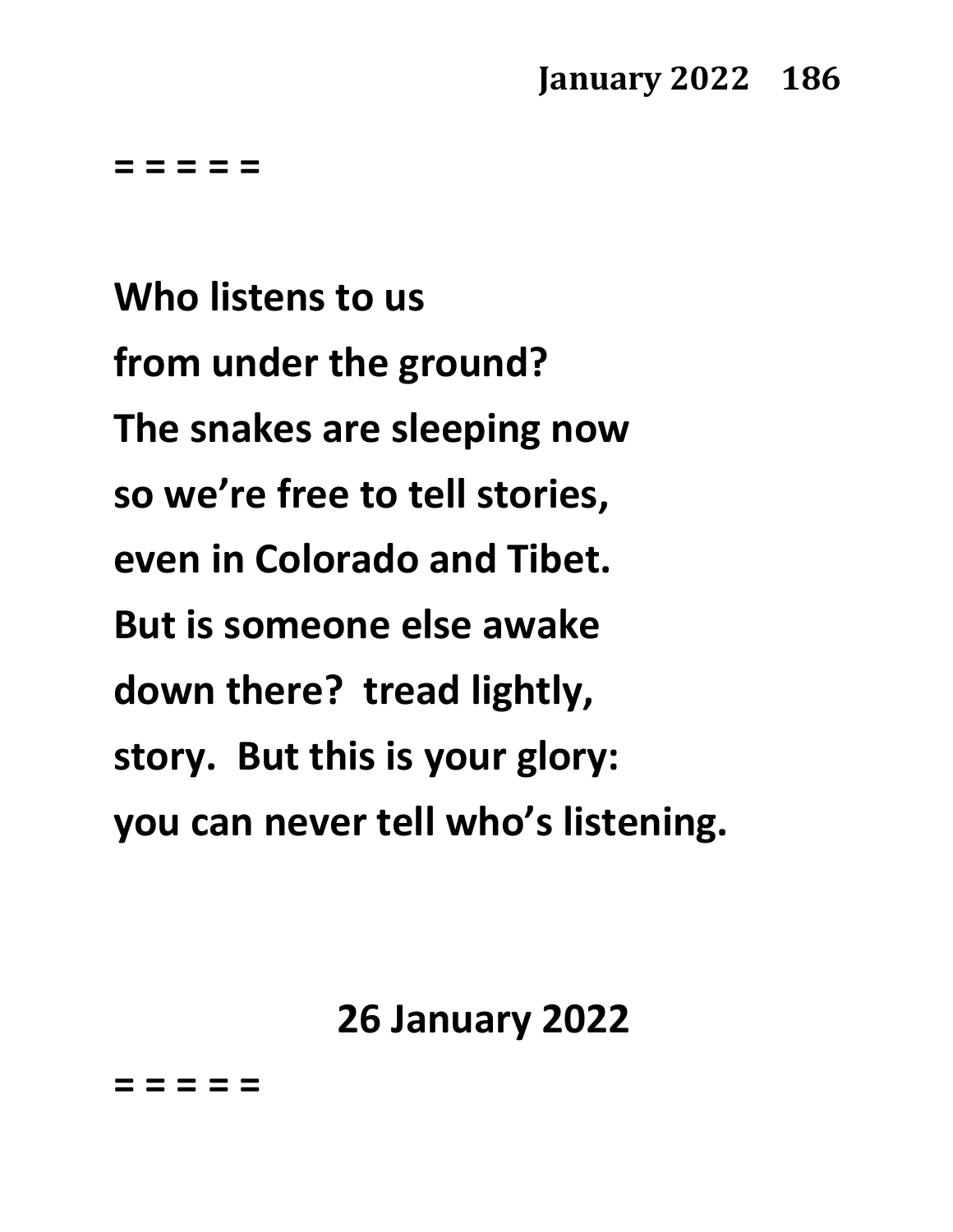**Not a cloud in the sky, "not even one" says Aslan in** *The Roots of Heaven***. nothing to protect us from what we want, from what we do.**

**I look up from the memory and see a man trudging uphill. No one said it would be easy or if they did he didn't hear. Or didn't listen. Trudge, trudge, the dog at his side no help, he should have a horse instead**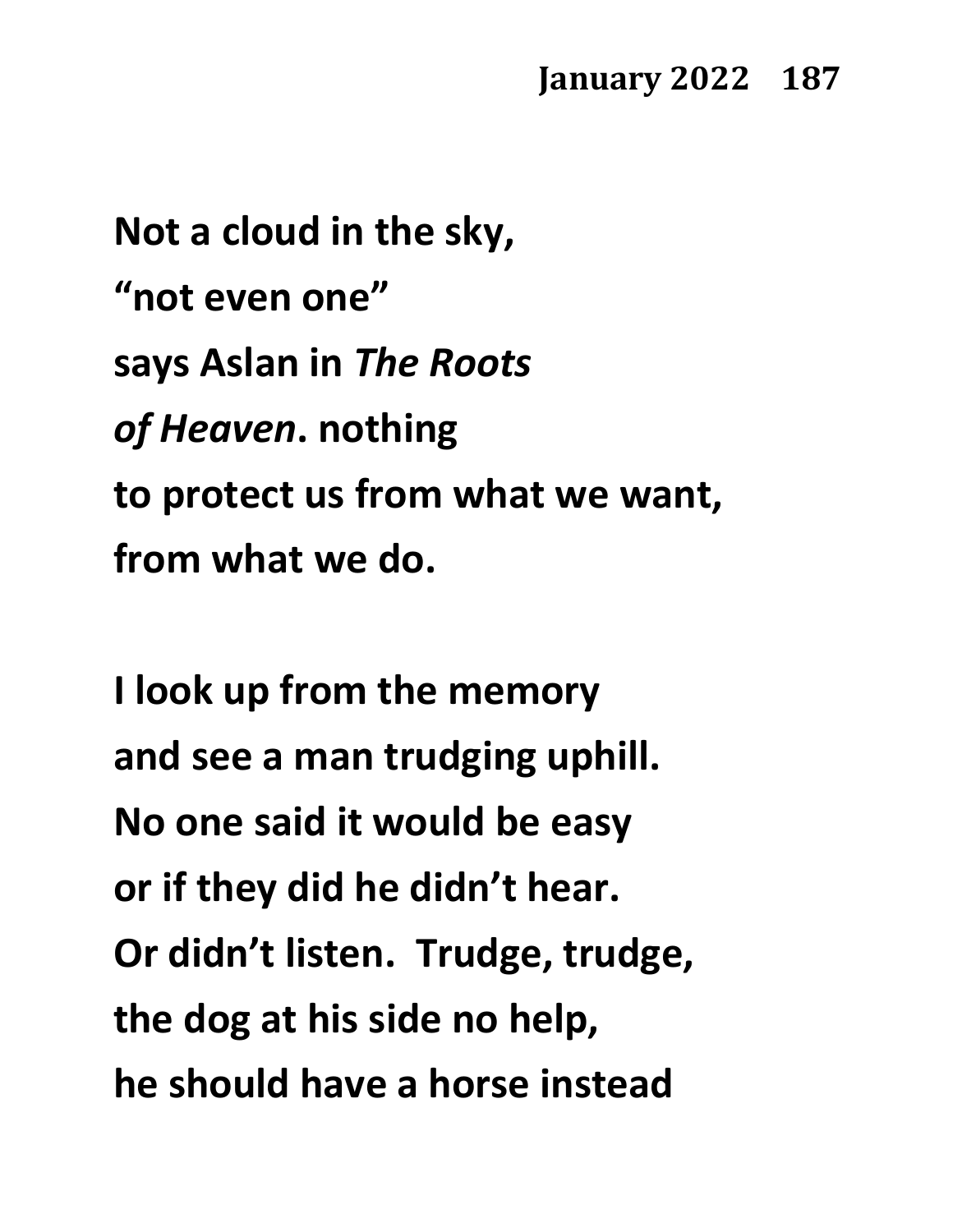**and ride like Chateaubriand up this very hill, ever eager for what comes next. History and all the other movies. I wasn't listening either. Maybe I need a dog.**

**26 January 2022**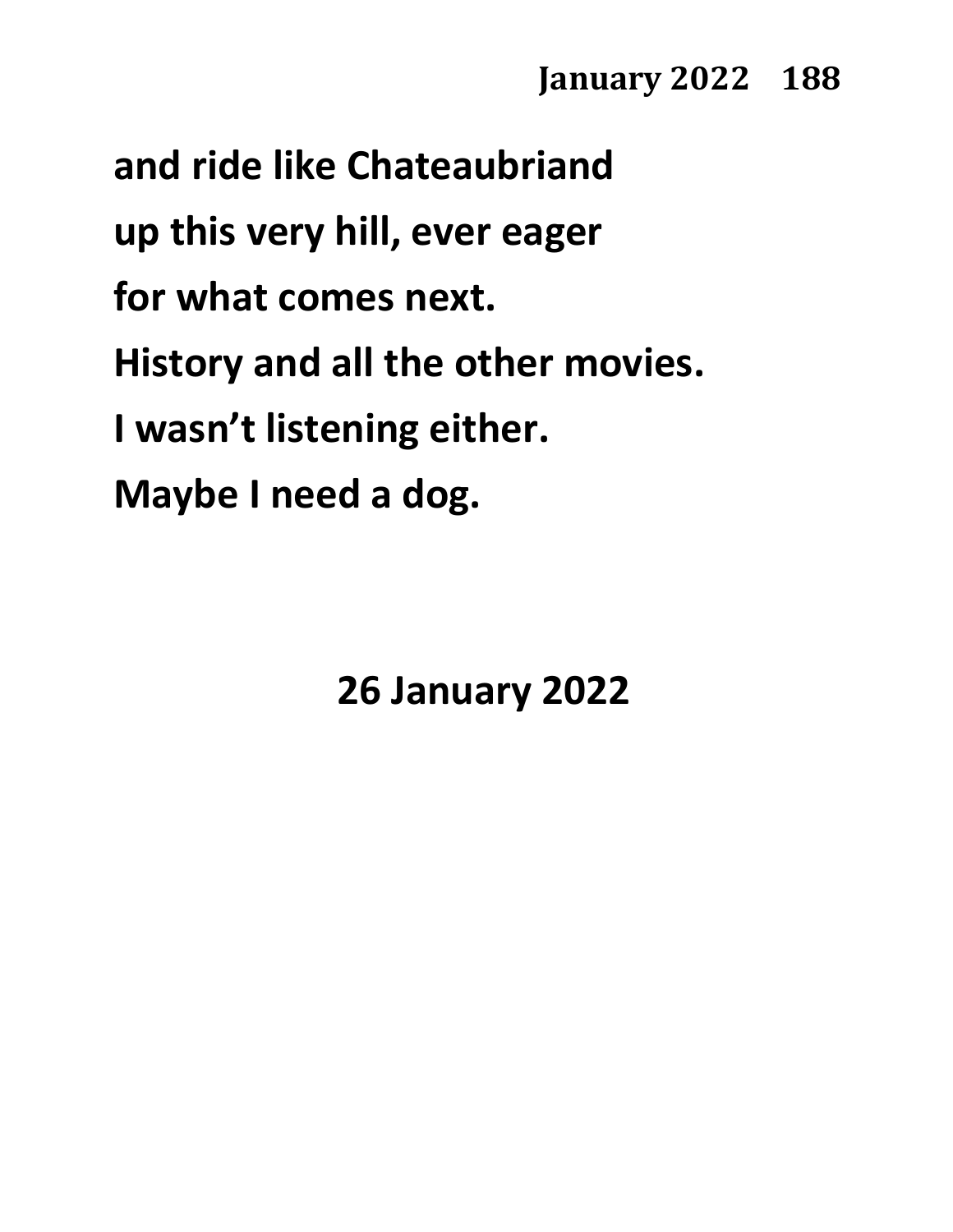**= = = = =**

**When I say sky blue who do you see? Eagle? Moses on the mountain? Alice interviewing Tweedledee? A color has so many people in it.**

**26.I.22**

**= = = =**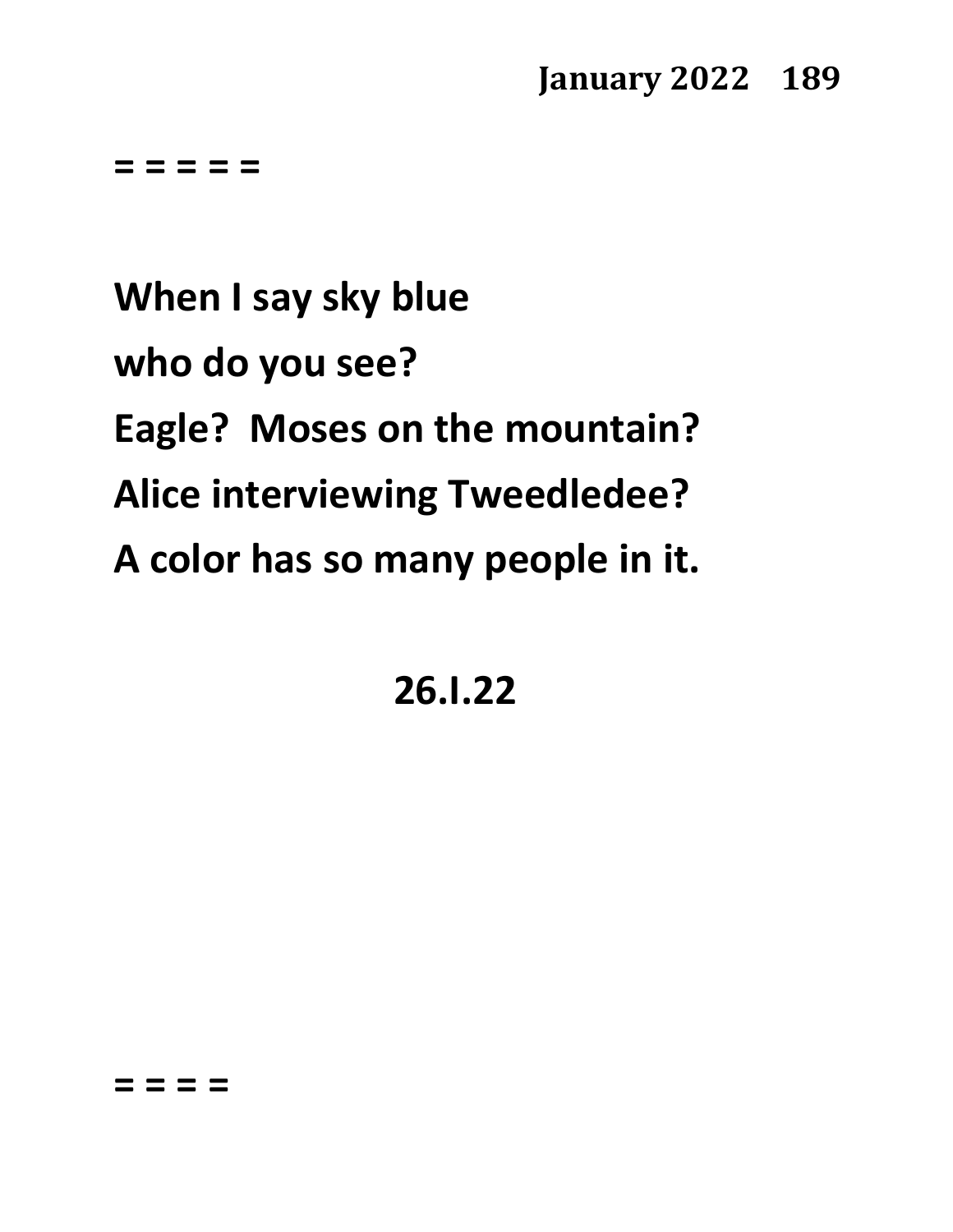**Like rain, snow is a gift to us but slow unwrapped– thinking positively, shivering, slippery as a pronoun underfoot.**

**27.I.22**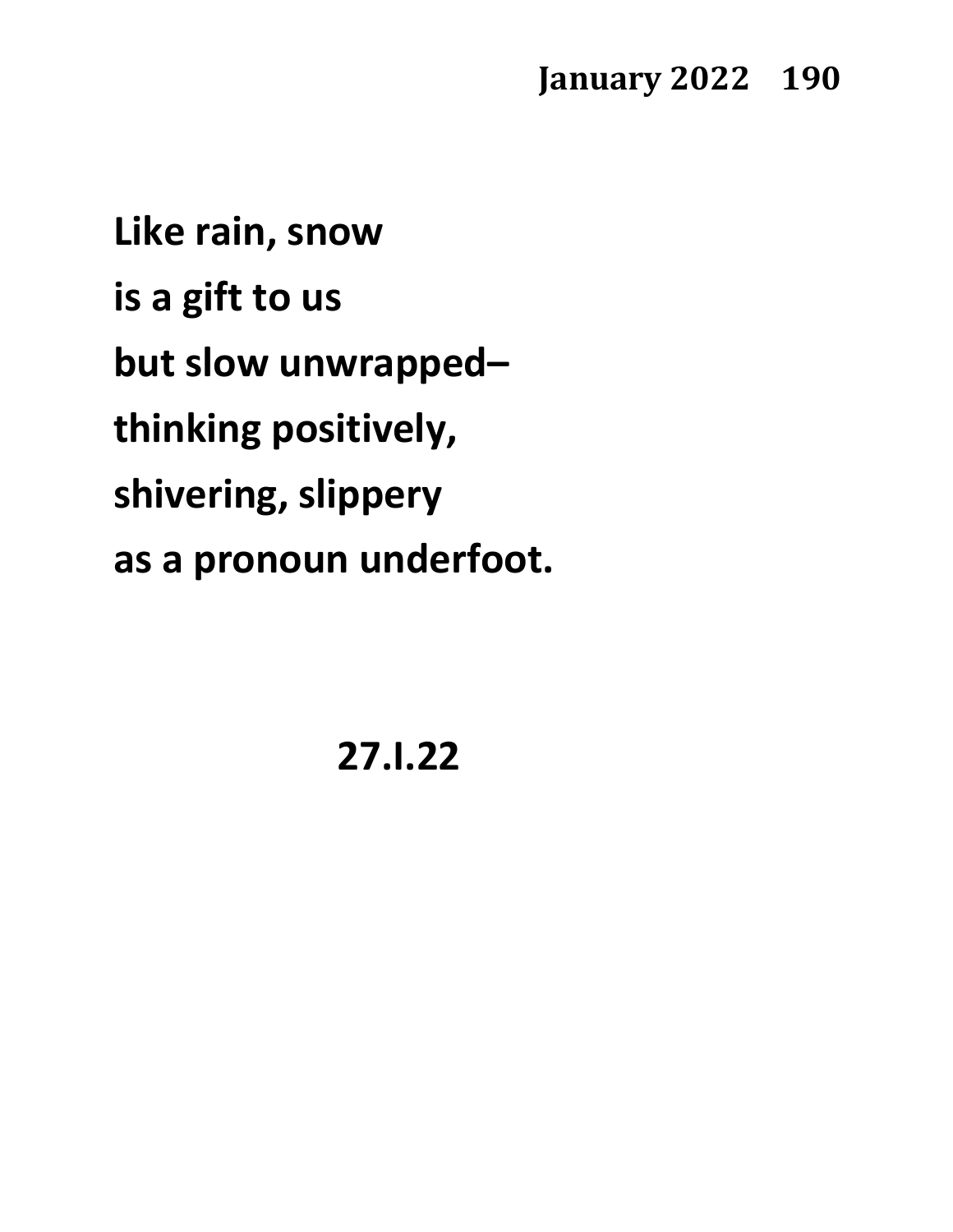### **SIGNS**

**The word went out to see for itself, don't ask me why, all I can do is follow it down the Orinoco or Kentucky caves or where would you go? Names of places being me home, one degree warmer than an hour before, yet I dreamt other people's dreams and lost my own. 2.**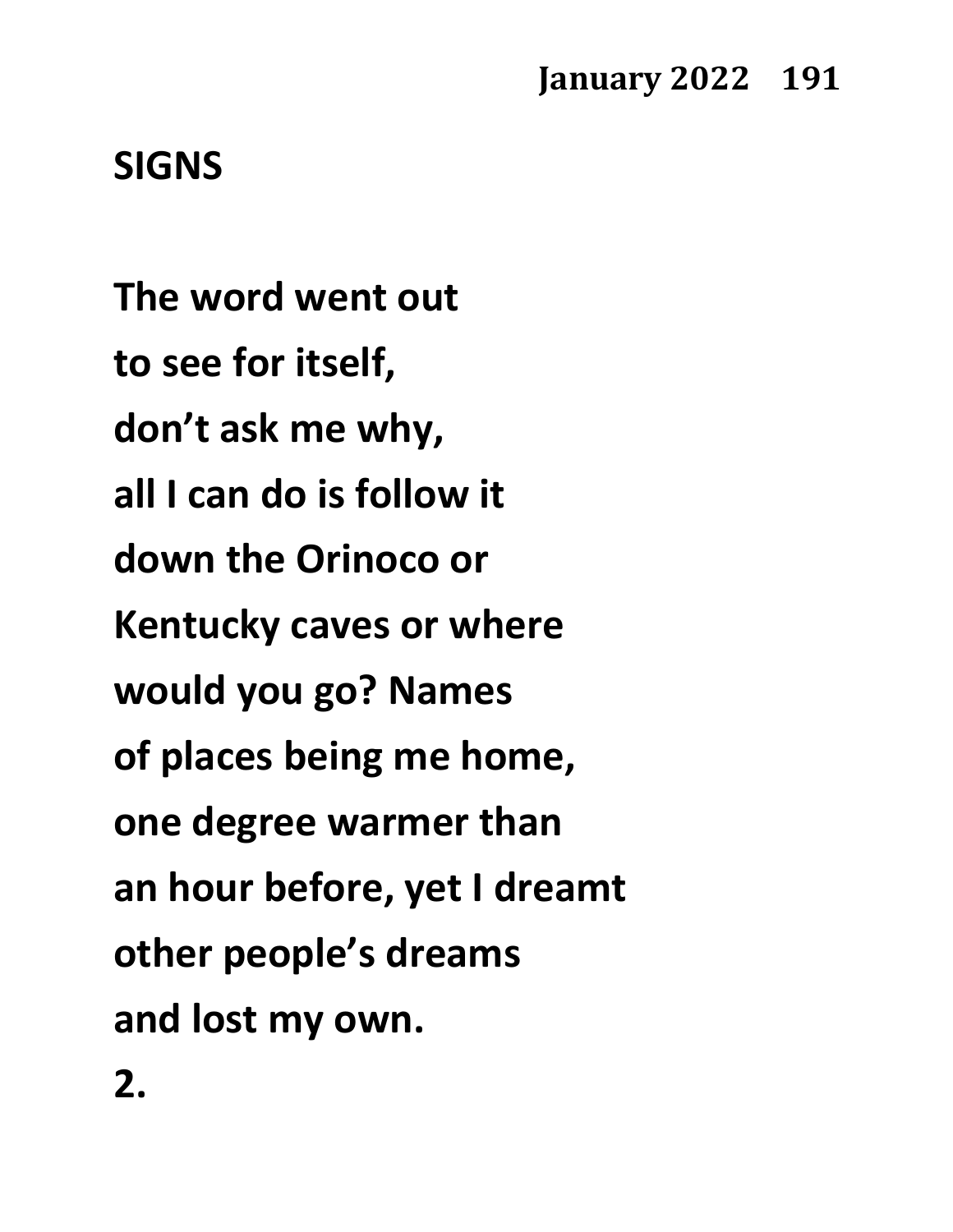**Morning does that, the old stupid potent question, am I who I was? And if not, where hs he gone,' that mindset that was me, now out in elsewhere, maybe following the word?**

**3.**

**The first year I iced up here a fellow drove his blue sedan across the frozen Hudson all the way**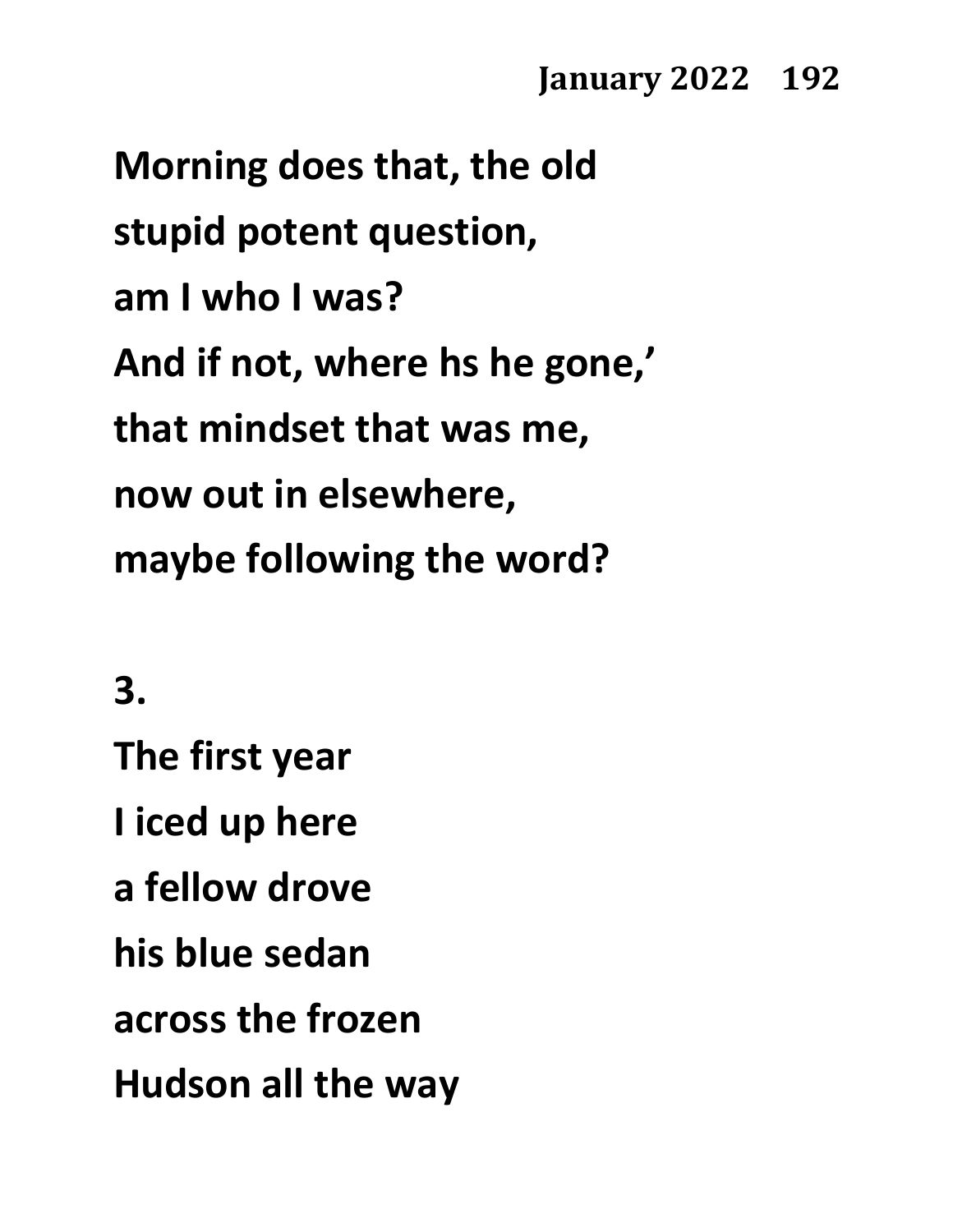**to Saugerties and back. Fact. I didn't see it but I can see it still. He was Irish think, I hope he still is.**

# **4.**

**The Buddhist teacher rewrote Descartes:** *Cogito ergo non adsum***. I think, therefore I am not present. A lovely thing about a word: it does your thinking for you leaves you free to be, right here,**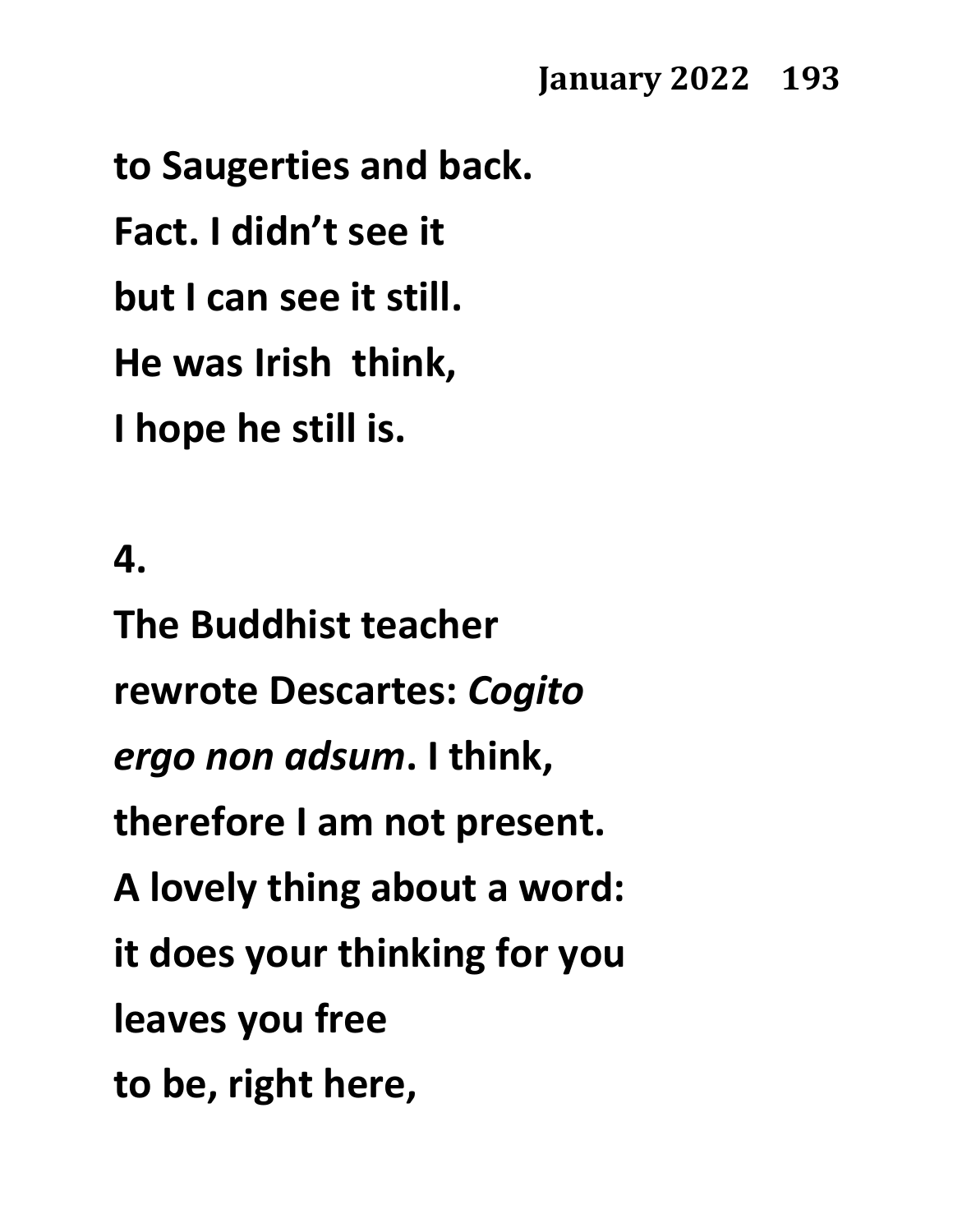**maybe even now, while it goes searching, researching, remembering.**

**5.**

**Mauve a moral problem with tke-out food– money is not effort enough. Proper eating means penitential work beforehand, at the counter, sink, stove, forgive me, lamb chop, forgive me salt. We must work to take the other in.**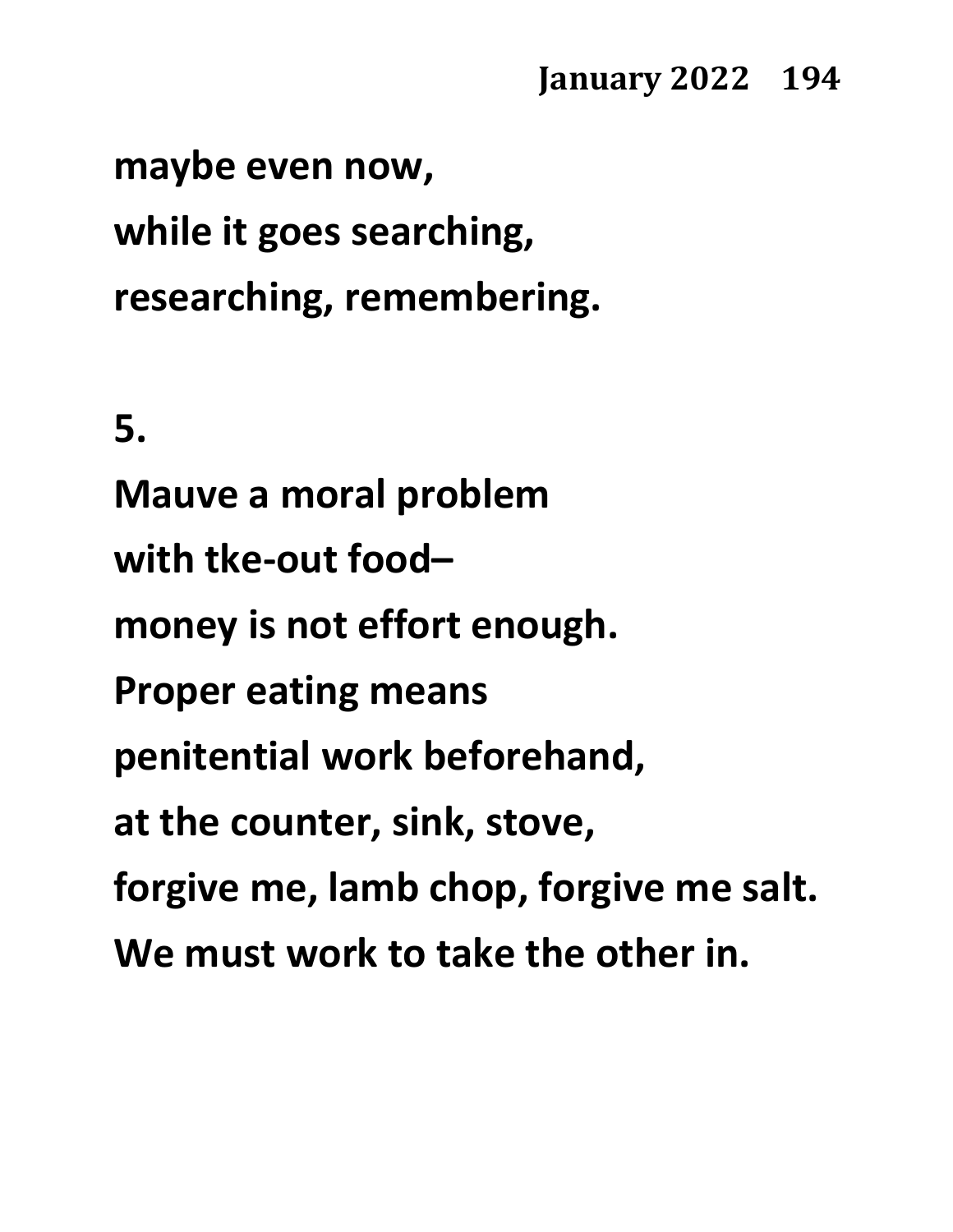#### **6.**

**We lived near an airfield and a zeppelin came by, lived near the ocean and some of me still does. Zeppelins are over now but the ocean still smiles. That's about all I've learned.**

# **7.**

**The little I can do is never enough, is always enough.**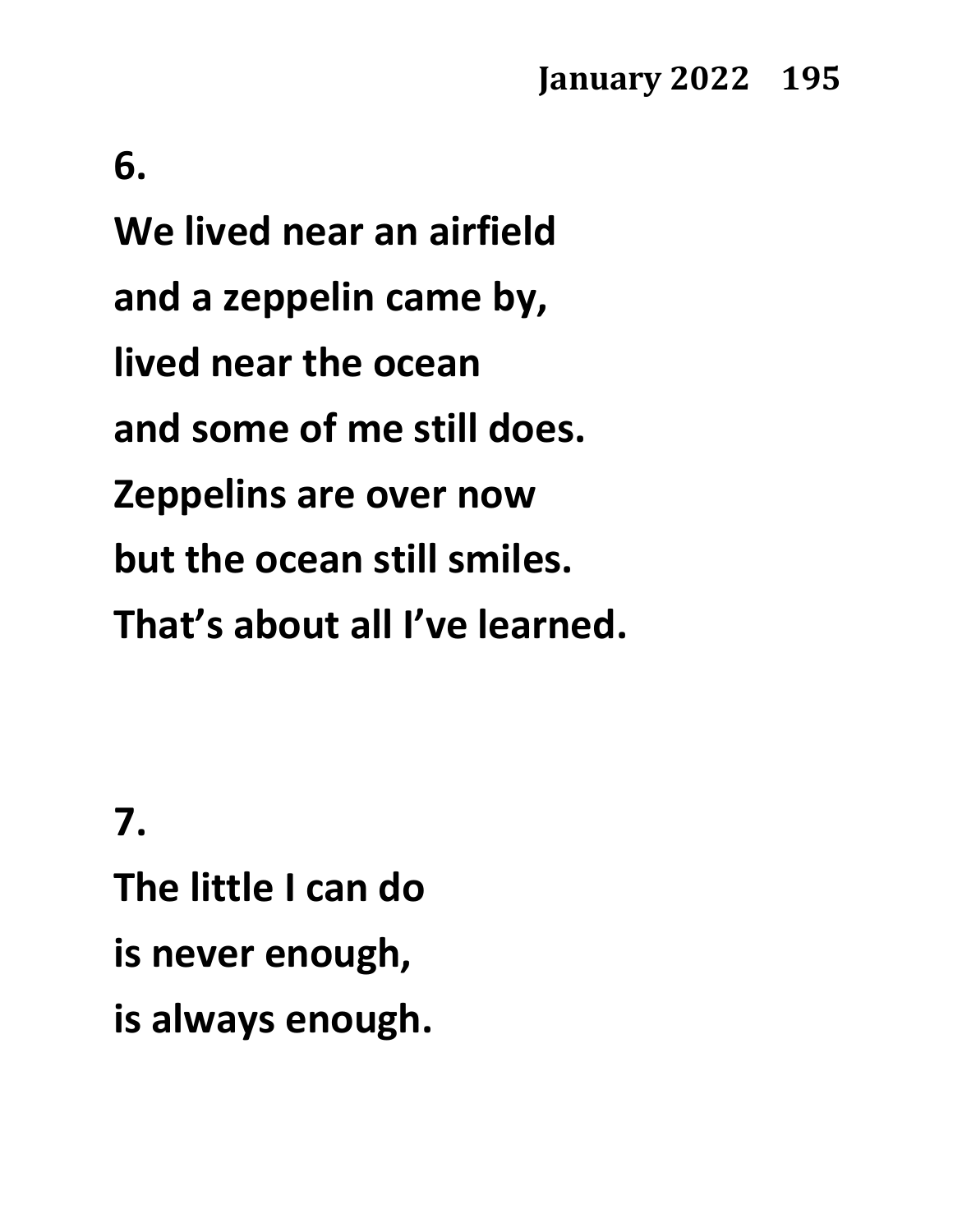**Yesterday you saw a robin, heard a Carolina wren.**

**Whatever happens is enough to go on. For exam[le, the sky.**

#### **27 January 2022**

**== = = = =**

**Sometime sun all time space this little song lasts four billion years.**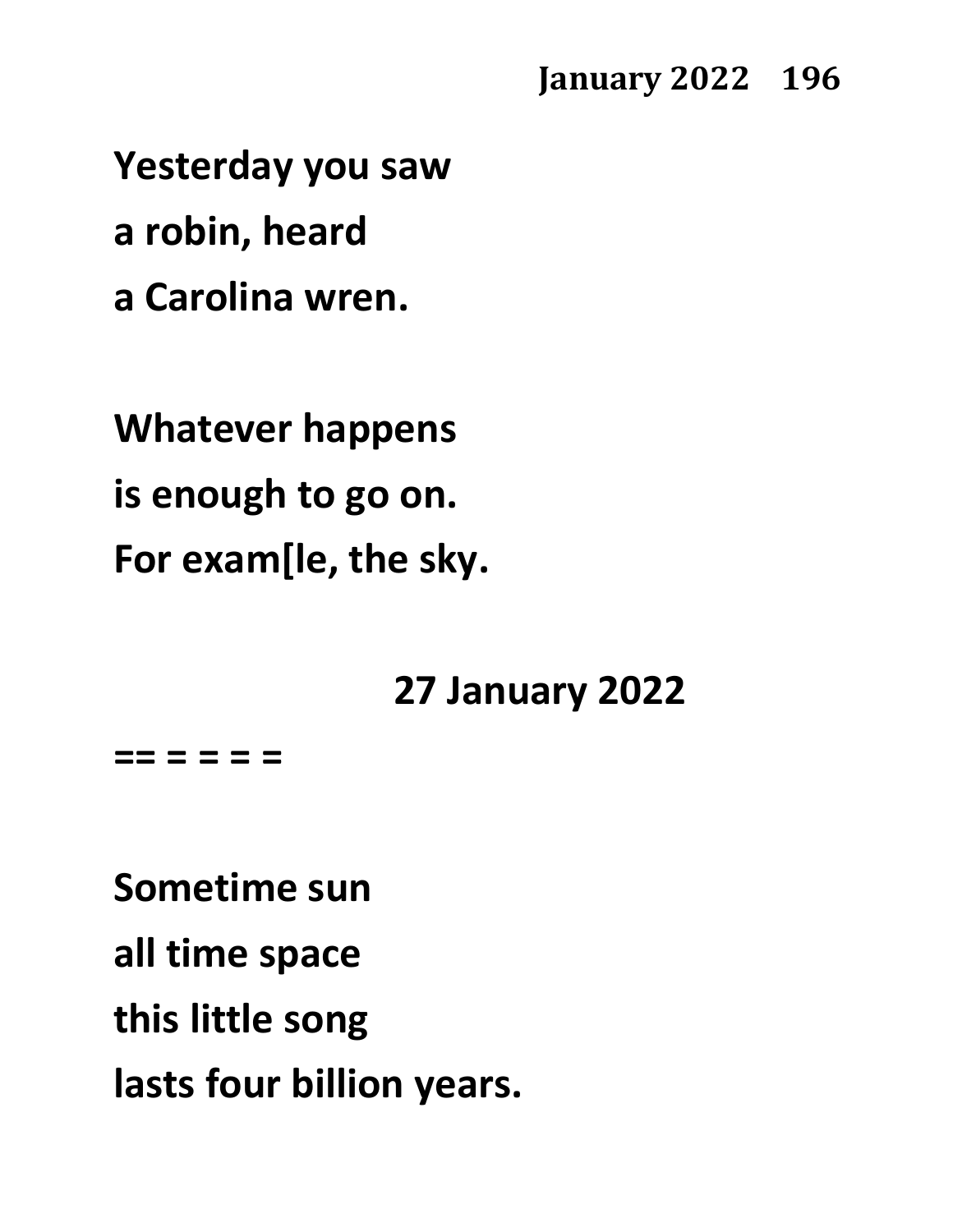**28.I.22**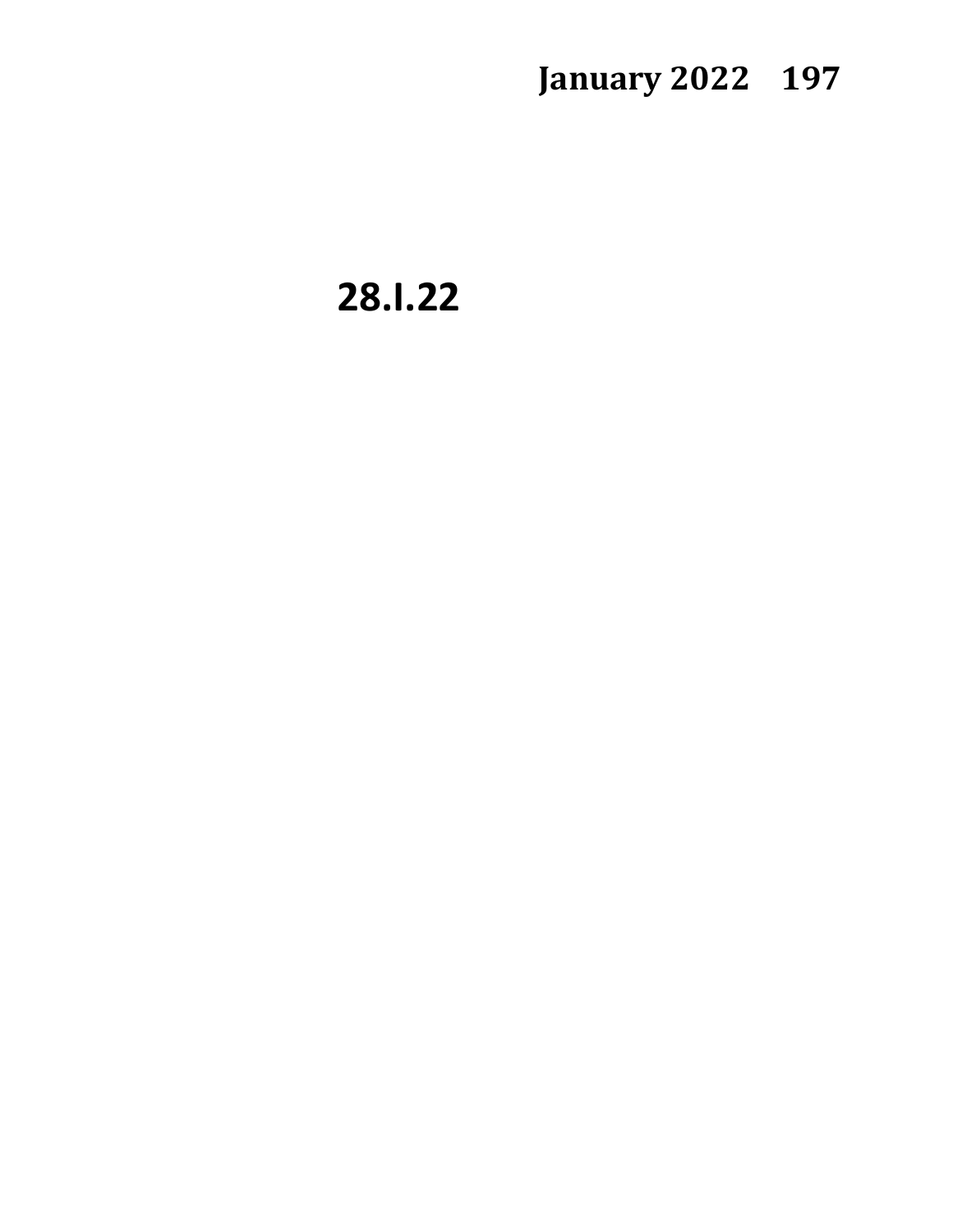**= = = = =**

**If you told me the world was created yesterday and history a sudden dream imposed I would believe you. Why would you lie?**

**28.I.22**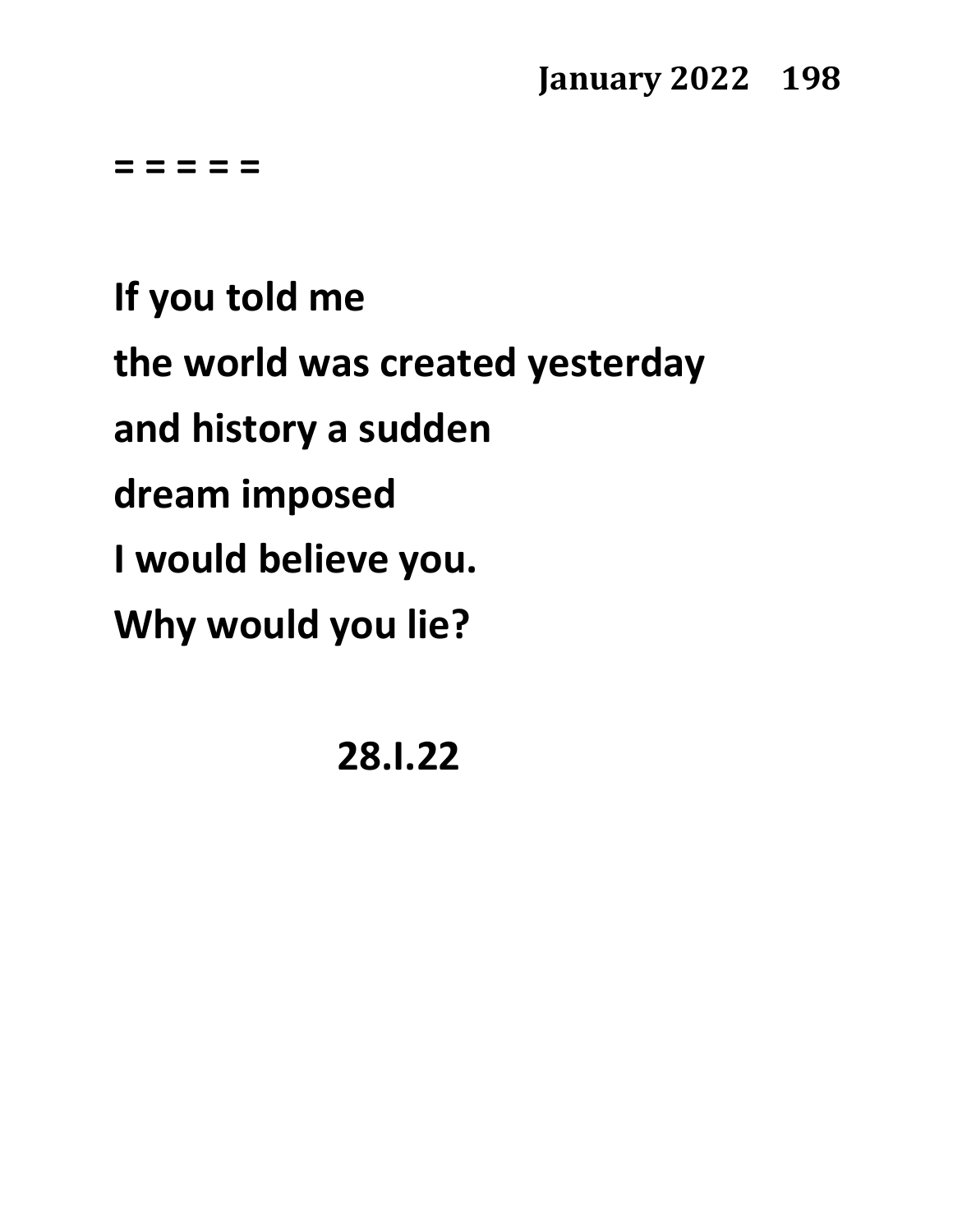**= = = = =**

**In the footlocker of the mountain your grandmother's blankets rest stacked neatly, hardly any scent left in or on them, earth cloth, the weave of rain.** 

**You never knew her, all that generation passed away before we went to the trouble of getting born, betting on more, shaking our cute little fists. I wonder what she was like, mine too, I guess we spot**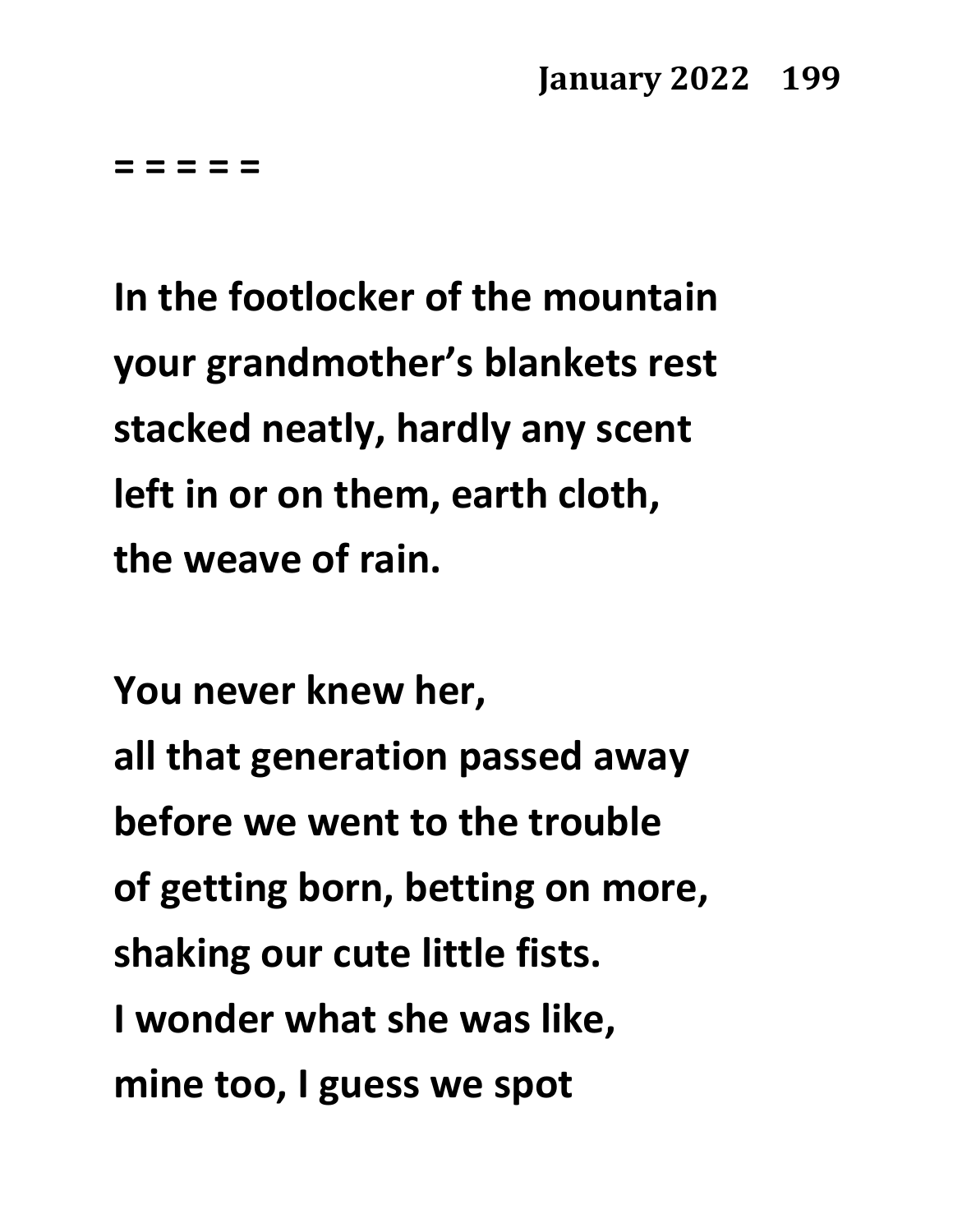**some of her in our own faces, wrinkles, plump cheeks, a little timid round the eyes. Mostly it's all one big surprise, just like morning, don't say there was no warning, here, we stand our ground—where else could we possibly be?**

**28 January 2022**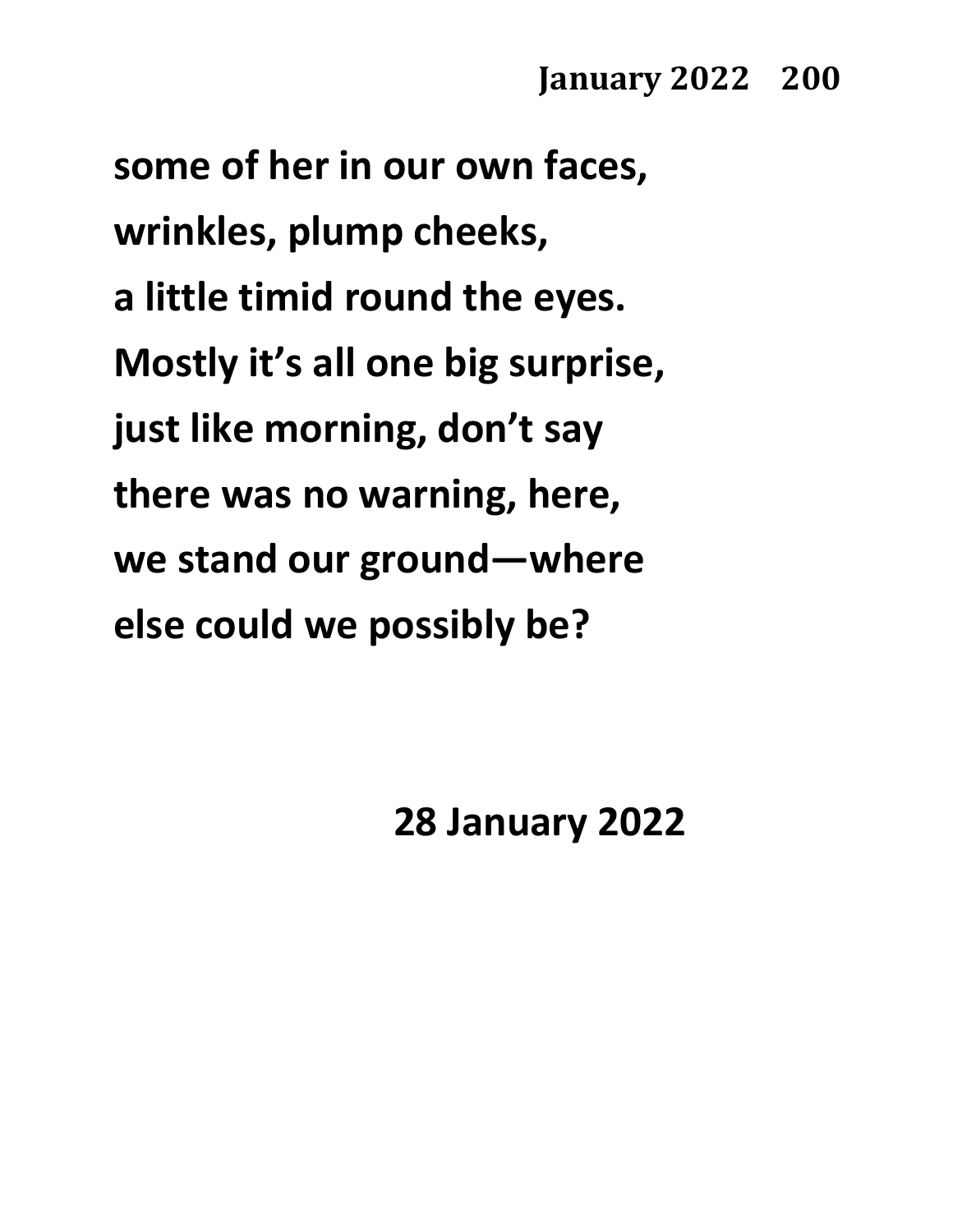**= = = = = = =**

**When is your birthday? I don't know, I'm still waiting to get born.**

**That's the kind of thing, the mind of things, you hear these days. You don't have to go to college or even to a saloon.**

**28.I.22**

# **EPIC**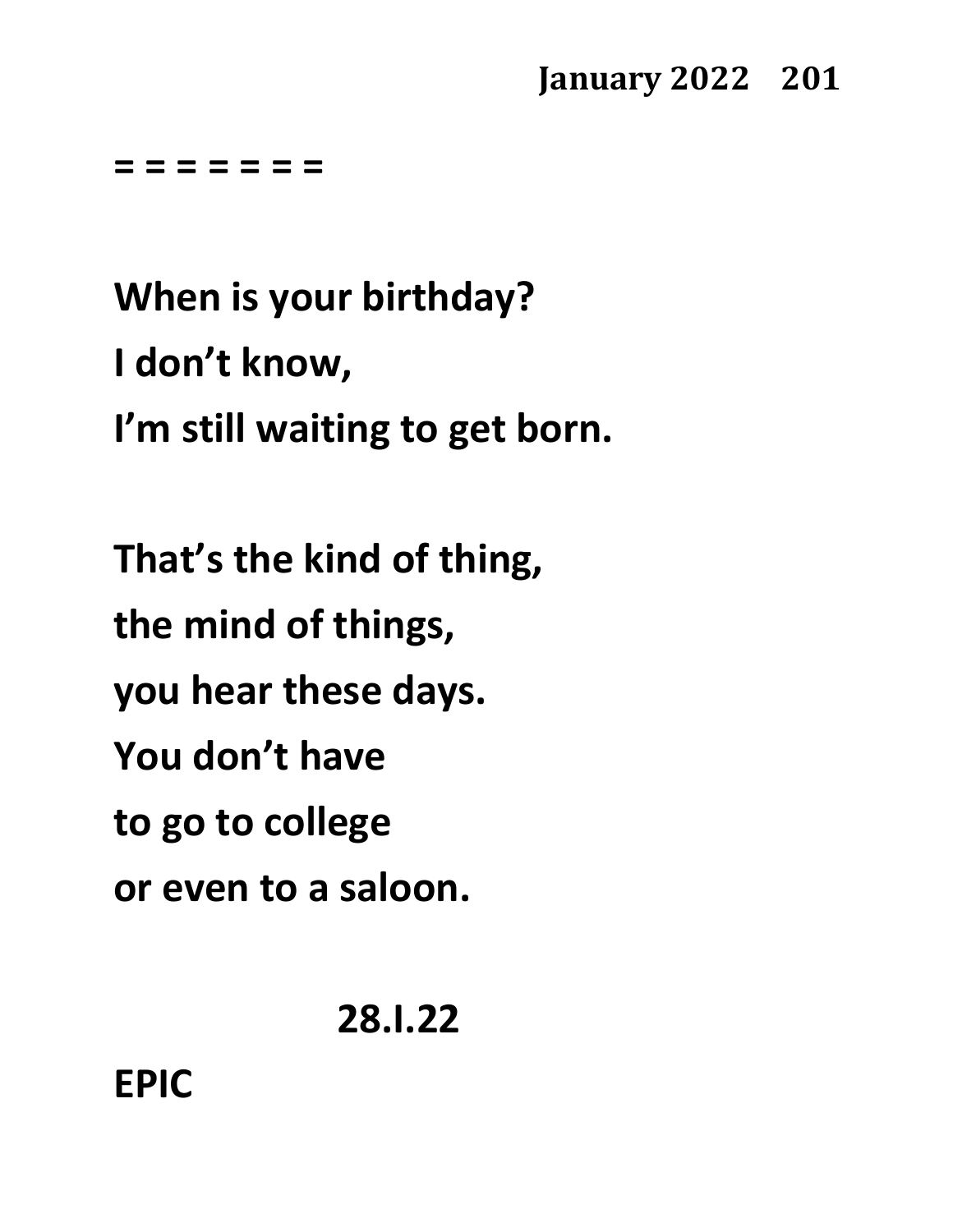**A long song with lust in it slowly giving way to light.**

**28.I.22**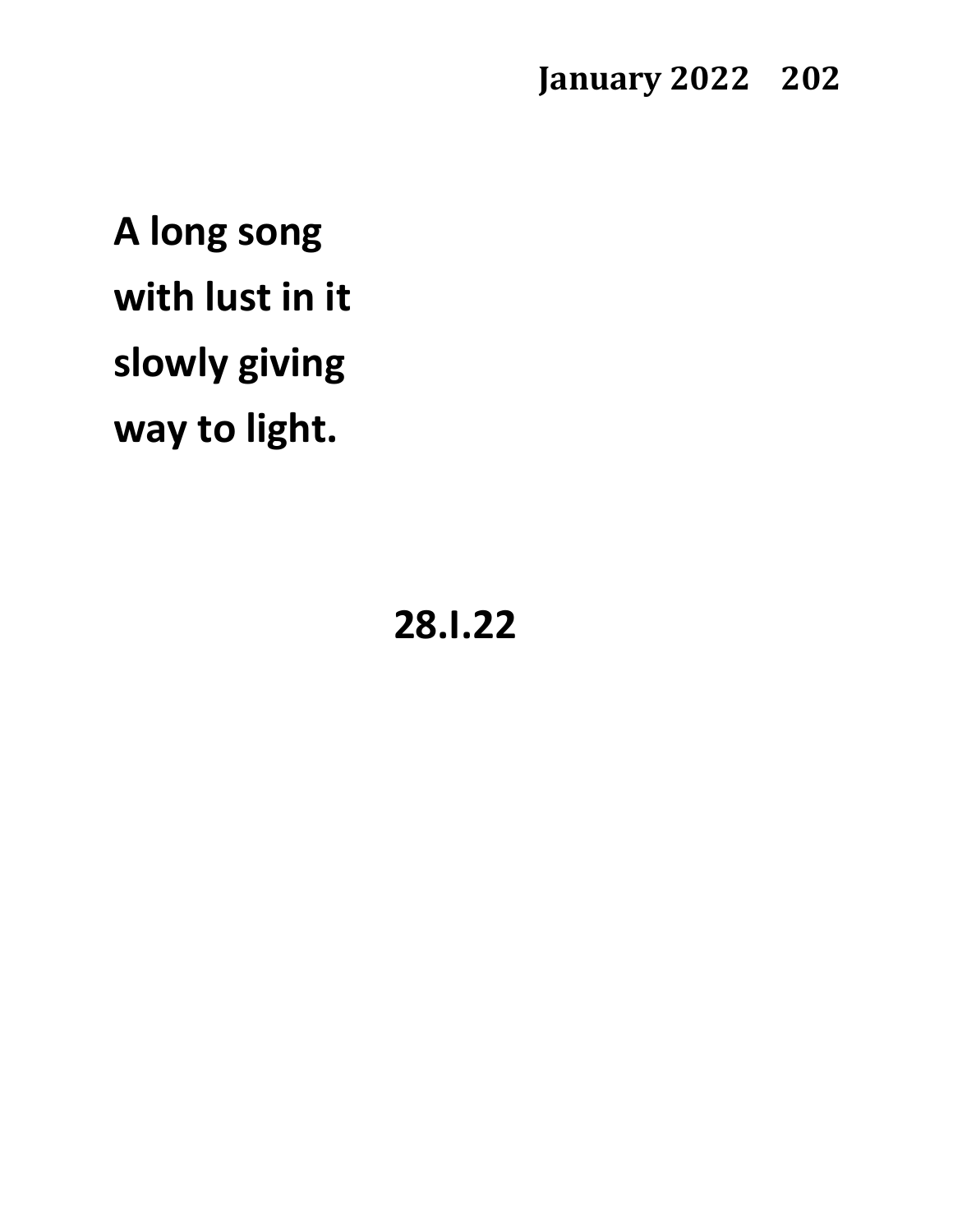**= = = = =**

**It had to begin somewhere. the line wound tight around his chest, "my lungs are a sewing machine, god knows where the cloth comes from it keeps stitching, speaking, spilling out of me into, I don't know, where does it go?" But knowing had nothing to do with it, knowing is a soft organ in hard bone, "my thoughts are fossils of what had been me," but that was thinking, thinking has nothing to do**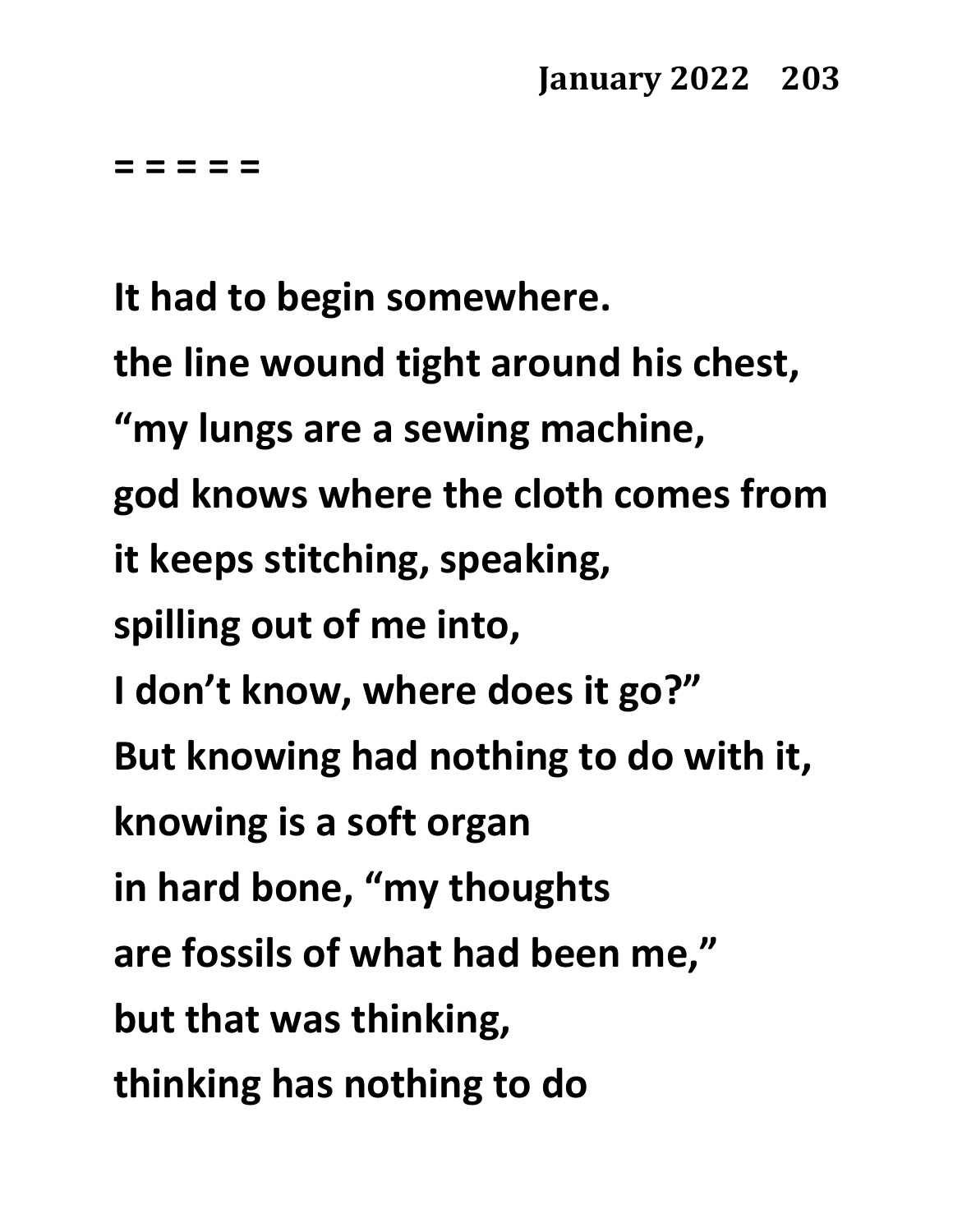**till it's all done. And it was only beginning, if even that, what was his breath up to now? Some days are bright even when you can't see the Sun.**

### **2.**

**The line kept getting tighter, slowly, so slim, not like the rope sailors call line, lean, lean, like a quick definition in a cheap dictionary, tree, a wooden thing with leaves. But still it kept pressing in,**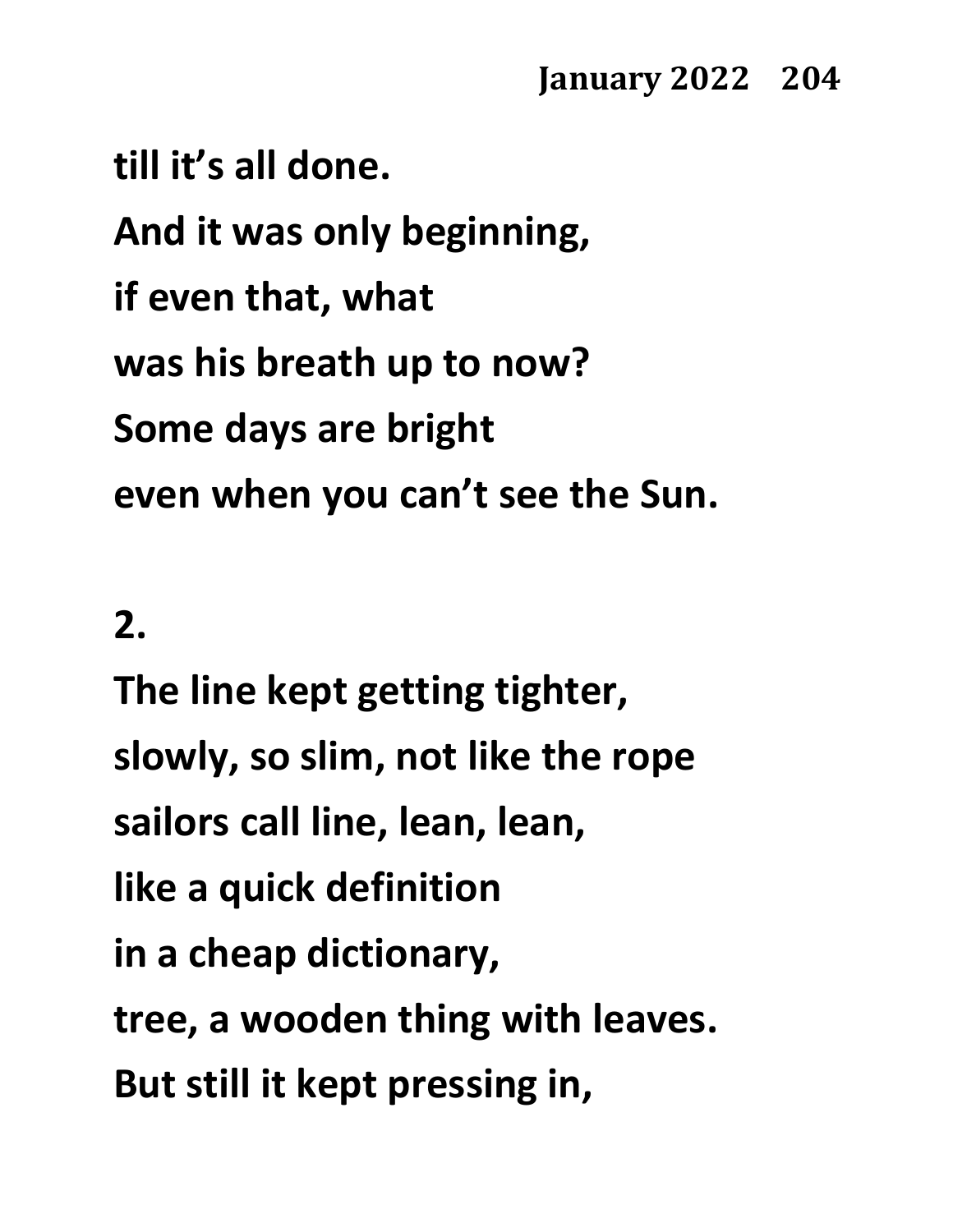**sometimes he was afraid it would cut right through, skin and bone and all and leave him cut in two, and even then his parts would not be symmetrical, brain and breath, but all the rest flotsam sailors mock from deck, "why am I thinking about the sea, is it to avoid thinking about me? Are we the same? Is anybody there, drunken sailors, sober priests?"**

**3.**

**Of course no answer came.**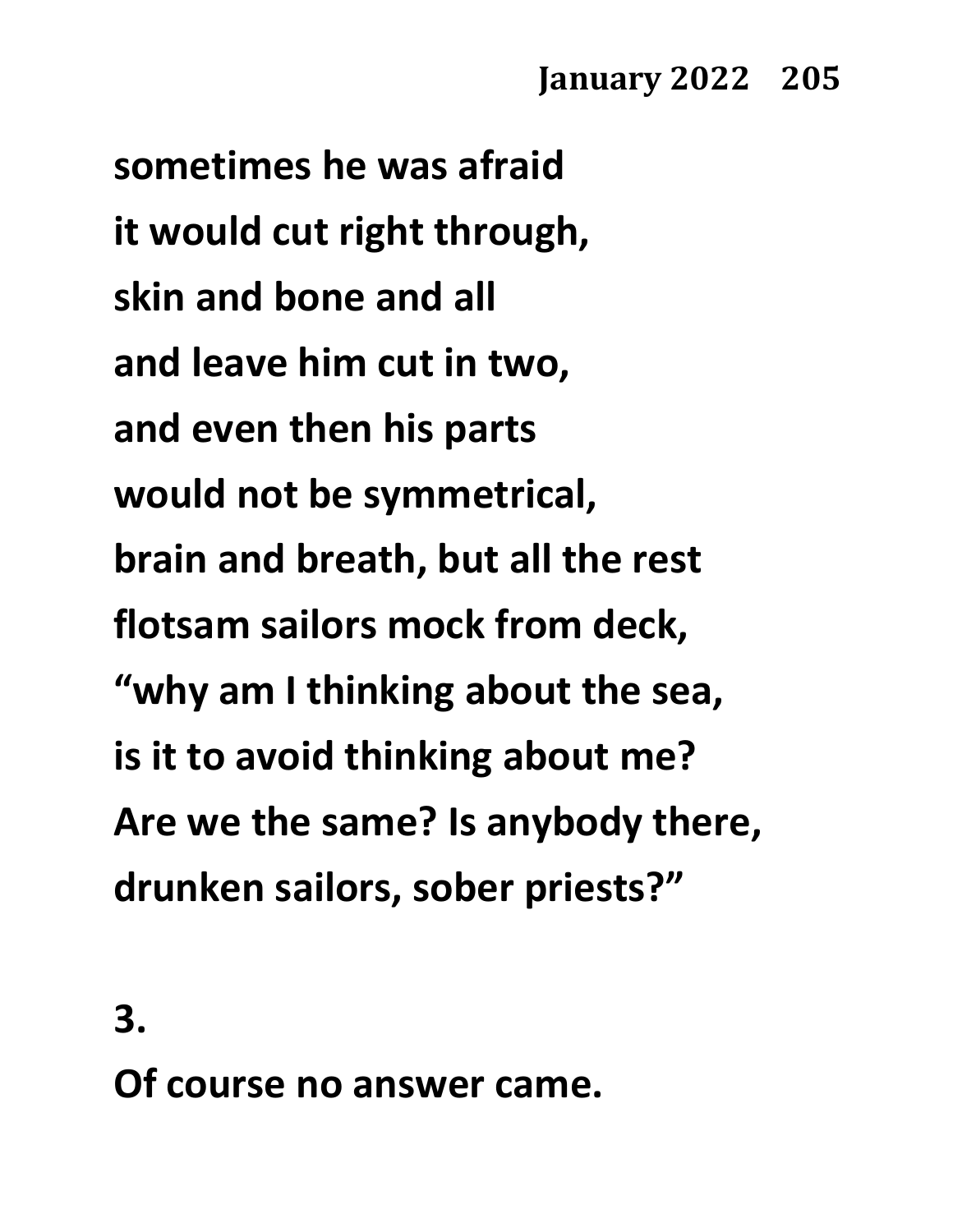**No answer comes.**

**An answer is right there all along, like April's leaf in January's tree. Speaking of speaking, he closed his eyes.**

#### **4.**

**There was no pain as such. Maybe the line has loosened r he had slept, dozed a dozen breaths as his grandmother used to say, looking at her husband by the hearth, prayer book open on his blanketed lap. Short sleeps are the dreamiest of all, "but why am I dreaming,**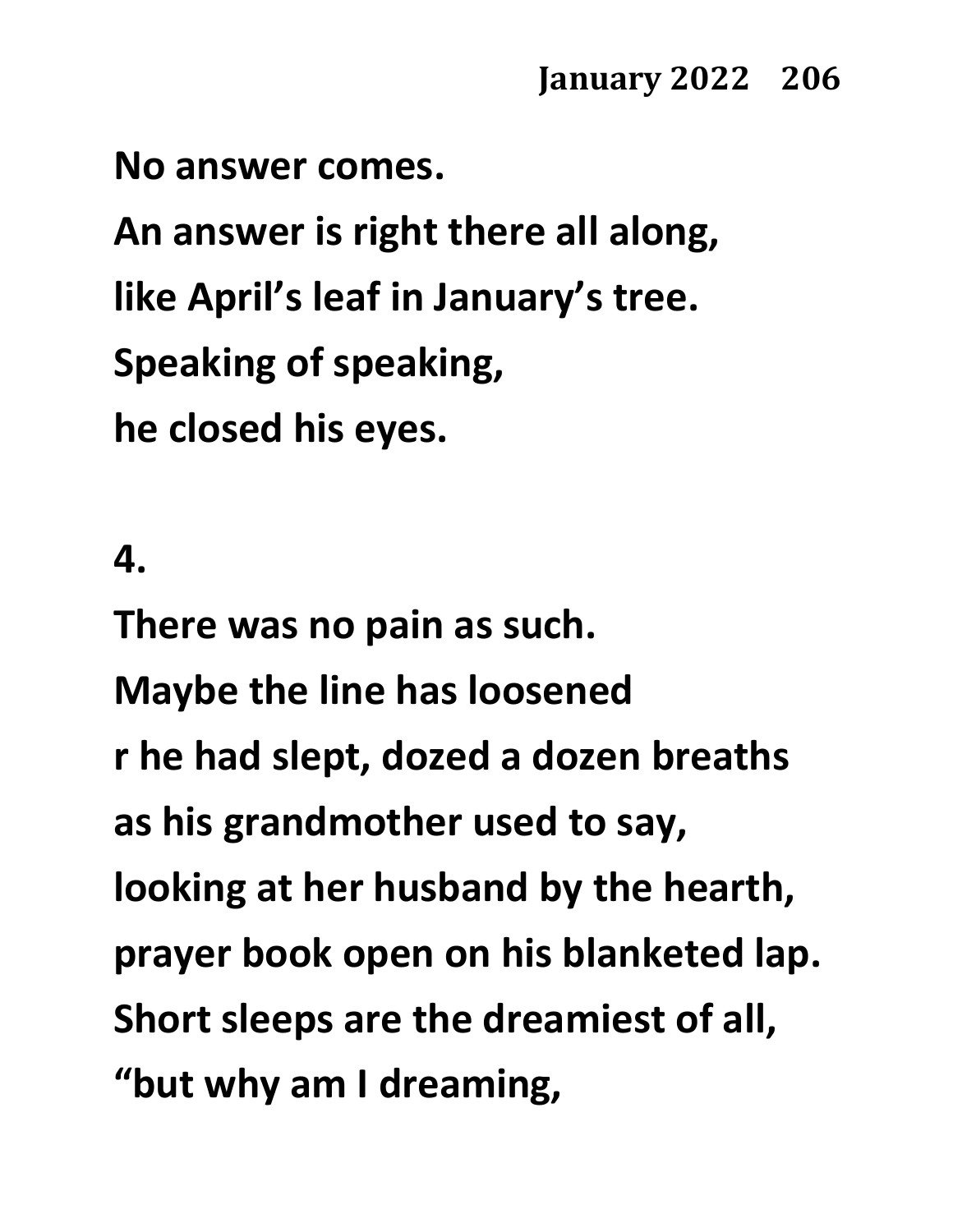# **or even sleeping? There is so much work to be done, Something begun,"**

**5.**

**He listened for the sound of water, water always knows, toilet flush or hurricane, listen hard, what it says comes fast. "I have stuffed my ears with music so I did not have to hear what everything was saying. And yet in music I heard something breath, just**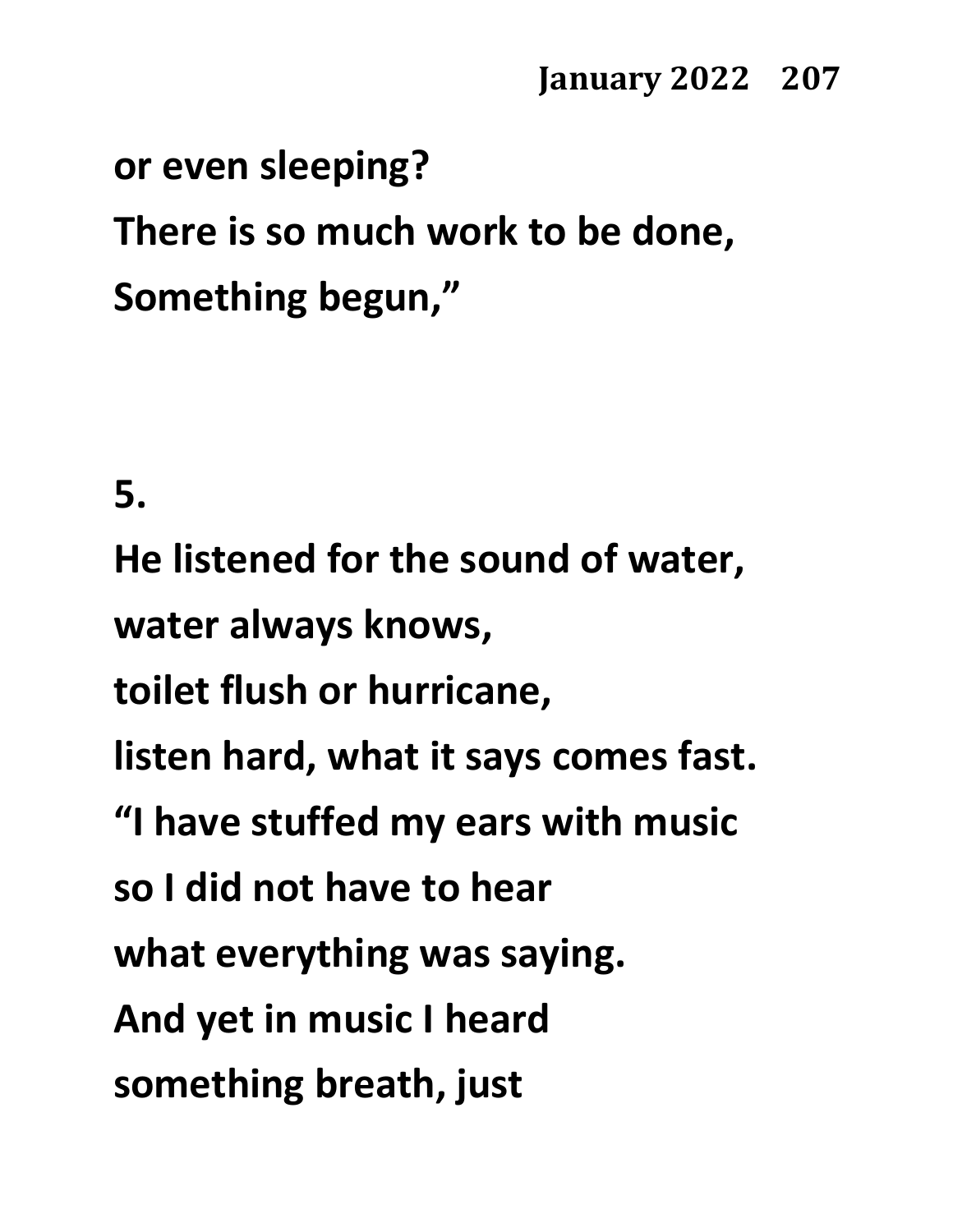**outside the door, sometimes I opened it fast to let it in and now the line plays out around me, waiting to begin." 6.**

**He could use a ladder if he rose, could climb and let the line dangle, dangle down to touch the ground when it reached earth he'd know he'd climbed as far as he had to go. Then where would he be? At some woman's window? Leaf-choked gutter on his own old house, maybe even at the top of the wall?**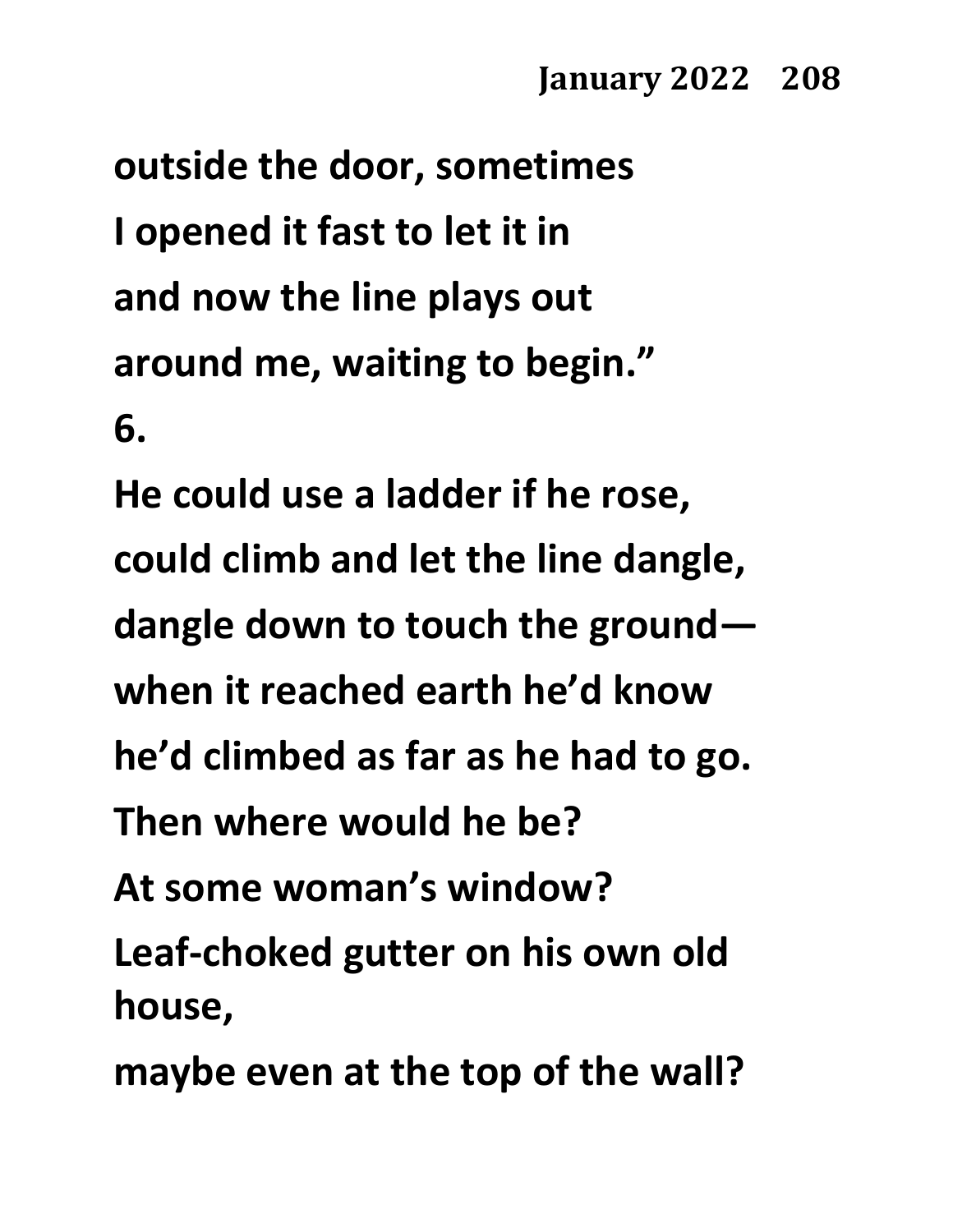**A comfortable feeling filled him, family dinner? end of the opera? at the sense of looking at last over the wall. 7. But it wasn't and he didn't, it was just more thinking. But the line laxed a bit, he lazed his way into the day, forgetting all the dream stuff or whatever it was, night's menu, filled with unknown offerings. His lungs even relaxed,**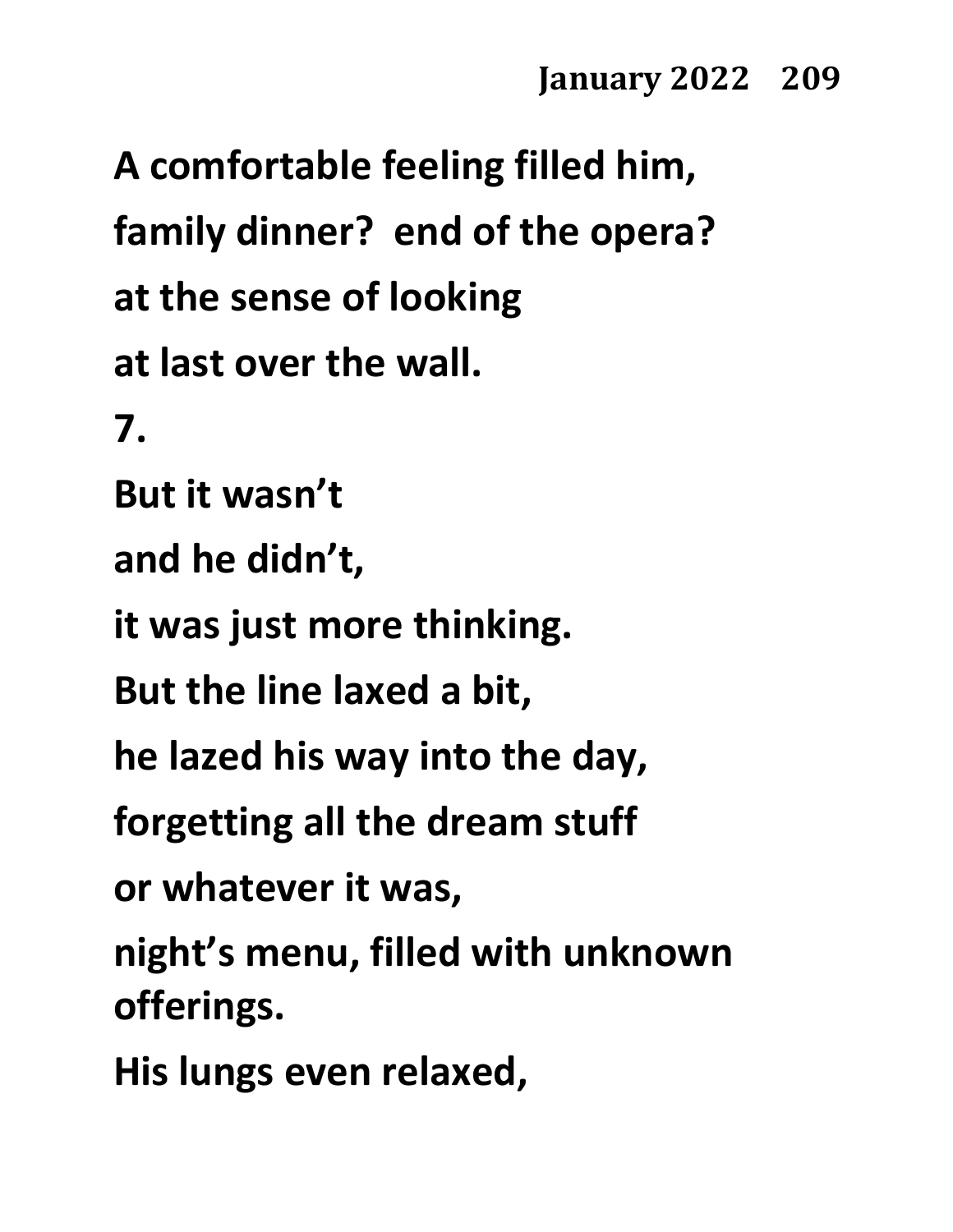**a glimpse of breath and then it was day.**

# **28 January 2022 TOWARDS THE GREAT HOUSE**

**Caster under furniture moves the world round, this house, Charles, this memory place, or is it palace after all and we after all a little wiser?**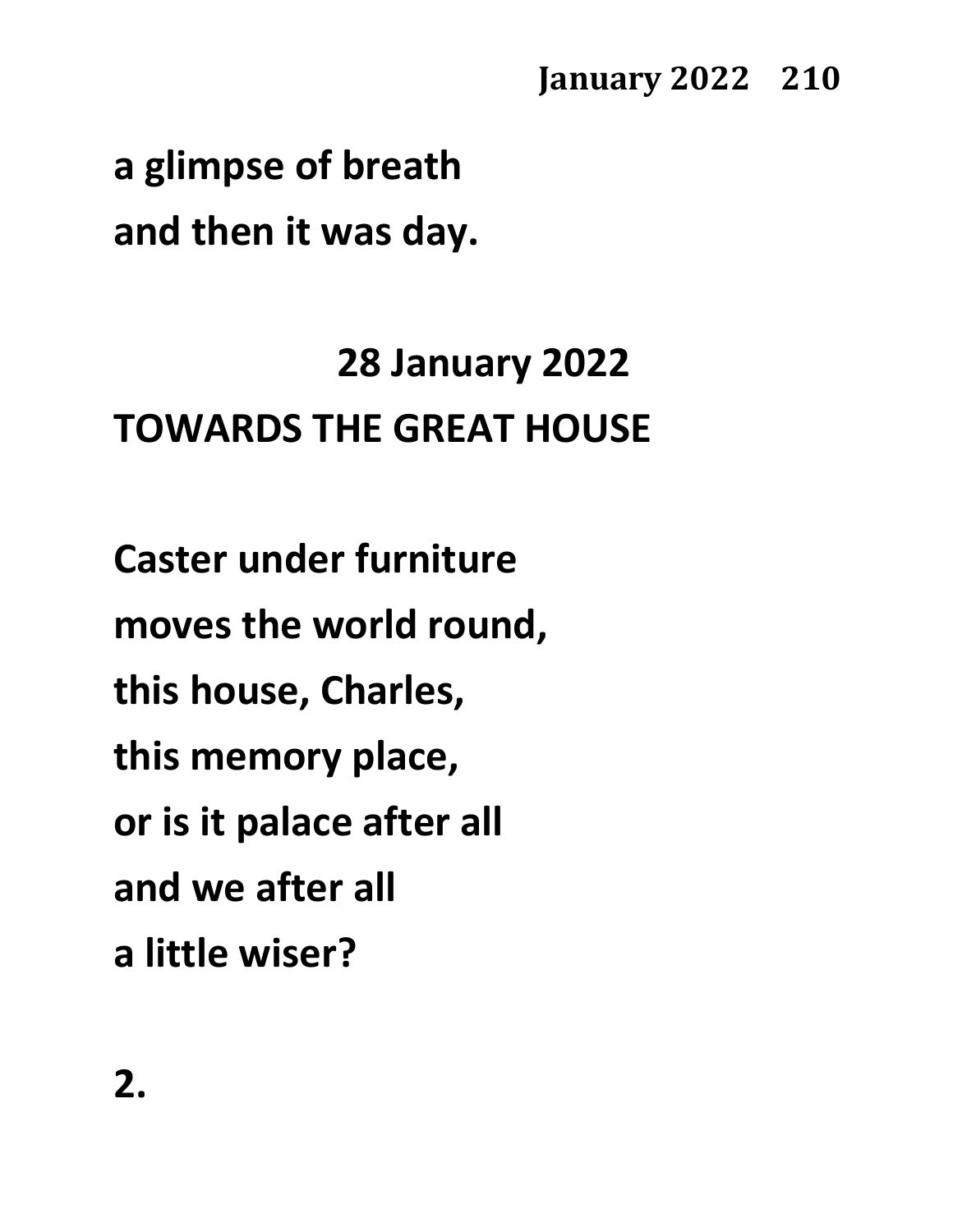**Be ordinary for Christ's sake, he walked among us, all we need is road, the firm re-spelling of geography. Walk, because it's hard.**

**3.**

**But you didn't care about the money, you showed me the check you wouldn't cash, just gave enough cash to buy a potato in winter, like now, blizzard up the coast, pray it veers out to sea.**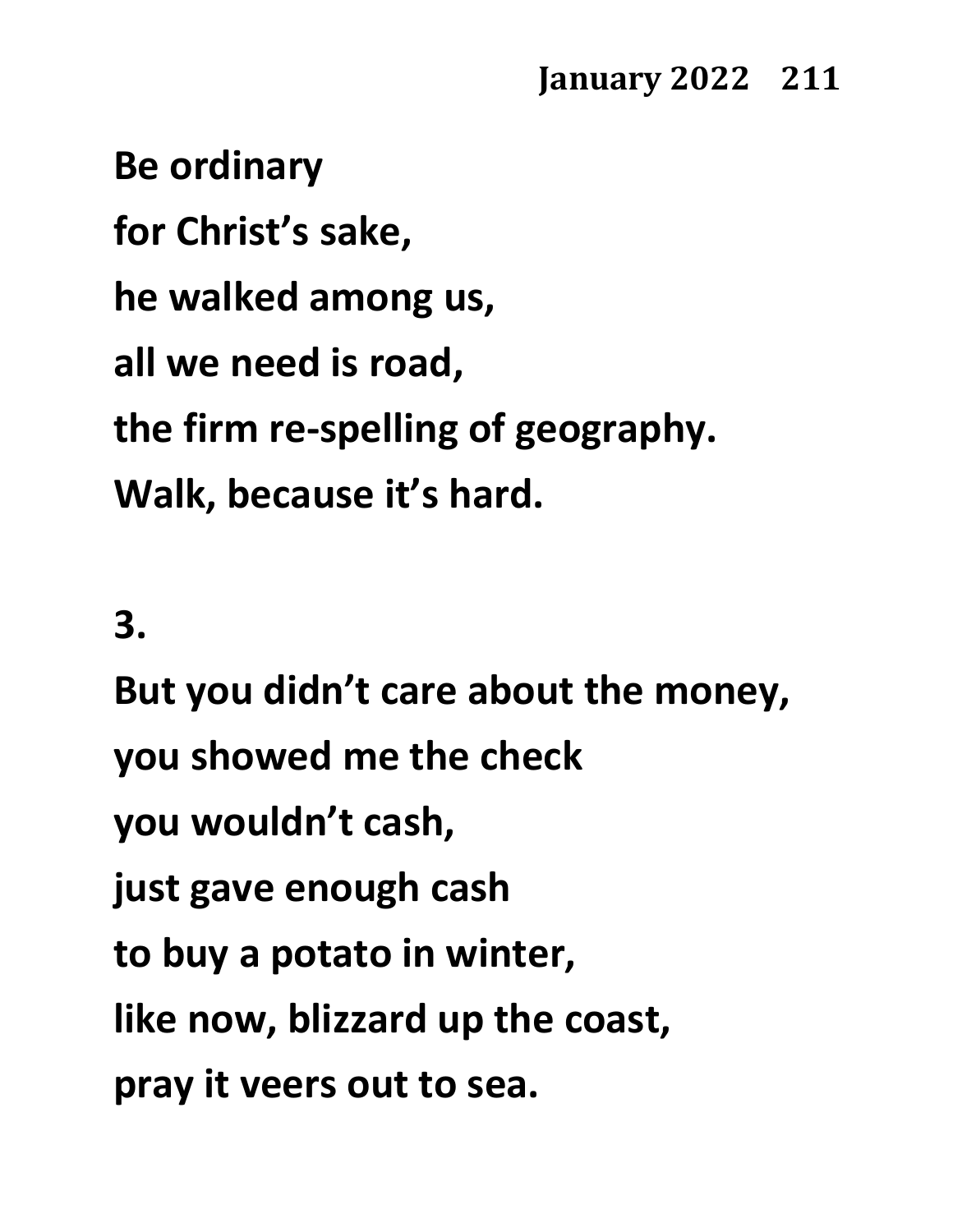**4.**

**Right here wind puffs snow off the roof fast, like a kid's first cigarette. We smoked in those days, people did a lot of things and things did them right back.**

**5.**

**O the town you cared so deeply for, I have no town of my own, and your town was not just the actual**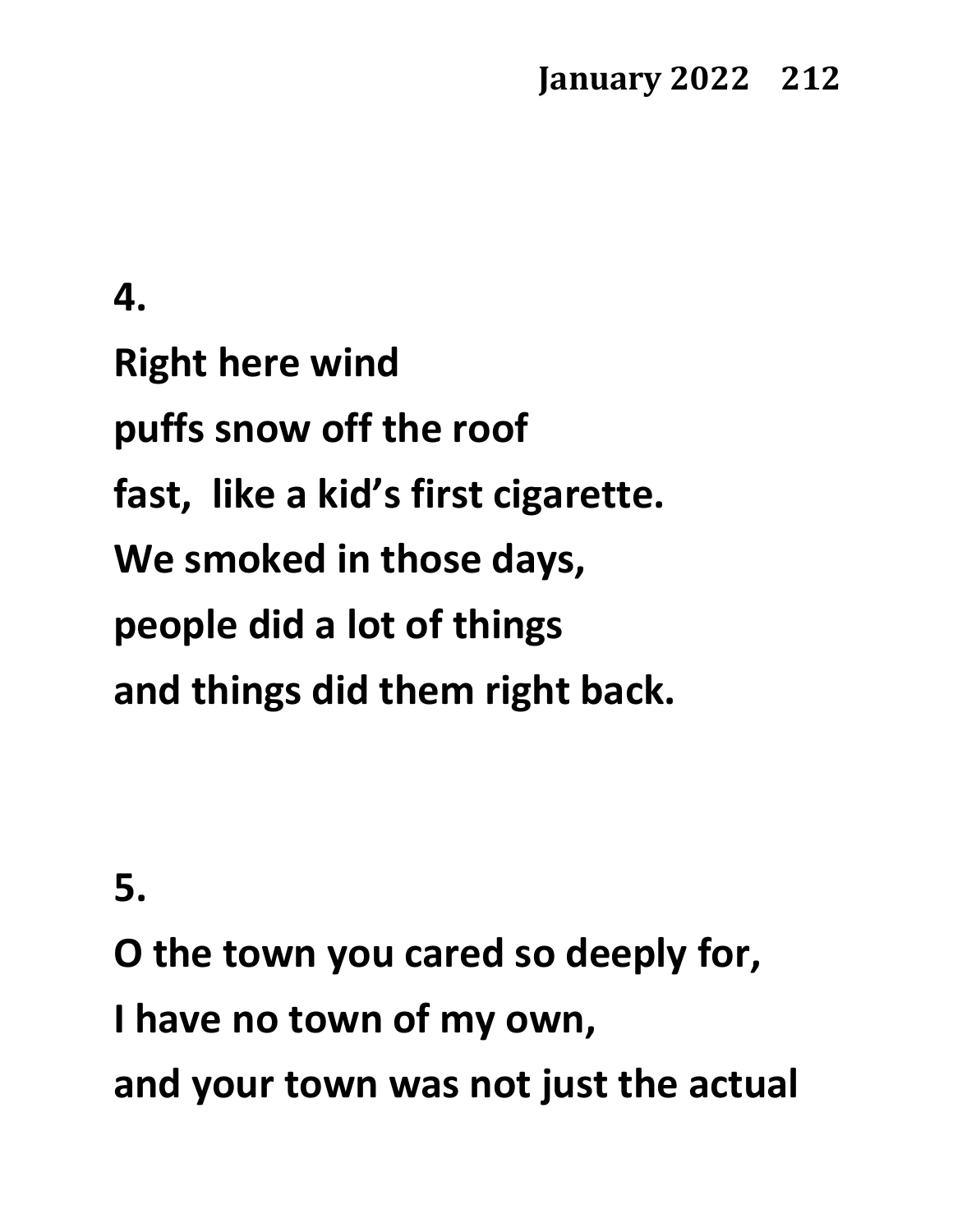**but all the possible cities energy and brain could constellate, let's shake hands on it, we need a new city, we've been waiting out here too long, at half-imaginary addresses, a new city, grid and beach, never mind the showy towers, they always got us into trouble, cling to contour, stay close to water, leave the sky to the birds.**

**6.**

**We need a house**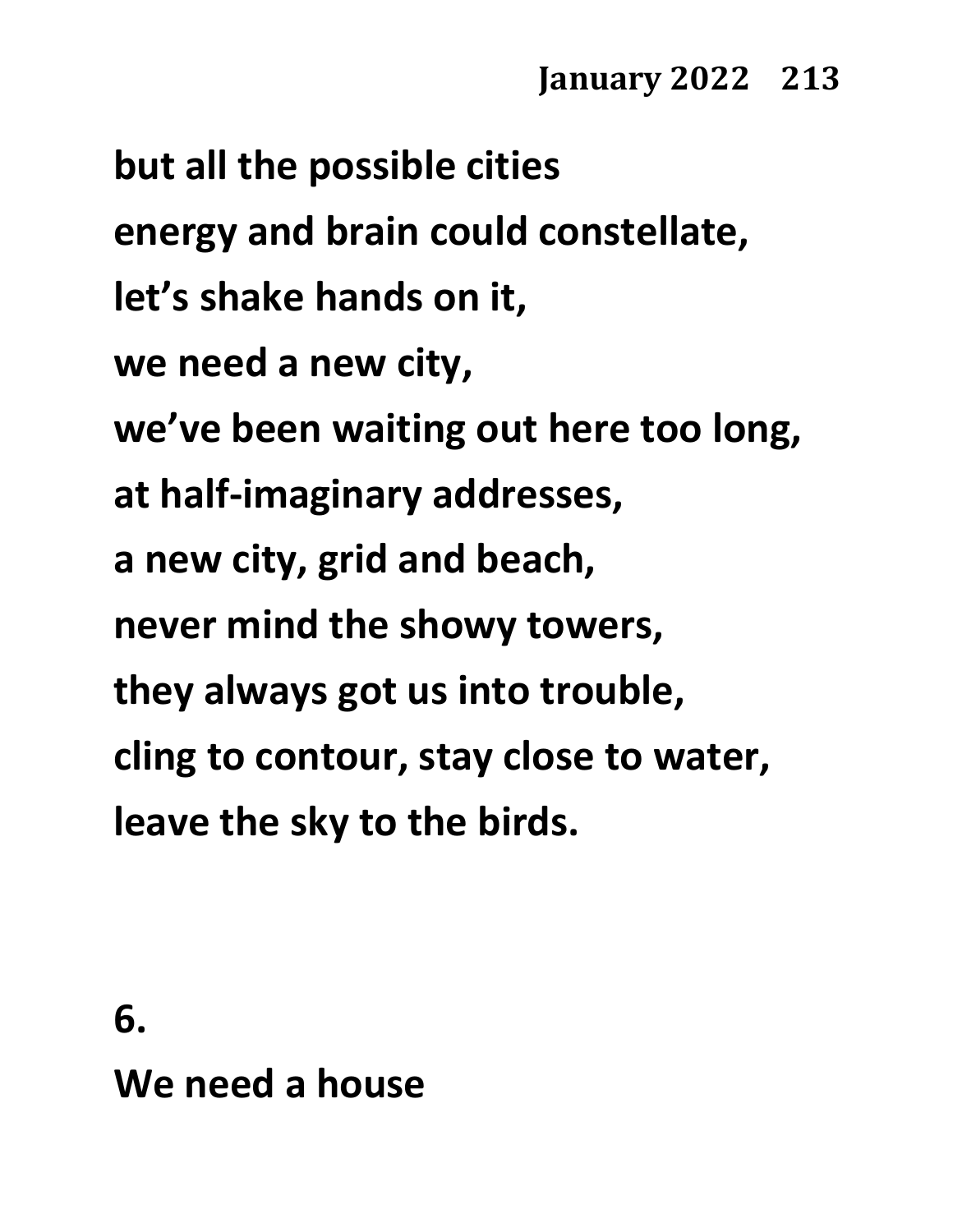**for all our houses**

**to live in,**

**just as we went**

**from cave to stone to wood**

**so our houses must**

**glass or brick of metal**

**have a great house of their own,**

**dome of pure energy**

**over our city**

**to leave the weather out there**

**and turn or labors**

**only to the weather of heart's mind**

**build it, savants,**

**forget the Moon,**

**forget probing the remote**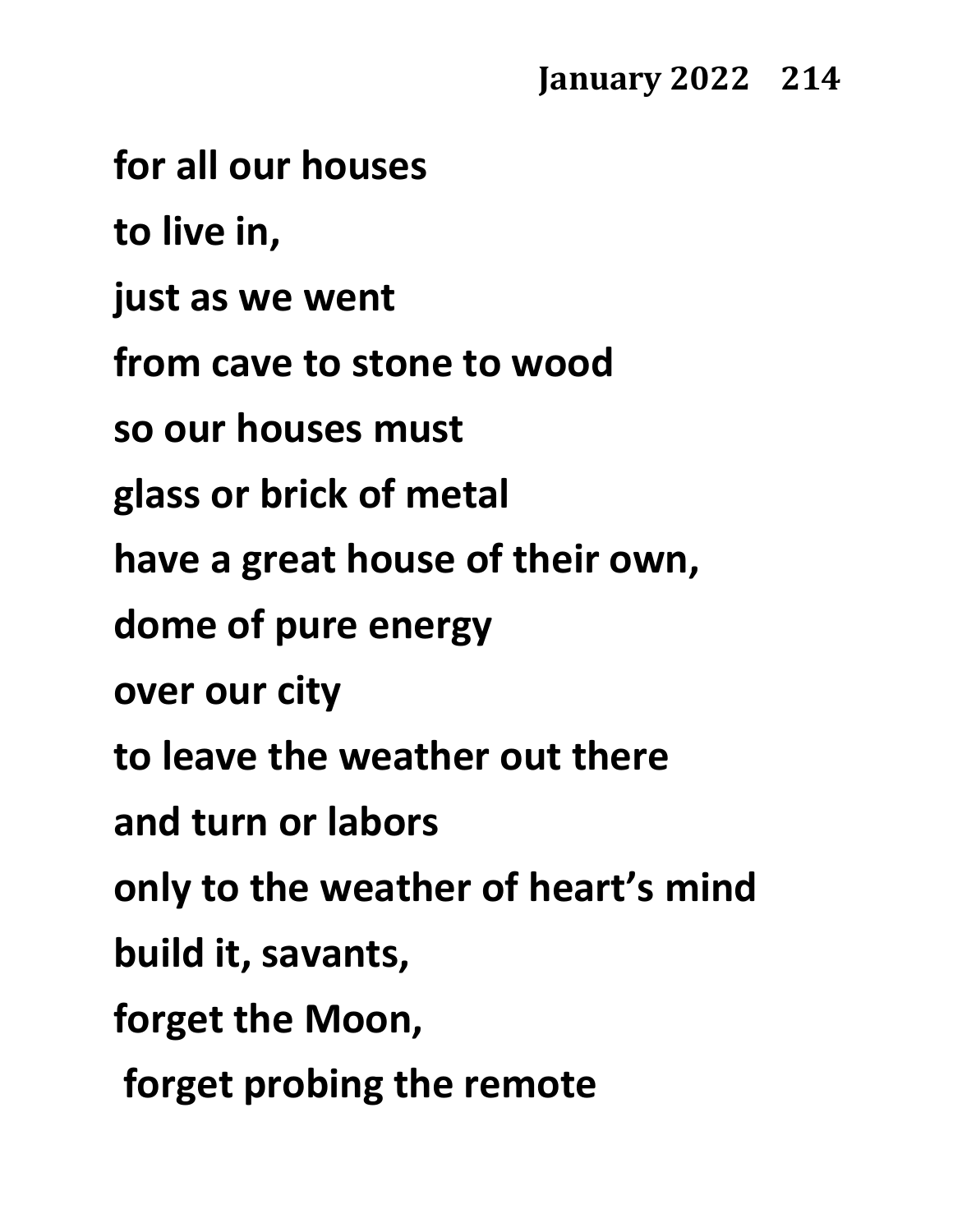#### **while our lives are at the mercy**

**of what happens here.**

- **Project that spacious dome**
- **of pure energy over us,**

**let us be everything that happens.**

### **29 January 2022**

# **BLUE MERCY**

**I want all my friends to call me up at once,**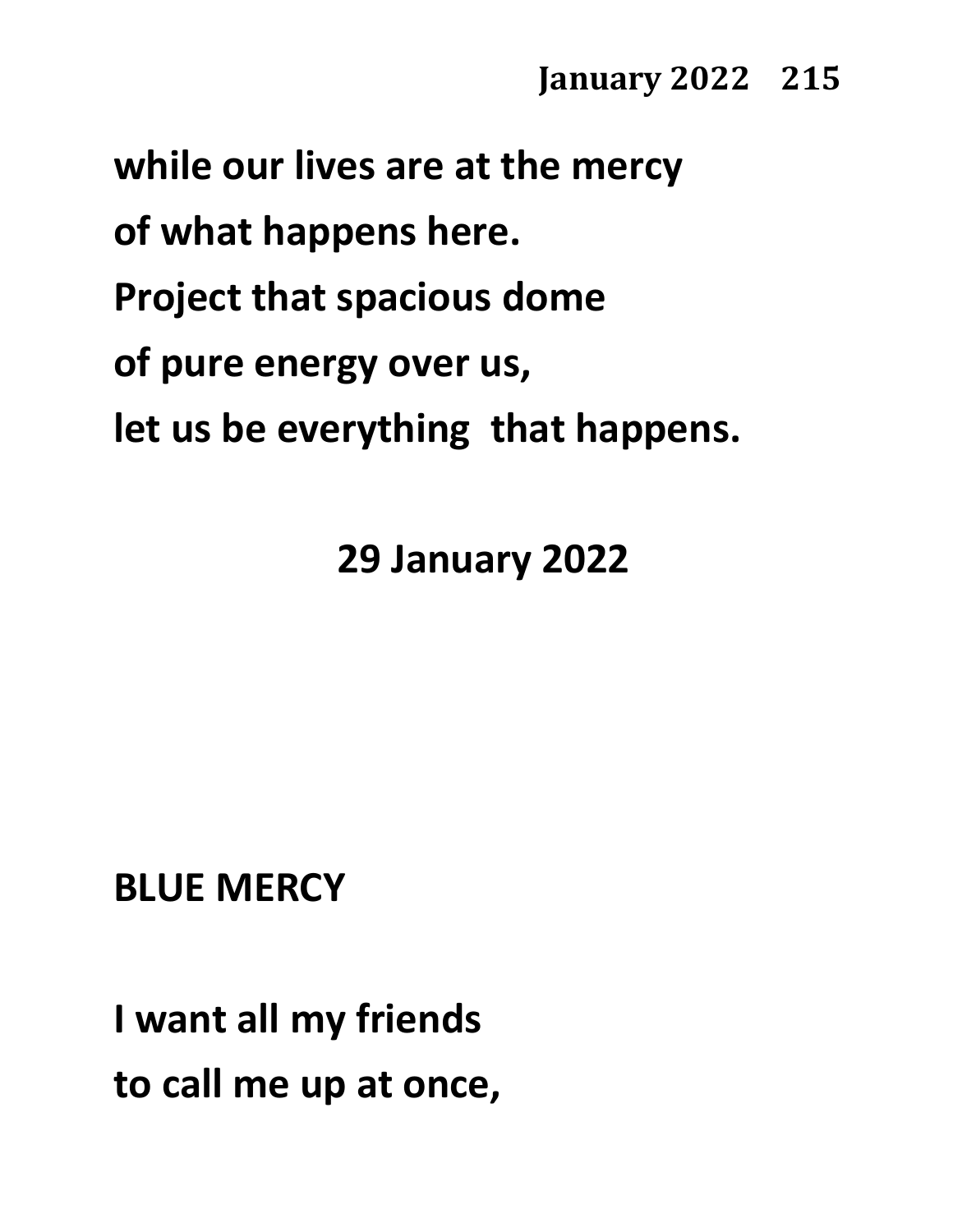## **so one phone ringing will implicate al love,**

**I want to ocean to come calmy up the river and bring me news of where I come from, remind me,**

**remind me, it's so easy to forget, let my eyes blink blue, let me taste again the truth pf salt.**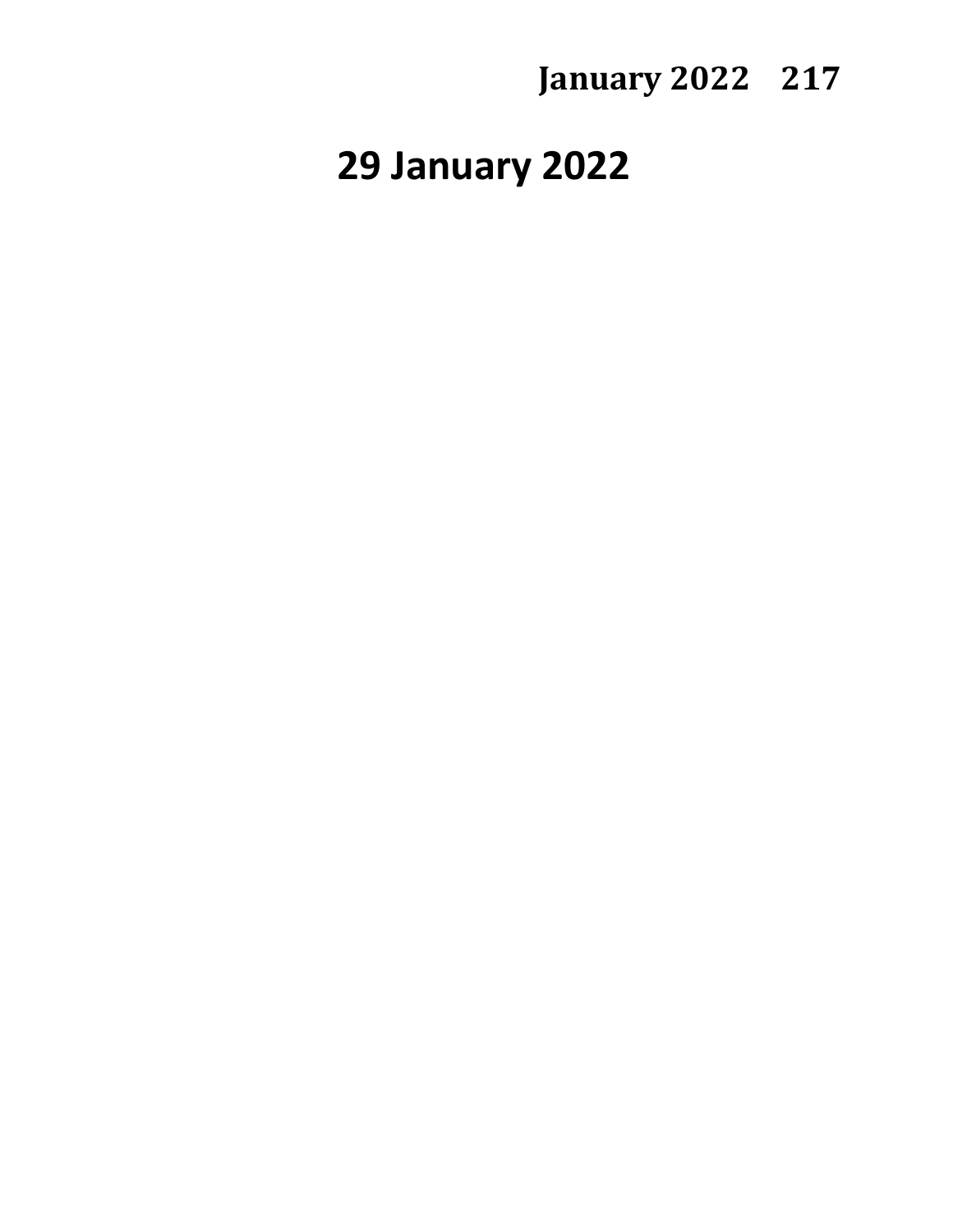**= = = = =**

**As much as I can the song of now it said and the train ran long the river and and and and the high voice of a child so like so like a bird cry and small truck salting a long road.**

### **2.**

**Imaginary ancestors, a man needs those just to be able to read a book,**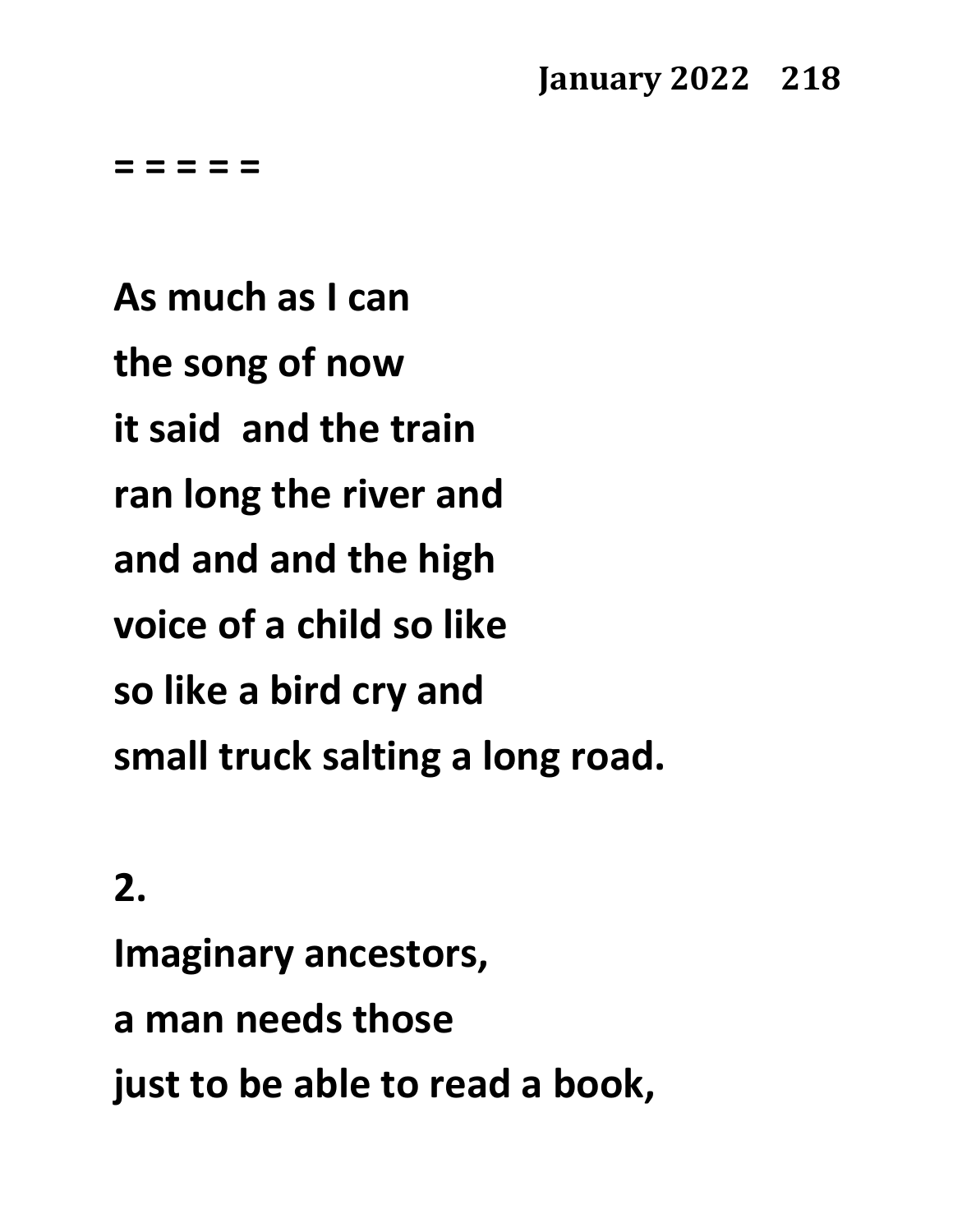**we think we know what some word means we have never heard spoken, we think we know a city we have never seen. In Rome they do thus and so and and under the turf grannies smile in their long sleep.**

**3.**

**Some call it breakfast I call it apocalypse, the fierce unveiling pf a whole new world. Sunshine and very cold.**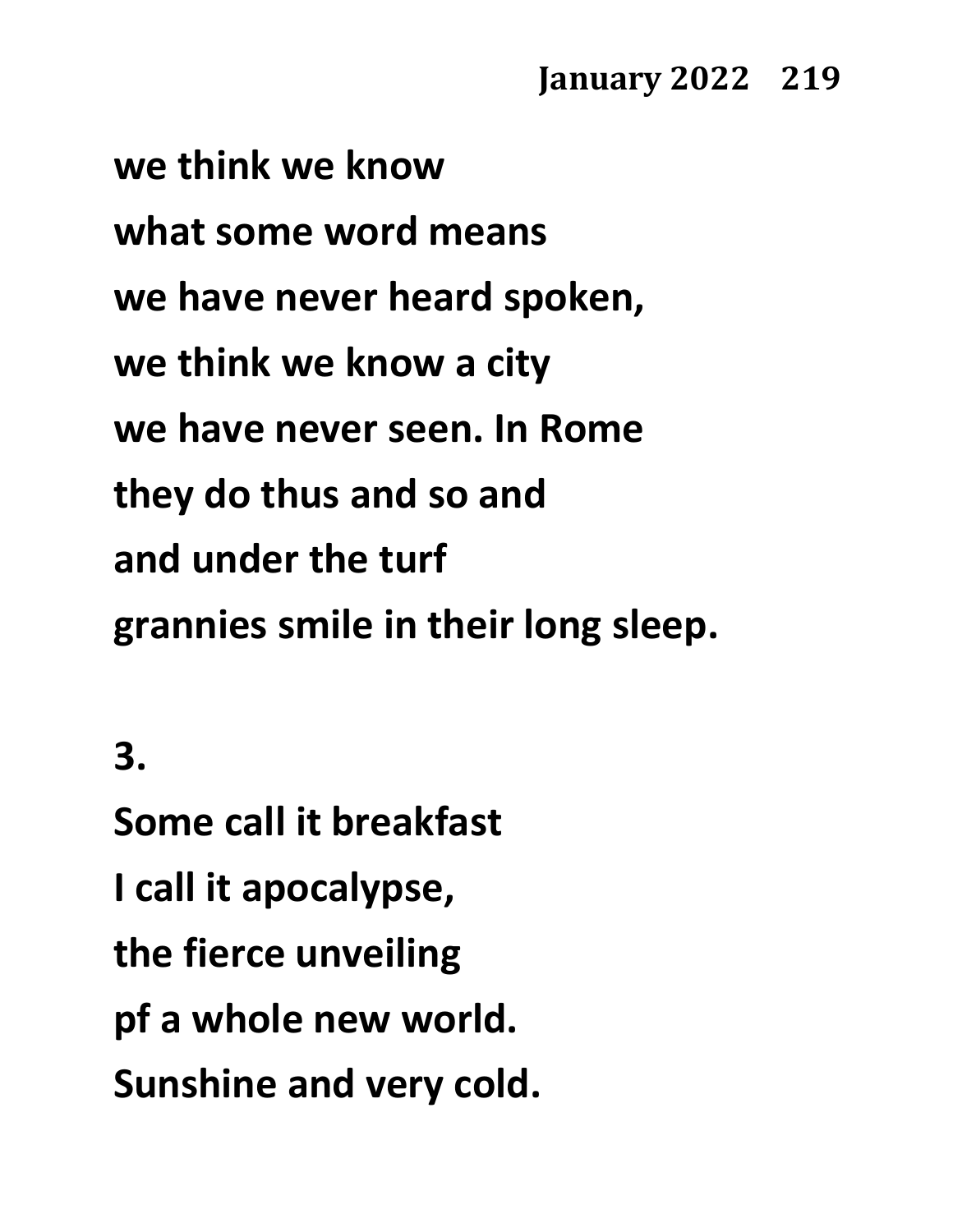**I think I was no one before this moment, twists of language littering the floor of me. That's how I happened and it never knew.**

## **4.**

**And and ask yourself my question, who would I be if I had been born, and not found myself staring out the window on what I suppose must be today. Ask, ask, and if you know,**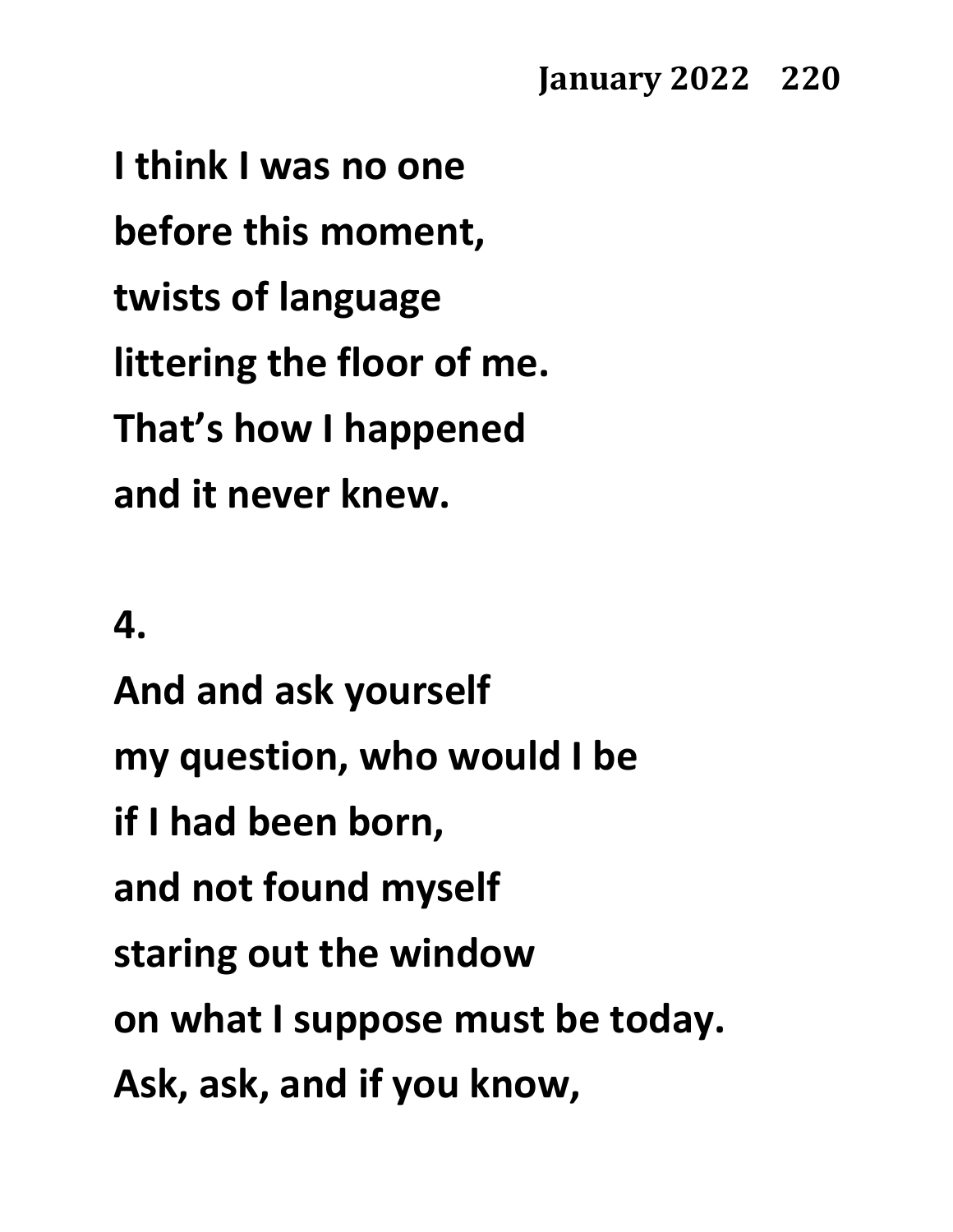**and if you will, and if you can, tell me, tell me, so one of us at least will know the truth.**

**5.**

**Becoming,** 

**it used to mean appropriate,**

**as in behavior or attire,**

**a civil adjective.**

**But what if it starts verbing again**

**and tells us become become**

**and become, what then,**

**where is the road**

**and where does it** 

**think it is going**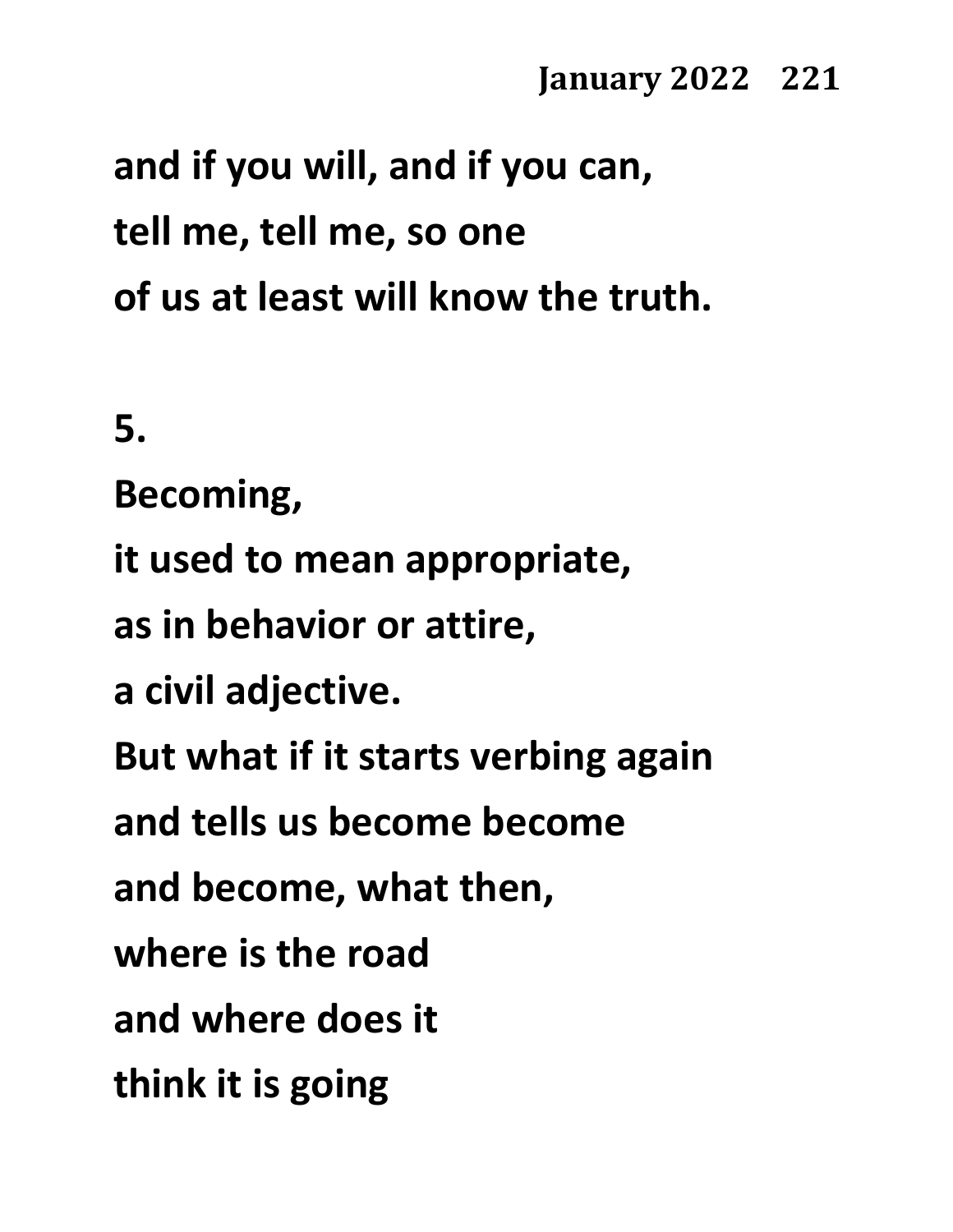## **and and and where does it end.**

**30 January 2022**

#### **= = = =**

**You were always sitting on the sofa's edge waiting for your mother,.**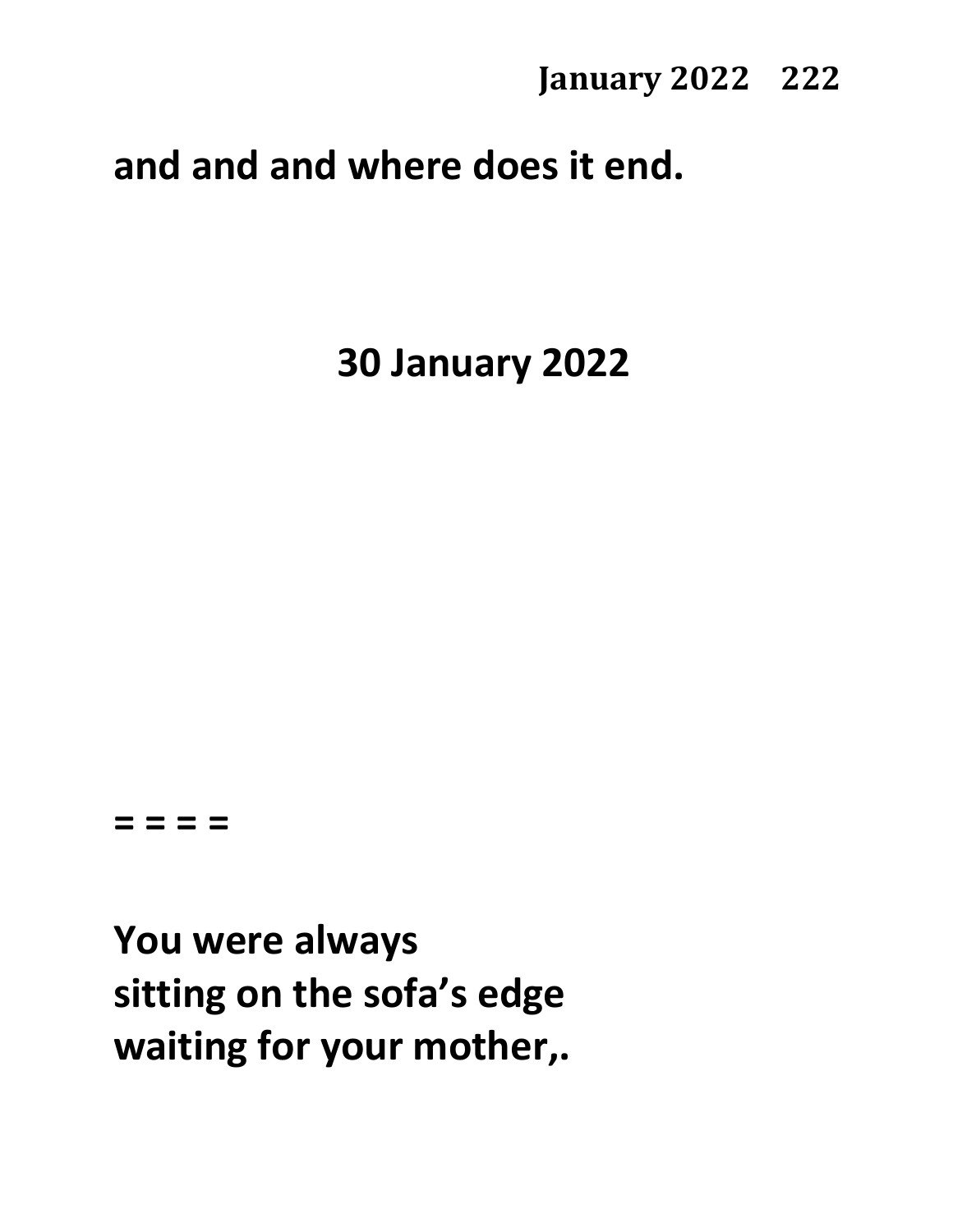**Youi were always standing on the corner 'waiting for your gather. God knows where you would have had to be if you had a brother. But you are always waiting for the other, and that means everywhere.**

**30 January 2022**

## **A{PSTROPHE TO A SHOE**

**O once when you were small they would have bronzed you in the ceremony called Child's**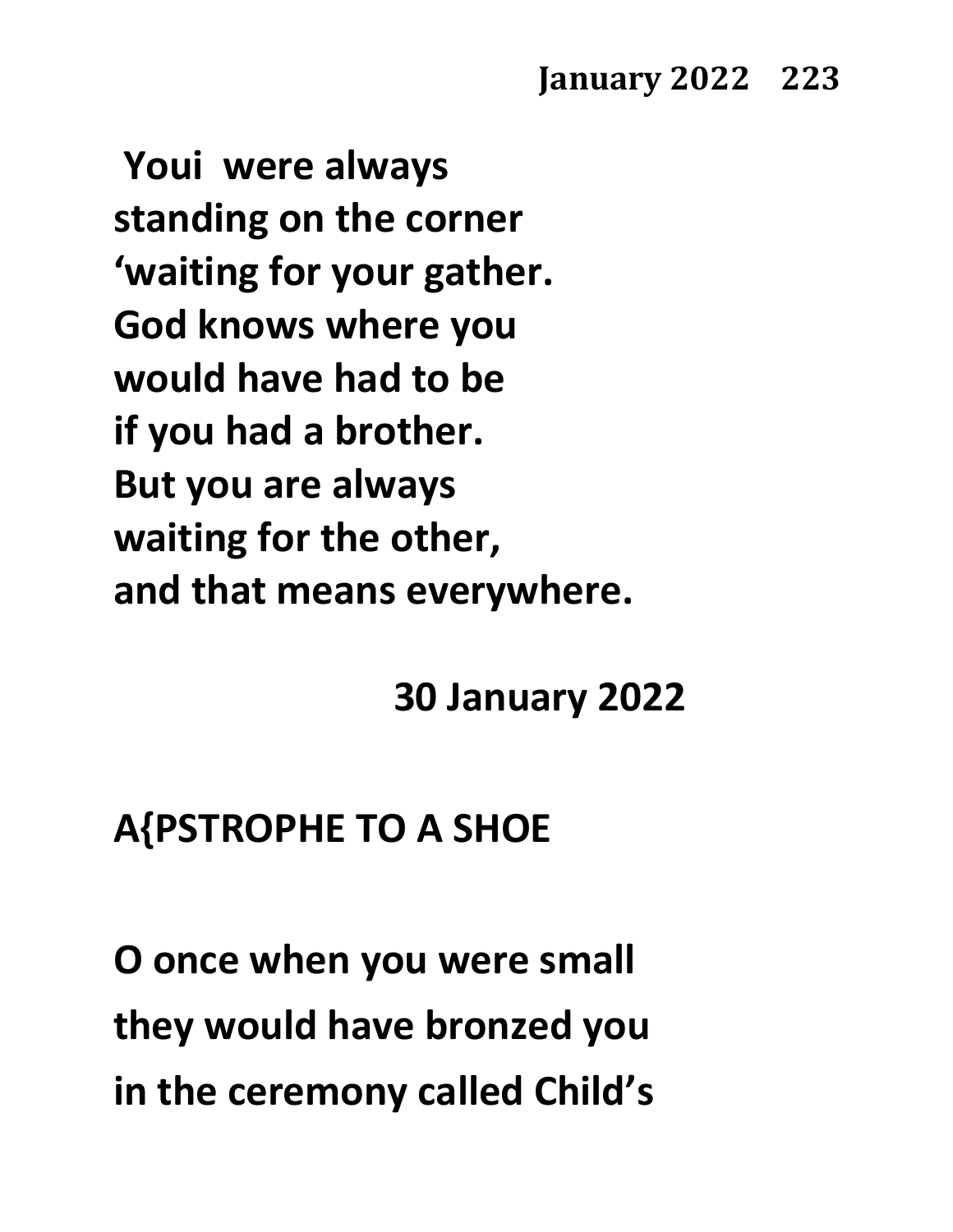**First Shoe. Midsize nobody cared much about you, though they polished you carefully but the shine on your muzzle was more about them than for you. When you grew full-sized, why then they multiplied you mercilessly, pair after pair, so many marriages, colors, leathers, cloths, even the air outdoors on sandal's feet. But you held your peace. kept your shape, a Platonic idea the foot must learn to navigate. I bow down to knot your laces!**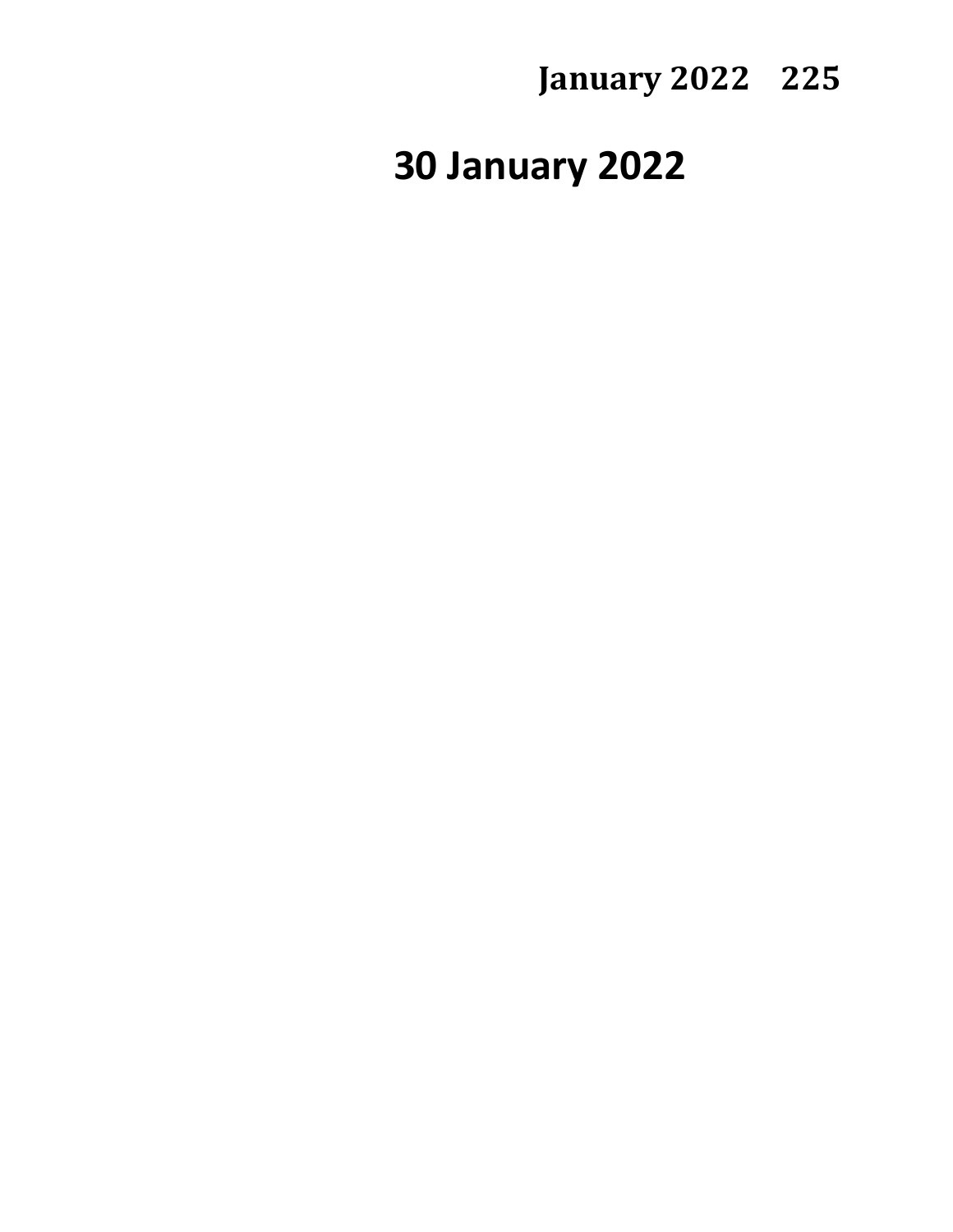**= = = = =**

**What the binder told the book: lie quiet, Laura, till love lights up, then what the finger told the page turn, turn, so he can see all that happens when the lovers wake. Because poetry is always waiting, always waiting for right now.**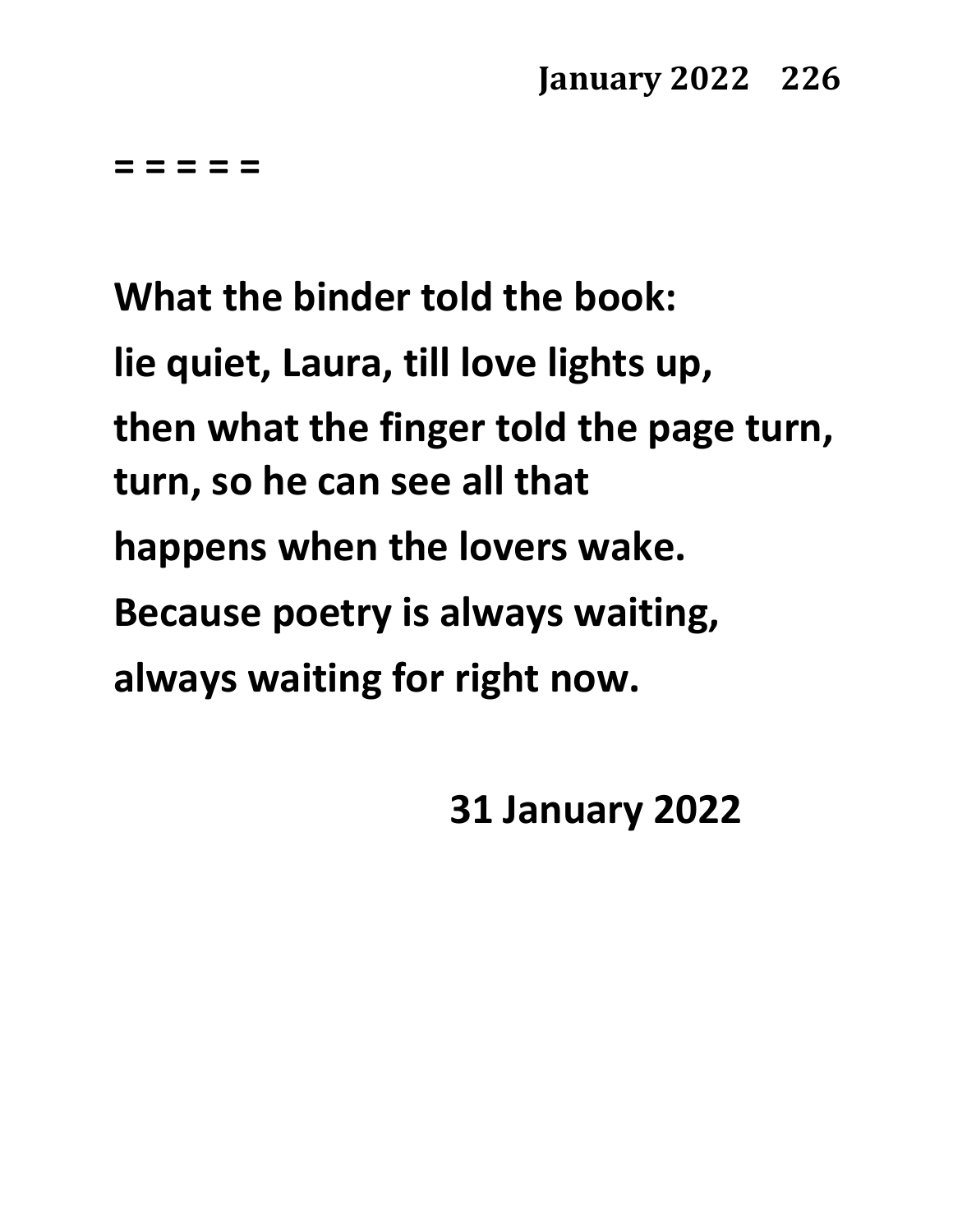## **FOOTNOTE TO IMPERIAL HISTORY**

**Logothete, je was like the Foreign Minister, he put words where they'd do most good, words could swim the Bosporus, words could creep slow and low up to the Crimea and make pale savages sing Greek music, yes, even the Celts in Turkey would listen, with that sniff of suspicion the Irish bring to every government, and goddam right we are to do so, Byzantium**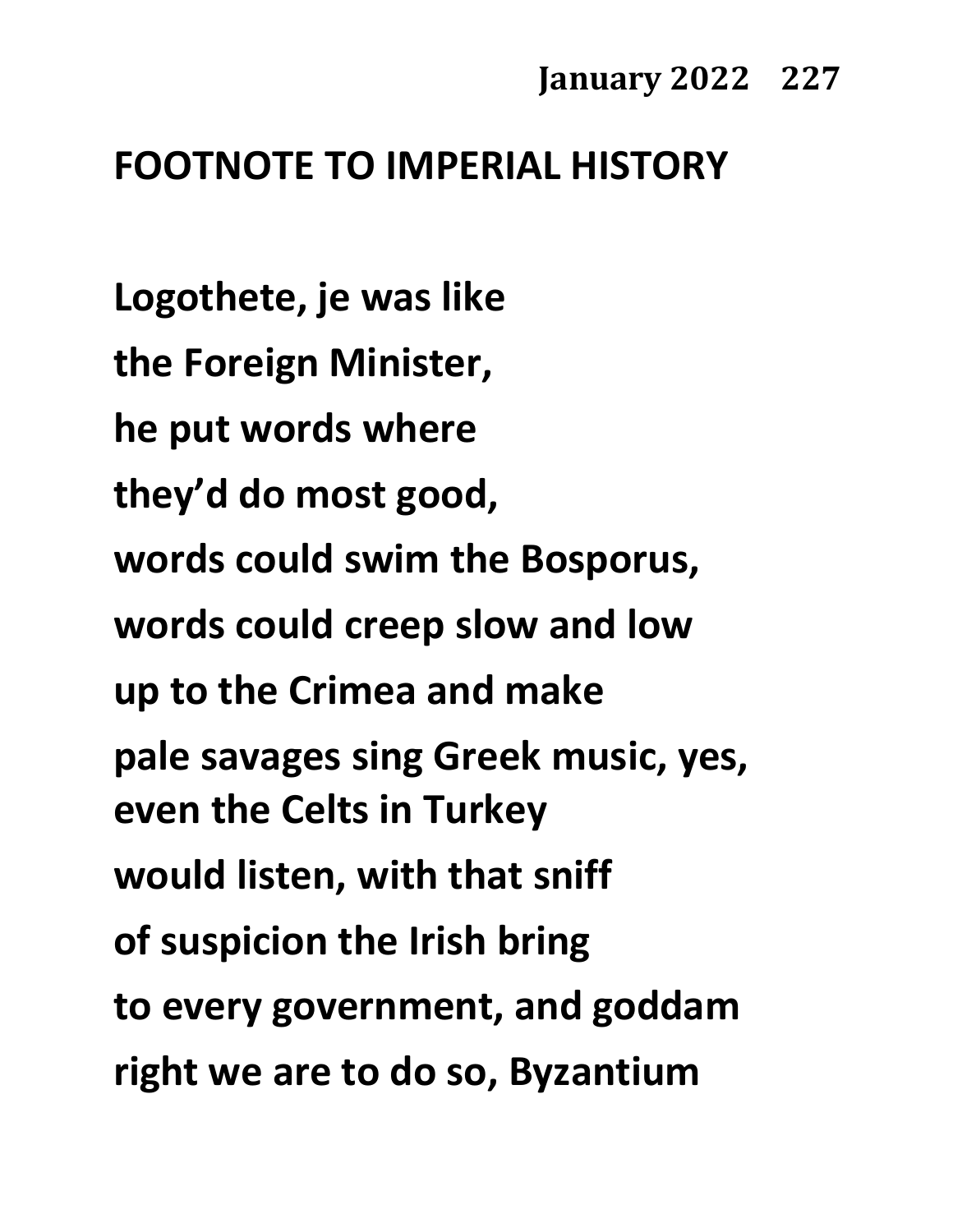# **or Whitehall or Washington, snort, the logothete spins the words out, we listen, we admire, we disobey.**